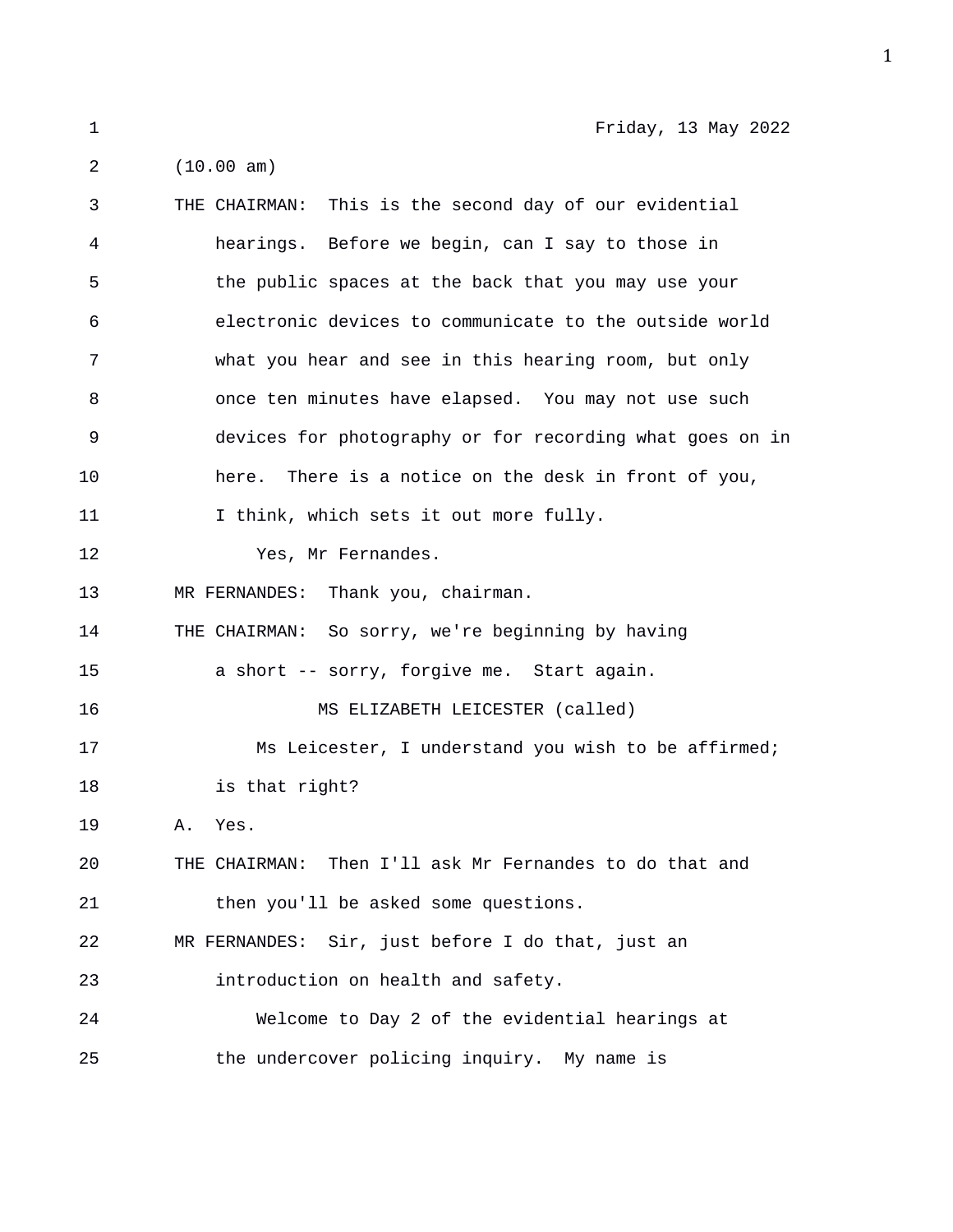1 Neil Fernandes and I am the hearings manager. Just to 2 confirm, there is no fire alarm testing expected today, 3 so if the fire alarm goes off, please follow the fire 4 exit signs and make your way to the muster point, which 5 is the Hard Rock Hotel, Great Cumberland Place. 6 On arrival at the muster point, please make yourself 7 known to a fire marshal, who will be wearing a high 8 visibility jacket, and who will be keeping a register of 9 all attendees. 10 The fire marshals will also be responsible for 11 letting everyone know when it's safe to return, in 12 liaison with representatives from the Thistle Hotel. 13 I'll now swear yourself in. 14 THE CHAIRMAN: She's going to affirm, I think. 15 (Witness sworn) 16 Questions by MS HUMMERSTONE 17 MS HUMMERSTONE: Can you give the Inquiry your full name, 18 please. 19 A. Elizabeth Amanda Tate Leicester. 20 Q. Thank you. 21 You have provided a witness statement to the Inquiry 22 dated 11 February 2022. Can you confirm that 23 the contents of that witness statement are true to 24 the best of your knowledge and belief? 25 A. Yes.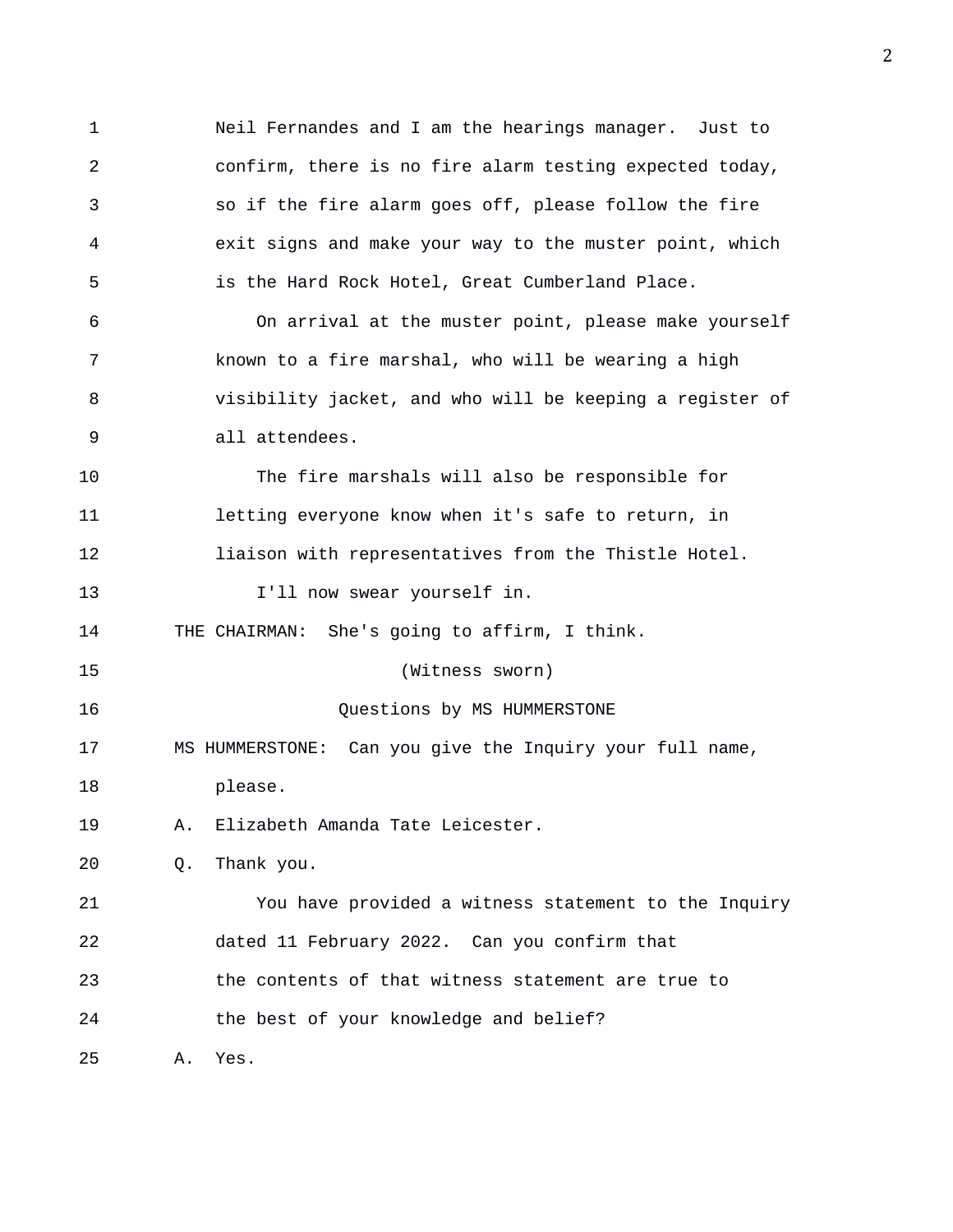1 Q. Your assistance was sought, in the main, about 2 the activities undertaken at Workers' Revolutionary 3 Party Education Centre at White Meadows, where you were 4 resident with your family between approximately 1975 and 5 I think 1978. Before I ask you a few questions about 6 that, I just want to ask you a few general questions 7 about the Workers' Revolutionary Party.

8 I just first want to establish a very brief history 9 of your involvement with the WRP that you have set out 10 in your witness statement. You and your then husband, 11 Roy Battersby, had been part of the predecessor 12 organisation of the WRP, the Socialist Labour League; is 13 that right?

14 A. Yes.

15 Q. And you worked on its paper, the SLL paper,

16 the Workers Press, which later became the paper of 17 the WRP; is that right?

18 A. Yes.

19 Q. And that was a paper which Roy Battersby also 20 contributed to?

21 A. Yes, from time to time.

22 Q. And was that a full-time role that you undertook at 23 the paper?

24 A. Yes, until I had my first child.

25 Q. The WRP developed out of the Socialist Labour League in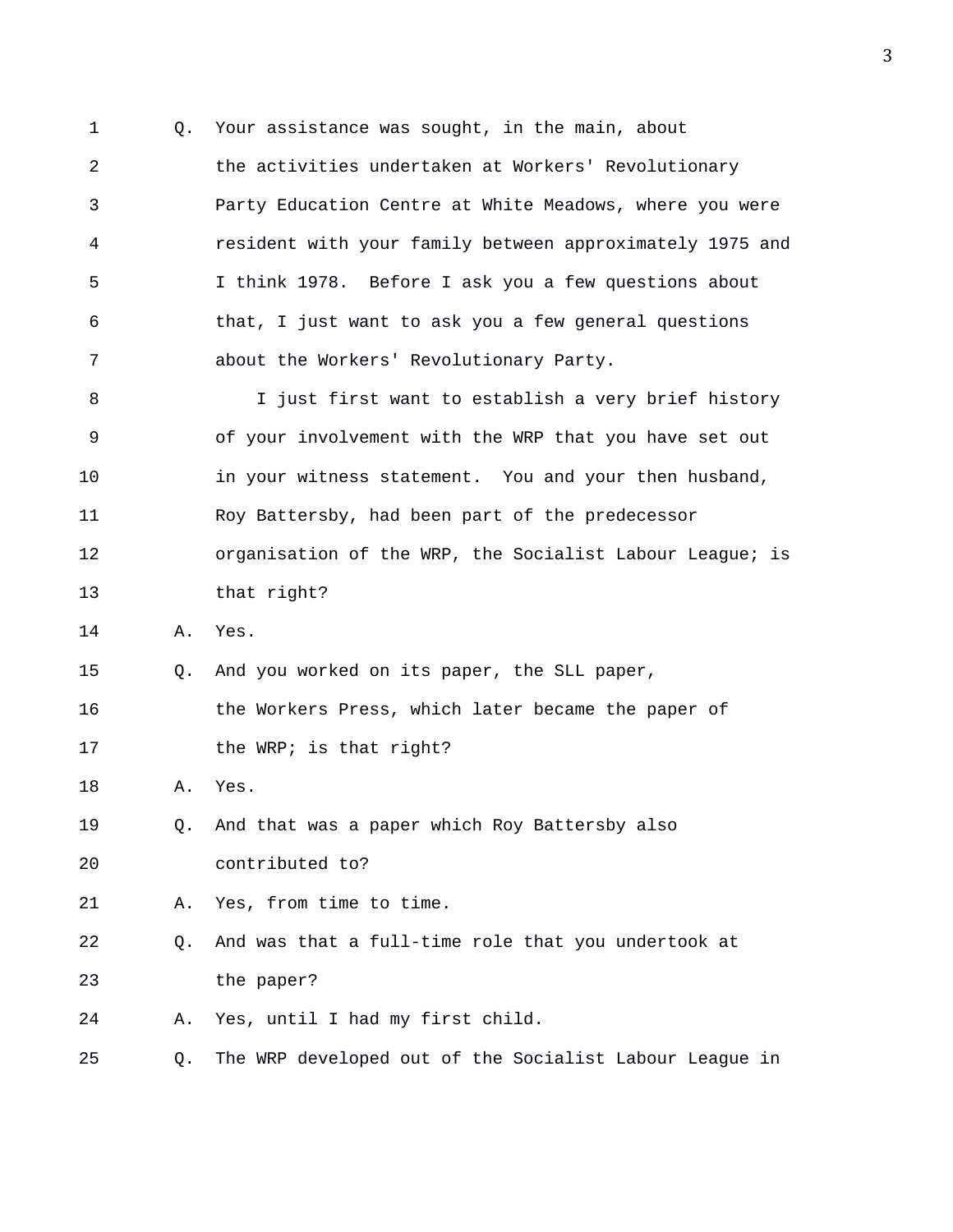- 1 1973; is that right?
- 2 A. Yes.

|     | O <sub>1</sub> | You and Roy Battersby hosted left-wing discussion groups |
|-----|----------------|----------------------------------------------------------|
| 4   |                | at your London flat, is that right, which involved other |
| - 5 |                | left-wing figures in the film, television and --         |
| - 6 |                | industry; is that right?                                 |

- 7 A. Yes, a large number of people came to discussions every 8 week.
- 9 Q. You were also active in your local branch of the WRP, 10 the outer London branch; is that right?
- 11 A. Yes. It was an unusual branch. It wasn't -- we didn't 12 participate in the same activities as everyone else, 13 because some of it was kind of -- these were very public 14 figures, and it was felt that we had to be a little bit 15 careful.
- 16 Q. Right.
- 17 And Roy Battersby was a member of the WRP 18 Central Committee; is that right?
- 19 A. Yes, he was.
- 20 Q. You and Mr Battersby moved to White Meadows in 1975 with 21 your family?
- 22 A. Yes.
- 23 Q. And remained there until 1978, approximately?
- 24 A. Yes, '77/'78, yes.
- 25 Q. And Mr Battersby was the Central Committee's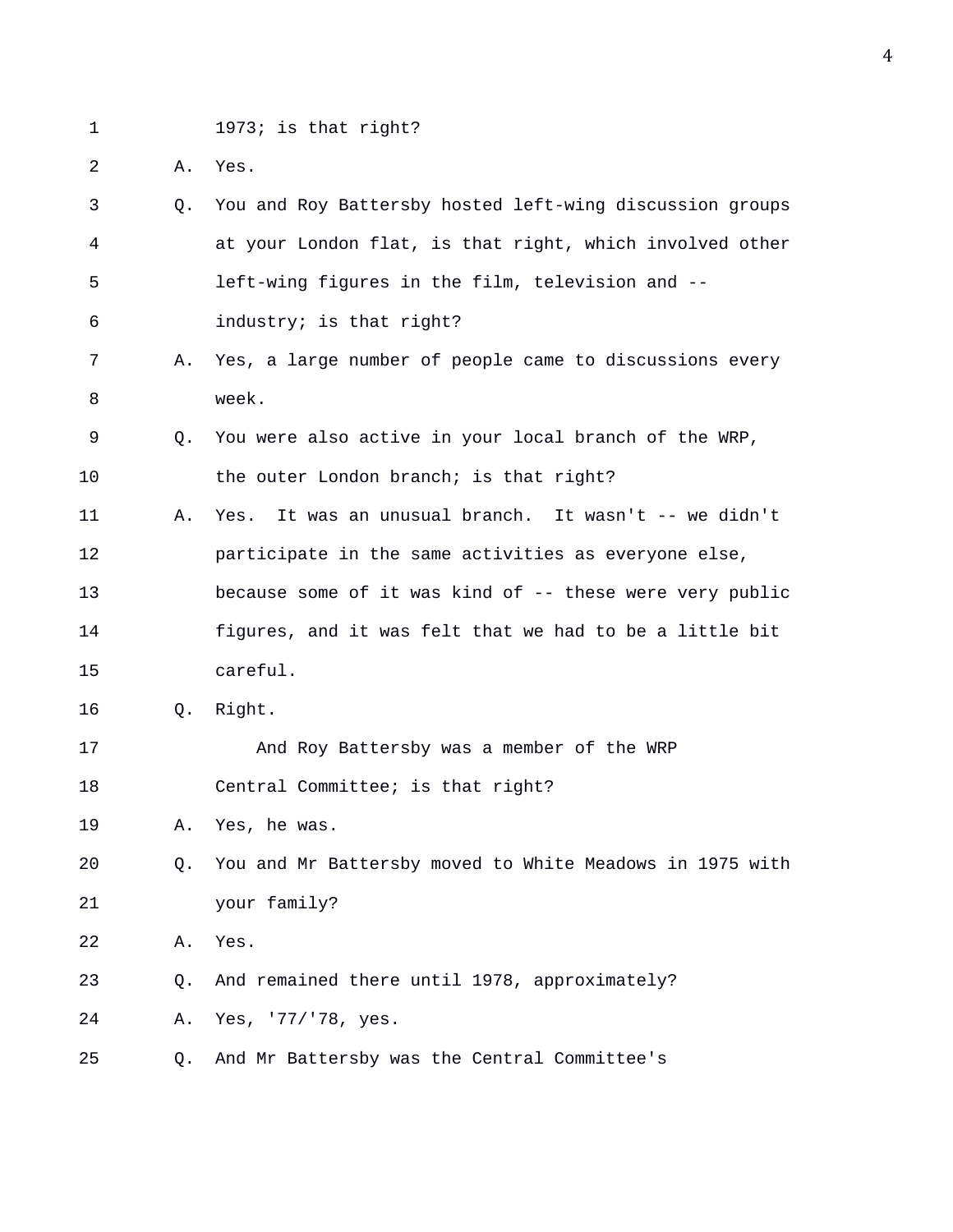1 representative in charge of the premises; is that right?

- 2 A. Yes.
- 3 Q. Initial to oversee the renovations, but then involved in 4 the running of the events there and the organisation and 5 the security of the educational courses that were 6 undertaken there; is that right?
- 7 A. Yes.
- 8 Q. With that background in mind, can I ask you now just 9 a few very general questions about the WRP.
- 10 The ultimate aim of the WRP, you've set out in your 11 witness statement, was to establish a socialist state; 12 is that right?
- 13 A. Yes, but always we were very internationalist, and we 14 were aware -- if you know anything about Trotskyism, 15 that was one of Trotsky's main tenets, that this was an 16 international question.
- 17 Q. Was that an aim that was openly avowed by the WRP? 18 A. Yeah, sure.
- 19 Q. Was it an aim that was set out in WRP publications like 20 the Workers Press?

21 A. Yes, certainly particularly political statements. 22 I mean, the paper would cover all kinds of issues, 23 industrial issues, international issues, and then it 24 wouldn't necessarily always be there, but when there 25 were political statements about a particular event, then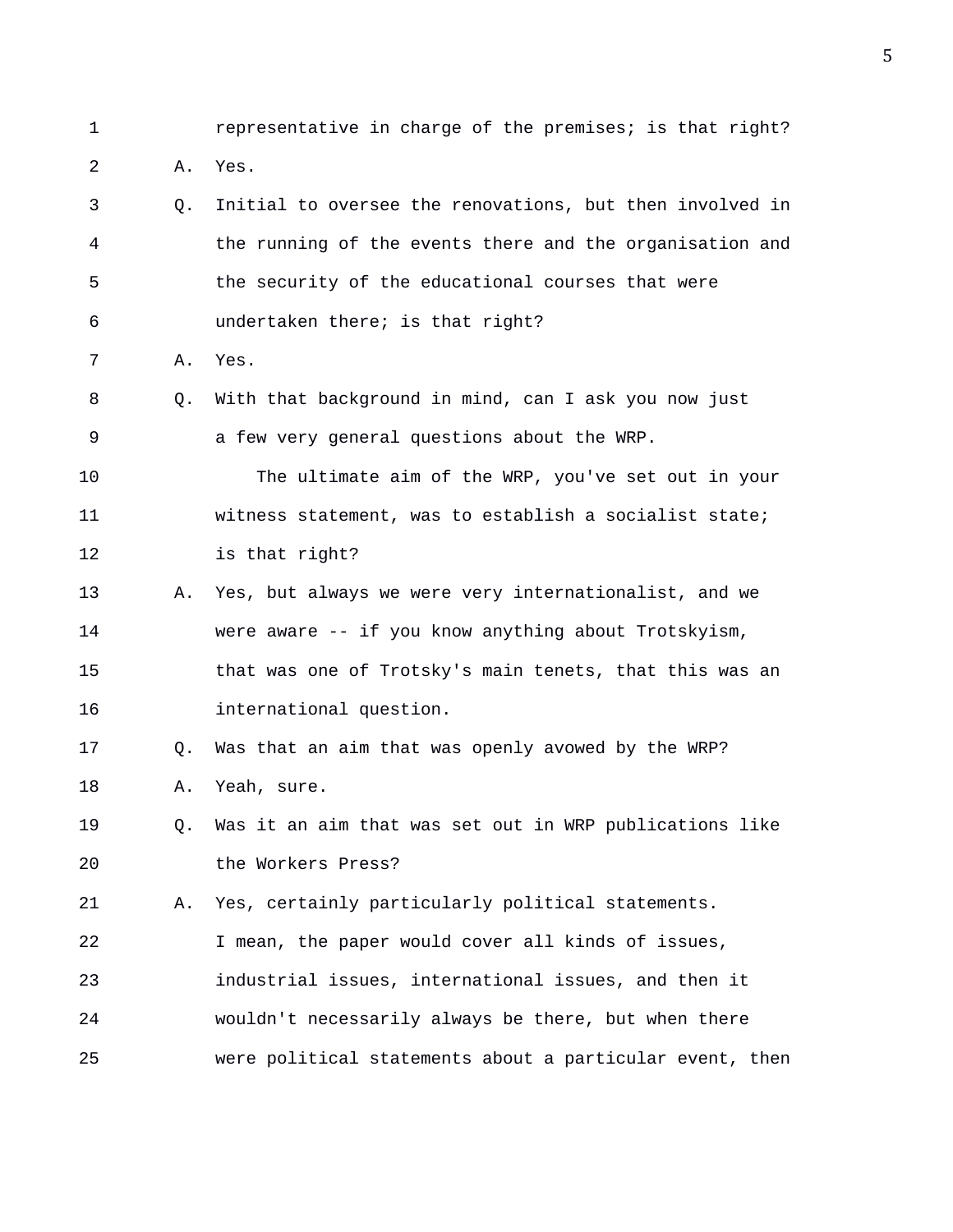| $\mathbf 1$ |             | it would be very open that we thought that socialism was  |
|-------------|-------------|-----------------------------------------------------------|
| 2           |             | the way forward.                                          |
| 3           | Q.          | The WRP also had a chain of bookshops; is that right?     |
| 4           | Α.          | Yes, it did.                                              |
| 5           | $Q_{\star}$ | And left wing socialist literature sold at those          |
| 6           |             | bookshops?                                                |
| 7           | Α.          | All kinds of literature, not just left wing. All kinds.   |
| 8           |             | They were very broad based bookshops with all kinds of    |
| 9           |             | things.                                                   |
| 10          | Q.          | A film production business also owned by the WRP?         |
| 11          | Α.          | Yes, we did.                                              |
| 12          | Q.          | And what sort of films were produced by the WRP?          |
| 13          | Α.          | I was trying to think about this. The actual archive is   |
| 14          |             | now at the British Film Institute, so I was trying to     |
| 15          |             | remember, because we're talking 50 years ago almost.      |
| 16          | Q.          | Yes, of course.                                           |
| 17          | Α.          | But I can remember certainly a film in the North of       |
| 18          |             | Ireland about the events in Ireland, which were of        |
| 19          |             | course very -- very lively in the late 60s and early      |
| 20          |             | A film about the Portuguese Revolution, which was<br>70s. |
| 21          |             | also happening. Films about events that we put on.<br>For |
| 22          |             | instance, we had some very large, well attended, by       |
| 23          |             | thousands of people, pageants of labour history, events   |
| 24          |             | about working class history, about British history, etc,  |
| 25          |             | and we would have been filming those as well. But as      |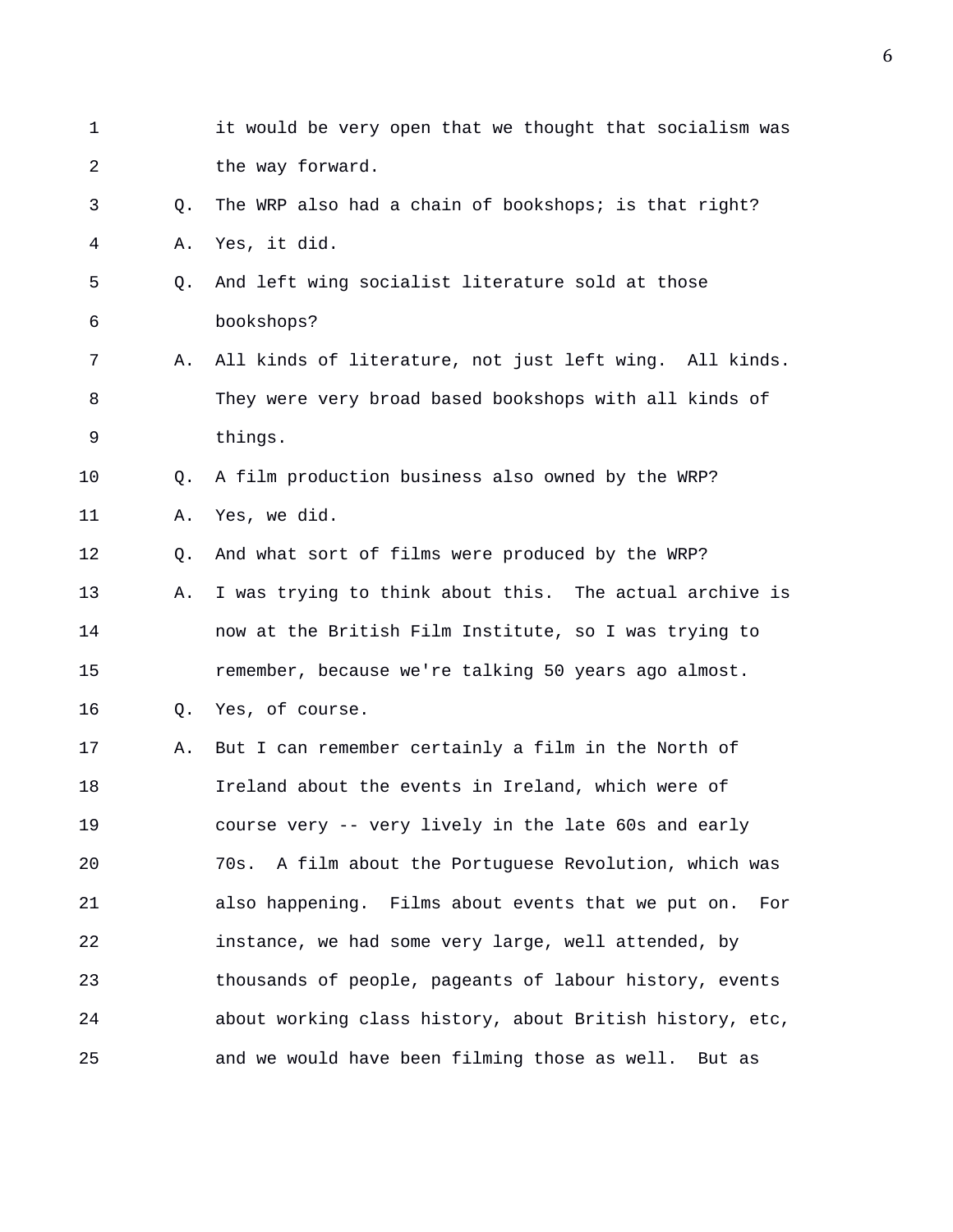1 I say, the archive is now in the British Film Institute. 2 Q. Thank you. 3 And also you've already covered this, but in 4 political statements, you were entirely open about your 5 aims were a socialist state; and in fact, you've 6 supplied an election manifesto that makes that -- 7 A. Yeah. 8 Q. -- absolutely stark? 9 A. Yes. 10 Q. And I'll take you to that in a moment, if I may. 11 I want to now ask you a few questions about what 12 the WRP did to advance its aim to establish a socialist 13 state. 14 One difference with its predecessor organisation is 15 that the Socialist Labour League sought to do that by 16 means of election of a socialist Labour government, but 17 the WRP sought to do something slightly different. You 18 have said in your witness statement that the WRP sought 19 to build revolutionary leadership. What does that 20 actually mean in practice? 21 A. I think we were trying in various statements to say what 22 actually you've heard already to this Inquiry, that 23 the job of revolution is the job of the majority of 24 people, of the mass of the working class, not a small 25 group of people. And in our statements, I think we were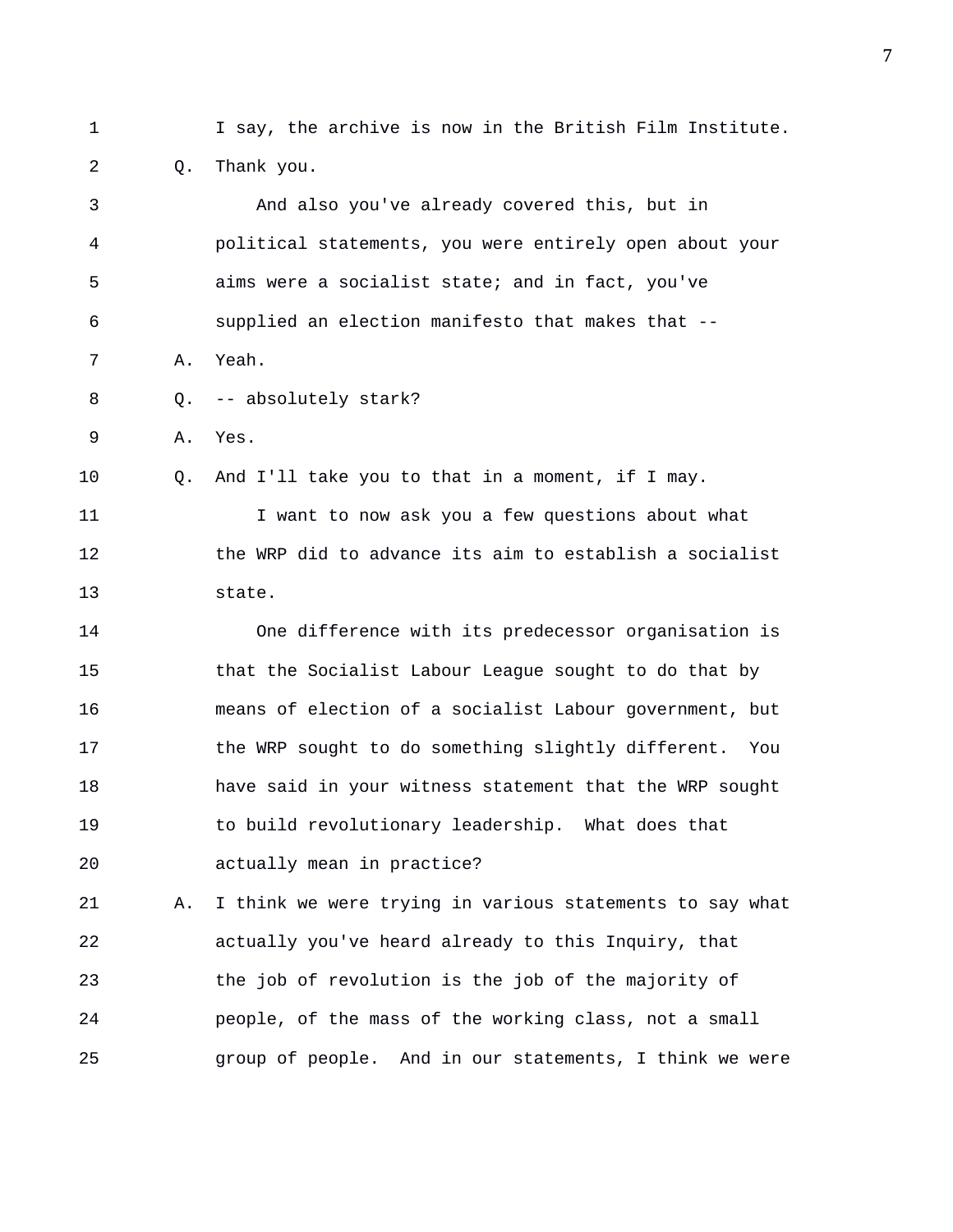1 trying to say there is another way of organising 2 society, there's another way of living that can actually 3 improve the lives of everybody, that isn't based on 4 private profit. So it was in a certain way propaganda 5 to try and get in discussions -- and that's why we stood 6 in elections, to have that discussion: we can do things 7 differently. But of course, it didn't mean that a small 8 group of people would be doing that, just that we might 9 be putting forward those ideas for discussion. 10 Q. You mention that that's why you stood in those 11 elections, in order that you could have that 12 conversation publicly. And I think it's right, 1974 13 general election, ten candidates; 1979 election, 60 14 candidates? 15 A. Yes, yeah. 16 Q. Which also gave you -- 17 A. Yes. 18 Q. -- I think a right to have a televised -- 19 A. Yes, Corin Redgrave did a televised election broadcast. 20 Q. Thank you. 21 So is this also right, the WRP didn't believe that 22 parliamentary representation in itself would bring about 23 a socialist state? 24 A. Yes, that's right, that there are limits to the form of 25 democracy. As important as it is, there are limits to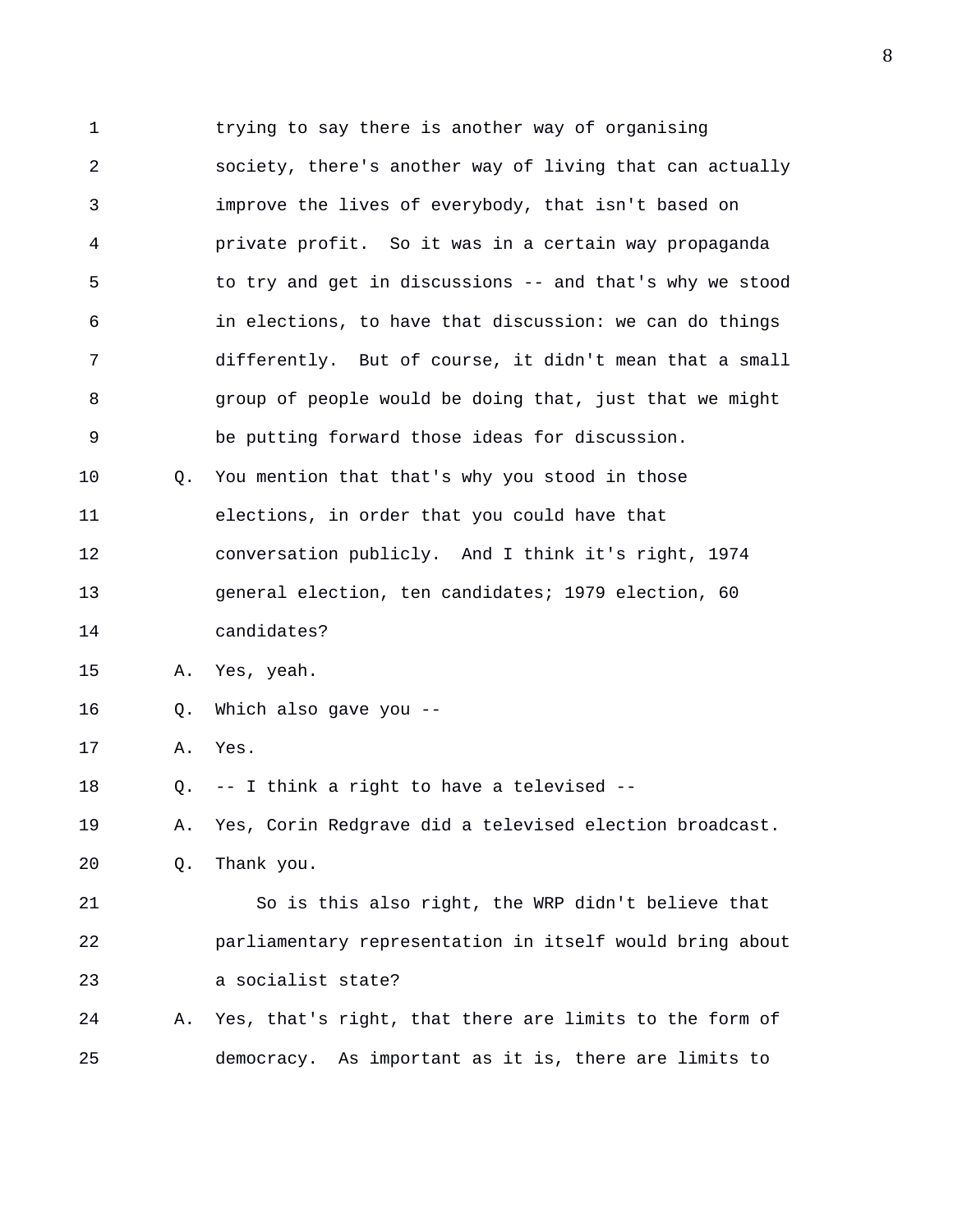1 the parliamentary system.

2 Q. And in fact, that's made plain in the election 3 manifesto. If we can just very briefly look, please, at 4 {UCPI/34745}, please. That's extremely tiny. 5 The column I want to look at, please, is the first 6 column, about halfway down: 7 "No illusions in parliament." 8 Is the heading -- sorry, a little bit further up, 9 please. Thank you -- which makes it quite clear that 10 the parliamentary process is not going to be terribly 11 helpful ultimately in setting up a socialist state: 12 "In fighting for a socialist programme in this 13 election, we know that it cannot be won through 14 the ballot box. 15 "Parliament is a major instrument of the capitalist 16 state machine for the defence of private ownership and 17 the oppression of the working class. 18 "The election itself will not resolve anything for 19 the working class. Socialism can only be achieved by 20 mobilising the strength of the working class independent 21 of and against the crisis-ridden capitalist state and 22 its parliamentary relics. 23 "Labour Party and [Conservative] Party, who tie 24 the working class to the 'parliamentary road', are 25 playing the game of the Tories and their capitalist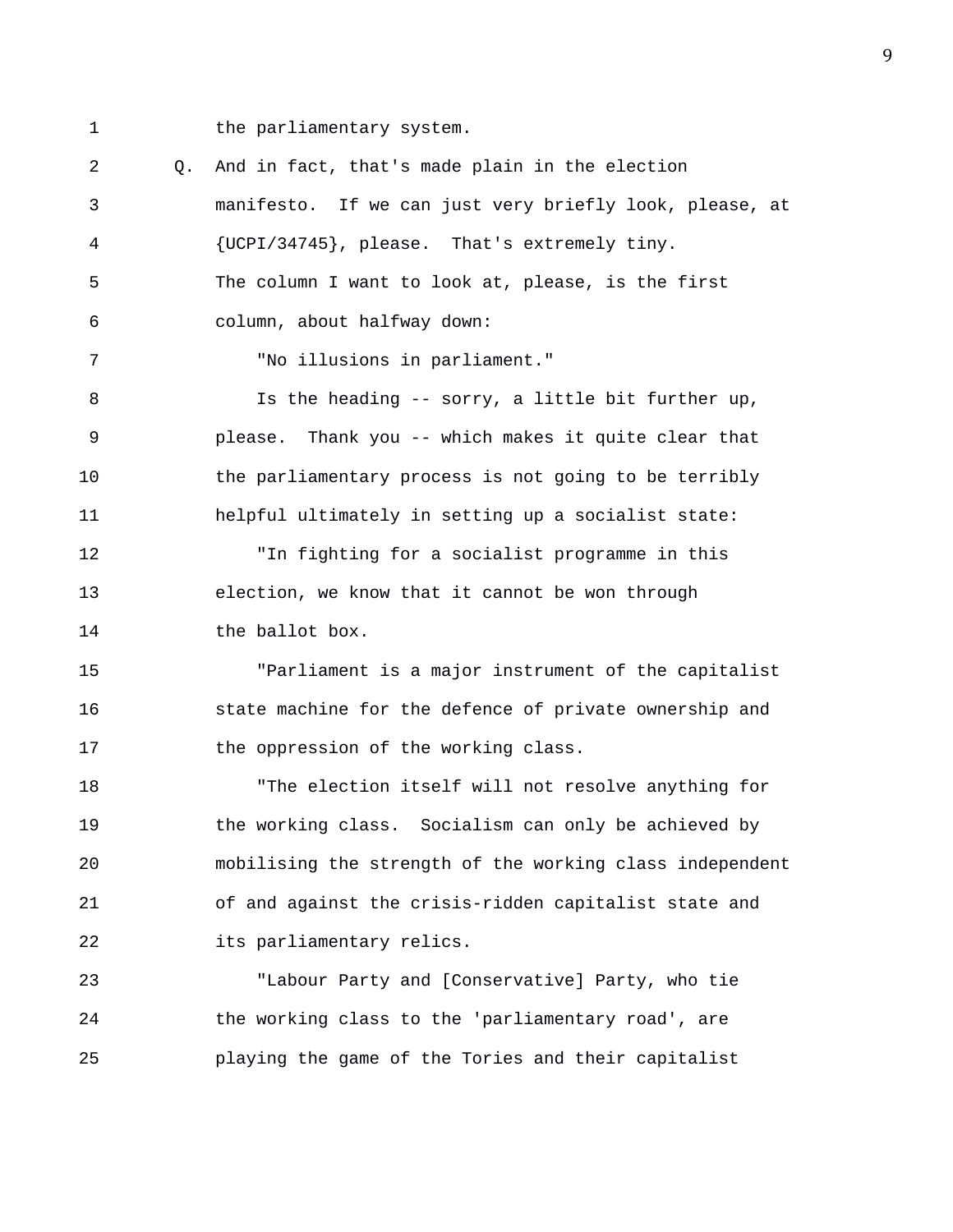1 backers. When our candidates are elected to parliament 2 they will fight to expose it for what it is and to 3 mobilise the working class on a socialist programme for 4 the taking of state power." 5 THE CHAIRMAN: I think by a slip of the tongue you 6 said "Conservative" when it reads "communist". 7 MS HUMMERSTONE: I'm so sorry. That's my poor 8 transcription. It was rather late at night I was doing 9 it. That was a slip of the tongue. 10 You have told us that the purpose of engaging in 11 parliamentary process was for publicity of your -- 12 the WRP's views; is that right? 13 A. Yes, but also to encourage people to discuss themselves 14 and think about these issues. It wasn't just about us, 15 it was about general work in the working class around 16 all these issues. 17 Q. Thank you. 18 If not through the parliamentary process, can I ask 19 you just to establish how the WRP thought socialism 20 could be achieved. The WRP had 21 the All Trades Unions Alliance, a sort of an 22 organisation sort of parallel to the trades union 23 organisation; is that right? 24 A. It was -- it was a -- it was an organisation for trade 25 unionists who might not want to join the WRP --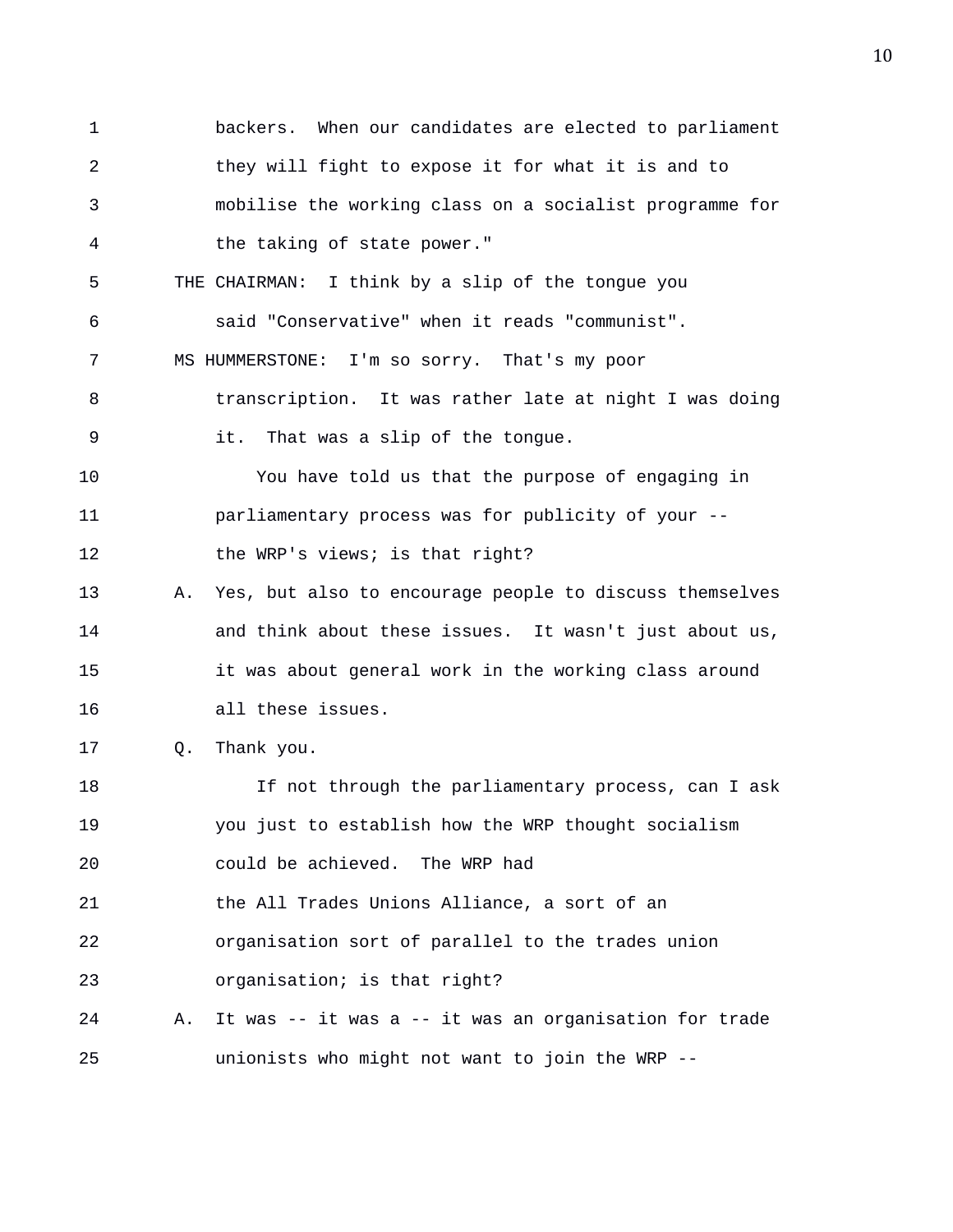- 1 Q. Yes.
- 2 A. -- but who nonetheless wanted to discuss these issues, 3 to organise, as I say, and to find ways of developing 4 solidarity with each other.
- 5 Q. And was that a method of getting your message across 6 through the trades unions?
- 7 A. Oh, certainly. I think we focused a lot. And if you 8 think about the 70s, it was an extraordinary time. 9 I mean, there were millions of strike days in the 70s, 10 many of the strikes were against the wishes of some of 11 the trade union leaders. There was a real upsurge of 12 workplace democracy; all kinds of discussions going on. 13 So it's quite a different time from now. And I think 14 that's what has to be remembered in this and in that 15 context.

16 And certainly we worked -- but we worked as genuine 17 trade unionists. It wasn't a case of infiltrating trade 18 unions, it was a case of you were in the union that was 19 appropriate to where you worked, and then you argued and 20 fought for your issues with everybody else, because it 21 was a maelstrom of discussion and action at that point. 22 Q. Thank you.

23 The WRP also participated in highly organised 24 demonstrations and you have set out in your witness 25 statement the WRP aversion to violence on the streets;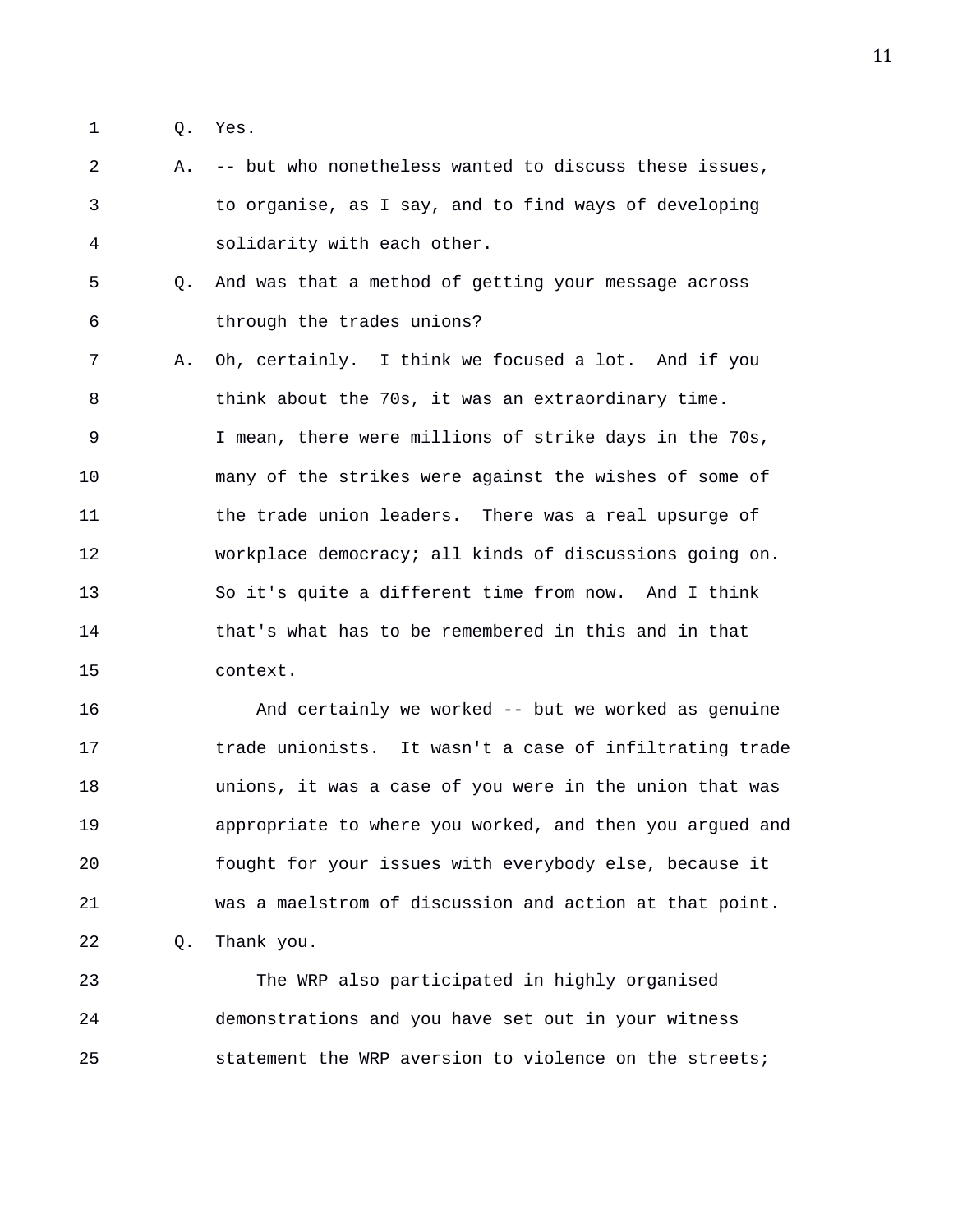1 is that right?

| 2  | Α. | Violence -- what we would have called "adventurist",     |
|----|----|----------------------------------------------------------|
| 3  |    | rightly or wrongly, we didn't engage in on the streets.  |
| 4  |    | It's a different question if you ask about if it's ever  |
| 5  |    | the right of people who are attacked to defend           |
| 6  |    | themselves. That would be different, yes.                |
| 7  | Q. | I'm going to touch on that in a moment. But you set out  |
| 8  |    | in your witness statement that you had an aversion to    |
| 9  |    | international terrorism, adventurism, which means        |
| 10 |    | confrontation on the street between the left wing and    |
| 11 |    | the right wing --                                        |
| 12 | Α. | Yes.                                                     |
| 13 | Q. | -- such as engaged in by the SWP, or rioting.            |
| 14 |    | You say this in your witness statement at                |
| 15 |    | paragraph 27 $\{UCPI/34740/6\}$ :                        |
| 16 |    | " we certainly looked back at the Russian                |
| 17 |    | revolution as an inspiration and example of legitimate   |
| 18 |    | violence conducted by the mass of working people in      |
| 19 |    | the face of oppression within and invasion from          |
| 20 |    | without."                                                |
| 21 |    | Can you explain what you meant by that? That might       |
| 22 |    | provide the bridge about the violence you possibly       |
| 23 |    | envisaged?                                               |
| 24 | Α. | Well, again, without discussing Russian history at great |
| 25 |    | length, that was a particular upsurge of millions and    |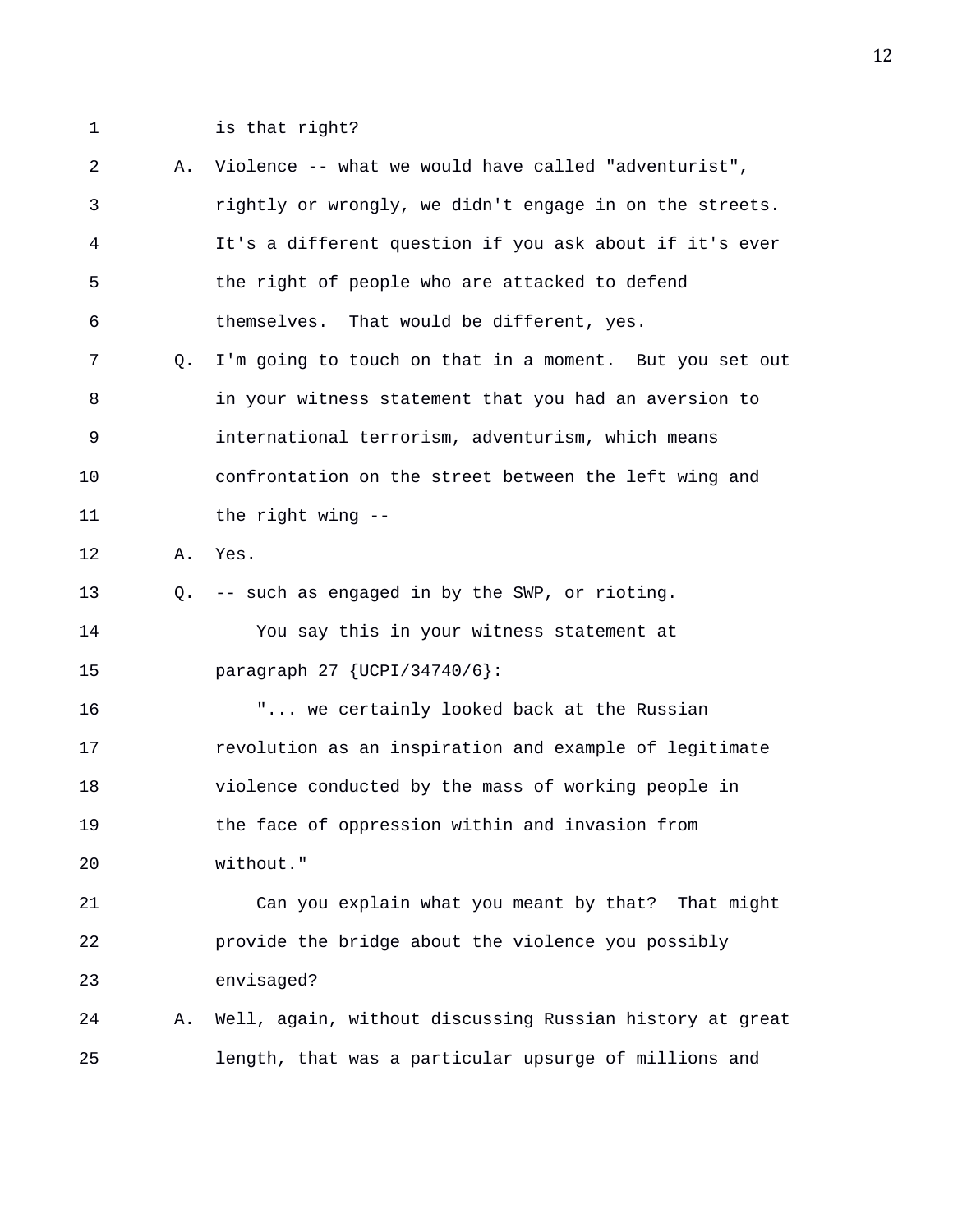1 millions of people. That revolution was attacked from 2 without, by Britain, etc; and they were legitimately 3 trying to defend what the mass of people had fought for, 4 and continued to fight for.

5 So if we're talking about mass movements, that's 6 what we, I think, would mean, and that's what we would 7 be thinking of. Not individual action but actually 8 a point at which -- and we were vague about it; I don't 9 think I understood precisely what we meant by that, 10 quite frankly, looking back, how that would pan out. It 11 certainly wasn't going to be like Russia. It was 12 certainly not -- you know, in the context of World War 13 I and all the rest of it. We knew that. And the 14 difference in technologies and the difference in, 15 you know, all sorts of things.

16 But I think, personally speaking, I wasn't clear 17 what that actually meant. It was more about people have 18 the right, if there's a mass mobilisation, to actually 19 fight and defend themselves.

20 So it is vague, for me, certainly.

21 Q. Can the WRP in the 1970s be summarised in this way: at 22 the time, you were striving for a socialist state, but 23 you were using constitutional and non-violent means in 24 order to advance your aims?

25 A. Yes, certainly. Certainly nothing illegal at all.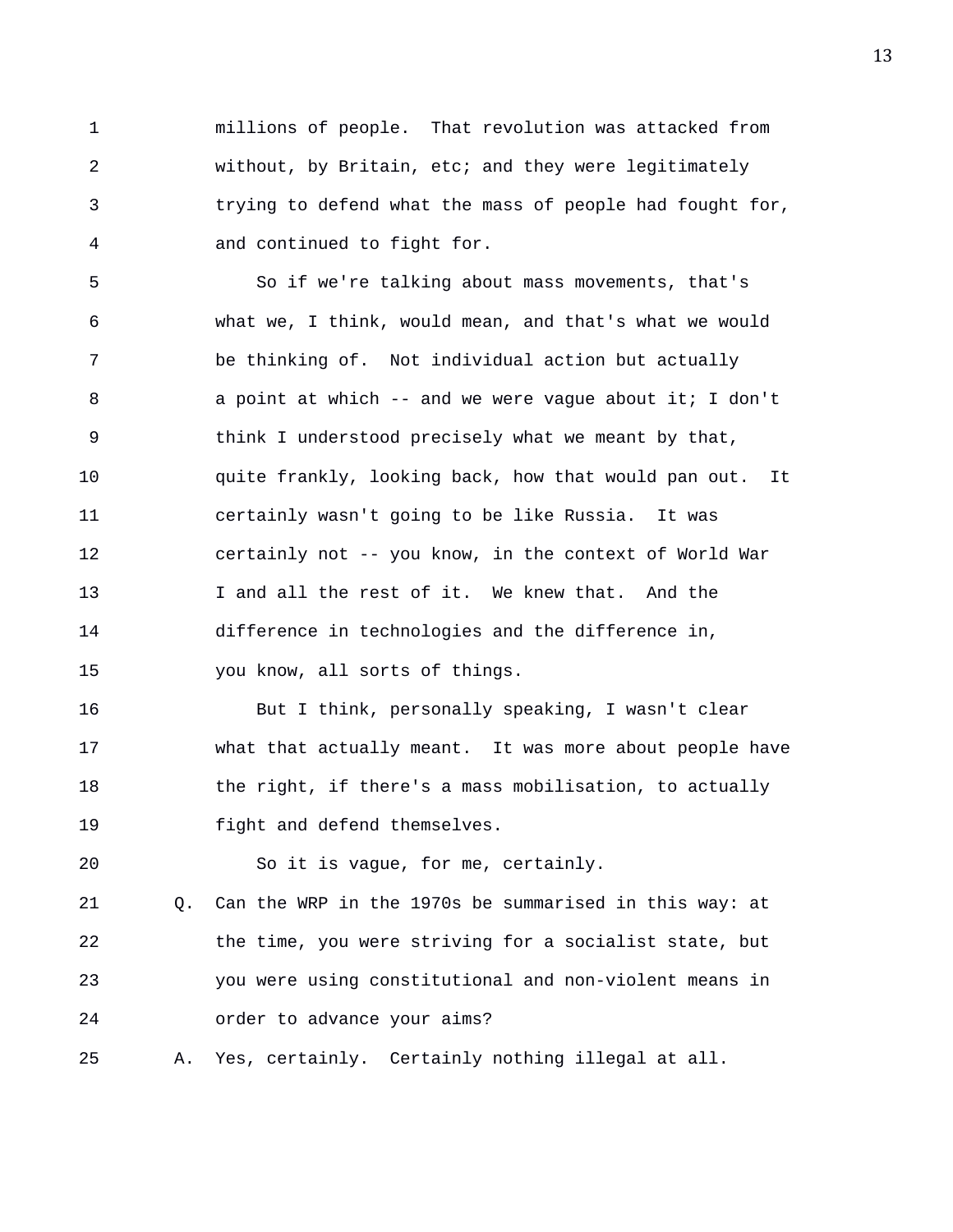1 Q. Thank you.

2 I want to move on now, please, to White Meadows. It 3 was purchased as a drama, history and literature study 4 centre by Corin Redgrave. Was it ever intended to be 5 used as such, drama, history and literature study, or 6 was that simply to avoid calling it what it in fact was, 7 which was a college of Marxist education? 8 A. I think there was a large component of that being 9 the case. As I said, we organised -- not me personally, 10 but the people from that world organised all kinds of 11 very moving, powerful performances, which were attended 12 by thousands and thousands of people and involved a very 13 wide group of people from that world. 14 So yes, there would have been an element. And 15 certainly one of the first groups of people who 16 came -- I think I said that in my statement -- to attend 17 the College of Marxist Education, were by and large 18 the people who had been coming to the regular Friday 19 discussions. 20 Just an aside, if anybody knows Trevor Griffiths's

21 play called "The Party", it was based on those meetings 22 and those discussions.

23 So I think there would have been an element of that. 24 But, overwhelmingly, it was for the study of Marxism. 25 And I think I said why we called it that at first,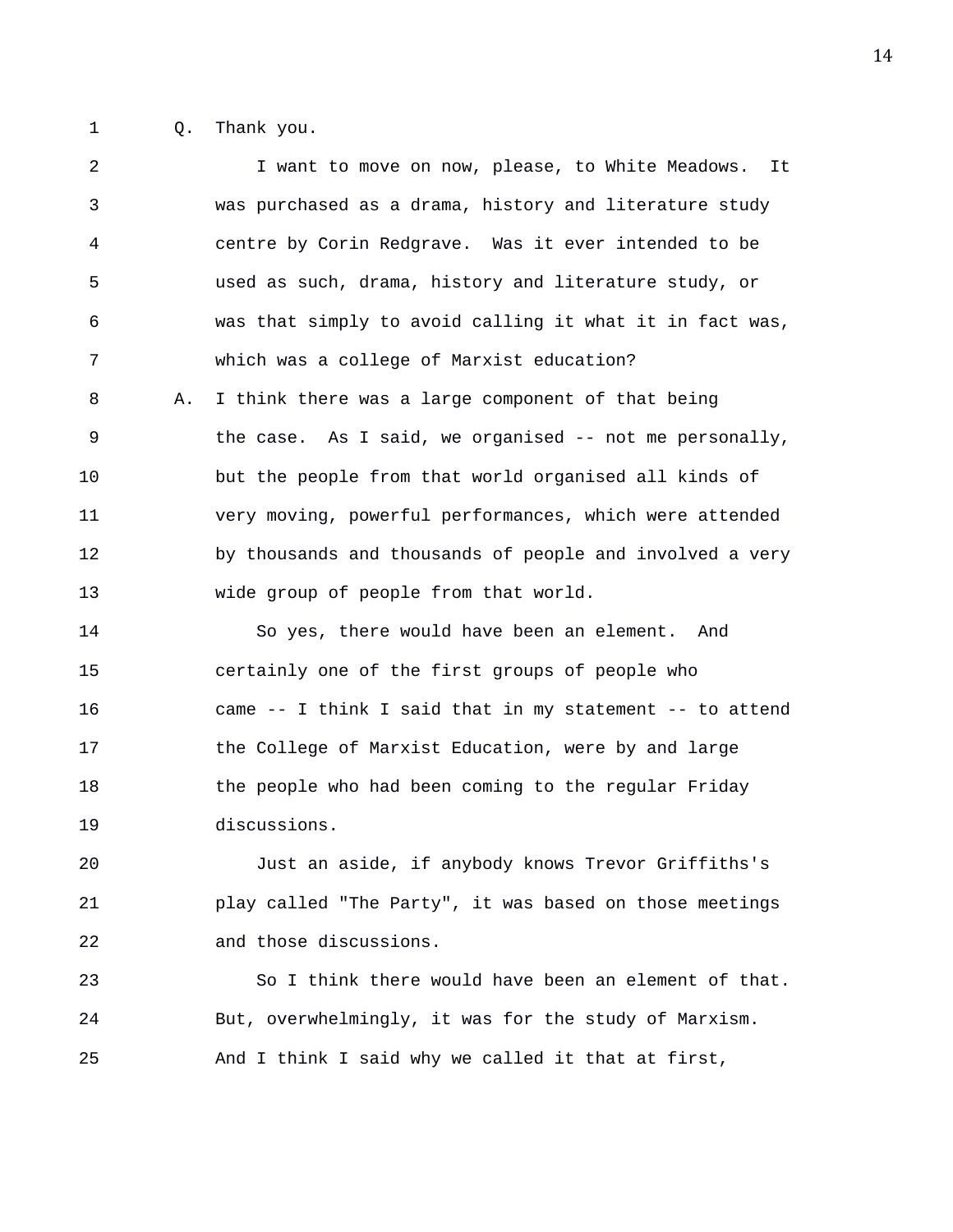1 concerned by attacks from the National Front, concerned 2 that it would be very alarming to a local rural 3 community. So that was called that. Until the police 4 raid, of course, when it was all over the newspapers who 5 we were and what we were. And then there was absolutely 6 no point in not calling it the College of Marxist 7 Education.

8 Q. Yes.

9 The courses at White Meadows, you say in your 10 witness statement, were largely for WRP members, Young 11 Socialists and members of the All 12 Trades Unions Alliance. But it was also advertised in 13 a daily paper. Was -- that's in the Workers Press, was

14 it?

15 A. Yeah, it was in the Workers Press, yes.

16 Q. And how would a non-WRP member obtain a place on 17 the course? If they saw that advertisement, how would 18 they go about it; can you remember?

19 A. Well, they would have had their Workers Press delivered 20 by people from the local branch, and they would have 21 known who people were and they would have asked them if 22 they were interested, to say, "I'd like to attend." 23 Q. Right. And so non-WRP members were welcome to attend? 24 A. Yeah. I don't know that many did, but -- and of course, 25 I can't say for sure, actually. But they would be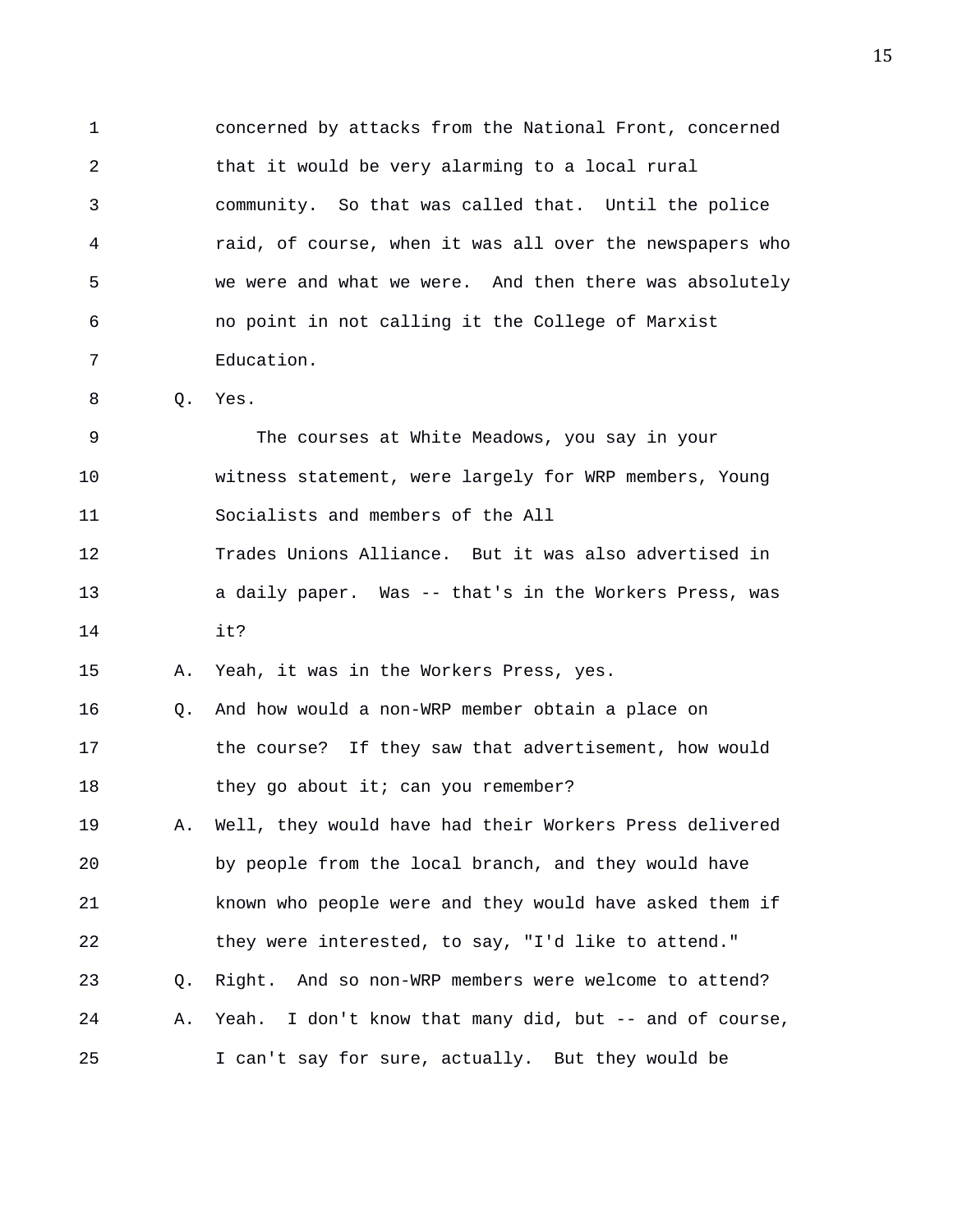1 welcomed, yes.

2 Q. I now just want to take you to the White Meadows report 3 itself, please. {UCPI/12240}, please. This is a report 4 which looks like a compilation report. It's thought to 5 be authored by one of the undercover officers who 6 infiltrated the WRP, HN298; although he's not entirely 7 clear that it was. 8 Second page, please. {UCPI/12240/2}. 9 The report is dated February 1976, and the centre, 10 we understand, opened in the summer of 1975; is that 11 right? 12 A. Yeah, right at the end of the summer, yes. 13 Q. And so by the time this report is written, it hadn't 14 been open even for a year; is that right? 15 A. Yeah. 16 Q. You set out in your statement that it's broadly 17 accurate. There are two relatively minor corrections. 18 One is that -- which perhaps I'll take you to in 19 real-time. But, first of all, in that first paragraph, 20 the writer of this report indicates that since its 21 opening in the summer of 1975, 900 students had attended 22 the centre. Is that an accurate figure, do you think? 23 A. I don't know where that figure came from, and I couldn't 24 work it out when I was thinking that the most we could 25 accommodate would be 60 at a time, and some weeks there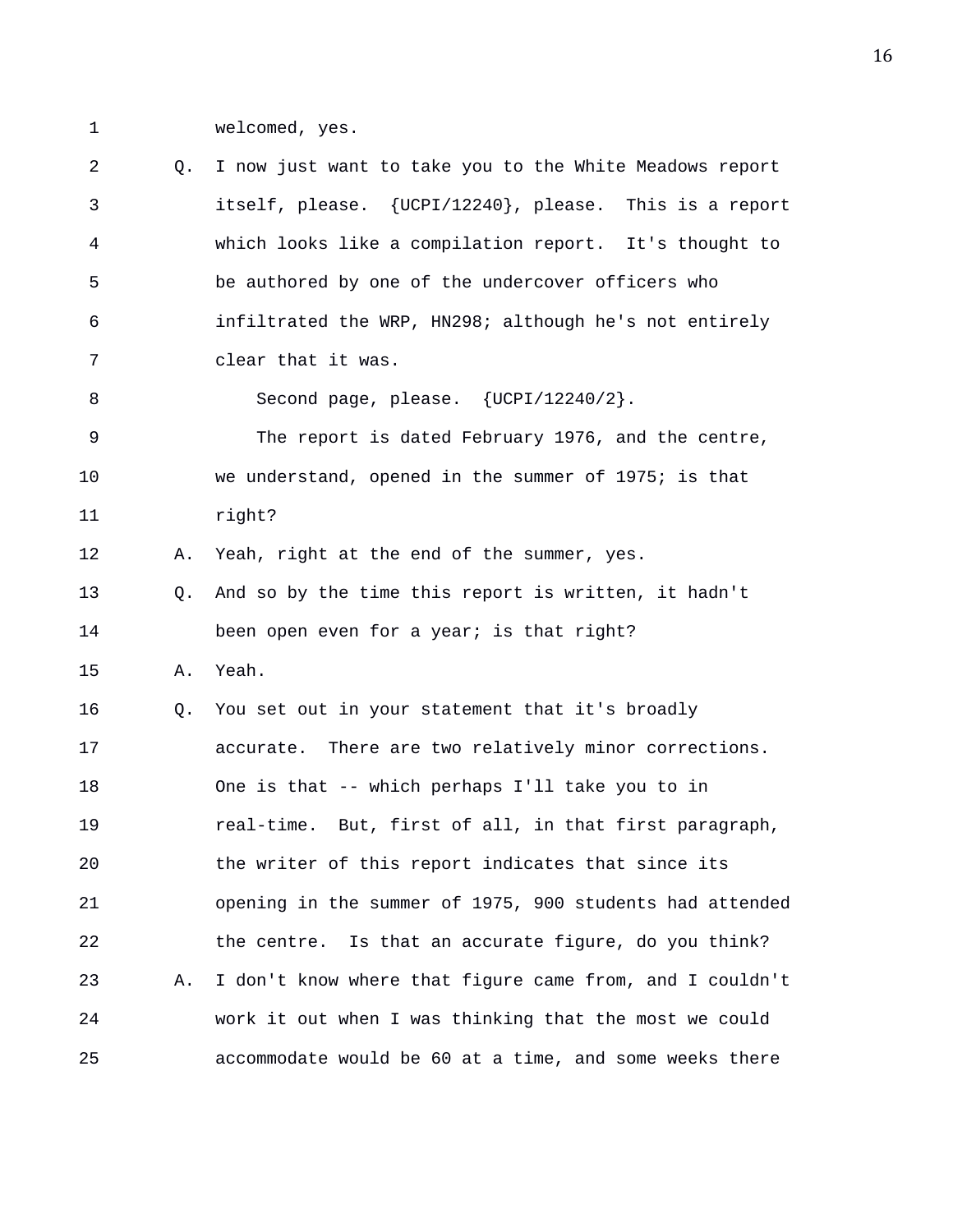1 might have been 10 people there. So I don't know where 2 that came from. Which also leads me to other things in 3 that report, which I hope I get a chance to say -- 4 Q. Of course. 5 A. -- about where was he getting this information. And 6 I notice that "Peter Collins", who's another HN who gave 7 evidence, was -- is called very close to 8 the Central Committee. And I think some of the stuff in 9 this report must have come through other routes. He 10 certainly wouldn't have got it from attending 11 White Meadows. 12 Q. Right. 13 So you say, although it could accommodate 60 -- 14 did it ever accommodate 60? 15 A. Oh, at the beginning, when -- when, you know, a lot of 16 members went and made plans. But then you'd been once; 17 you didn't go again for some time. People had work, 18 people had families. Though we catered for children; we 19 had a lot of children -- small children coming, who 20 weren't in school. 21 But, you know, you couldn't keep that up week after 22 week. And also with a membership of a few thousand, 23 probably, you aren't going to be able to. That's why 24 the 900 seems to me unreal, but I don't know. 25 Q. Paragraph 2 of the report gives information about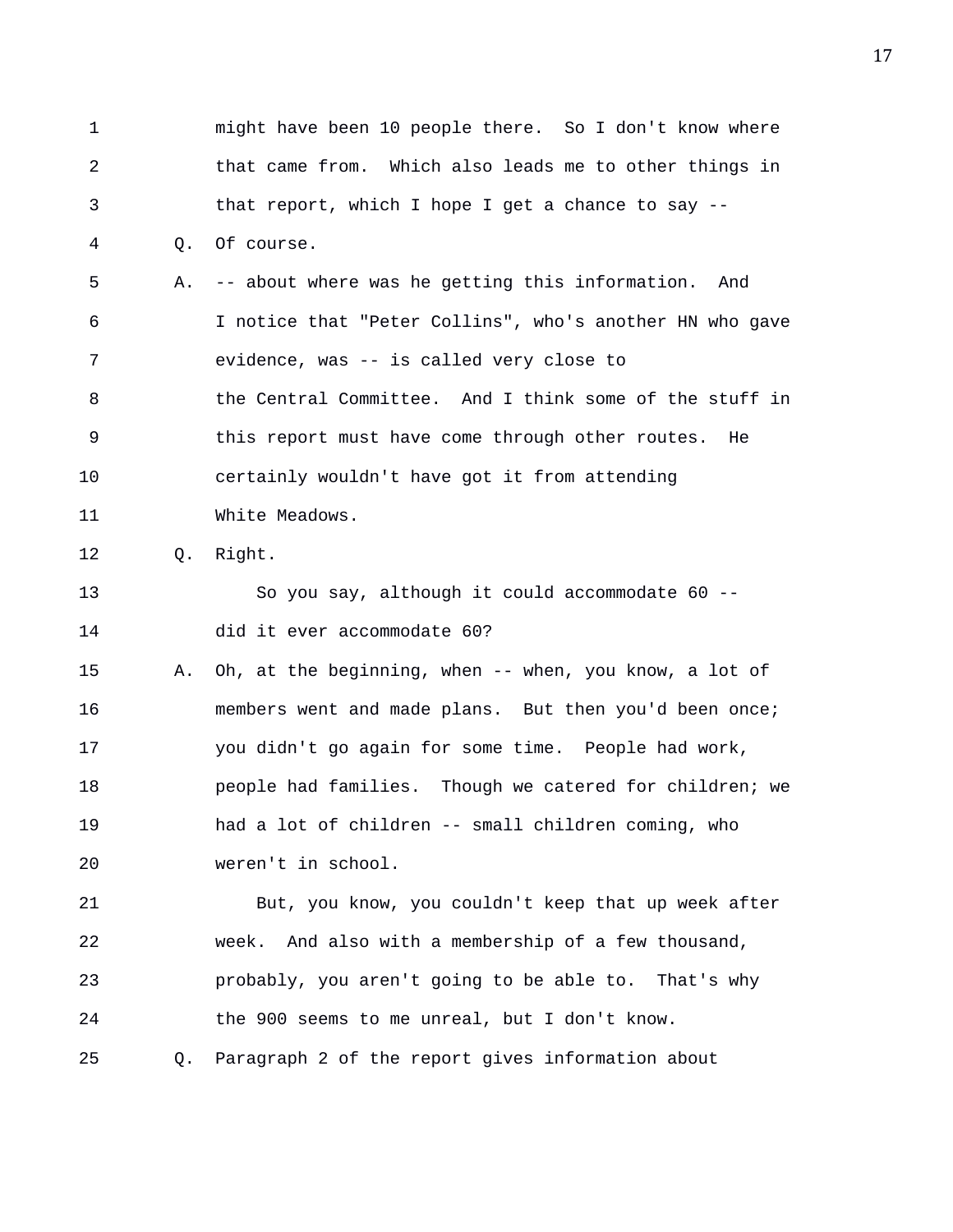1 the purchase price and renovations costs and insurance 2 value of the house following those renovations. Are 3 those details that would have been -- that were 4 available to you as a resident of White Meadows? 5 A. I might have known what the place cost to buy. 6 I wouldn't particularly have known about insurance 7 costs. I wouldn't particularly have known about 8 insurance costs, I wouldn't have known about renovation 9 costs. Roy Battersby would have known, if -- he 10 probably doesn't remember now, but he would have known. 11 But at the time, I had no reason particularly. 12 And as I said, I don't know where these figures came 13 from. They would certainly have not come from an 14 opening discussion to students at the school. So 15 they've come from somewhere else. 16 Q. And can you think of where they might have come from? 17 A. Well, as I say, I can't help but feeling that there's 18 another undercover agent involved here, because he said 19 he was close to the Central Committee, HN303. 20 Q. Okay. 21 A. So I can only imagine that. Or, of course, from other, 22 you know, security organisations, like MI5, which we are 23 sure were also busy within the WRP. 24 Q. Thank you. 25 It's also in that -- sorry, not in that paragraph.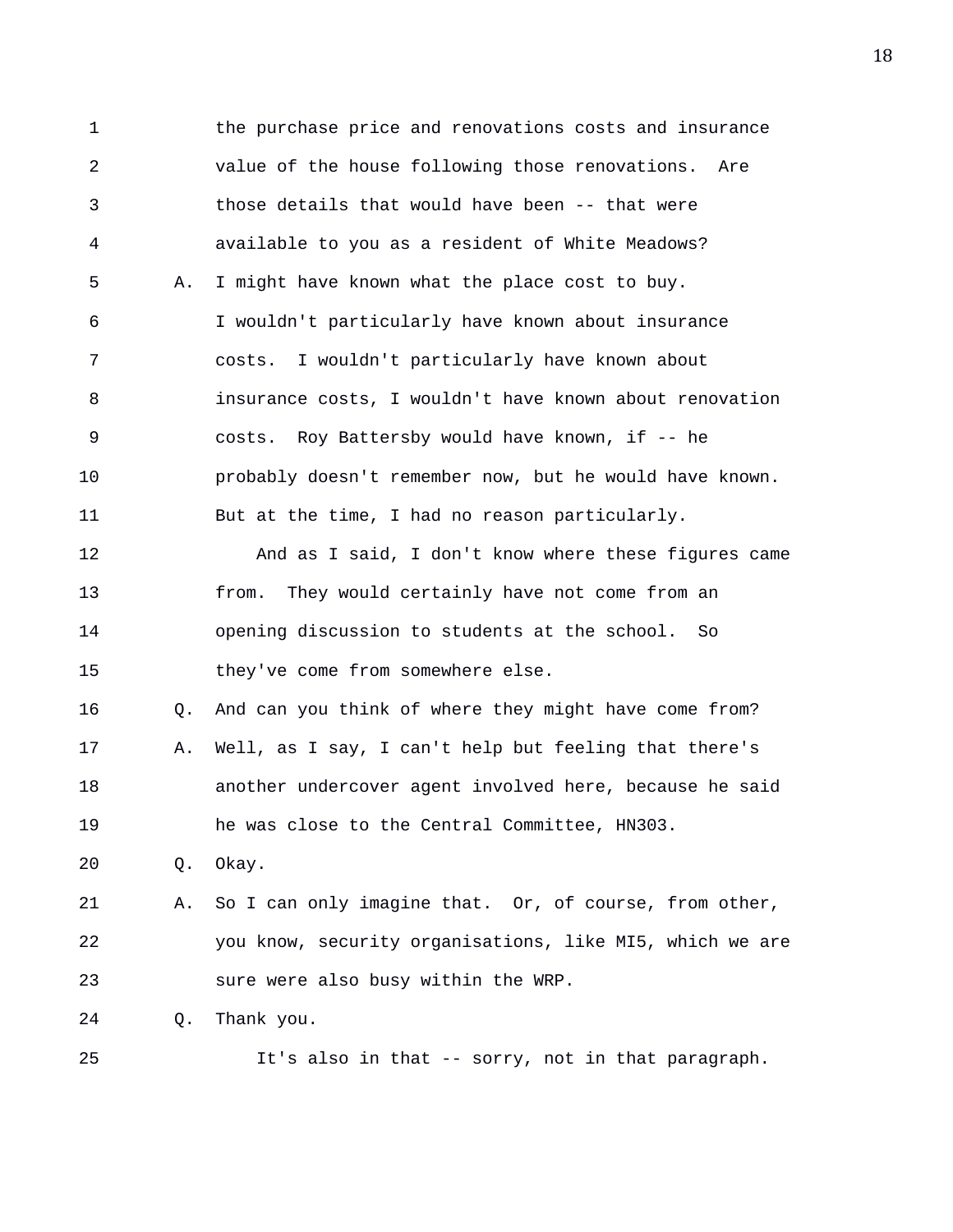1 At paragraph 3 it indicates that workmen attend 2 the White Meadows centre on occasion, to perform small 3 amounts of renovation, and these were WRP members. Why 4 were the workmen required to be WRP members, was that 5 a requirement?

6 A. No, it wasn't a requirement. We had been very, very 7 involved in the campaigning around the building workers 8 who had been imprisoned, the Shrewsbury 2. We had 9 organised a march, which actually Roy led, from Wigan 10 down to London, to object to what had happened to 11 the building workers after that strike, when they were 12 charged with conspiracy laws from the Victorian era. 13 And so there was a large group of, if you like, 14 "workmen", as he called them, who were around, friendly, 15 etc, and very willing to help. So it wasn't an 16 obligation, a number of them would have been of course, 17 but wasn't necessary.

18 Q. A large part of this report deals with the security 19 measures employed at White Meadows. Whilst it's fair to 20 say that the WRP was open about its ambitions and 21 campaigned openly at general elections, is it also fair 22 to say it was a security conscious organisation? 23 A. Oh, absolutely it was, yes; and rightly so, as it turns 24 out.

25 Q. I just want to just sort of supply some of the context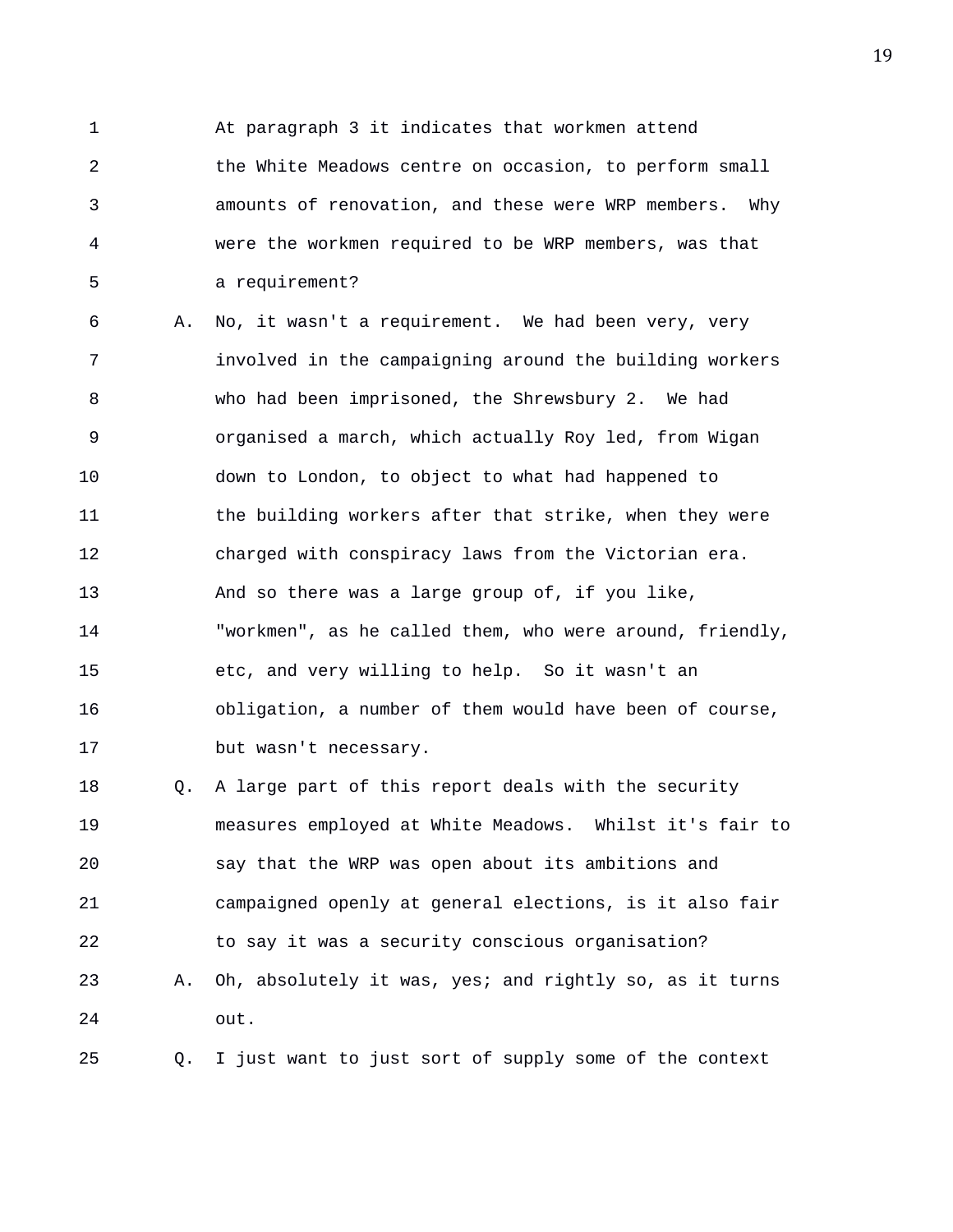1 in which we're going to be looking at the security 2 measures employed by the WRP at White Meadows. 3 This was a time of great hostility between 4 the National Front, the far right, and left-wing groups. 5 You say in your statement there was a general press 6 interest in the activities of the Socialist 7 Labour League and then the WRP, which you felt was 8 hostile to your aims, and White Meadows had been 9 the subject of a police raid in September 1975, very 10 shortly after the centre had opened; is that right? 11 A. Yes. 12 Q. So it's in that context we're looking at the writing of 13 this report. 14 Were there security measures in place prior to that 15 police raid? 16 A. Well, there would have been some security, but nothing 17 like what -- what -- after the raid. 18 Q. Thank you. 19 You say at your paragraph 49 {UCPI/34740/13} of your 20 witness statement that under the -- you had attended 21 a summer camp set up by the Socialist Labour League, 22 attended by hundreds of members and their families. And 23 there was a concern that that was going to be raided, 24 and you were sent back to London with documents that 25 might have been seized during any raid.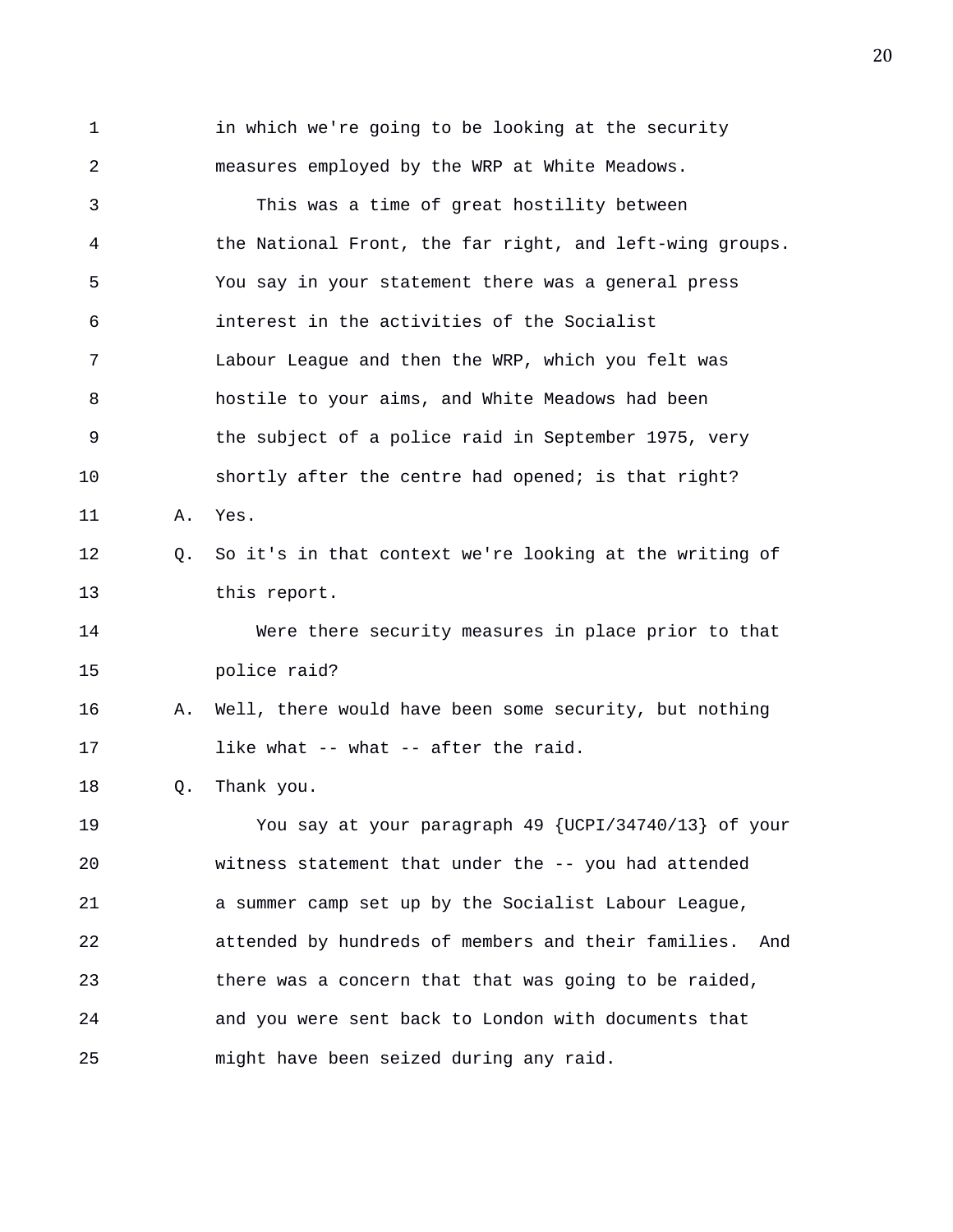1 What sort of documents were you taking back; what 2 sort of things were you worried about?

3 A. Well, membership lists, financial information, what any 4 political party will have that's not necessarily for 5 the rest of the world to see. But the context of that 6 event was the picture on the front page of the Daily 7 Telegraph taken from a helicopter, which I say in my 8 statement, I think, which was warning about, you know, 9 some terrible threat from our organisation. I mean, 10 that was the context. So of course there was alarm. To 11 be on the front page of The Daily Telegraph at that 12 point for a left wing group wasn't a happy thing. 13 Q. Just to take you through the security measures that were 14 employed by the White Meadows -- by White Meadows at the 15 time of the writing of this report, there was first 16 a personal search of each student and his luggage. And 17 in fact, one of the errors you point out within this 18 report is that Roy Battersby would search the men but 19 you would search the women; is that right?

20 A. Yes.

21 Q. And the search was specifically for offensive weapons, 22 cameras, tape recorders and any names, addresses or 23 telephone numbers written down.

24 What was your anxiety about those items? 25 A. We were alarmed, particularly after the police raid,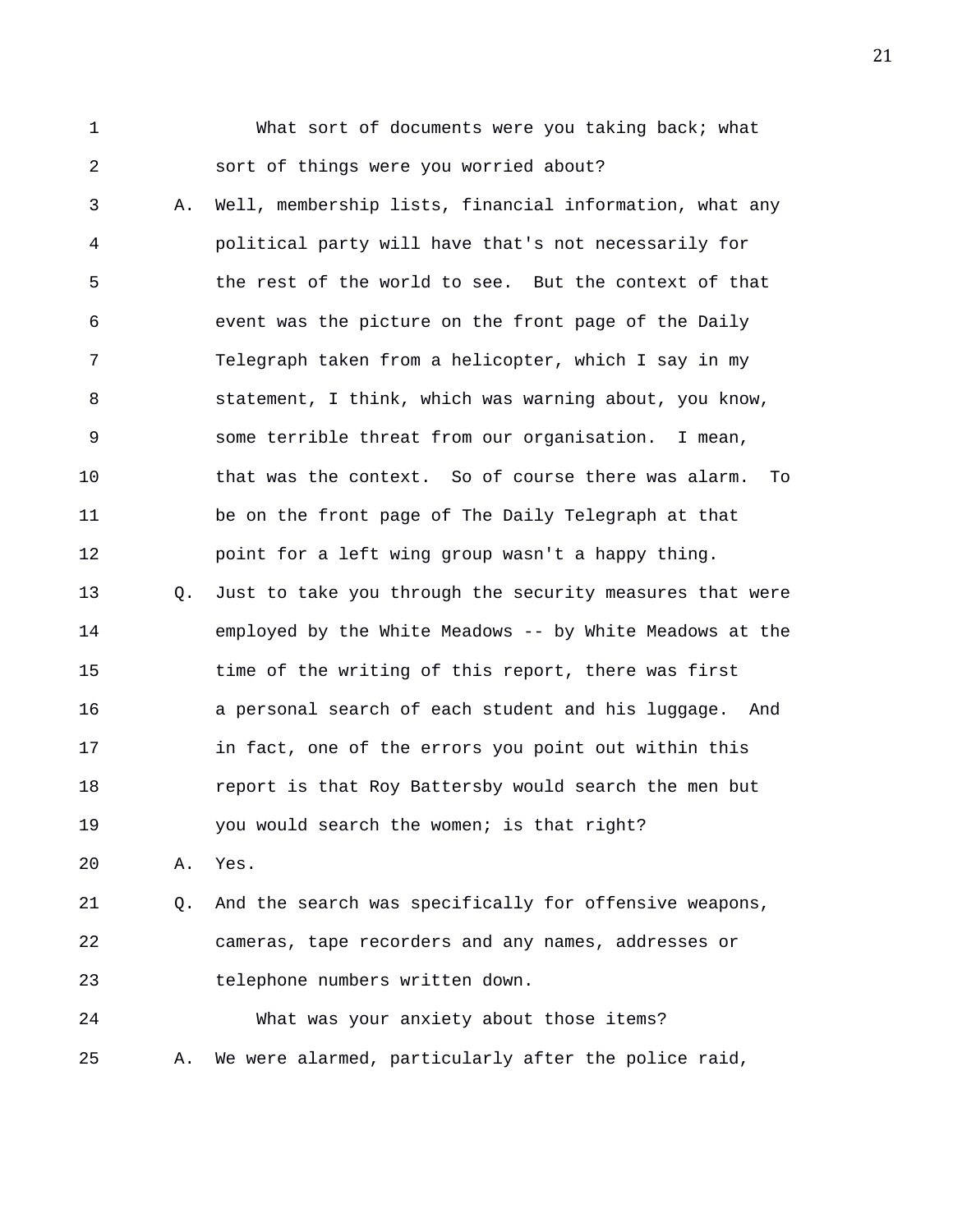1 that there would be any excuse to actually -- any kind 2 of provocation to put us at risk, frankly. And as 3 I say, we weren't necessarily wrong. If you read, 4 again, Roy Battersby's statement, which is a witness 5 statement, I know, although he's not here in person, he 6 describes in detail how that raid took place and how 7 The Observer treated it and the libel case. It was 8 a huge -- it was a huge experience for all of us at the 9 time.

10 So we were very concerned that there would be 11 nothing, (a) that might have indicated that it was an 12 undercover officer, and of course we missed that; but 13 that they had anything illegal, anything dangerous, 14 anything that might compromise us, information that 15 could be sloshing around. We would be very careful 16 about that because of that police raid; and the concern 17 that it was going to happen again, or some such thing; 18 and a concern as well about being bugged, and bugs were 19 found.

20 So it was in that context that this -- this quite 21 intensive security was arranged.

22 Q. Students were also warned to be careful about what they 23 said in the house. And you've mentioned the finding of 24 a bugging device, I think. What sort of thing was it -- 25 were the anxieties about? What sort of things might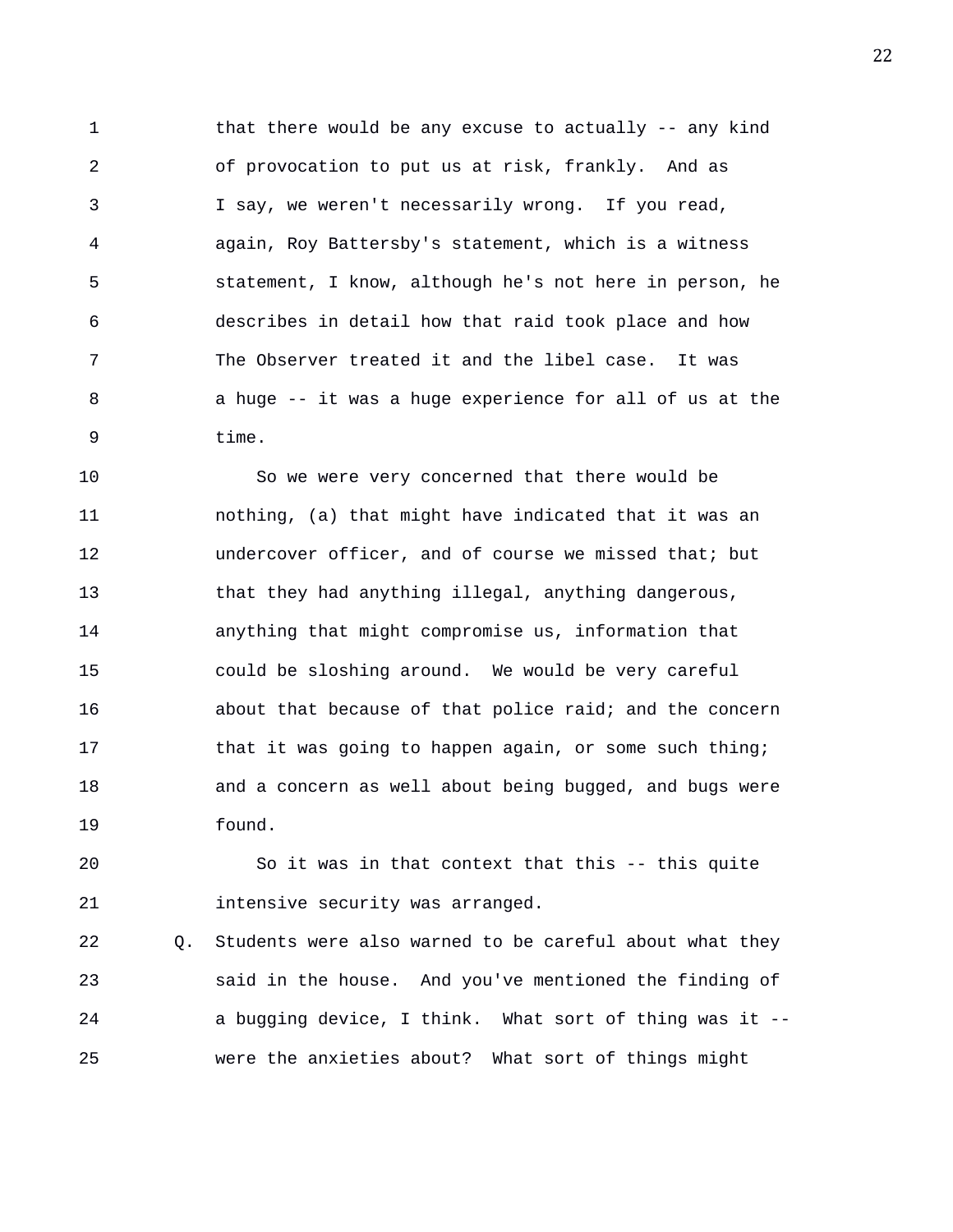1 have been said that were felt to be -- that might have 2 compromised you; can you imagine?

3 A. I don't know. I think we would have been more concerned 4 with individual people and their, you know, being 5 identified, because of the blacklisting that was going 6 on. Roy himself was the victim of a blacklist at 7 the BBC, and he knew that. And so there would be 8 a concern about that. And other people obviously in all 9 sorts of other industries were also being blacklisted, 10 which we now know. It wasn't just the television world. 11 Certainly building workers were at risk in a big way at 12 this point. So there would have been a concern about 13 that.

14 That would have been the main concern really. There 15 was nothing illegal happening there, and nobody would 16 have had any access to anything that was. But it was 17 just a general atmosphere of "be careful, be mindful, 18 because probably it's being listened to".

19 Q. And you mention in your witness statement that -- in 20 fact, in the report it mentions that the students were 21 enjoined not to refer to each other by their surname, 22 and you mention in your witness statement that 23 identifiable details were a matter of anxiety because 24 you might have had individuals coming from other 25 countries which have fascist regimes, for example?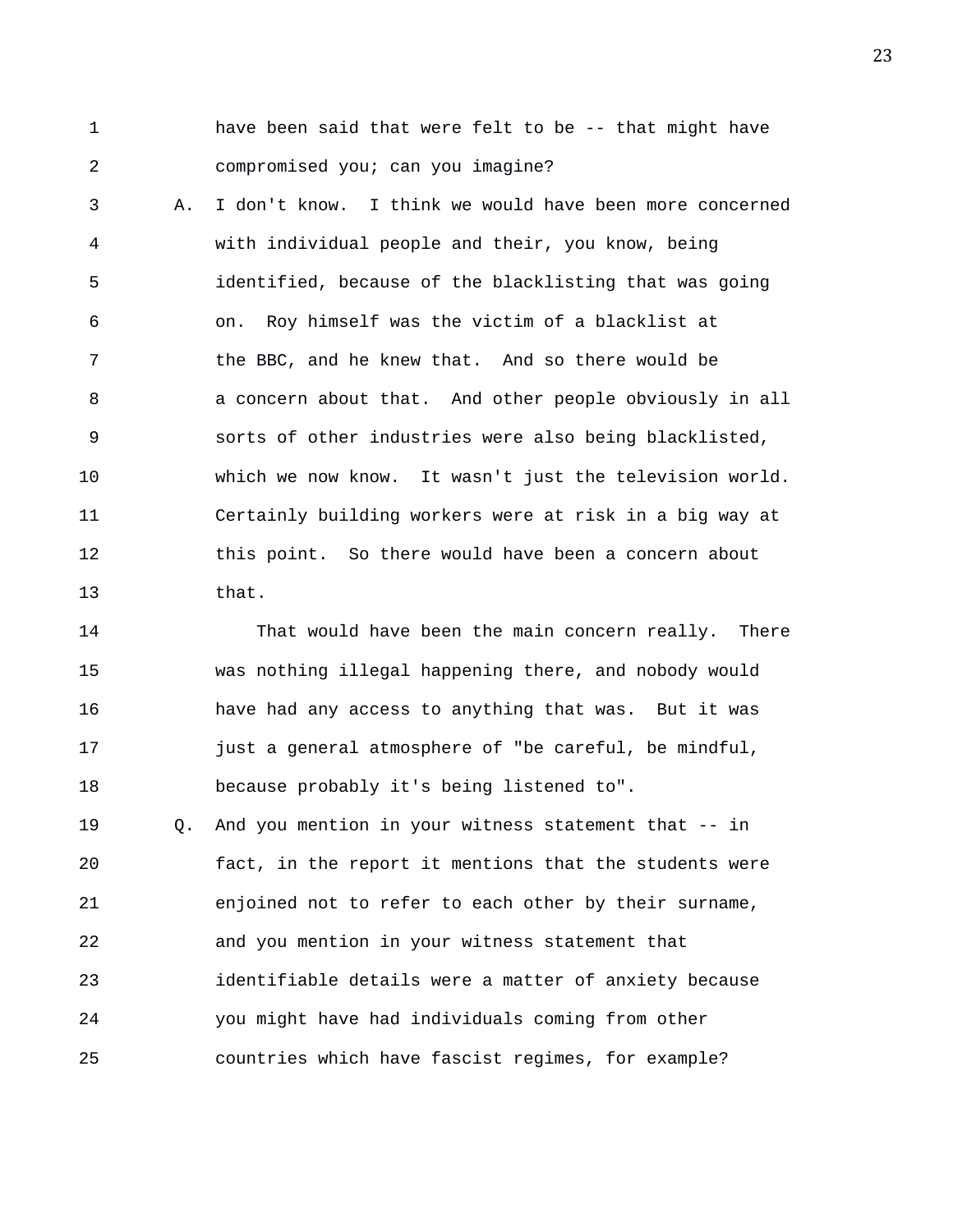1 A. And there were. I mean, Spanish, Portuguese, Greek, all 2 those countries in the early 70s had fascist 3 dictatorships; and we were extremely concerned for those 4 people that they not be identifiable; and they were 5 coming from time to time.

6 Q. Other security measures employed at the centre. 7 Students were warned that the internal pay telephone was 8 bugged and they had to seek permission to use it. They 9 could be taken to an outside telephone, but couldn't 10 leave the garden without permission. All contact with 11 neighbours or any other visitor were to be referred to 12 Roy Battersby, and there was a patrol every 15 minutes 13 of the centre between midnight and 7 am. This is all 14 reported in the undercover reports.

15 Does the same explanation go for those security 16 measures? This was a response to the police raid in 17 September and the negative press coverage, and matters 18 of that nature?

19 A. But also the rise of the National Front and 20 organisations such as that in a rural area, which, 21 you know, who knows what was going on. We didn't know 22 people's politics at all. So it was also that, 23 the right wing threat, because as far as we were 24 concerned, they were the violent ones.

25 Q. Also set out in the report is the contingency plan to be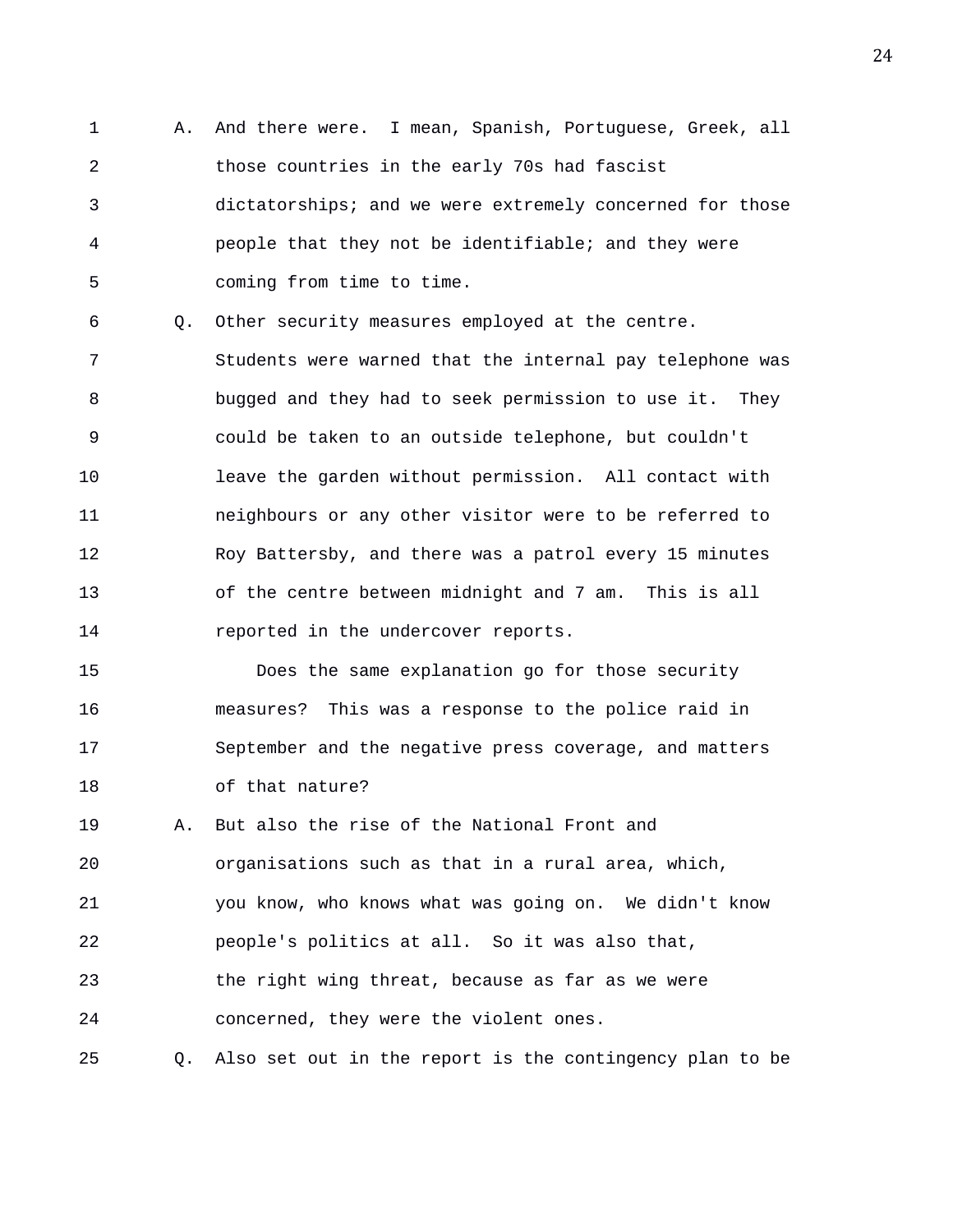1 put in place in the event of a police raid, which was 2 that the Clapham headquarters of the WRP should be 3 contacted without delay, and I think a ten pence piece 4 left in the telephone, in order that there was always 5 money to make that telephone call if necessary.

6 What was the purpose of that? Why were the Clapham 7 headquarters of the WRP need to be notified immediately? 8 A. Well, that's where, you know, the substantial 9 leadership, if you like, of the WRP would have been 10 based, where the paper was based, where there would be 11 ability to inform everybody else throughout the country 12 that this was happening, which would have been 13 important, to share that information very quickly, which 14 we couldn't have done from a call box in Derbyshire. So 15 I think it was the dissemination of that information, 16 and I suppose a warning to others of what was happening, 17 if something like that did happen again.

18 Q. Right.

19 Is it your view -- I think you refer to this in your 20 witness statement -- that it is partly that security 21 consciousness of the WRP which drove the police interest 22 in the WRP and what was going on at White Meadows? 23 A. That was a guess, that they found it interesting, which 24 I think they -- they do say in various reports, that 25 there was no public order threat but a lot of security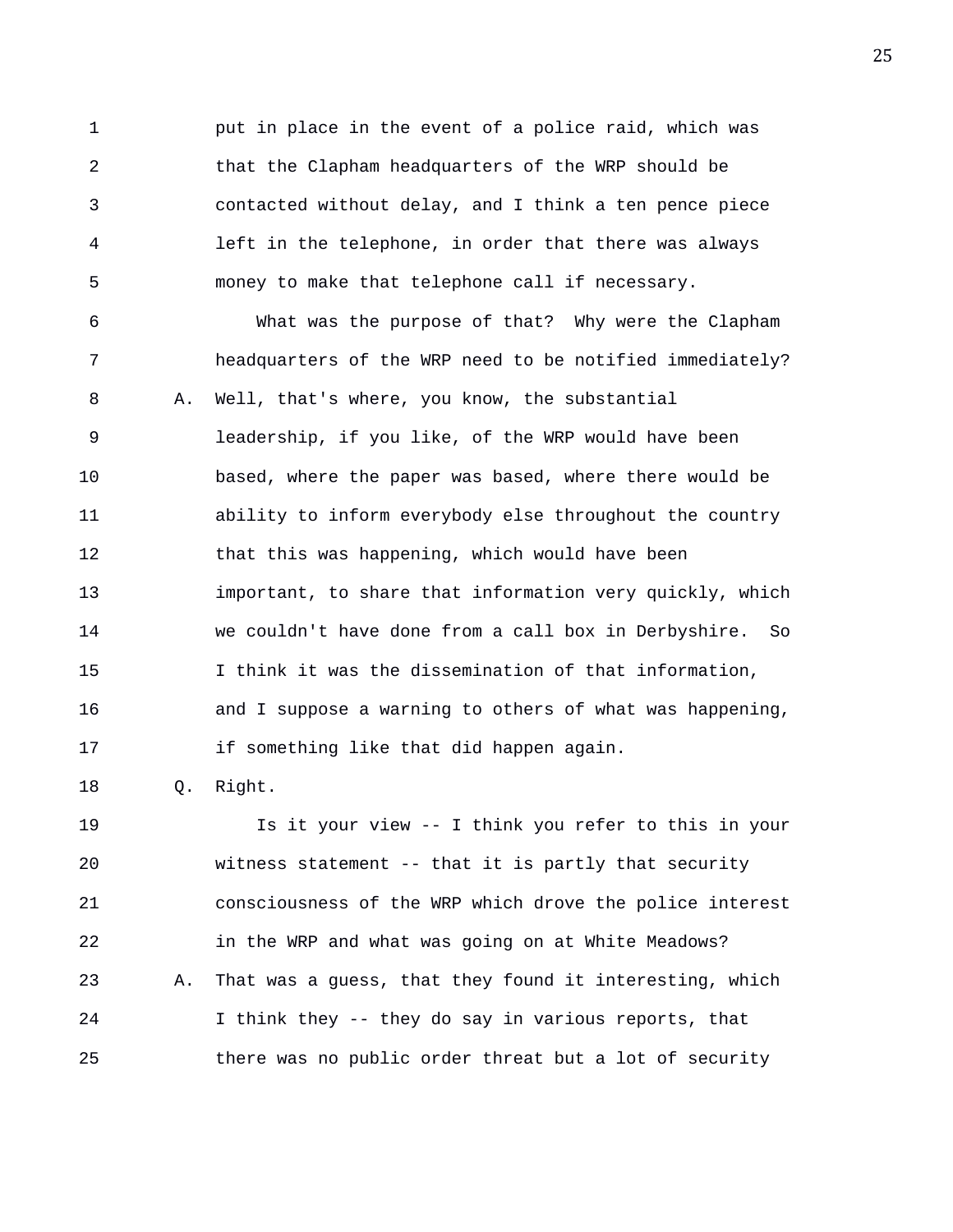1 measures in place.

| 2  | Q. | Can we just briefly, please, go back to have the report    |
|----|----|------------------------------------------------------------|
| 3  |    | back on screen, please, {UCPI/12240}. Thank you. And       |
| 4  |    | scroll down, please, to paragraph 20 $\{UCPI/12240/5\}$ .  |
| 5  |    | Yes, the bottom of that page and then over the page        |
| 6  |    | $\{UCPI/12240/6\}$ .                                       |
| 7  |    | Paragraph 20 sets out the subjects taught at               |
| 8  |    | White Meadows during the educational course that this      |
| 9  |    | person attended. You can see at the bottom there:          |
| 10 |    | "The subjects for discussion were quite                    |
| 11 |    | straightforward and innocuous and included dialectical     |
| 12 |    | and historical materialism, capital and philosophy.<br>The |
| 13 |    | principles [something] these subjects was carried out in   |
| 14 |    | conjunction with readings from Marx's Capital Volume       |
| 15 |    | Engel's Anti-Dühring, Engels' "                            |
| 16 |    | Etc, etc, etc.                                             |
| 17 |    | Is that typical of courses run at White Meadows,           |
| 18 |    | that set of subjects being taught?                         |
| 19 | Α. | Yes, certainly that would have been the core of            |
| 20 |    | the discussions, yes.                                      |
| 21 | Q. | Can I just ask you about the advertisement that appeared   |
| 22 |    | in the Workers Press; would it have made it clear that     |
| 23 |    | it was these sorts of subjects that were being taught      |
| 24 |    | during the course --                                       |
| 25 | Α. | I can't remember, to tell you the truth. I can't           |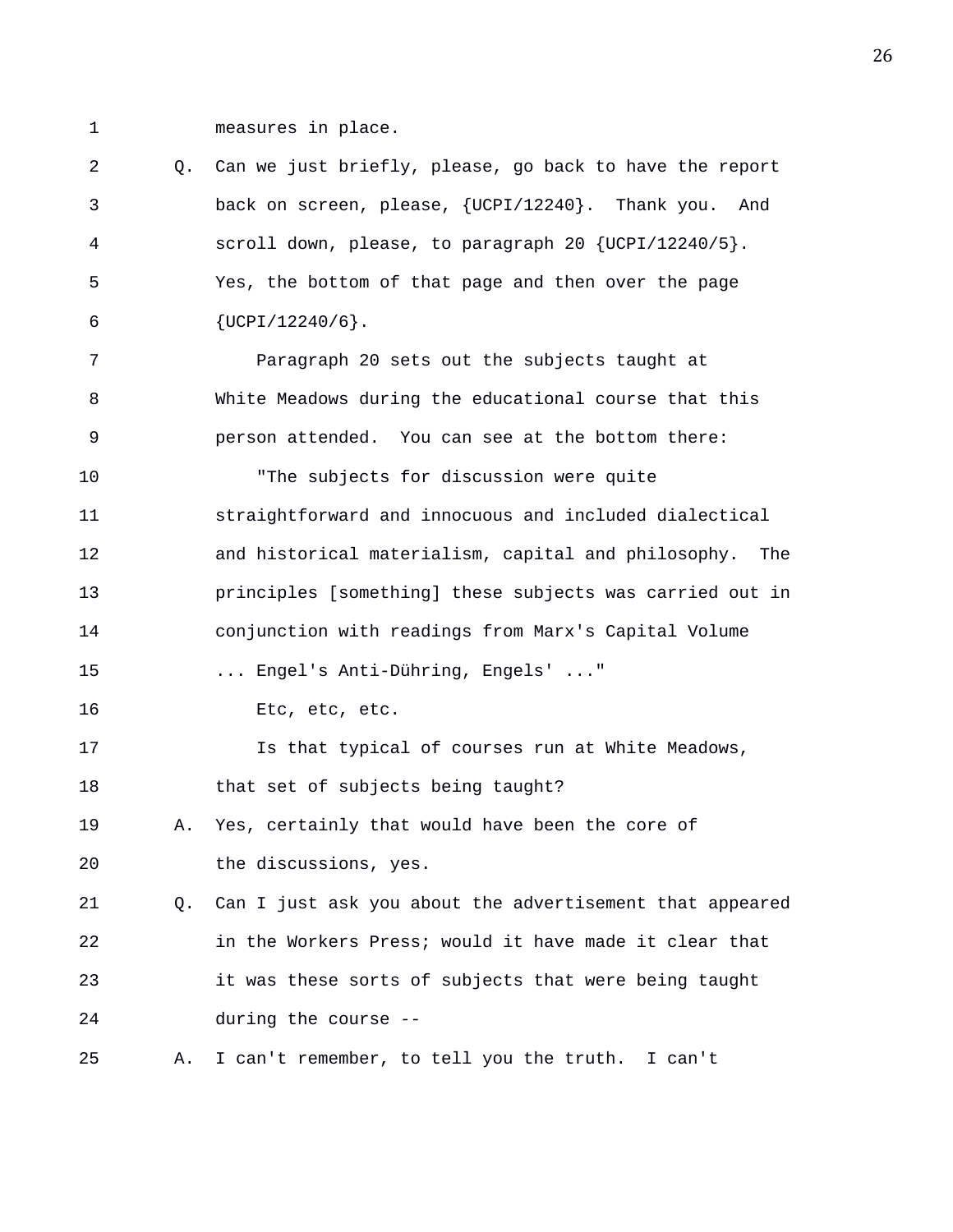1 remember. Probably not. Probably somebody would have 2 had to chat, as I said, to whoever they knew, whoever 3 was delivering their paper, to say what kind of things 4 are happening next week, or the week after, or whatever. 5 So it would vary a bit. And there would be history 6 as well as philosophy. This is obviously a very heavy 7 piece -- piece, being one where there was philosophy. I 8 wonder how he got on with Lenin's volume 38. Not an 9 easy read! But anyway, it could have been more 10 historically based at certain times, too. But actually 11 this is what he went to. That makes me laugh. 12 Q. The subjects for discussion are described by this 13 individual as "straightforward and innocuous". Would 14 you agree with that assessment? 15 A. Well, again, it depends on whether you consider 16 Karl~Marx straightforward and innocuous and Lenin 17 straightforward and innocuous. 18 If he means, which I presume he does, there was 19 nothing about public disorder, nothing illegal, nothing 20 that anybody anywhere, if they wanted to pick up one of 21 these books, do in a totally legal way, then yes, that's 22 innocuous. 23 Q. We know, of course, that shortly after this report SDS 24 deployments into WRP came to an end. 25 Finally, this from me. The WRP were infiltrated for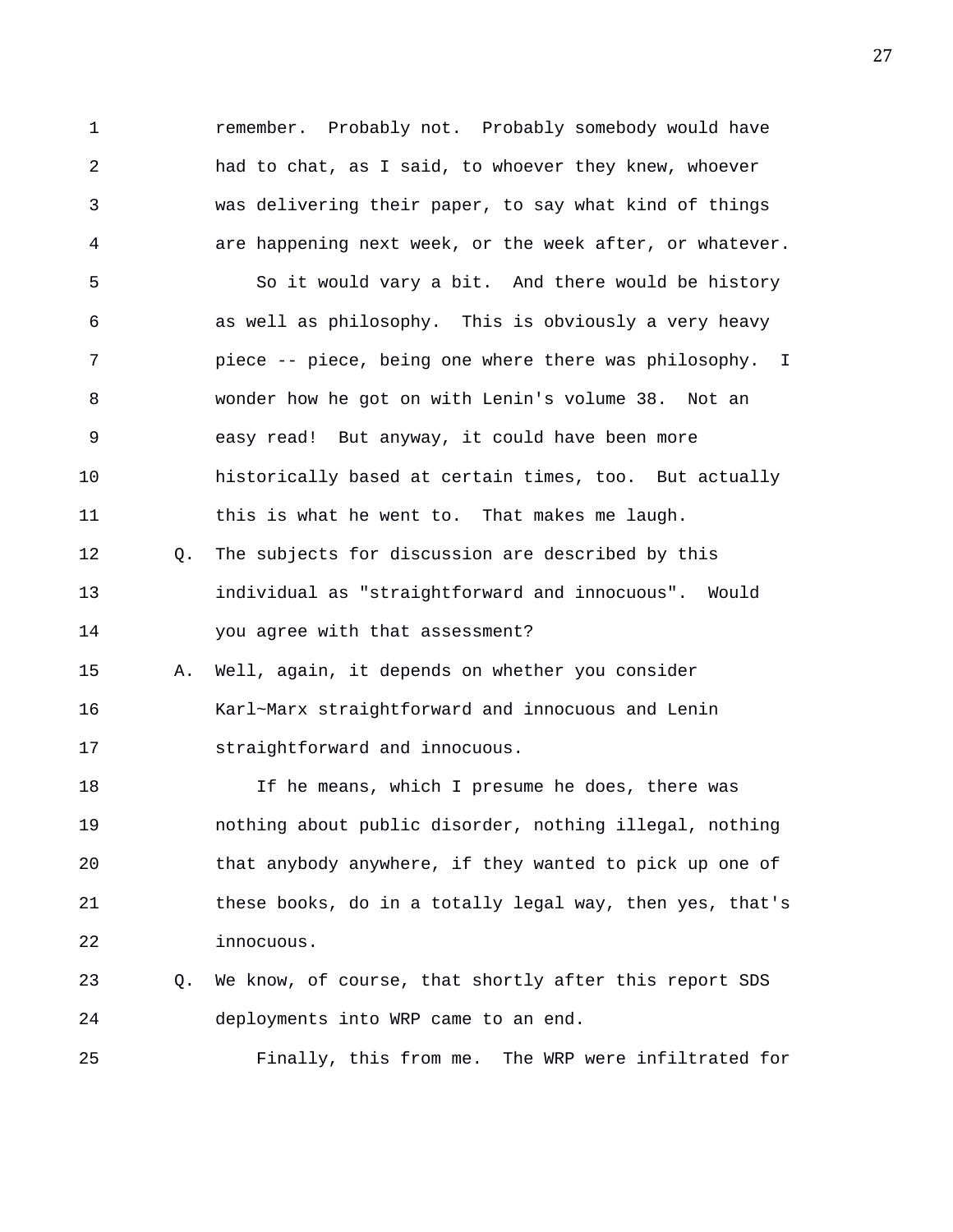1 a period of about two years or so, and your -- the place 2 where you lived and the place where you worked was 3 infiltrated, was spied on. What was your reaction to 4 that?

5 A. This was my home, and the home of two small children and 6 my partner. And I think it's outrageous, actually, when 7 there was absolutely no reason for it. And many of 8 these reports from Special Branch, they keep saying it: 9 they're not interested in disorder, but we're going to 10 keep an eye on them anyway. And I feel it was an excuse 11 which has come up from a lot of the opening statements 12 for the SDS to continue. There was no reason for 13 anybody to be there.

14 I think, if I recall, that "Peter Collins" was 15 actually longer in the WRP. And I think it's a shame 16 that we aren't going to get a chance to really explore 17 that, because we're not core participants. We aren't 18 seeing all the documents, nor are -- nor is the Inquiry, 19 presumably. And I think that's a real loss to 20 the Inquiry; because he was there longer, he's quoted as 21 saying he was close to the Central Committee, and he's 22 the one who said he was infiltrated into 23 the National Front. Now, to me, that's an extraordinary 24 statement; I knew nothing of that. And my colleagues 25 and comrades who I'm still in touch with no nothing of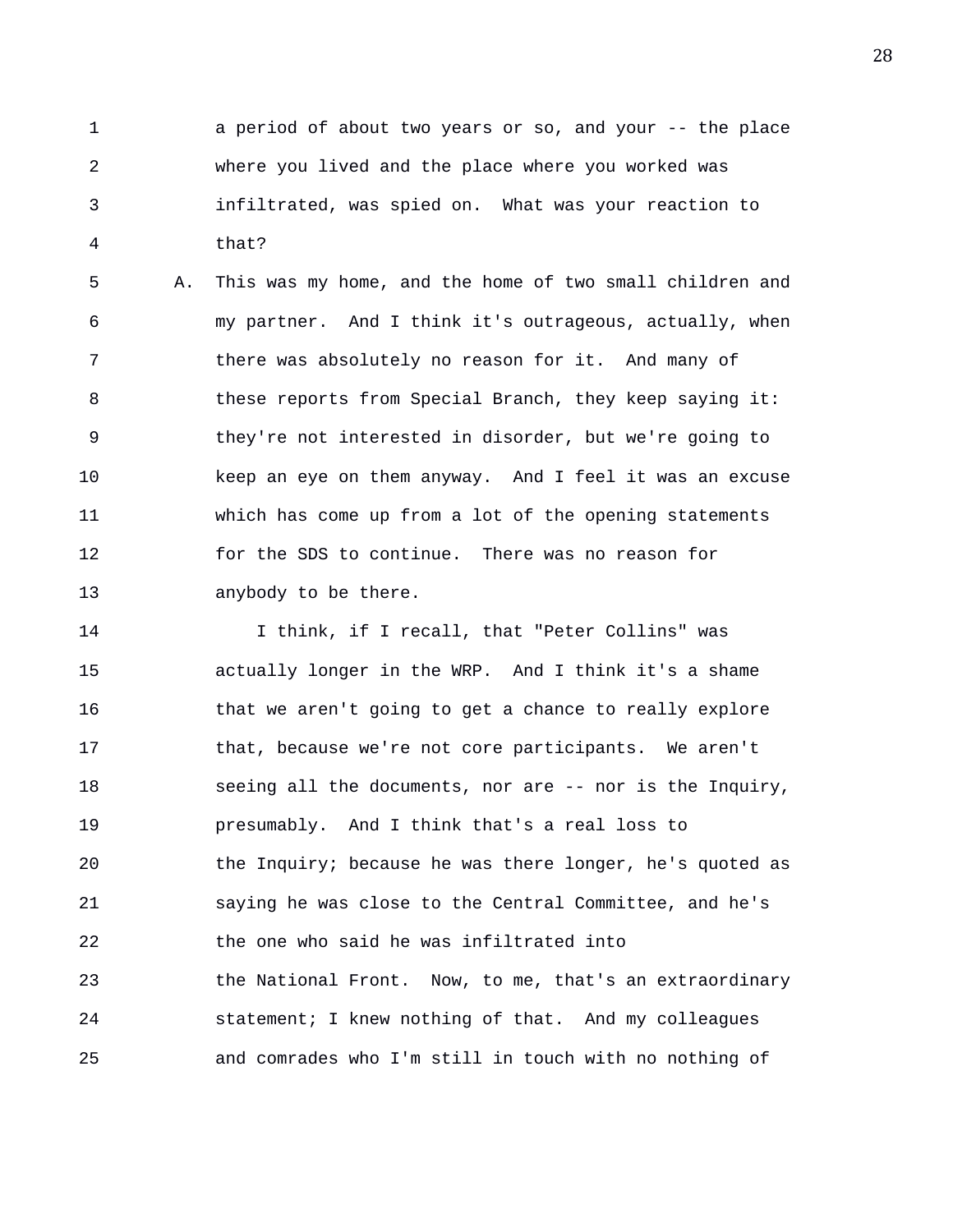1 that. And to me that's a -- you know, it's amazing, if 2 that's true.

3 So I think there's a lot more to look at here. And 4 the other thing -- I'm sorry, I'm going to just finish 5 this one point -- is that this guy, this was his 6 swansong, it says. So this is his last little piece of 7 work. Although he's been bobbling around all kinds of 8 organisations before this, I see, and very busy. But he 9 was actually instructed not to go to White Meadows. 10 The guess being that it was a very sensitive place, 11 because of the police raid and the libel trial that was 12 going on, and all the rest of it. But he went anyway. 13 And it's just not the case that he couldn't have pulled 14 out, which I think is what he implied. Of course he 15 could. People did. People got sick. People had 16 families who were sick. They couldn't go. Somebody 17 died. We couldn't enforce people going. He didn't have 18 to go. He could have come with all kinds of reasons. 19 So you can't help but feel that something else is 20 going on here, too, in terms of the Security Services, 21 broadly speaking; that isn't just the SDS and public 22 order. And I feel that quite strongly, that that's

23 a real question I would have about his evidence. 24 MS HUMMERSTONE: Okay, thank you.

25 Ms Leicester, I've got no further questions for you.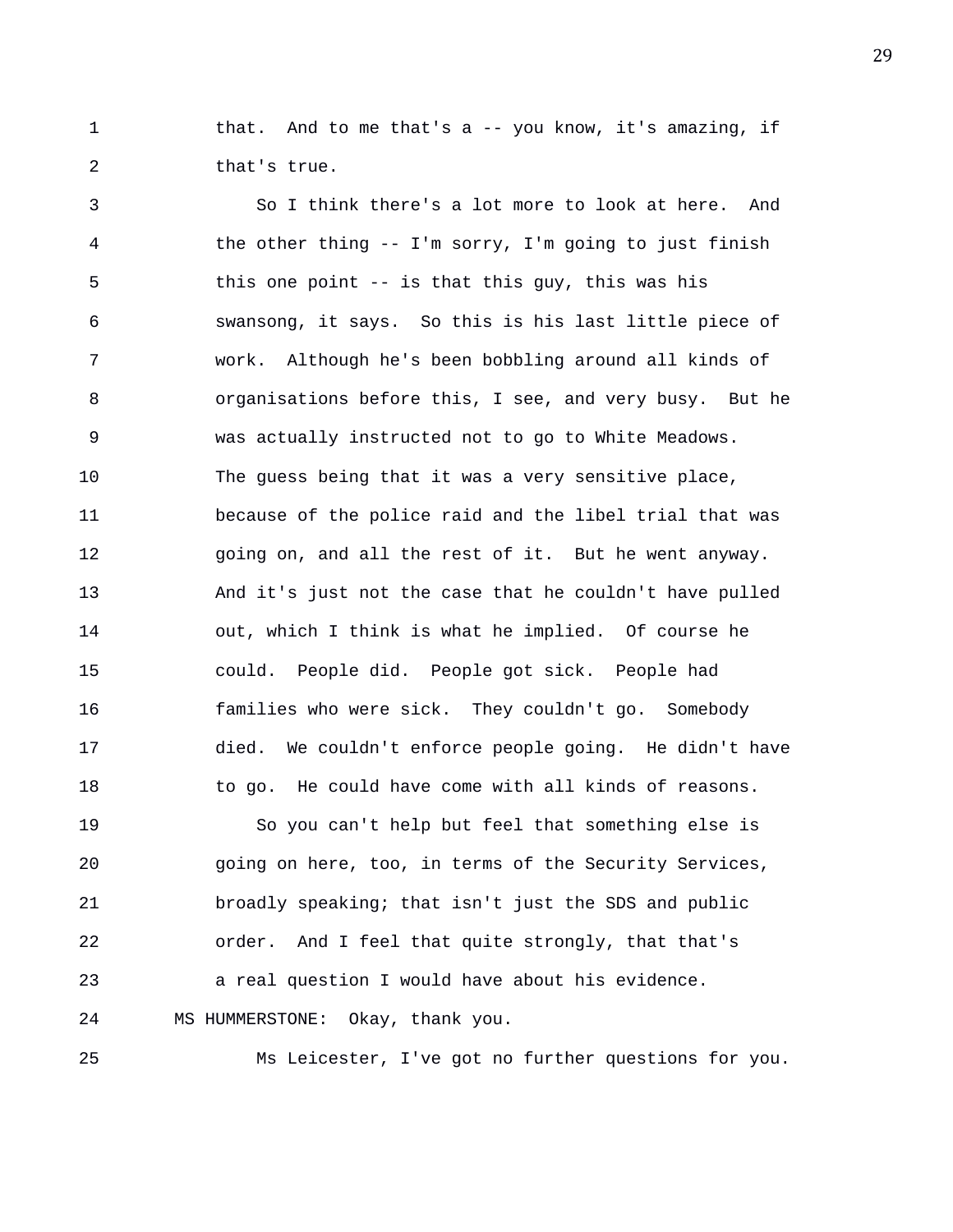1 I don't want to -- I just want to give you a brief 2 opportunity to say anything else you want to add to your 3 evidence now. You said earlier that you hoped you were 4 going to get an opportunity to say a few things. 5 I don't want to shut you out of that opportunity. 6 A. Okay, thanks.

7 Well, I've just said one, which I think is a real 8 interesting -- and as I said, the interconnections 9 between the different Security Services, their kind of 10 fighting with each other. The SDS trying to justify its 11 existence in a way that I think was unjustifiable is one 12 of the things I wanted to say; and about the fact that 13 he went to White Meadows anyway, in spite of being 14 ordered not to. And I think there's the hand of 15 somebody else behind that. Unless he was just a rogue, 16 which is possible as well, who did what he wanted to do, 17 as some of them seemed certainly to do.

18 So that was one of the things that I was concerned 19 about.

20 I was concerned as well, as I've already said, that 21 actually "Peter Collins" was longer in the WRP. And it 22 seems to me well worth exploring further, which is why 23 we hoped we would be core participants, so that we would 24 get a chance, as would the Inquiry, to really delve 25 a bit deeper into what was going on there; and the sort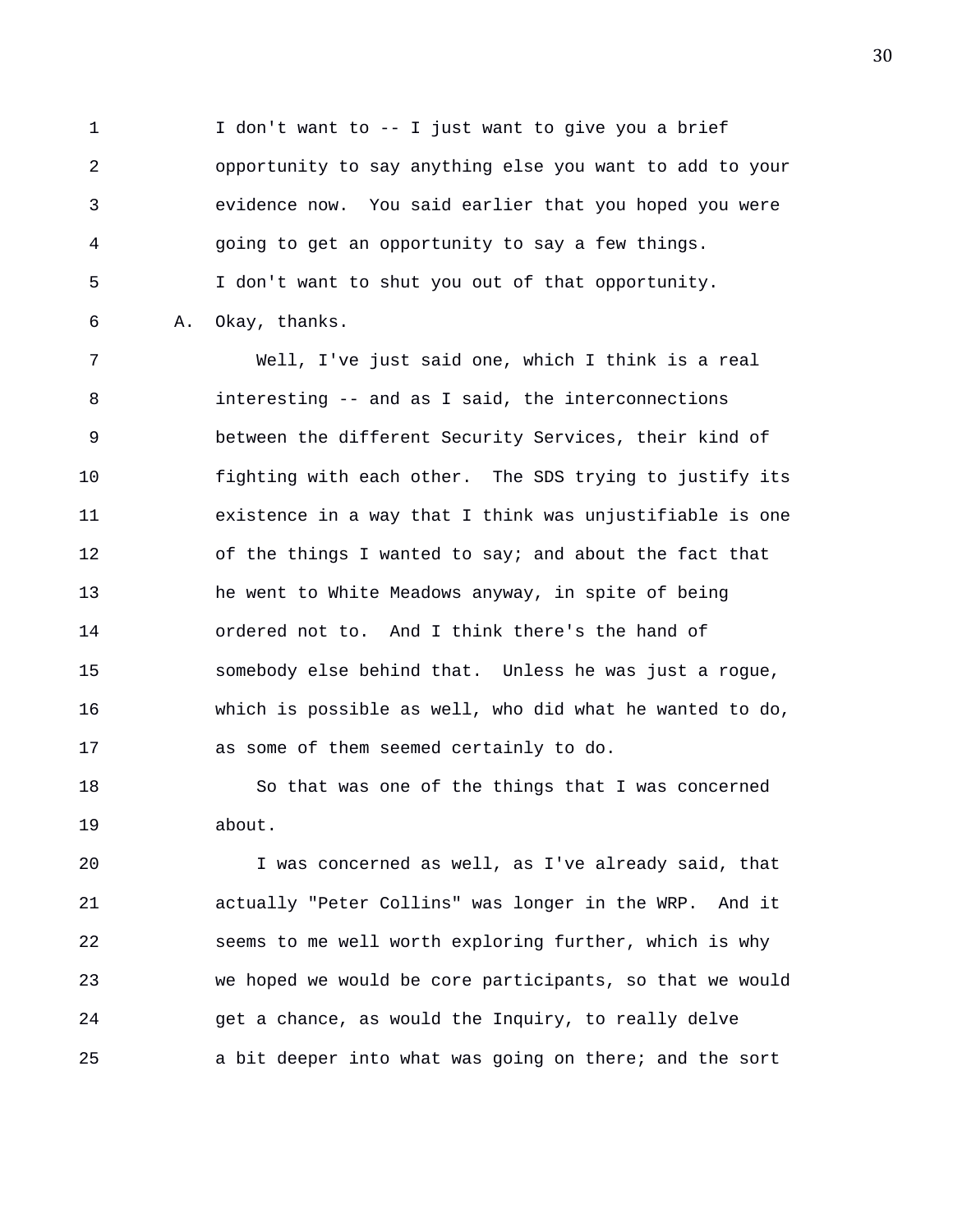1 of limits of the Inquiry, which we're kind of frustrated 2 by; and the fact that we first contacted the Inquiry two 3 years ago, and we still had to fight to get even this 4 far as we've got.

5 So that was another thing I wanted to talk about, 6 the sort of catch 22 that we've been in.

7 I think I've got through the main things that 8 I wanted to say.

9 I didn't, probably, answer your question about 10 revolution, which is a tricky one, beyond to say that 11 I wasn't really clear. But I think what we wanted, we 12 wanted a more just society. We want a society that was 13 based on the needs of the majority and not private 14 profit. And that's really what the message was about, 15 and that's what I still feel. And I think that maybe 16 the methods and some of the language is, you know, of 17 the 1970s. But that determination that that's what we 18 wanted, a better world and a better society. And it's 19 -- it's hard to face the fact of that infiltration by 20 the forces of the state into a group of people who 21 the vast majority, except for the undercover officers, 22 believed in that.

23 So I think that's what I would want to convey. 24 MS HUMMERSTONE: Thank you very much. I've got no further 25 questions for you.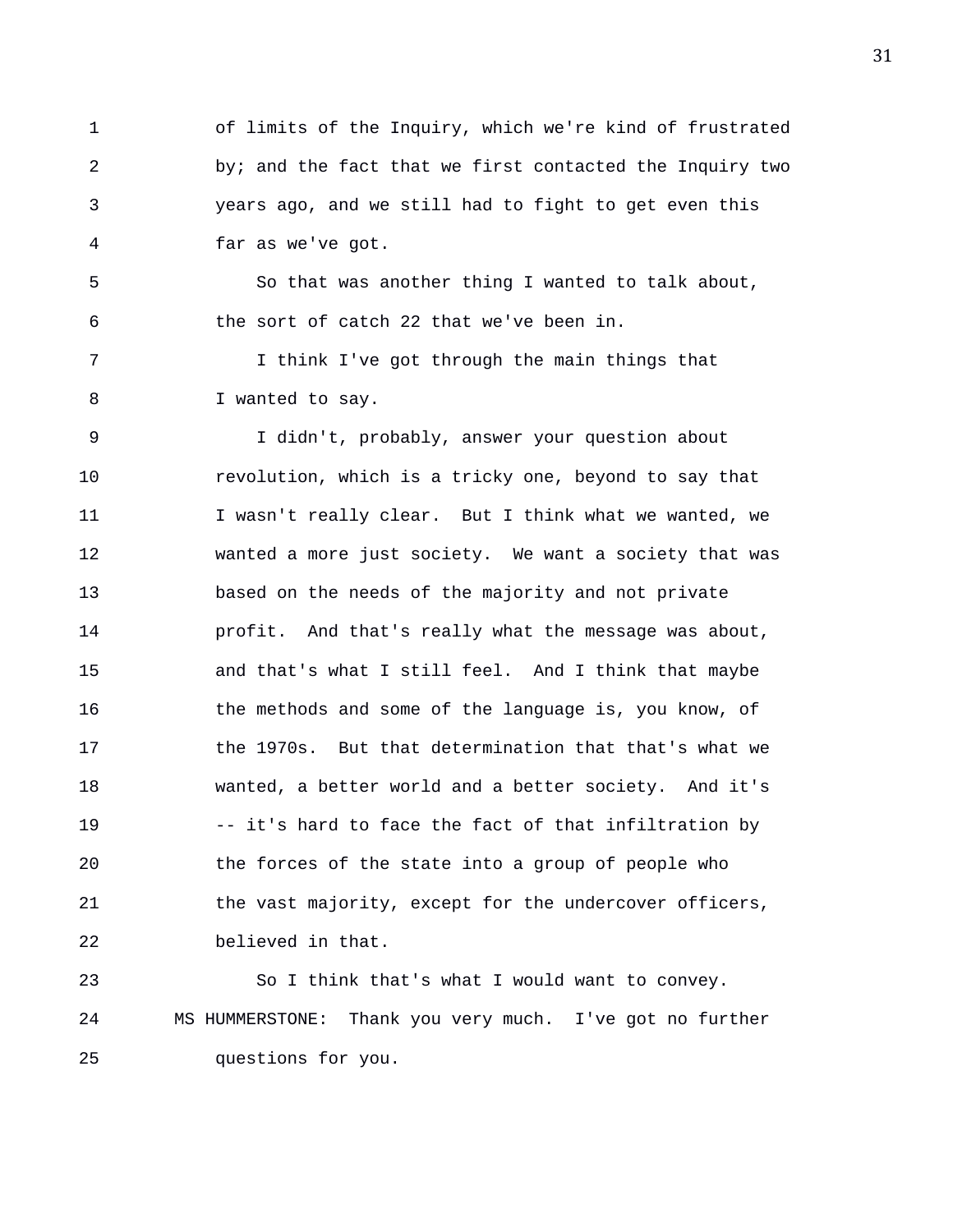- 1 THE CHAIRMAN: Do either the Commissioner's team or
- 2 the DL have any questions now that they would wish to 3 have raised by Ms Leicester?

4 MR GREENHALL: No, thank you, Sir.

- 5 THE CHAIRMAN: In which case, we're going to curtail our 6 usual procedure of adjourning for 20 minutes to allow 7 those off-stage, as it were, to be able to forward any 8 questions that they might wish to have raised. Which 9 means that I'm going to ask you, if you don't mind, to 10 conduct your re-examination, if any, now. But if you 11 tell me there's a good reason not to, I'll gladly listen 12 and, if persuaded, agree.
- 13 MR GREENHALL: Sir, I have nothing to ask in re-examination. 14 THE CHAIRMAN: No, thank you.

15 Ms Leicester -- I hope I can call you "Ms" without 16 offence --

17 A. No offence.

18 THE CHAIRMAN: Would you mind waiting for 20 minutes in 19 the building, if you're not going anyway to listen to 20 what is going to take place later on today, just in case 21 there are any questions from outside. I think it's 22 fairly unlikely, but I don't know, and one never knows. 23 But thank you very much indeed for coming and giving 24 evidence. I'm grateful to you.

25 One of the things I am looking into is why the WRP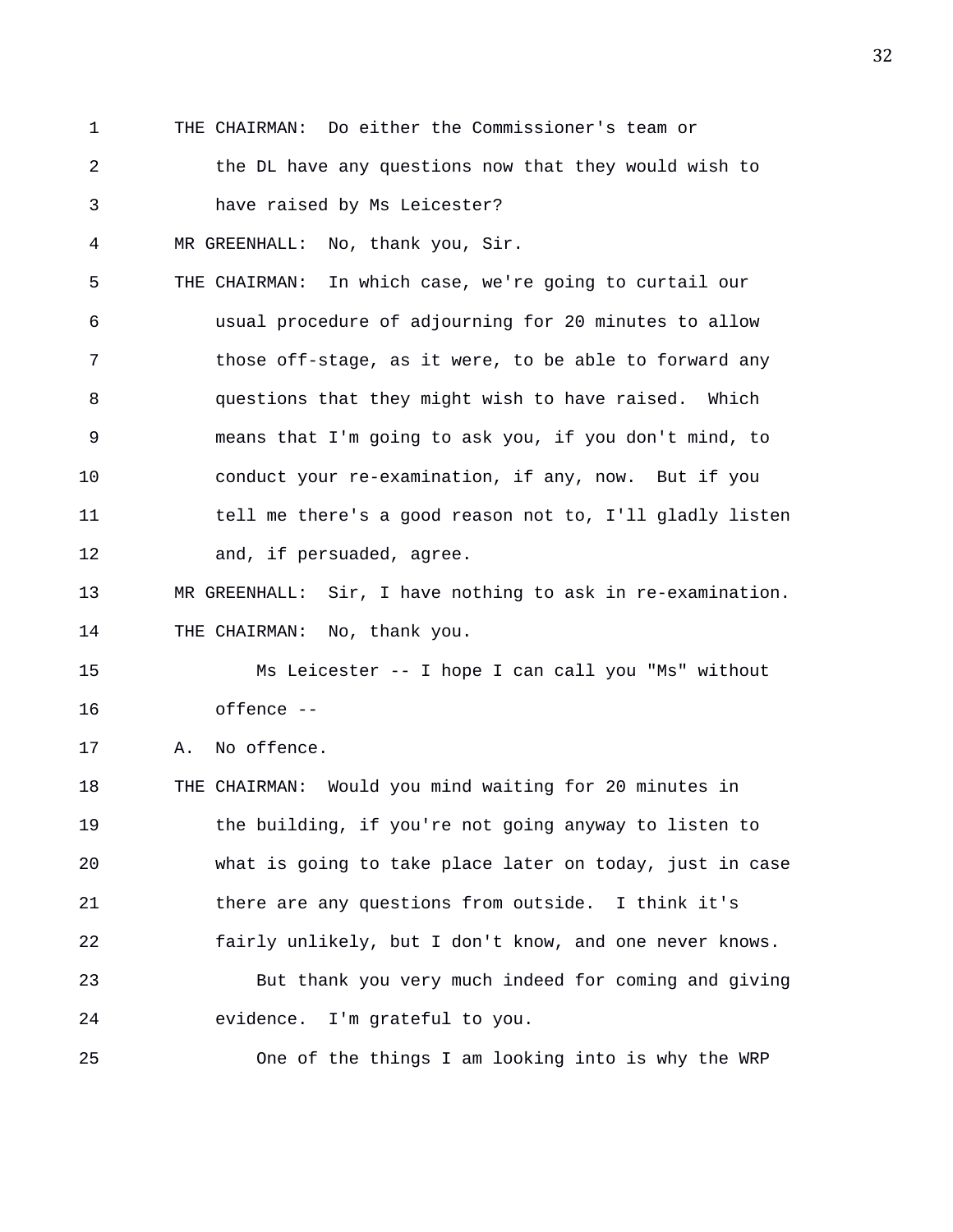1 was infiltrated by two officers. One of whom we have 2 heard from; the other one is not able to give evidence, 3 and we have to go on the documents that have been 4 retrieved. 5 But thank you very much indeed. 6 A. Thank you. 7 THE CHAIRMAN: I'm grateful to you. 8 A. A pleasure. 9 THE CHAIRMAN: We'll now break for ten minutes, to enable 10 the court -- the hearing room to be set up again for our 11 next witness. 12 Thank you. 13 (10.45 am) 14 (A short break) 15 (11.00 am) 16 HN218 (called) 17 THE CHAIRMAN: Mr Moss, I understand you wish to take 18 the oath. 19 A. Yes, Sir, I do. 20 THE CHAIRMAN: Then Mr Fernandes will administer it to you. 21 (Witness sworn) 22 THE CHAIRMAN: Mr Barr. 23 Questions by MR BARR 24 MR BARR: Thank you, Sir. 25 Mr Moss, could you give us your full name, please.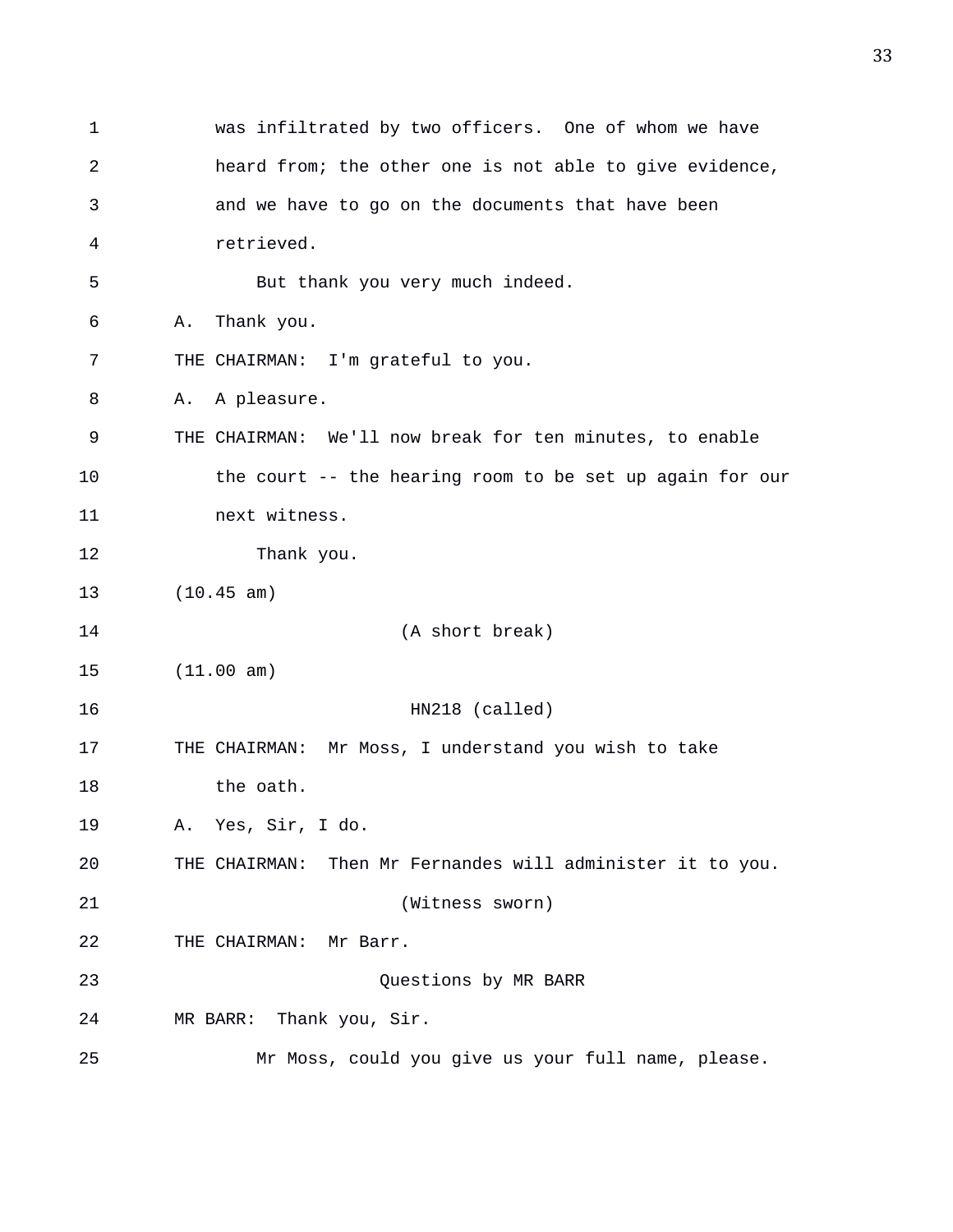1 A. Barry Moss.

2 Q. You've provided us with two witness statements 3 the second of which is dated 26 July 2021. Are 4 the contents of that witness statement true and correct 5 to the best of your knowledge and belief? 6 A. They are, sir. 7 Q. Can I start with a few questions about your training. 8 I appreciate I may be taking you back a very long while. 9 I'm interested in any training that you had during 10 the period between 1968 and about 1983. 11 During that period, did you get any training about 12 a police officer's powers of entry, search and seizure? 13 A. Only in terms of the initial training at the police 14 training school when I was a recruit. I did do 15 a CID course, but I can't remember if that was within 16 the period that you're talking about. So I think it 17 probably was. So I did a CID course as well, when that 18 would have been covered. 19 Q. And were you given any instruction at any stage about 20 whether or not those powers of entry, search and 21 seizure, and perhaps more importantly the limitations on 22 a police officer's powers of entry, search and seizure, 23 were the same or different when you were operating in an 24 undercover capacity? 25 A. No. The question of undercover working wasn't -- wasn't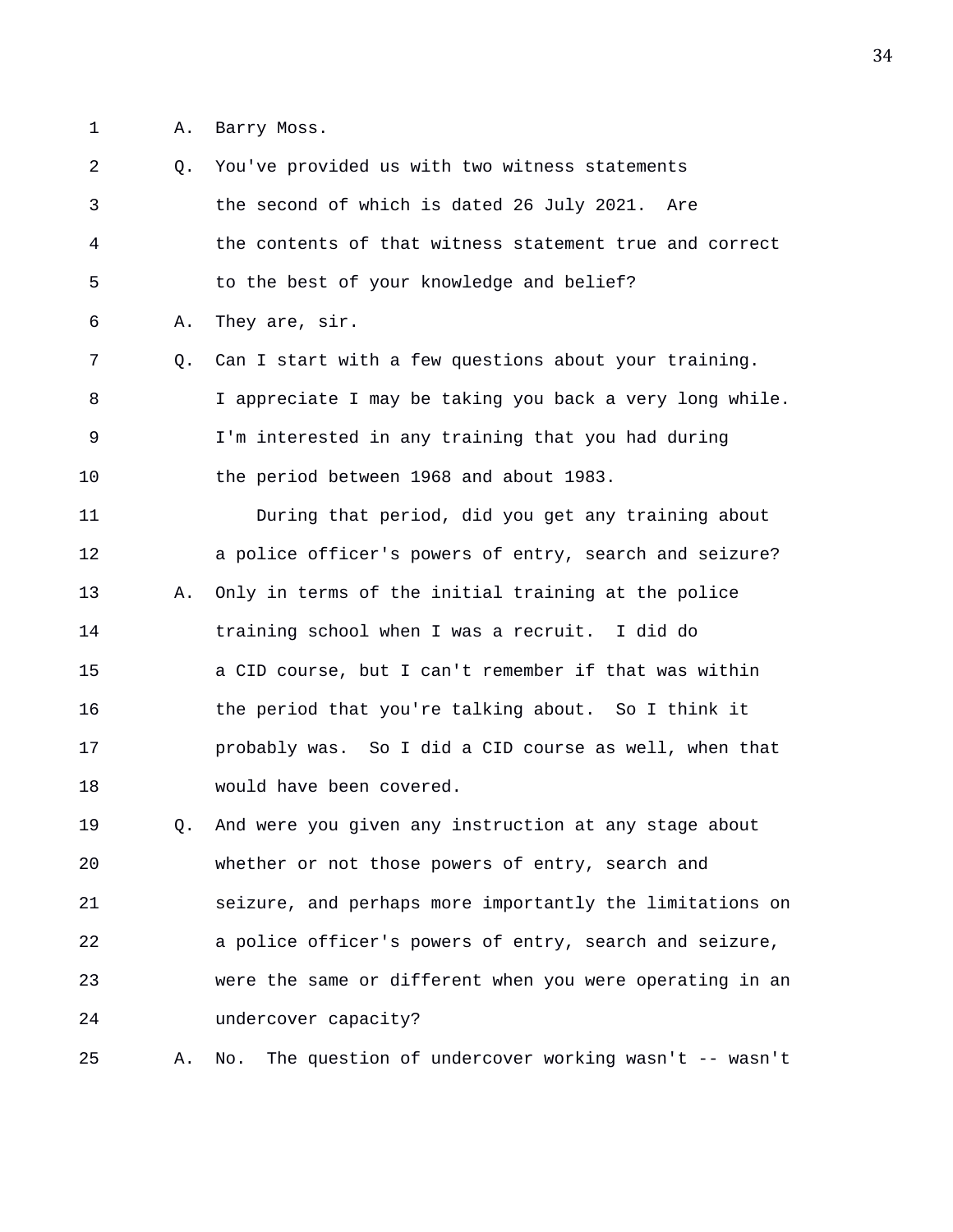1 covered in any of those courses, sir.

2 Q. Did you ever address your mind to whether or not those 3 limitations on powers of entry, search and seizure still 4 applied to an officer operating undercover? 5 A. No, I suppose I didn't. 6 Q. Can I ask you whether you were ever given any training 7 -- I appreciate this is a long shot -- on the European 8 Convention on Human Rights during the Tranche 1 era? 9 A. No, none at all, sir. 10 Q. And you've already confirmed in your witness statement 11 that you didn't receive any training on either the Race 12 Relations Act or the Sex Discrimination Act in that 13 period? 14 A. Correct, sir. 15 Q. Did you give any consideration at any time that you were 16 working for the SDS during the Tranche 1 era to whether 17 or not what you or the unit was doing was 18 discriminatory, either on racial grounds or on grounds 19 of sex? 20 A. No, sir, because I don't believe it was discriminatory 21 in either of those cases. 22 Q. That's slightly two different questions. The first 23 question is: did you ever address your mind to it at 24 all? 25 A. No, sir.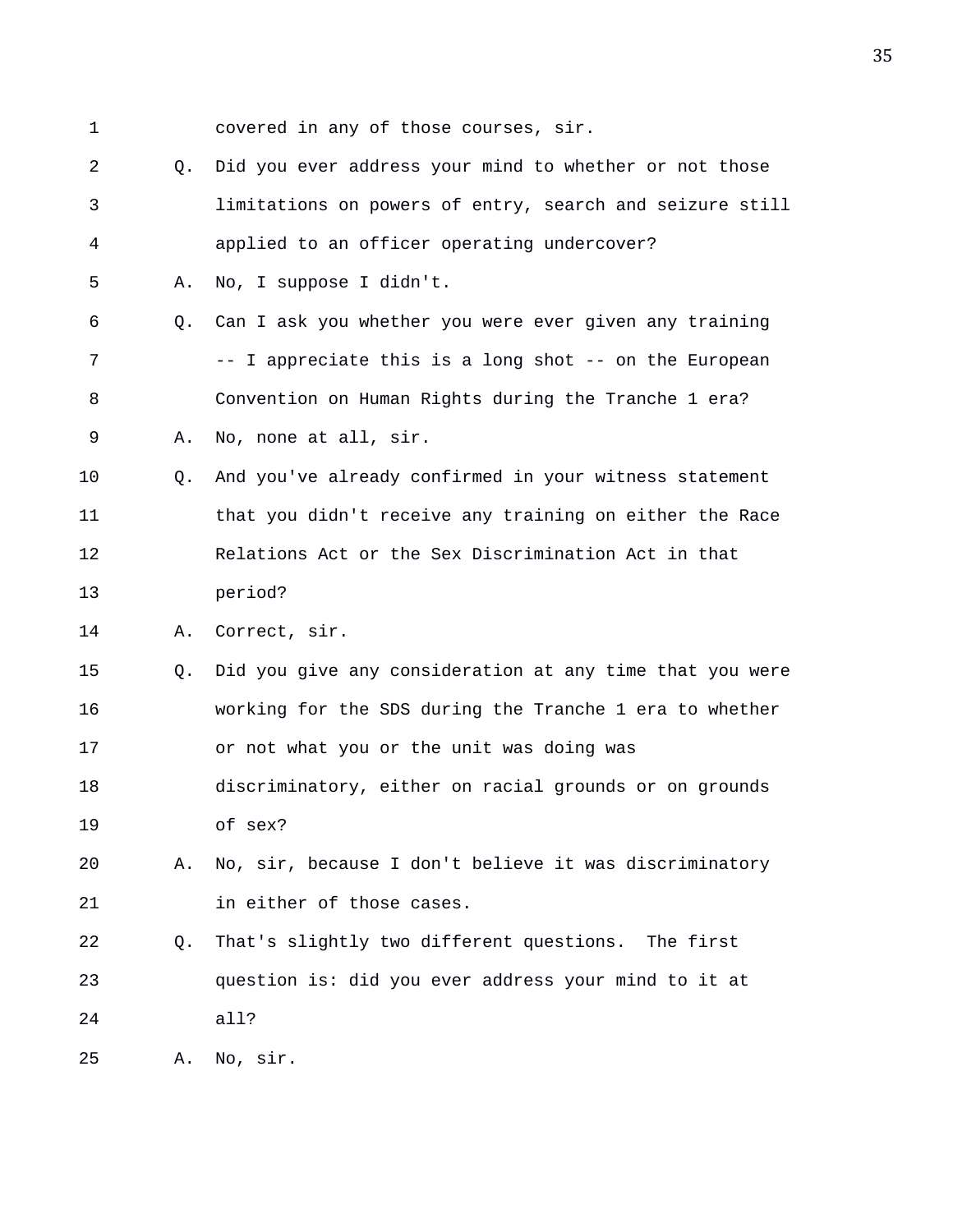| 1  | Q. | Were you trained on Peelian principles? Sir Robert      |
|----|----|---------------------------------------------------------|
| 2  |    | Peel's nine principles of policing?                     |
| 3  | Α. | No, sir.                                                |
| 4  | Q. | At any time at Hendon or Bramshill, or on the CID       |
| 5  |    | course?                                                 |
| 6  | Α. | I remember we all learnt the primary objects of<br>No.  |
| 7  |    | policing, which were allegedly put down by Sir Richard  |
| 8  |    | Mayne, but nothing other than that, sir.                |
| 9  | O. | Let me try you with a few.                              |
| 10 |    | The second Peelian principle is:                        |
| 11 |    | "The ability of the police to perform their duties      |
| 12 |    | is dependent upon public approval of police actions."   |
| 13 |    | Was that your understanding at the time?                |
| 14 | А. | Well, I suppose in the more modern era, sir, that would |
| 15 |    | be called "policing by consent".                        |
| 16 | Q. | Indeed.                                                 |
| 17 | Α. | So I'm familiar with it in that guise, yes.             |
| 18 | Q. | And were you familiar with it in that guise back in     |
| 19 |    | 1968?                                                   |
| 20 | Α. | Probably not, sir, no.                                  |
| 21 | Q. | The police must secure the willing cooperation of       |
| 22 |    | the public in voluntary observation of the law to be    |
| 23 |    | able to secure and maintain the respect of the public?  |
| 24 | Α. | Principles that I would agree with, sir, but I wasn't   |
| 25 |    | aware of them at that time.                             |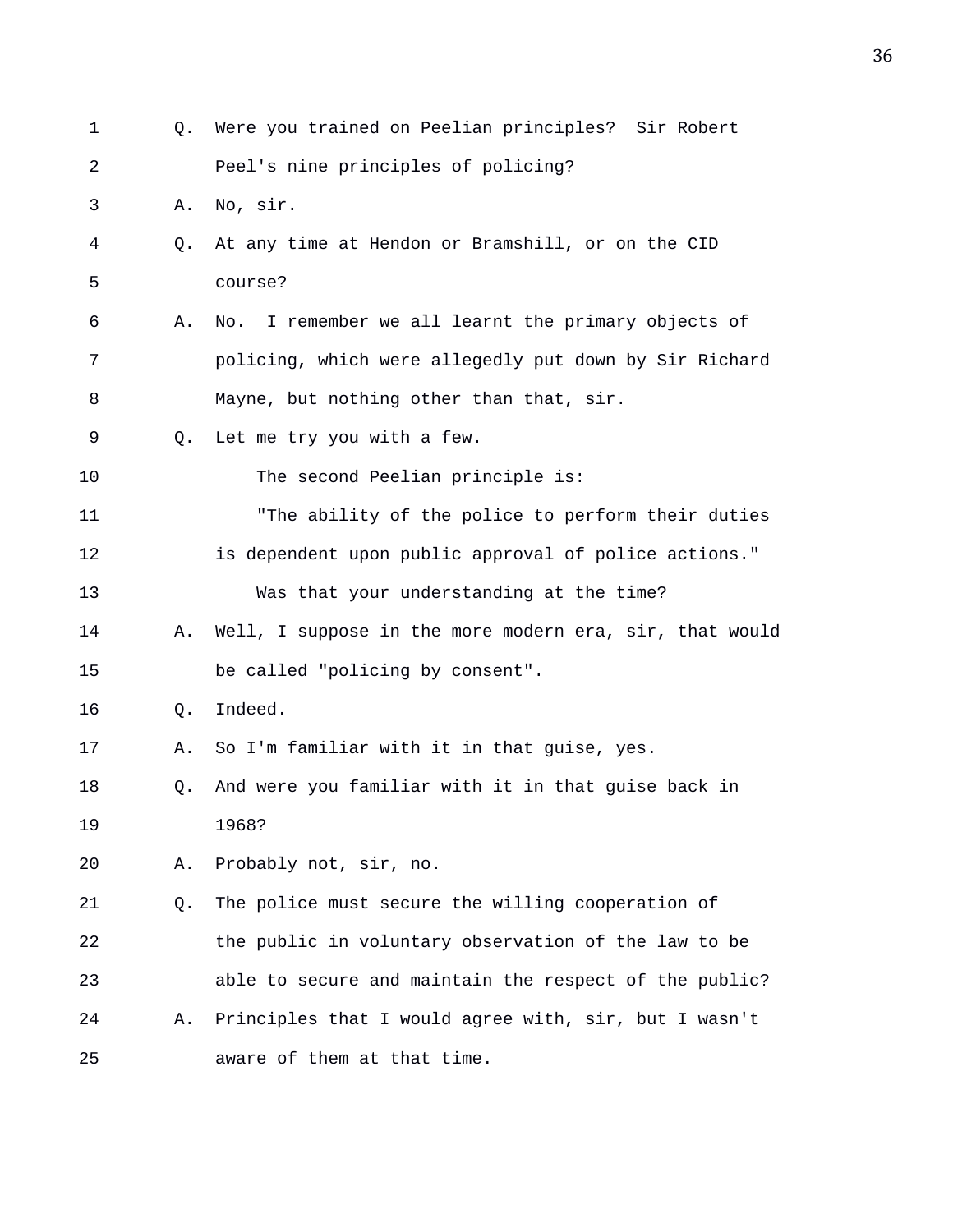1 Q. If you weren't aware of them as specific principles, did 2 you have any consciousness that you needed to police in 3 a way which would maintain the respect of the public? 4 A. Again, perhaps not so much at that time. 5 Q. The third one is principle 7: 6 "Police at all times should maintain a relationship 7 with the public that gives reality to the historic 8 tradition that the police are the public and the public 9 are the police, the police being only members of 10 the public who are paid to give full time attention to 11 duties which are incumbent on every citizen in 12 the interests of community welfare and existence." 13 A. Yes, I was aware of that, sir. Not necessarily as 14 a Peelian principle, because I hadn't heard of that. 15 But certainly from courses at Bramshill, that issue 16 would have been debated. 17 Q. And did you accept it and understand it? 18 A. Yes, sir. 19 Q. Can I move now to 1968 when you joined the SDS. 20 Unfortunately, Conrad Dixon has passed away, so we can't 21 ask him. 22 Just in case, were you aware of whether or not 23 Mr Dixon, or any other senior officer setting up 24 the SDS, took any legal advice when doing so? 25 A. I wasn't aware, sir.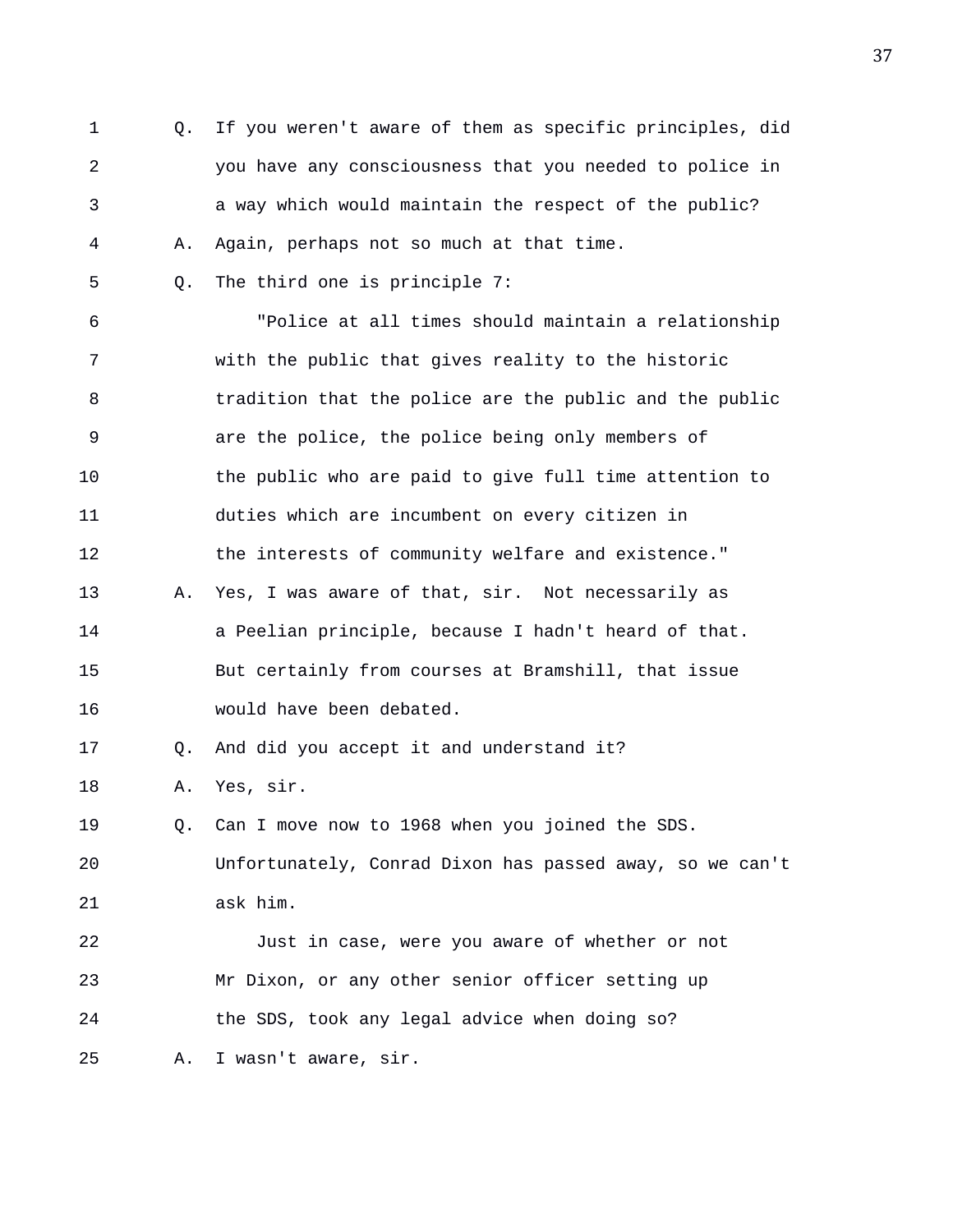| $\mathbf 1$ | 0. | Were you given by Detective Chief Inspector Dixon, or      |
|-------------|----|------------------------------------------------------------|
| 2           |    | anyone else, any legal guidance or advice before you       |
| 3           |    | embarked upon work as an undercover officer?               |
| 4           | Α. | No, sir.                                                   |
| 5           | Q. | You, I think, were quite new to Special Branch when you    |
| 6           |    | started as an undercover officer?                          |
| 7           | Α. | I had been in Special Branch probably for a matter<br>Yes. |
| 8           |    | of months before I was chosen.                             |
| 9           | Q. | How did you know what to report?                           |
| 10          | Α. | The Met Police had had a bad time at the earlier           |
| 11          |    | Grosvenor Square demonstration, and the general            |
| 12          |    | instructions we were given then was to get as much         |
| 13          |    | information as we could about the organisations which      |
| 14          |    | had been involved in the earlier violence, to assist in    |
| 15          |    | the policing of the later demonstration which was          |
| 16          |    | scheduled.                                                 |
| 17          | Q. | Now, you infiltrated mainly meetings of groups which had   |
| 18          |    | Maoist tendencies, didn't you?                             |
| 19          | Α. | Yes, sir.                                                  |
| 20          | 0. | And your reporting was about the conduct of their          |
| 21          |    | meetings and what they were discussing?                    |
| 22          | Α. | Yes, sir.                                                  |
| 23          | Q. | Some of it pertained to the 27 October demonstration       |
| 24          |    | that was forthcoming, some of it didn't.                   |
| 25          |    | What I would like to know is, was there any common         |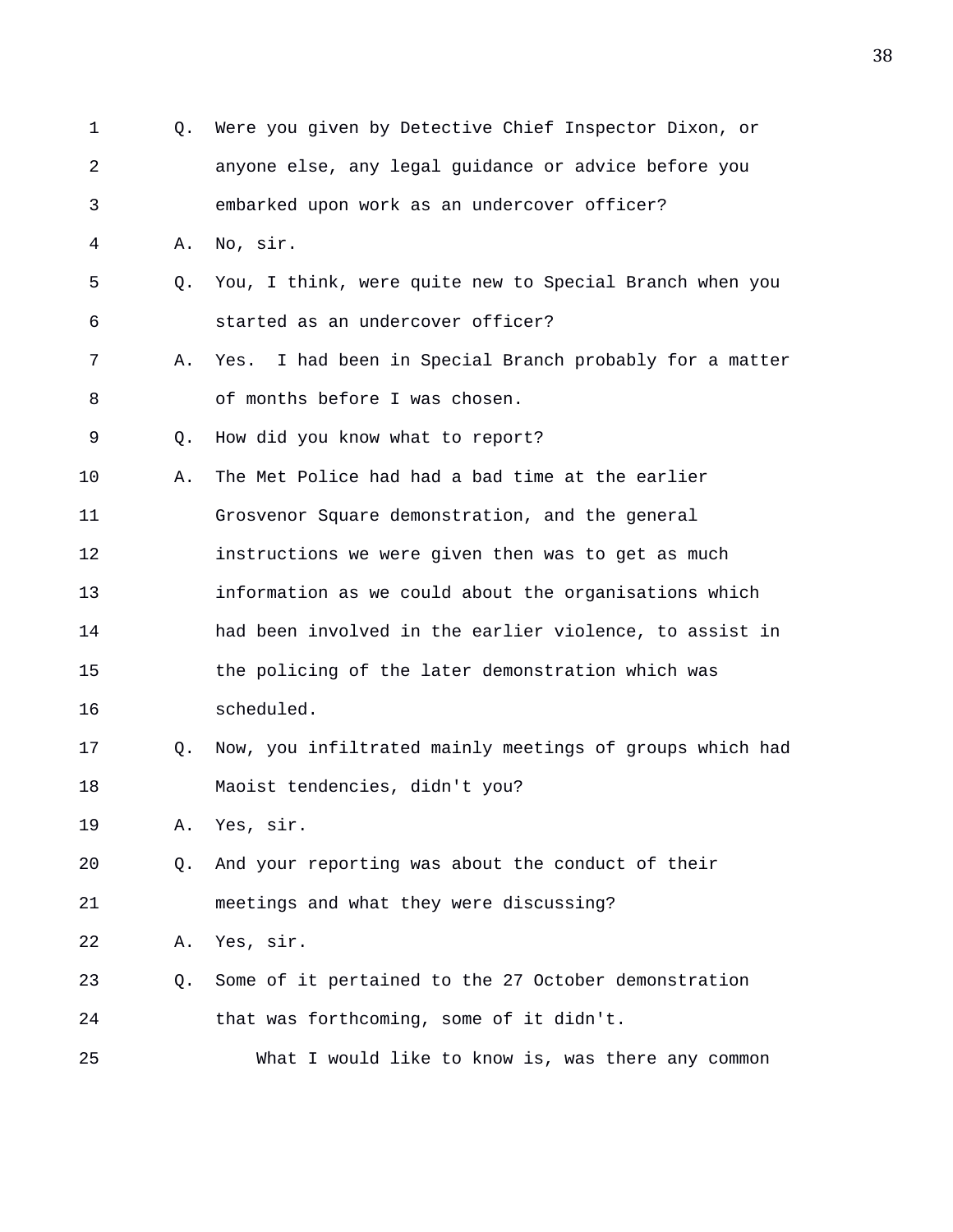1 understanding that you should be reporting on all of it, 2 as opposed to just that which went to the demonstration? 3 A. The common understanding, as I understood it, was that 4 we should report on all of it. 5 Q. And where did you get that understanding from? 6 A. I can't be specific, sir. It was the general ethos 7 within the office. I don't think Mr Dixon sat us down 8 and told us that. It was a general understanding. 9 I can't be more specific, I'm afraid. 10 Q. Can we look at one specific document from that era. 11 It's {MPS/733929}. 12 Now, this is a report dated 25 September 1968, about 13 the October 27 Committee for Solidarity with Vietnam. 14 And it says it was a meeting which lasted between 15 7.30 pm and 10.15 pm at -- then we've redacted 16 the address for privacy reasons -- "home of [Privacy] 17 [Privacy]". 18 So this appears to be a report of a meeting that 19 took place in a private home; is that right? 20 A. Yes, sir. 21 Q. And if we scroll down, please, and then over the page, 22 please {MPS/733929/2}, we see the content of 23 the meeting. And if we can go down further, we see 24 the signature block is -- we've redacted your signature, 25 but it's your name. You signed that report, didn't you?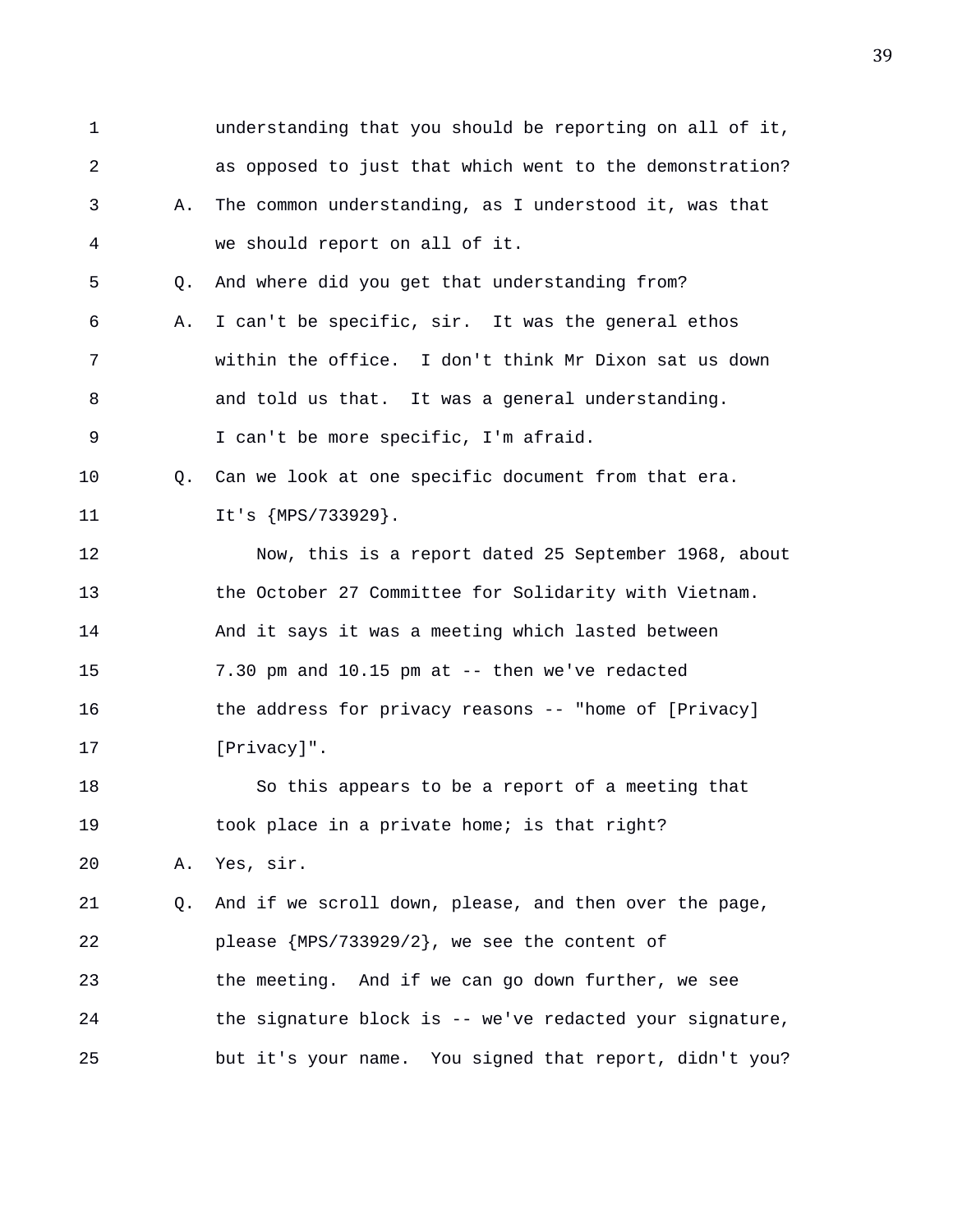- 1 A. Yes, sir.
- 2 Q. And was that because it was you who attended that 3 meeting?

4 A. Yes, sir.

- 5 Q. Were you given any advice or guidance as to whether or 6 not you should enter a private home to listen in on 7 the contents of an activists' meeting?
- 8 A. No specific guidance, sir, but the general ethos was 9 that we should do what was necessary to get the best 10 information possible pertaining to the forthcoming 11 demonstration.
- 12 Q. What was your understanding at the time of the legal 13 position as to whether or not it was lawful for you as 14 a police officer to enter someone's home?
- 15 A. We were given no specific guidance for activities in 16 this particular case. I think my understanding of 17 the rules in normal work would have been fairly clear. 18 I had no idea that this may have been illegal, as I've 19 seen from -- from Ms Kilroy's submission earlier to this 20 Inquiry.
- 21 Q. Would it be fair to say no consideration was given to 22 the question as to whether or not it was?

23 A. Yes, that's probably the best way of putting it.

24 Q. Could I have a "yes/no" answer to the next question, 25 please.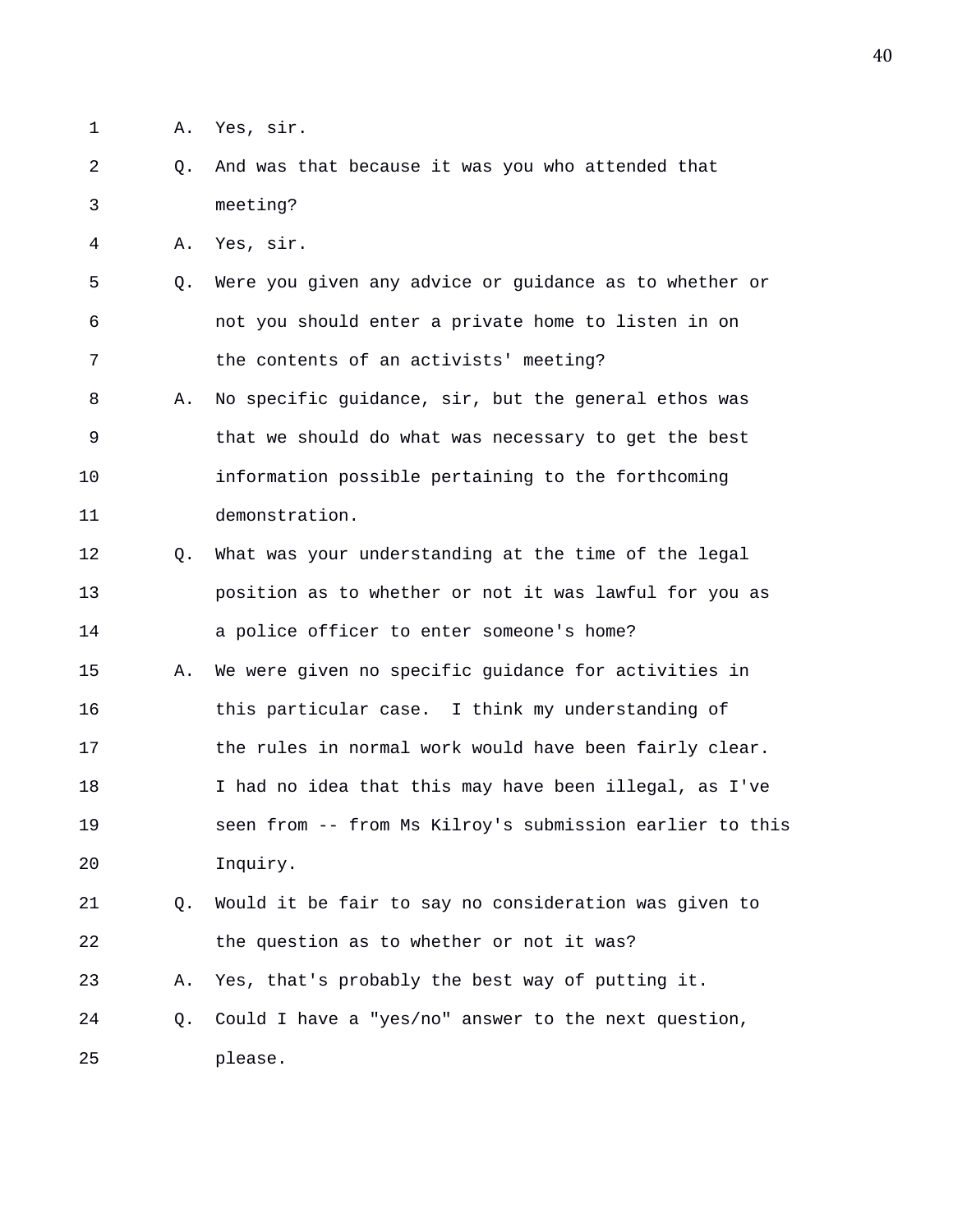| $\mathbf{1}$   |    | When you were operating undercover, did you have         |
|----------------|----|----------------------------------------------------------|
| $\overline{a}$ |    | a birth certificate?                                     |
| 3              | Α. | No, sir.                                                 |
| 4              | Q. | Can we move now from your short stint as an              |
| 5              |    | undercover officer in the SDS to your time in C Squad,   |
| 6              |    | between then and your assuming the position of head of   |
| 7              |    | the SDS.                                                 |
| 8              |    | You have told us in your witness statement why it is     |
| 9              |    | that we have three reports from 1971 which are signed by |
| 10             |    | you at a time when you were not in the SDS. And the      |
| 11             |    | short explanation is you were working as a detective     |
| 12             |    | inspector in C Squad and these were SDS intelligence     |
| 13             |    | reports which crossed your desk in the course of that    |
| 14             |    | work.                                                    |
| 15             | Α. | Yes, sir.                                                |
| 16             | Q. | Now, first of all, if we could have up, please,          |
| 17             |    | ${MPS}/735902$ .                                         |
| 18             |    | Sir, this is tab 1 of the bundle.                        |
| 19             |    | Now, this is the minute sheet, or cover sheet --         |
| 20             |    | perhaps you can tell me what the correct nomenclature    |
| 21             |    | is?                                                      |
| 22             | Α. | Minute sheet, sir.                                       |
| 23             | Q. | Minute sheet -- for a report dated 1 November, and you   |
| 24             |    | have told us in your witness statement that this is your |
| 25             |    | handwriting?                                             |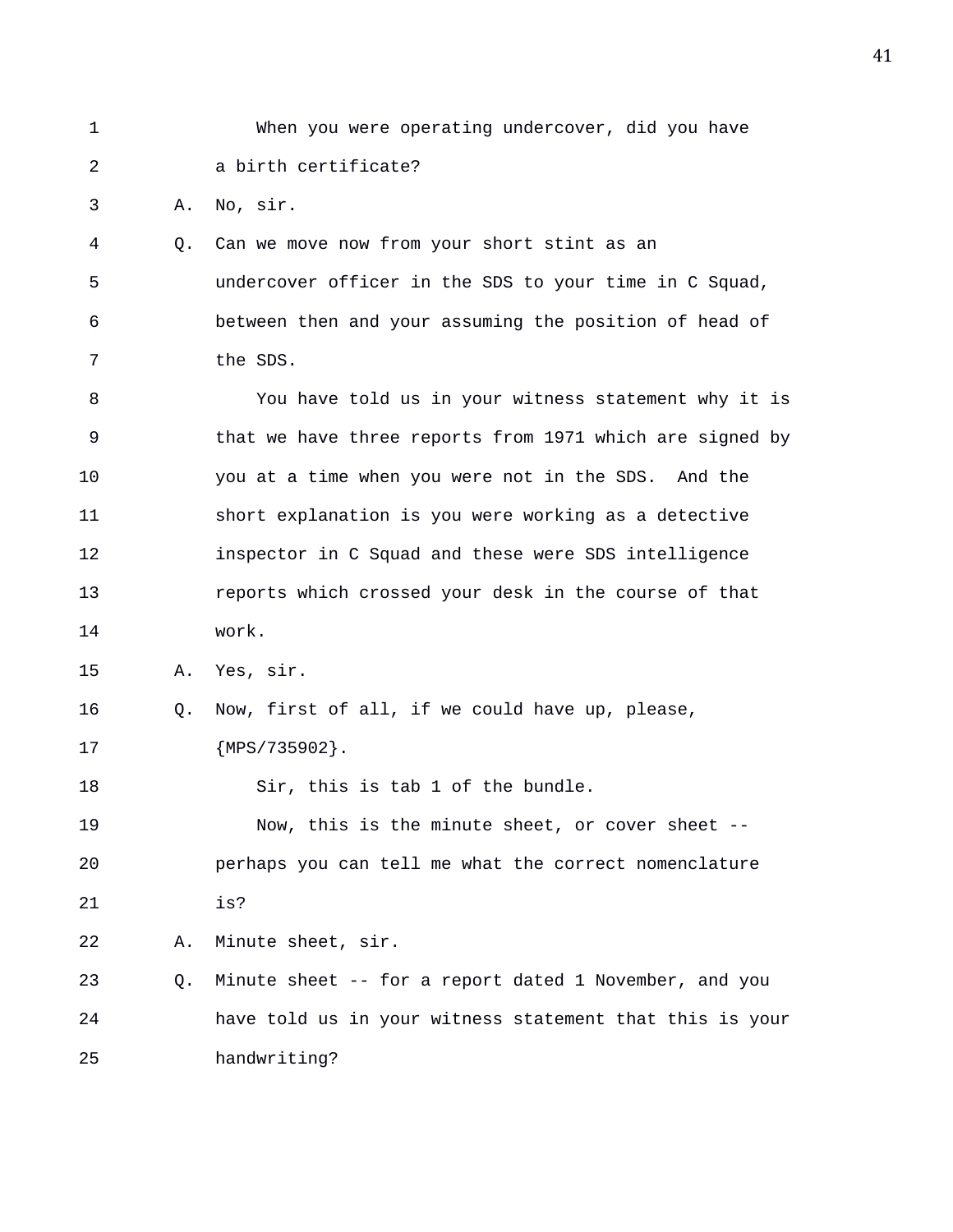- 1 A. Yes, sir.
- 2 Q. So as a C Squad detective inspector, you are recording 3 where this report should go?
- 4 A. Yes, sir.
- 5 Q. Did you receive the report in its written form from 6 the SDS, or did you write this up from notes? 7 A. No, I would have received that report. That would have
- 8 arrived in my in-tray, and I would have actioned it 9 accordingly.
- 10 Q. You've decided -- well, is it you who's making 11 the decision as to where this information goes?
- 12 A. I was fairly junior in those days, sir, and what would 13 have happened was that I wrote the minute, and next to 14 the date you'll see the initials, which are my initials, 15 and then the chief superintendent would have looked at 16 what I'd done, to make sure I was doing things right, 17 and if he was satisfied with that, he would have signed 18 it off.
- 19 Q. So would it be fair to say you are making a decision and 20 your decision is being checked by a superior officer? 21 A. Correct, sir, yes.

22 Q. And on what basis do you make the decision? 23 A. From -- I was relatively junior in those days, as

24 I've already said, but from experience, from 25 the contents of the report -- I mean, generally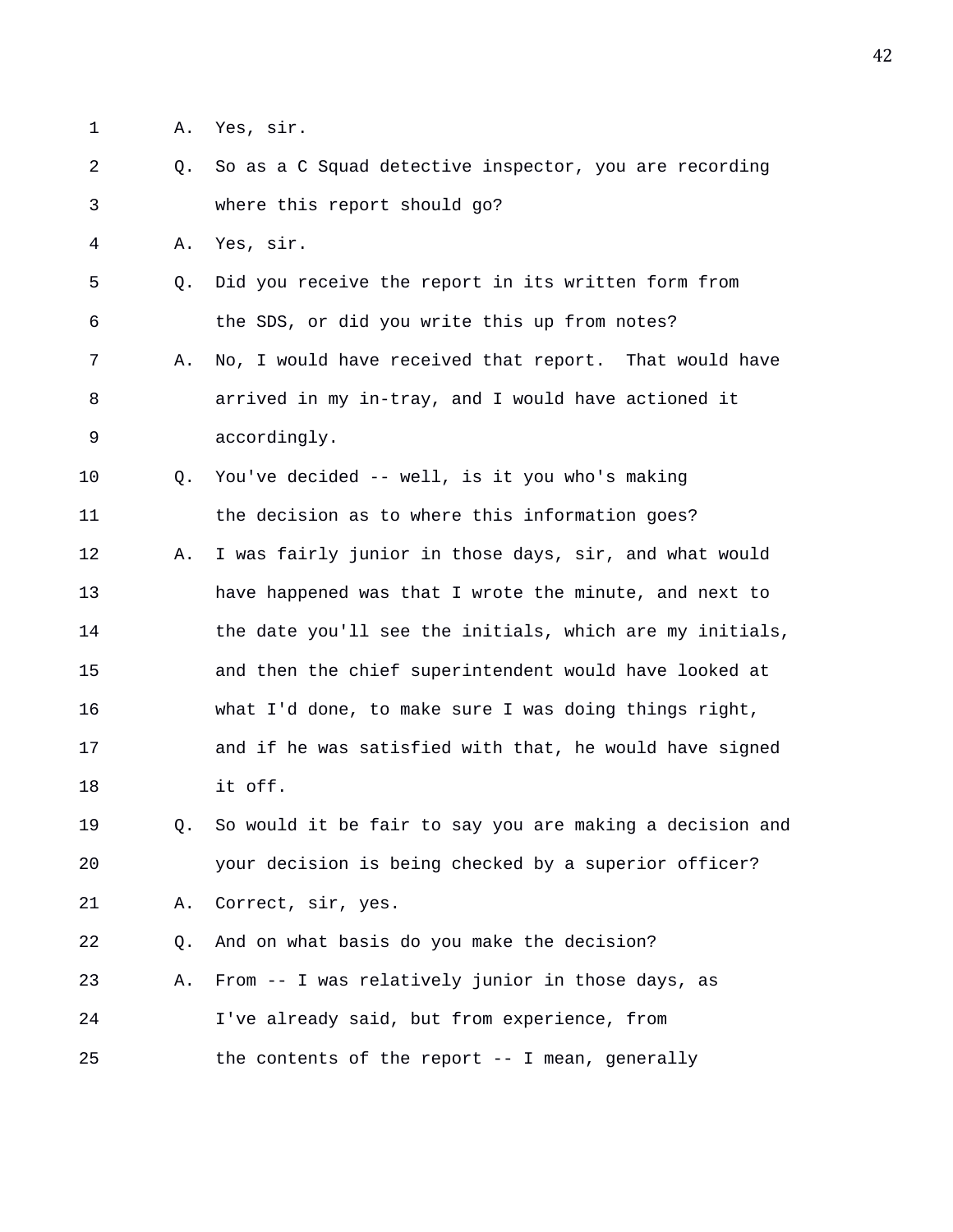1 speaking, if this was an SDS report, I -- it would have 2 probably been routinely sent to the Security Service. 3 I can't remember what "Room 892" was, but DI Wilson, I'm 4 guessing, was the DI in charge of the section who had 5 a particular interest in monitoring whatever that group 6 was. It's an organisational file, as you can tell from 7 the "400" prefix. 8 Q. And "PA" means "put away" -- 9 A. Put away in Special Branch records, sir, yes.

10 Q. Could we go over the page, please {MPS/735902/2}.

11 Now, I'm not too interested in the contents of this 12 report, I'm interested right at the bottom, please, on 13 the left. There is a manuscript note which reads 14 "S9090". You've suggested in your witness statement 15 that you think the "S" may stand for "S Squad"?

16 A. Yes, sir.

17 Q. The Inquiry's understanding is that S Squad of Special 18 Branch didn't exist until 1974. Can you help us with 19 whether we are wrong about that, or whether your 20 recollection now may be wrong?

21 A. Well, I'm just looking closer, sir, to see whether it 22 actually said "B". But my -- my response would still be 23 the same, that that -- that was the way that 24 the quantity of work was measured, not necessarily 25 the quality. And the prefix letter, in my recollection,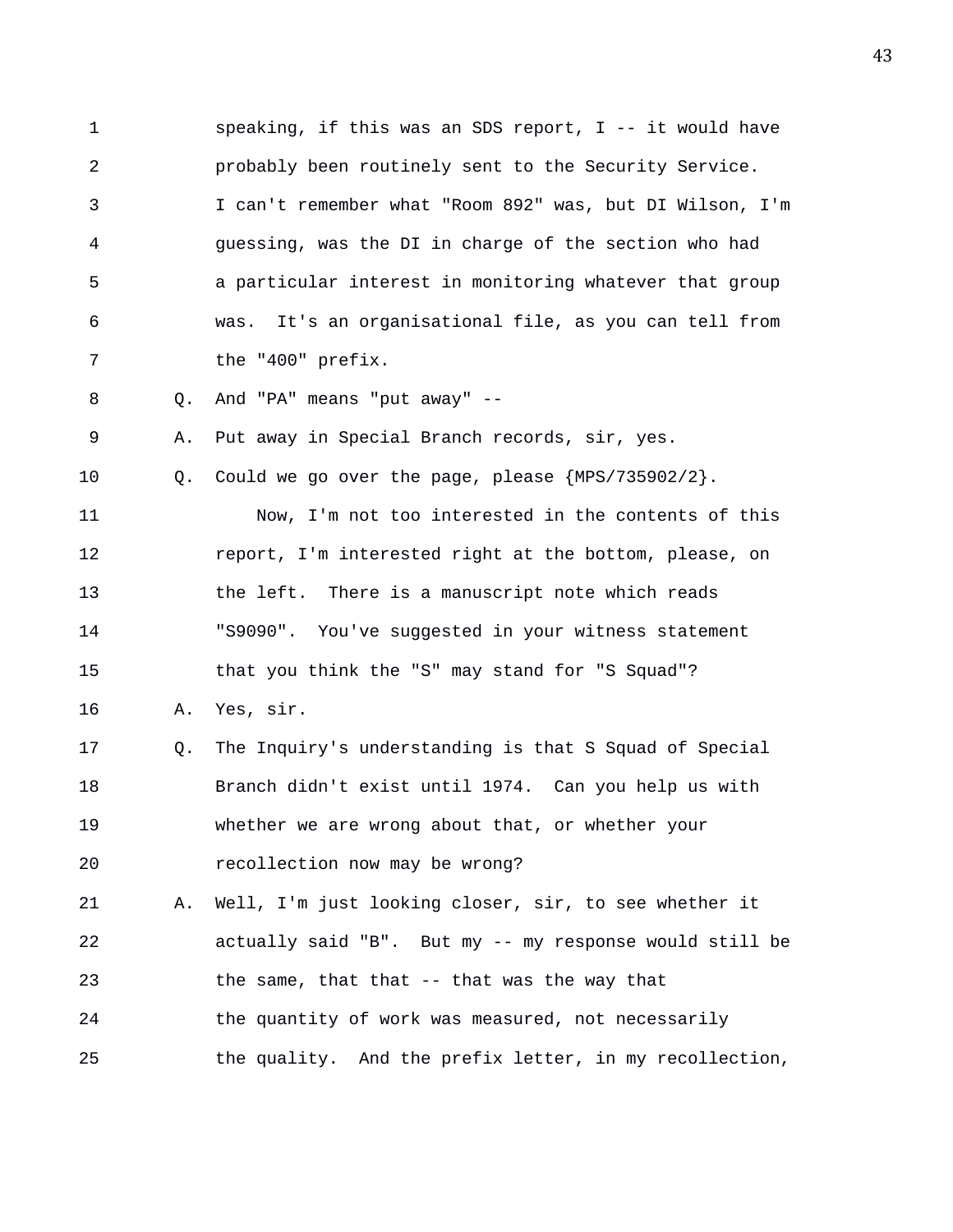1 **just pertains to the squad from which it originated.** 2 0. If we move on from the letter to the number, if 3 the number is an indication of quantity, is that an 4 indication of the quantity of reports which is coming 5 across your desk on C Squad, or is it an indication of 6 some other quantity? 7 A. My recollection -- and this is a bit hazy, and bear in 8 mind there were no computers in those days -- is that 9 there was a central register maintained in 10 Special Branch, and the first report submitted anywhere 11 in Special Branch at the beginning of the year would 12 have been number "1", then the numbers would creep up 13 over the year. 14 And to -- each squad would take a block of numbers 15 and use those numbers for their reports, until that 16 block of numbers was used up, and then they'd go and get 17 another block from this central register. 18 So this would have been report 9090 in 19 Special Branch. It wouldn't necessarily have been 20 report 9090 from S Squad, or whichever squad it was. 21 Q. And it follows from that answer it's not a measure of 22 how many reports the SDS had produced? 23 A. No, sir, no.

24 Q. When you were working on C Squad and intelligence such 25 as this was crossing your desk, did you have any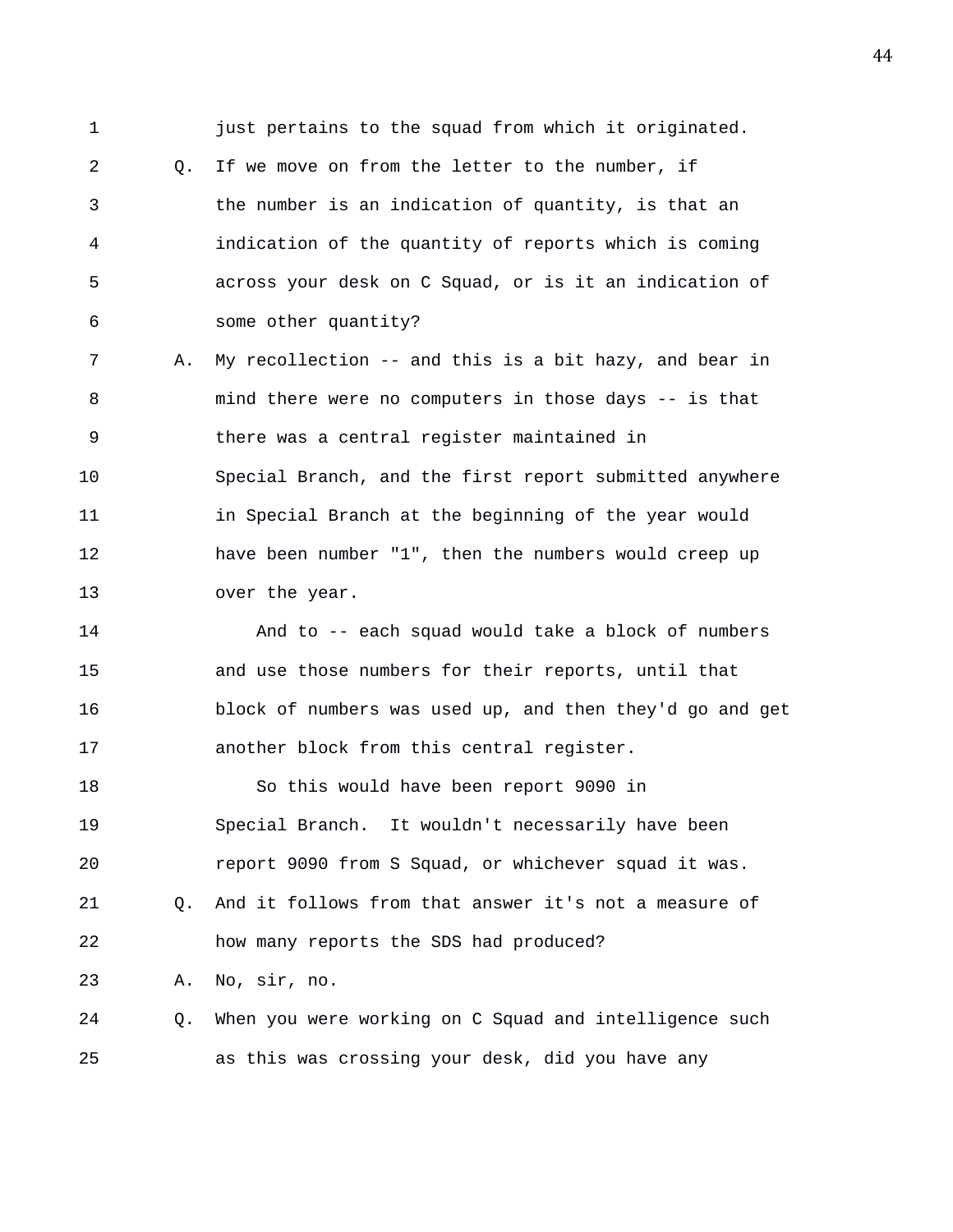1 responsibility for preparing threat assessments for A8? 2 A. No, I didn't, sir. That would have been done by someone 3 else on C Squad, and not -- not by me sitting in that 4 chair at that time. 5 Q. Did you ever have the job of preparing threat 6 assessments for A8? 7 A. I probably did once or twice, sir, yes. I didn't 8 actually spend much time on C Squad. So I was aware of 9 them. I did a few of them; probably not that many. 10 Q. Can you help us then, in rough terms, what the process 11 involved of preparing a threat assessment for A8? 12 A. It would be done by the DI usually in charge of 13 the section that had the most knowledge of that 14 particular organisation. He would -- or she -- would 15 call on their knowledge of the organisations involved, 16 their personal knowledge, they would draw files of 17 the organisation involved, and that would include any 18 SDS reporting, and they would combine their experience 19 with what was on record and produce the threat 20 assessment. 21 Q. Now, were these threat assessments which were for 22 specific forthcoming events at which it was thought

24 general?

25 A. No, they were for a particular demonstration.

23 there might be a public order issue, or were they more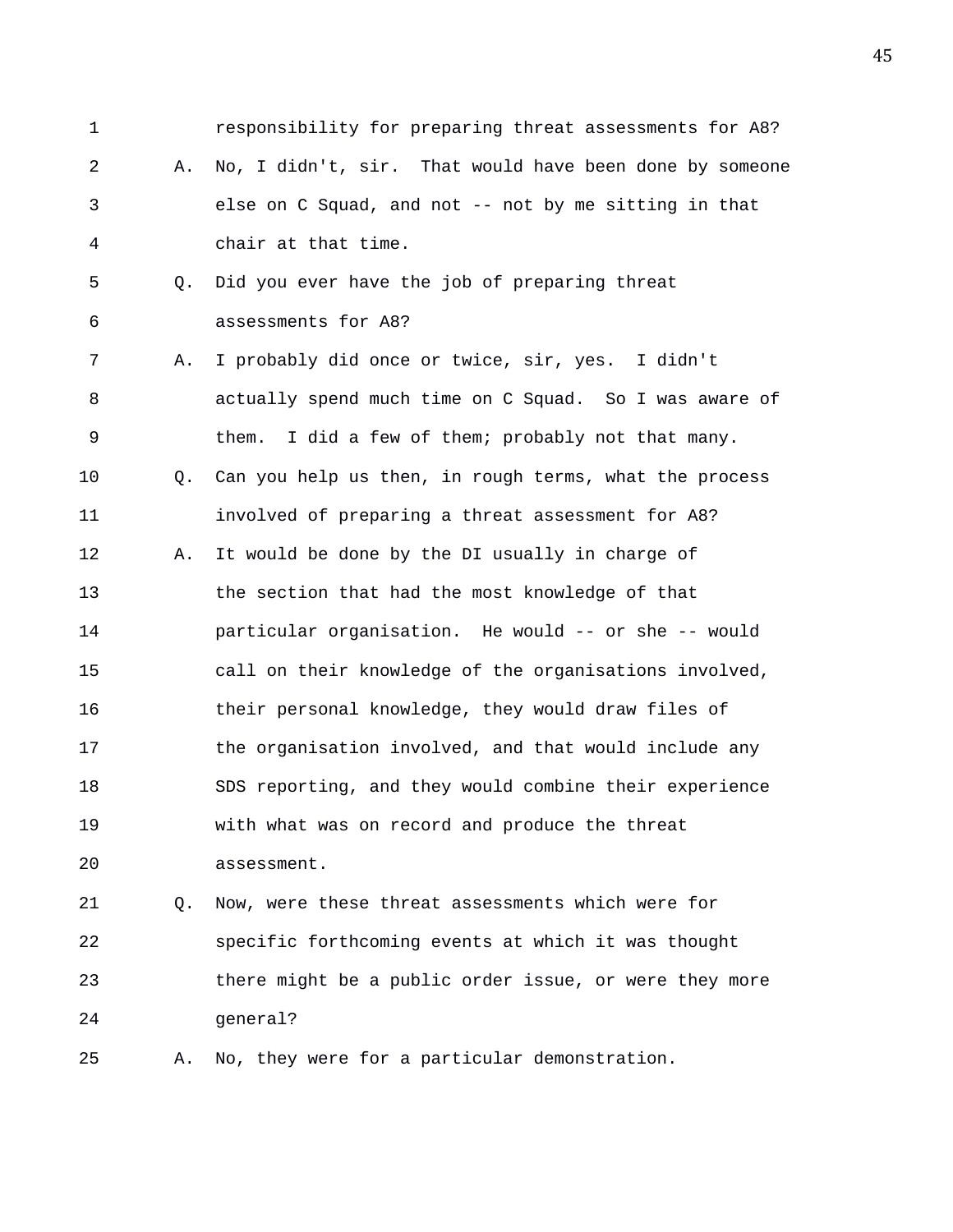1 Q. I appreciate your practical experience of doing this was 2 limited, and do say if you can't help us. But from 3 the ones that you compiled, were you able to tell which 4 was the SDS intelligence and which was intelligence from 5 other sources? 6 A. Yes, in that the SDS reports, the preamble usually gave 7 an indication that it came from SDS, if you understood 8 the system. 9 Q. And are you able, then, to recall any specific 10 forthcoming demonstration or other event where you 11 filled out a threat assessment which was at least in 12 part informed by SDS intelligence? 13 A. No, I can't, sir. Not at this length of time. 14 Q. Does it follow from that that you are not able to help 15 us with quantifying the contribution that SDS 16 intelligence made to any threat assessment that you were 17 a party to? 18 A. It does, sir, yes. 19 Q. Can we move now to another question, in case you can 20 help. And if you can't, say so. Could we have up 21 {UCPI/35070}. 22 Can we scroll down until we can see something, 23 please. Thank you. 24 We think this is the registry file record sheet of 25 Diane Langford -- and we think there's a misspelling --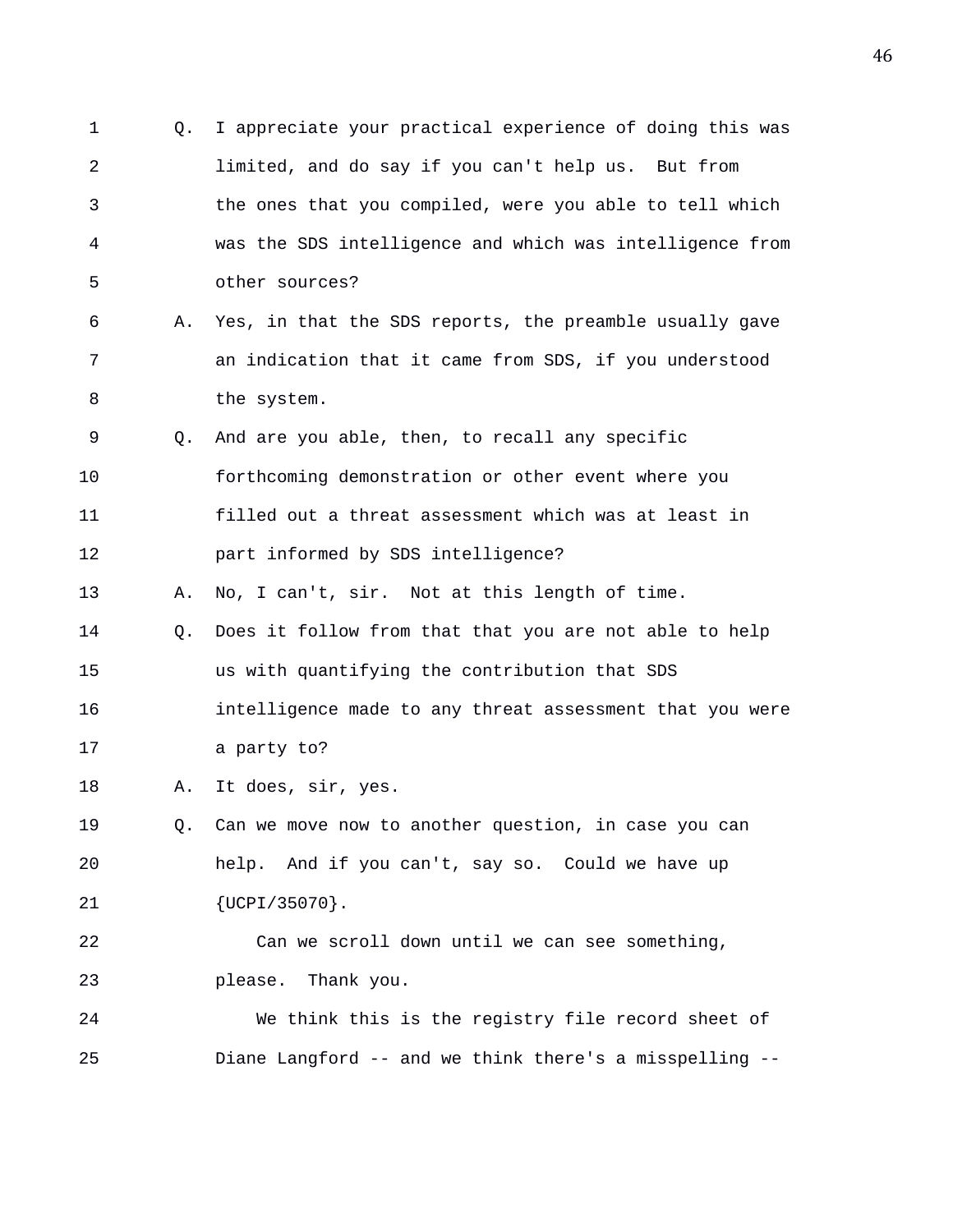1 who was -- who is one of our core participants. Is that 2 what this is?

3 A. Yes, sir.

4 Q. There are various dates in the left-hand column. They 5 largely run chronologically, but not entirely so. I can 6 take you to an example if you would like to see one. 7 But otherwise, can you just help us in general terms how 8 it might be that on a record sheet there might be 9 entries out of chronological order?

10 A. Yes. The -- the record system we had in those days was, 11 for its time, a very sophisticated paper-only system, 12 which obviously predates computers. And the purpose of 13 the record sheet was to give cross-references to other 14 places, other files where a report concerning 15 Diane Langford were to be found. These were all put in 16 manually by a staff of -- oh, several dozens of -- of 17 people. And the reports would come from the squads, and 18 it would just depend which report reached which clerk at 19 which time. So if you had reports coming from different 20 sources, it might get to clerk A, who might have 21 the record sheet. And then someone else would ask for 22 the file to add something they had on their desk, which 23 might just be out of sequence.

24 So the dates are the dates of the report, not 25 the dates when they were input onto the record sheet.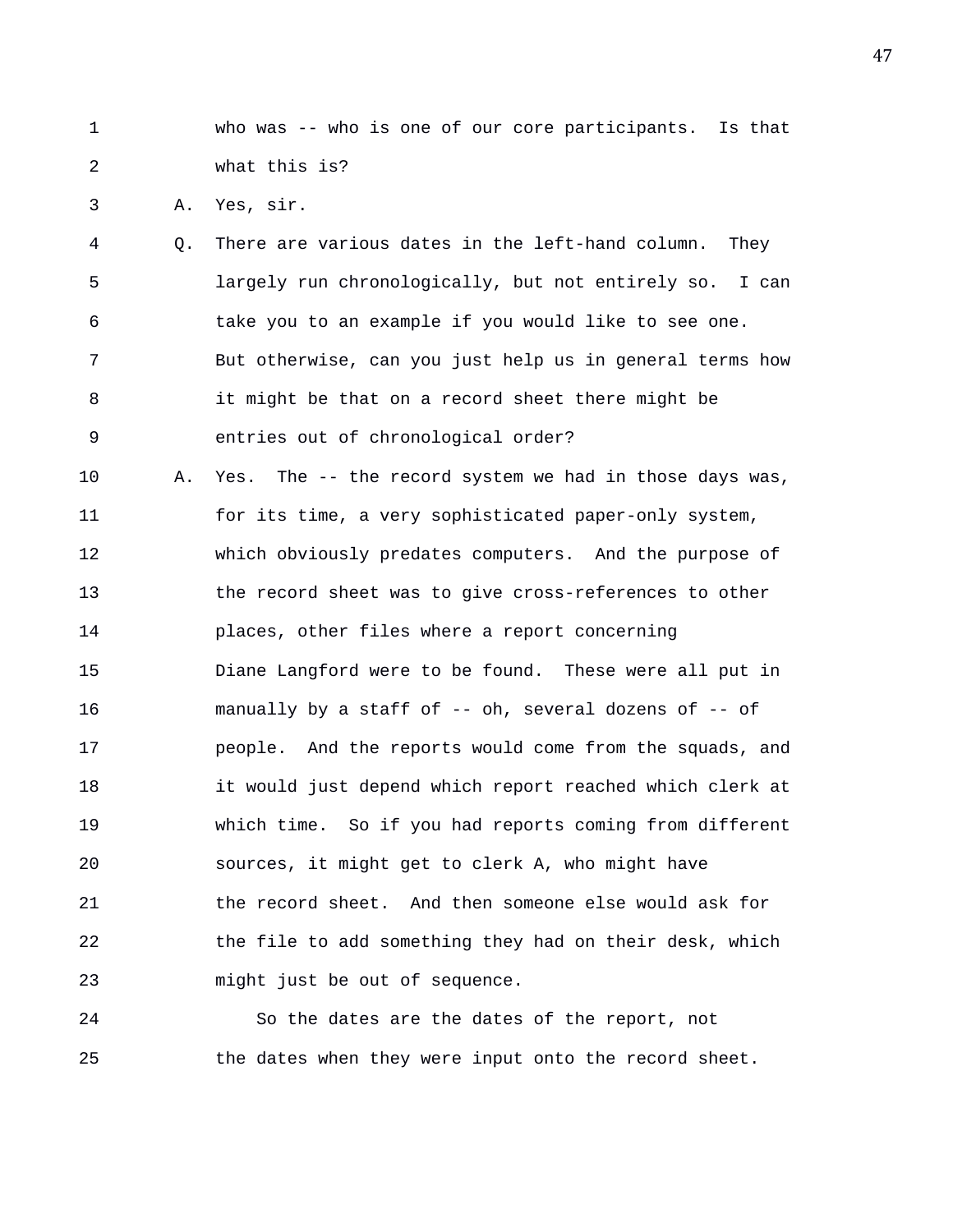1 Q. Thank you.

2 Could we have page 8 of this document, please  ${UCPI/35070/8}$ , and could we scroll down -- I'm 4 interested in -- yes. 5 From 20 May 1971, a pattern starts of letters 6 appearing to the right of the date sometimes. Some of 7 them say "SP", some of them say "C". 8 Can you help us as to what those acronyms or what 9 those letters mean? 10 A. Yes, that refers to the classification of the file. We 11 -- we used to use three -- the government has a system 12 of paper classification which we used to follow. But 13 for reasons, which I can't really enlighten you about in 14 any great detail, we had two classifications of secret 15 file. So the "C" stands for "confidential". We, 16 I don't think, ever dealt with anything at the lower 17 classification, which was "restricted". So that didn't 18 exist in Special Branch. 19 But we had two classifications of secret file: one 20 was secret pink and the other was secret green, "SG". 21 The secret pink files were fairly easily available to

22 anyone in Special Branch, and the secret greens were 23 slightly more highly classified. And they would not be 24 given out freely to staff members, even vetted staff 25 members, usually because there was something, perhaps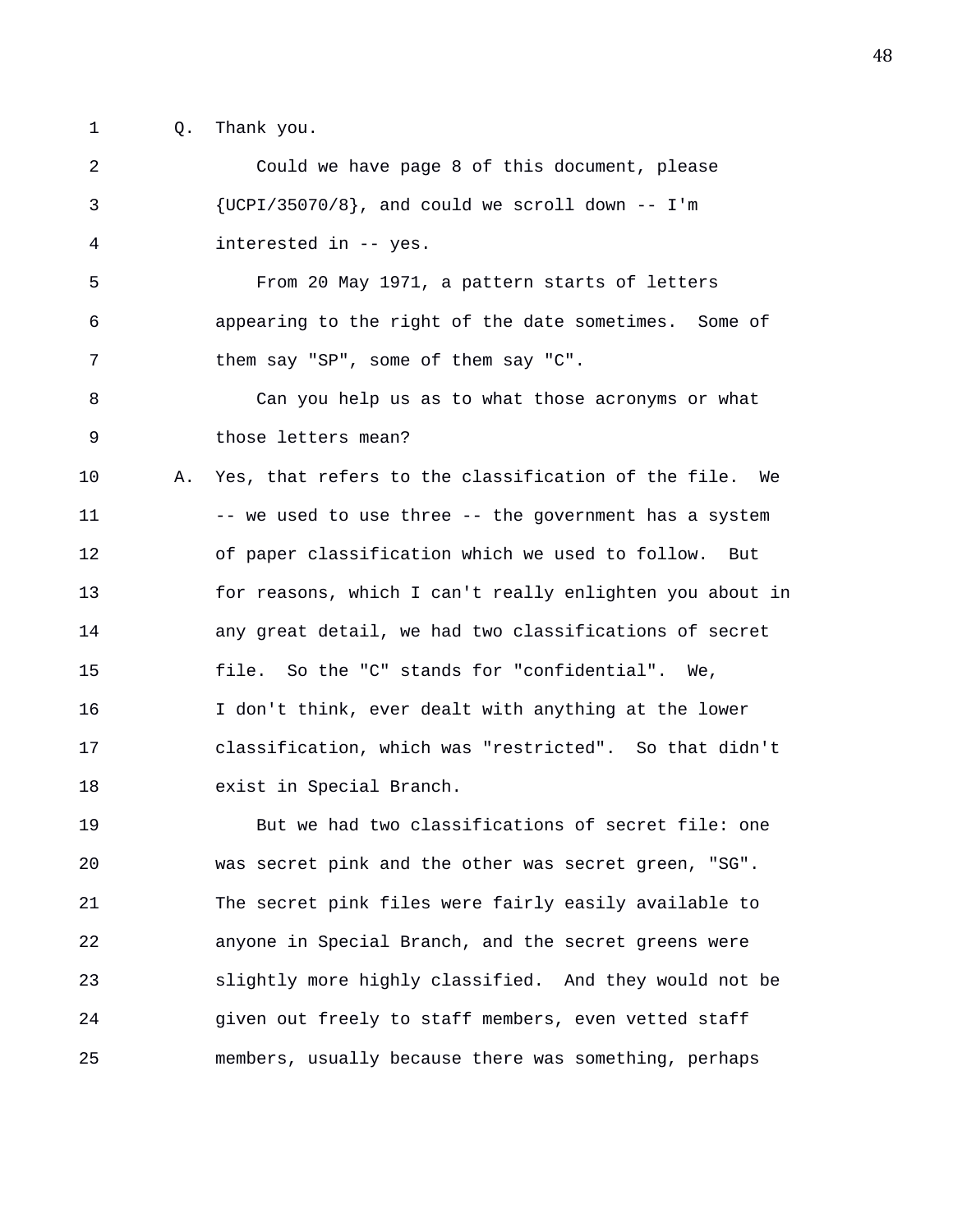1 one or two items, a bit more sensitive on them. So "SP" 2 means "secret pink", "C" means "confidential". 3 Q. Thank you very much. 4 Can we take that down now, please. 5 Did you ever sit on the industrial desk? 6 A. No, sir. 7 Q. When you were working in C Squad, or indeed anywhere 8 else in Special Branch, did you ever pass requests for 9 intelligence down to the SDS. 10 A. I don't think so, sir. But as I say, I didn't really 11 spend that much time on C Squad. Because I'd been on 12 a particular course, I was being rotated round 13 the squads to sort of broaden my experience, and so my 14 time on C Squad was quite limited. And subsequently 15 I didn't go back to C Squad. 16 Q. Do you know whether your colleagues did that? 17 A. I would imagine they did, sir, yes. 18 Q. When you say "imagine", do you know or not? 19 A. No, sir, I don't, no. 20 Q. Can we now move into the 1980s. I'd like to start by 21 anchoring the dates of your service as a manager within 22 the SDS. 23 The earliest document that we've been able to find 24 is a document dated 11 February 1980 bearing your 25 signature in the capacity as the head of the SDS. Do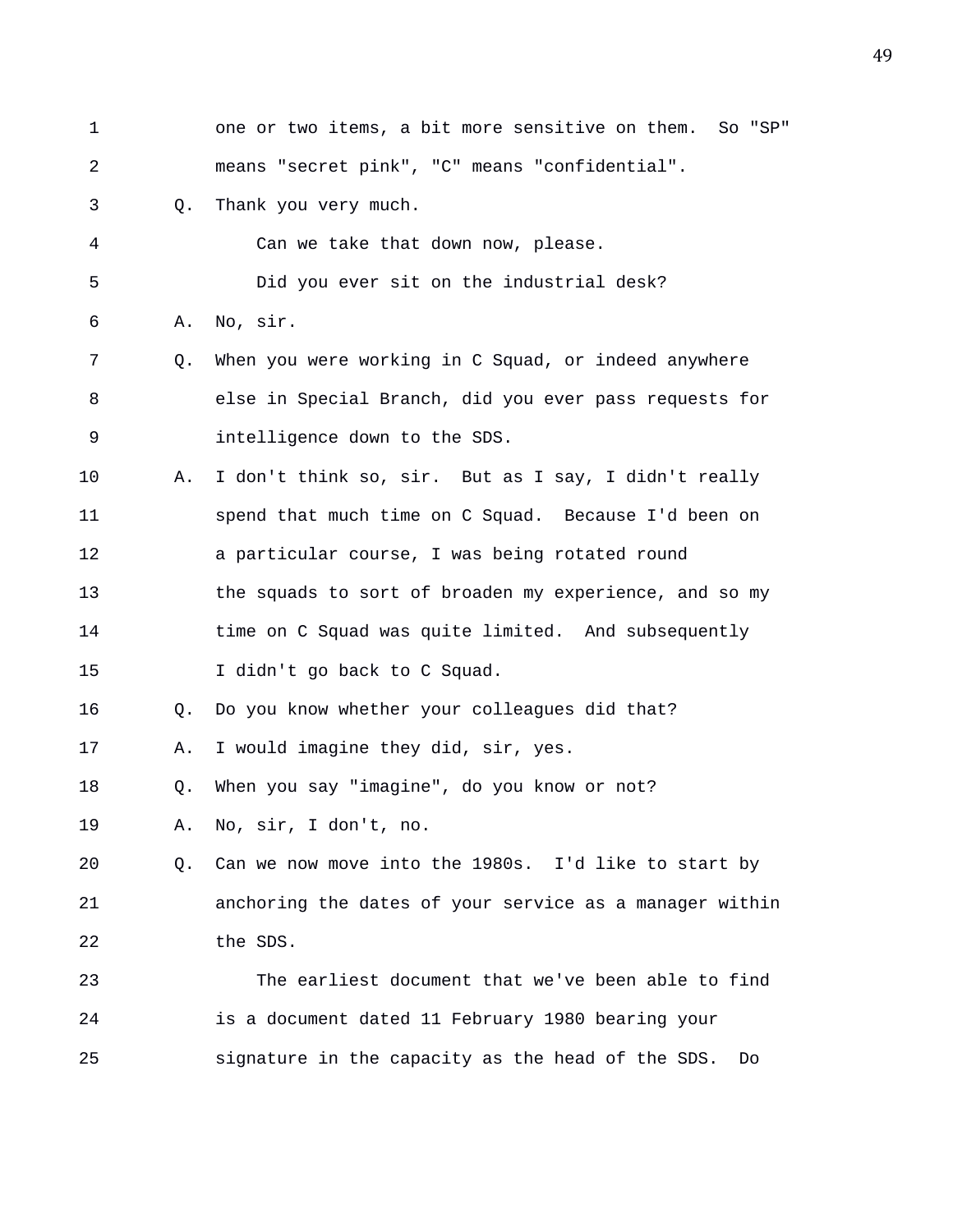| $\mathbf 1$ |    | you think that's about when you started?                 |
|-------------|----|----------------------------------------------------------|
| 2           | Α. | I think I probably started the month before that, sir.   |
| 3           | Q. | You were promoted on 5 January 1981. Can you recall      |
| 4           |    | whether that was the date when you left the SDS?         |
| 5           | Α. | Yes, that came about because the previous post-holder    |
| 6           |    | retired, and I stayed on S Squad, so I still had overall |
| 7           |    | responsibility for the SDS, but it was among other       |
| 8           |    | things.                                                  |
| 9           | Q. | When you started, was Detective Inspector Butler acting  |
| 10          |    | up?                                                      |
| 11          | Α. | No, sir, I -- when I took over, Chief Inspector Ferguson |
| 12          |    | was still on the scene. Mr Butler was there, but         |
| 13          |    | Mr Ferguson was the chief inspector until the day I took |
| 14          |    | over.                                                    |
| 15          | Q. | Did you get a handover?                                  |
| 16          | Α. | No, I didn't, sir. Not from Mr Ferguson, but Mr Butler   |
| 17          |    | was extremely helpful.                                   |
| 18          | Q. | Don't go into details when answering this question, but  |
| 19          |    | did Mr Butler tell you about all of the UCOs who were    |
| 20          |    | operating within the SDS?                                |
| 21          | Α. | Yes, sir.                                                |
| 22          | Q. | Did Mr Butler cover what was going to be expected of you |
| 23          |    | as the head of the SDS?                                  |
| 24          | Α. | I wouldn't say he covered it in words of one syllable.   |
| 25          |    | I had an idea myself and I picked it up in fairly quick  |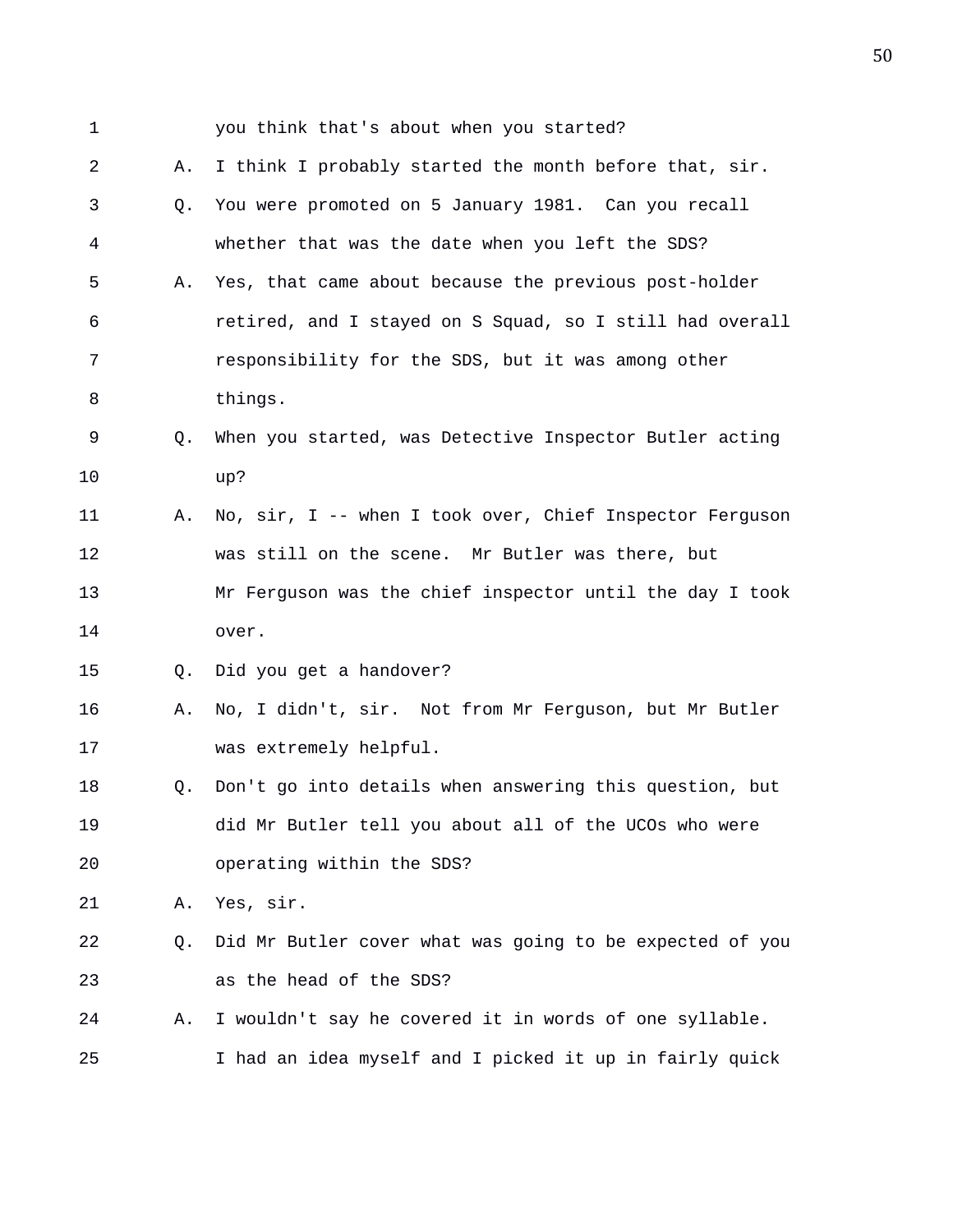1 time, I would say.

| 2  | Q. | And where did you get the idea from?                     |
|----|----|----------------------------------------------------------|
| 3  | Α. | Because I'd been a UCO 12 years previously, albeit       |
| 4  |    | the operation was a very different one to the one        |
| 5  |    | I left.                                                  |
| 6  | Q. | Were you told, either at the outset of your service as   |
| 7  |    | head of the SDS or at any other time, that there had     |
| 8  |    | been in the past a problem with an undercover officer    |
| 9  |    | having been confronted with the death certificate of     |
| 10 |    | the child whose identity he had used?                    |
| 11 | Α. | I was aware of it, sir, but I'm not sure where I got to  |
| 12 |    | know about it.                                           |
| 13 | Q. | Can you help us with when you got to know about it?      |
| 14 | Α. | It may have been when I joined -- well, rejoined         |
| 15 |    | the SDS. I can't be more specific. But I was aware of    |
| 16 |    | it.                                                      |
| 17 | O. | And aware of it whilst you were the head of the SDS?     |
| 18 | Α. | Yes, sir.                                                |
| 19 | Q. | We may come back to that in a little while.              |
| 20 |    | Were you told about any past or present instance of      |
| 21 |    | an undercover police officer having been involved in     |
| 22 |    | sexual activity with anybody in his undercover identity? |
| 23 | Α. | No, sir.                                                 |
| 24 | Q. | Were you told in general terms that this was something   |
| 25 |    | that either was or might be happening?                   |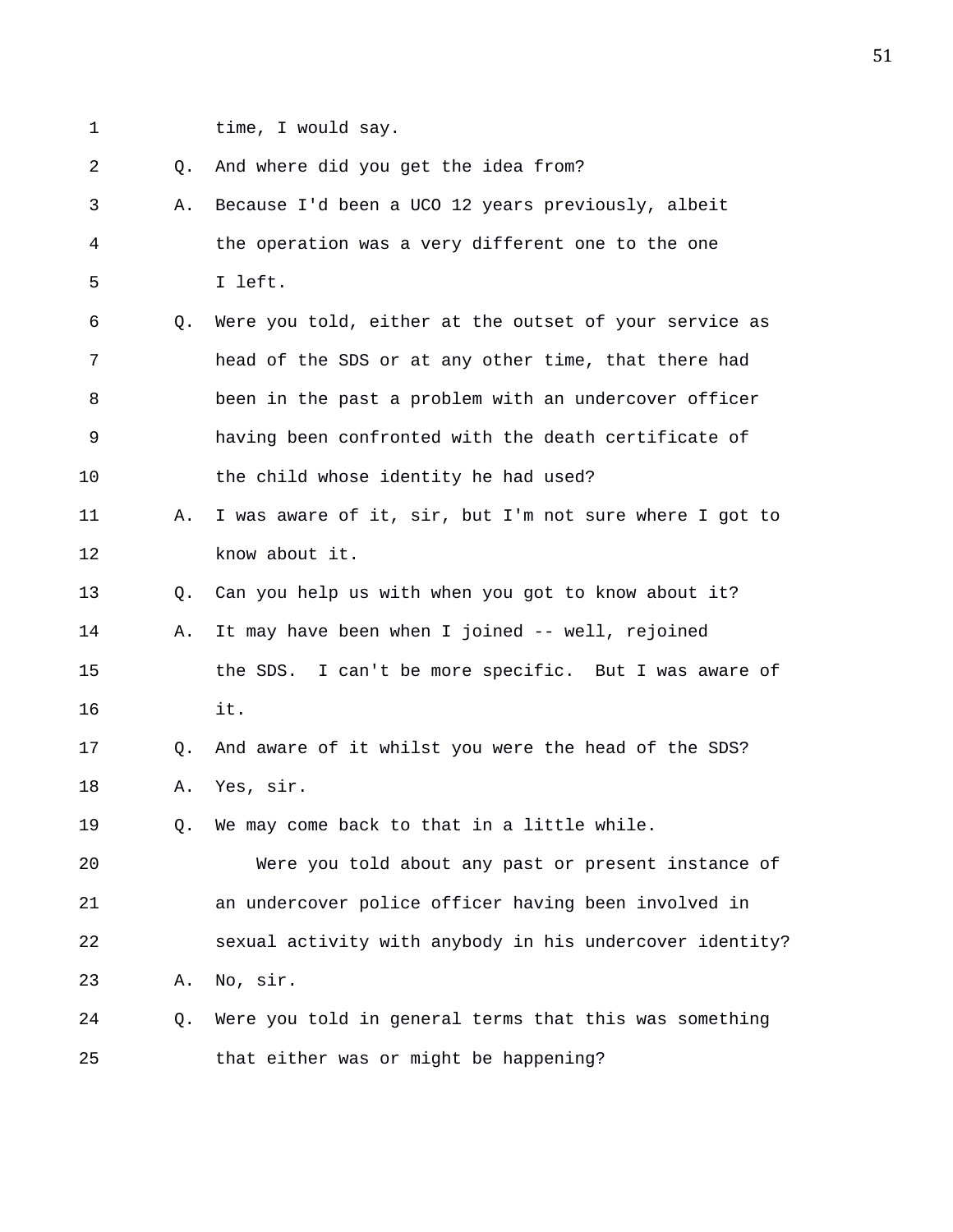1 A. No, sir.

| $\mathbf{2}$   | Q. | Specifically -- and you may want to use the chart you've |
|----------------|----|----------------------------------------------------------|
| $\mathfrak{Z}$ |    | got -- whether HN300 had married an activist?            |
| 4              | Α. | Sorry, I haven't got the chart, sir.                     |
| 5              | Q. | We should have a key for you, to make sure you know who  |
| 6              |    | we're talking about without using the name. Or perhaps   |
| 7              |    | while that's being found, I will move on.                |
| 8              |    | Did you hear any statement or rumour about an            |
| 9              |    | undercover officer having his cover blown as a result of |
| 10             |    | being involved with women whilst undercover?             |
| 11             | Α. | No, sir.                                                 |
| 12             | O. | Did you get any instruction or guidance, or was there    |
| 13             |    | any discussion at all, about the legality or ethics of   |
| 14             |    | what the SDS was doing whilst you were the head of       |
| 15             |    | the unit?                                                |
| 16             | Α. | No, sir.                                                 |
| 17             | Q. | Were you given a briefing about what was being gathered  |
| 18             |    | by the SDS when you started as its head?                 |
| 19             | Α. | I wasn't given a briefing, sir, but I think I would say  |
| 20             |    | I was probably fairly well aware from my previous        |
| 21             |    | experience, albeit a long time previously, and I was     |
| 22             |    | aware what the SDS was for.                              |
| 23             | O. | Well, there had been quite a change, hadn't there --     |
| 24             | Α. | Yes, sir.                                                |
| 25             | Q. | -- between the early days and the focus on               |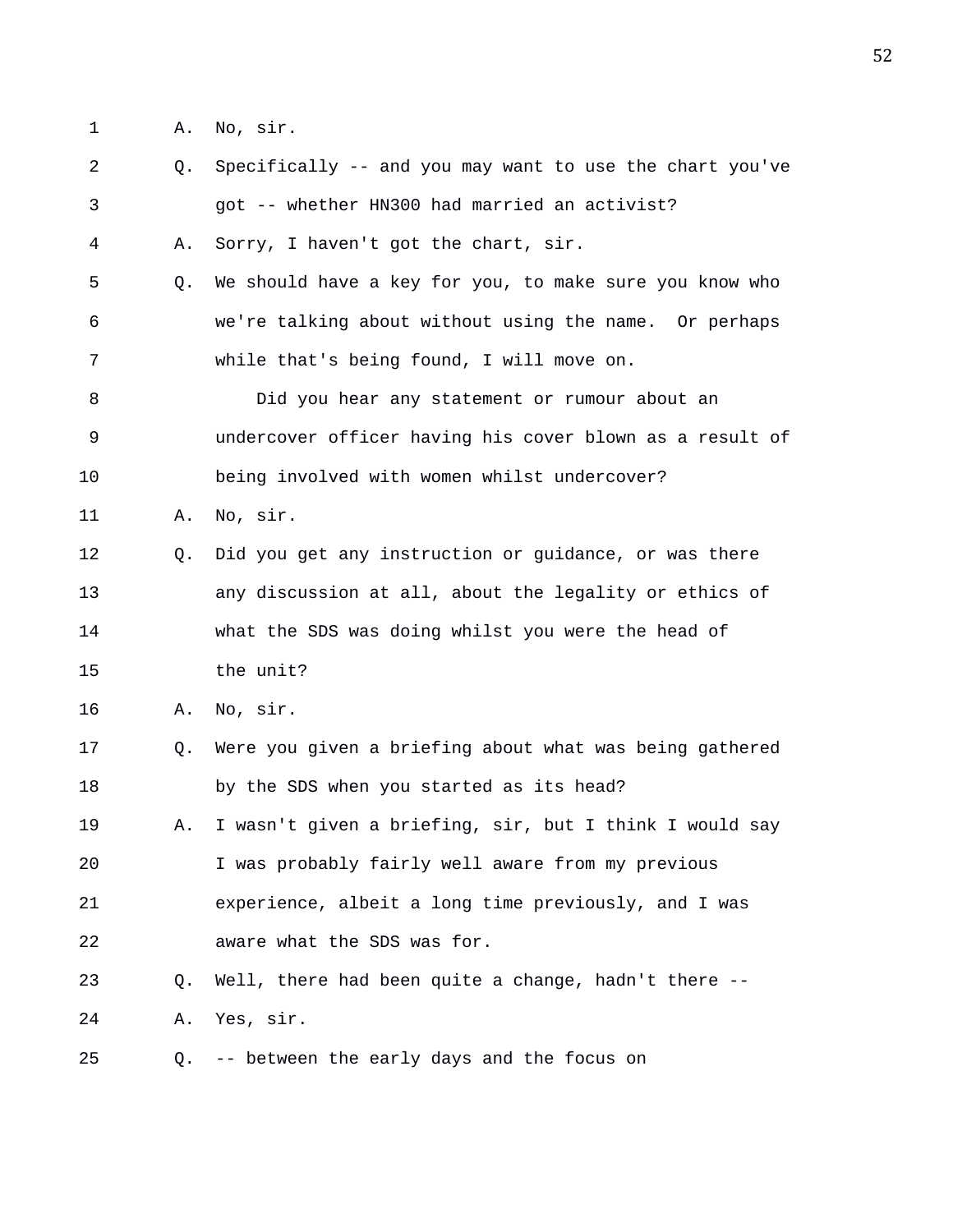1 the Vietnam Solidarity Committee and other groups that 2 were involved in organising the 27 October demonstration 3 on the one hand, and by the time we get to 1980, when 4 there is deployment across a much wider field, for much 5 longer terms? 6 When did you become aware that the SDS was operating 7 in that different way? 8 A. Well, I suppose within a couple of weeks, sir, from my 9 talks with Mr Butler, and from seeing the product. 10 Q. When you did establish which groups were being 11 infiltrated by the undercover officers under your 12 command, were there any surprises? 13 A. Yes, I was surprised at the level of coverage of 14 the SWP. 15 Q. And we'll come back to that a little later. 16 Were you given any introduction before you actually 17 met them face to face about the relationship between 18 the SDS and the Security Service? 19 A. No, sir, but I would say I was aware of it, because 20 although I didn't spend much time on C Squad, I'd been 21 in Special Branch in various other roles, so I was aware 22 of the links of Special Branch, in general, with 23 the Security Service. 24 Q. Were you told anything about the unit's relationship 25 with A8?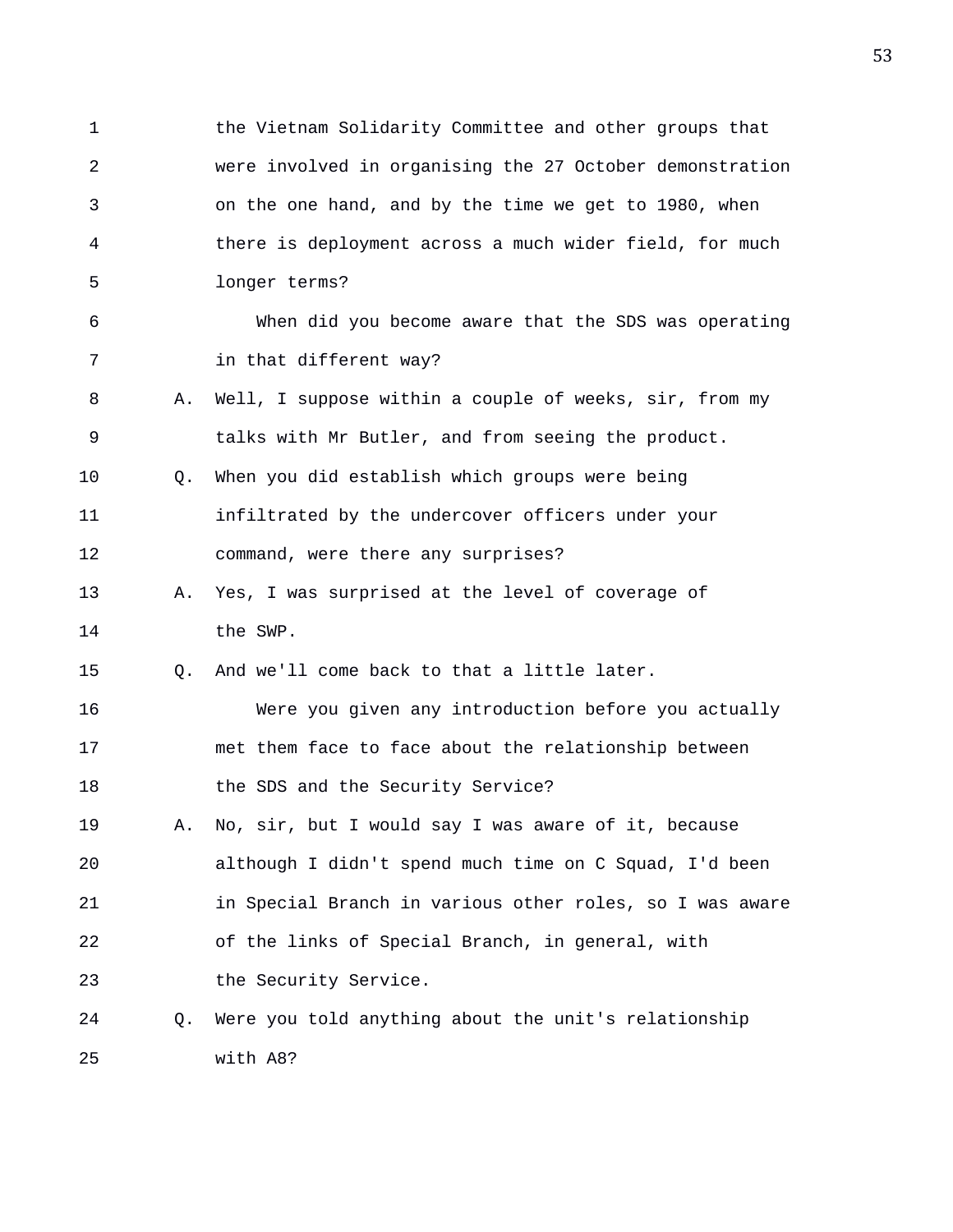1 A. Well, the unit itself didn't have a direct relationship 2 with A8. The relationship with A8 was with C Squad. 3 Q. I'd understood that there were occasions when either 4 the detective chief inspector or the detective inspector 5 might telephone A8 direct with urgent intelligence. 6 A. Sorry, I understand what you mean. 7 Yes, that would happen occasionally, but it was only 8 if it was something urgent. I understand the question. 9 Q. Was there a direct relationship with B and C Squads? 10 A. With C Squad, definitely. With B Squad, less so. 11 Q. And what was your relationship with C Squad whilst you 12 were DCI of the SDS? 13 A. It's difficult to put it in formal words. 14 Special Branch was, even then, a relatively small 15 organisation; and relationships were on quite an 16 informal basis. I'm not quite sure where you're going 17 with this one, sir. 18 Q. Let me try this. If I have understood correctly, when 19 you first take up the post, you are based in 20 Scotland Yard? 21 A. Yes, sir. 22 Q. And you are either on a corridor or not very far away 23 from the superintendent who is next above you in 24 the chain of command? 25 A. Yes, sir.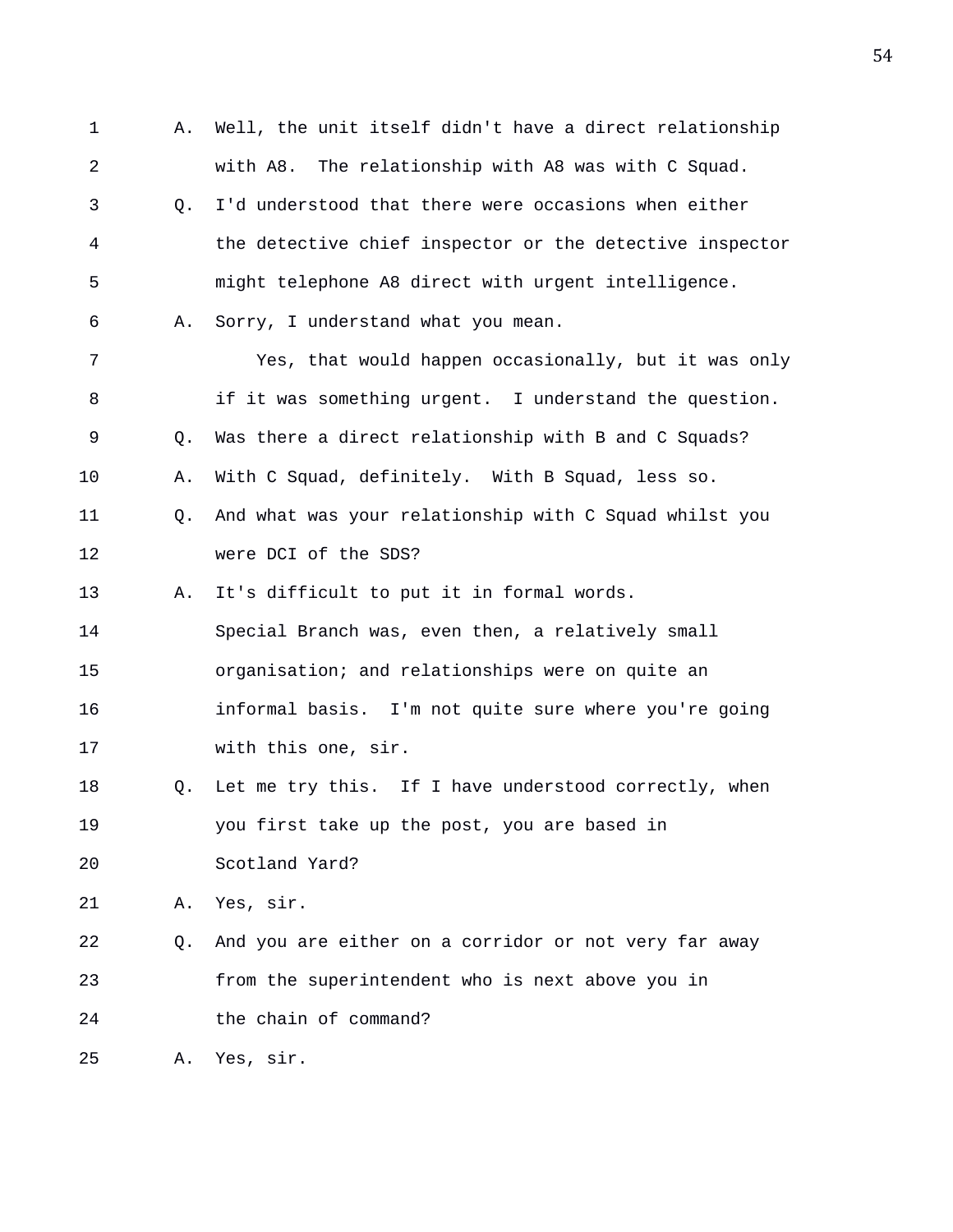- 
- 1 Q. And are you not very far away from C Squad either?
	- 2 A. Correct, sir.

3 Q. I am wanting to understand whether the relationship that 4 you have with C Squad is one where you are frequently 5 talking to officers within C Squad because you're in 6 the same building, very close to one another in physical 7 proximity, and you are providing intelligence to 8 C Squad. Is there a regular dialogue? 9 A. An ad hoc dialogue, sir, probably not a regular 10 dialogue. 11 Q. When you say "ad hoc", could you help us a little? 12 Paint the picture of what day-to-day life was like. 13 A. The days might pass when I'd have nothing to do with 14 C Squad whatsoever. But if there was something 15 particular coming up that they wanted, perhaps, 16 particular help on, then they might ask me to go along 17 to their office or pop down to see us, that sort of 18 thing. That's what I mean by "ad hoc". 19 Q. And how frequently did that sort of request get made? 20 A. Again, if -- if there was a need, if there was a big 21 demonstration expected, then they might come to us, 22 asking if we could help in a particular area. But it 23 wasn't a regular thing, it was more a sort of routine, 24 and often down via paperwork, I would say. 25 Q. And how often were you getting paper requests from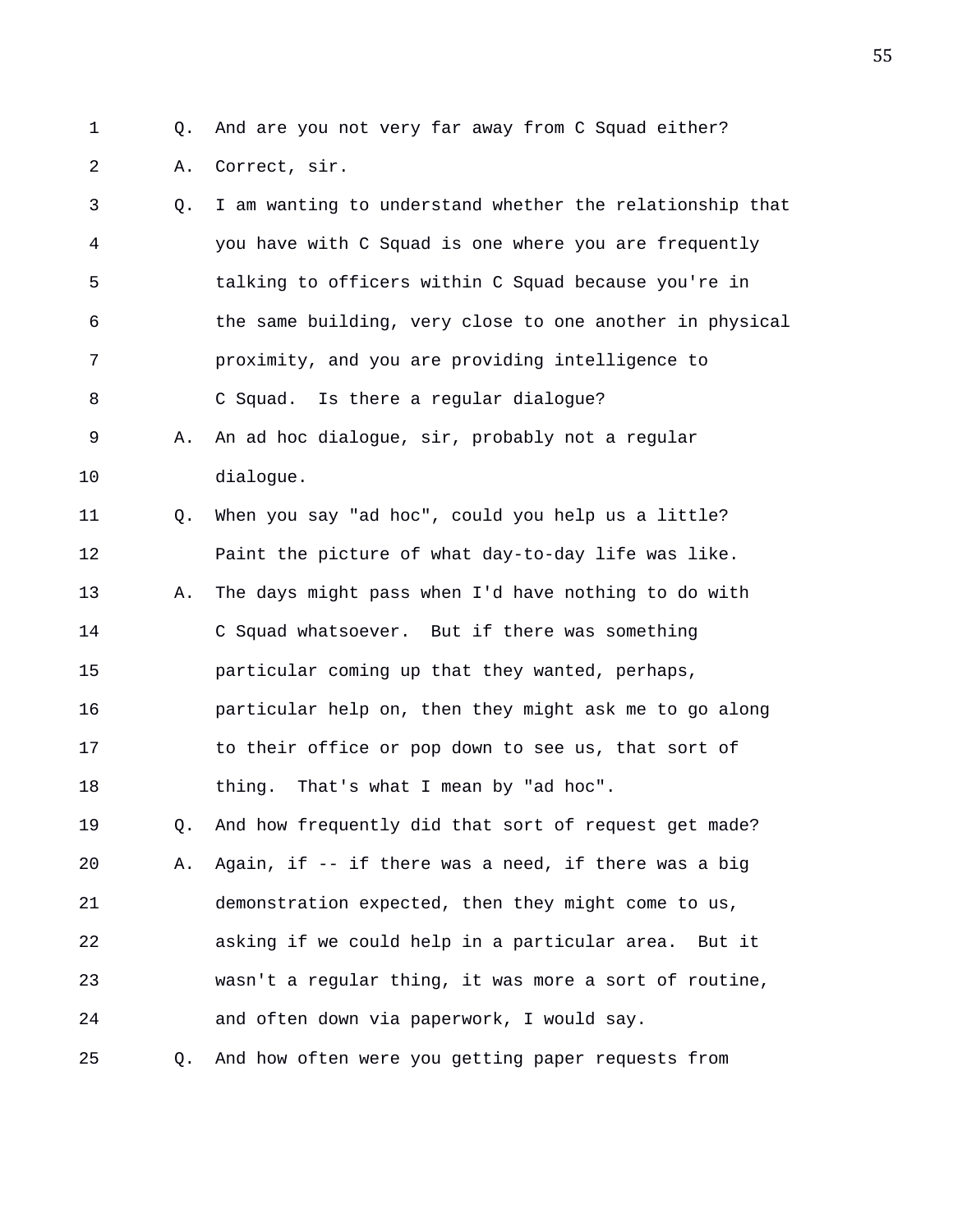| $\mathbf 1$ |    | C Squad with specific intelligence requests?             |
|-------------|----|----------------------------------------------------------|
| 2           | Α. | I -- I couldn't really answer that, sir.                 |
| 3           | Q. | Could you help us with whether we're talking daily,      |
| 4           |    | weekly, monthly, less frequently than that?              |
| 5           | Α. | Oh, I see. Maybe between weekly and monthly.             |
| 6           |    | It was more -- if I can help. It was more us             |
| 7           |    | knowing more or less what C Squad wanted from sort of    |
| 8           |    | long understanding of how Special Branch worked, even    |
| 9           |    | though I personally hadn't spent that much time in       |
| 10          |    | C Squad, and providing what we believed they needed.     |
| 11          |    | And if we were giving them things they didn't want, or   |
| 12          |    | if we weren't giving things they did want, that is when  |
| 13          |    | the interaction would take place.                        |
| 14          | Q. | And is this an understanding which starts with           |
| 15          |    | the course when an officer joins Special Branch and then |
| 16          |    | is developed through experience?                         |
| 17          | Α. | Yes, that is probably fair comment.                      |
| 18          | Q. | When you started with the SDS, were you told that        |
| 19          |    | officers were using deceased children's identities as    |
| 20          |    | part of their undercover identities?                     |
| 21          | Α. | Yes, sir.                                                |
| 22          | Q. | And that was obviously a change from the position in     |
| 23          |    | 1968?                                                    |
| 24          | Α. | It certainly was, sir.                                   |
| 25          | Q. | We'll come back to that in a little more detail later.   |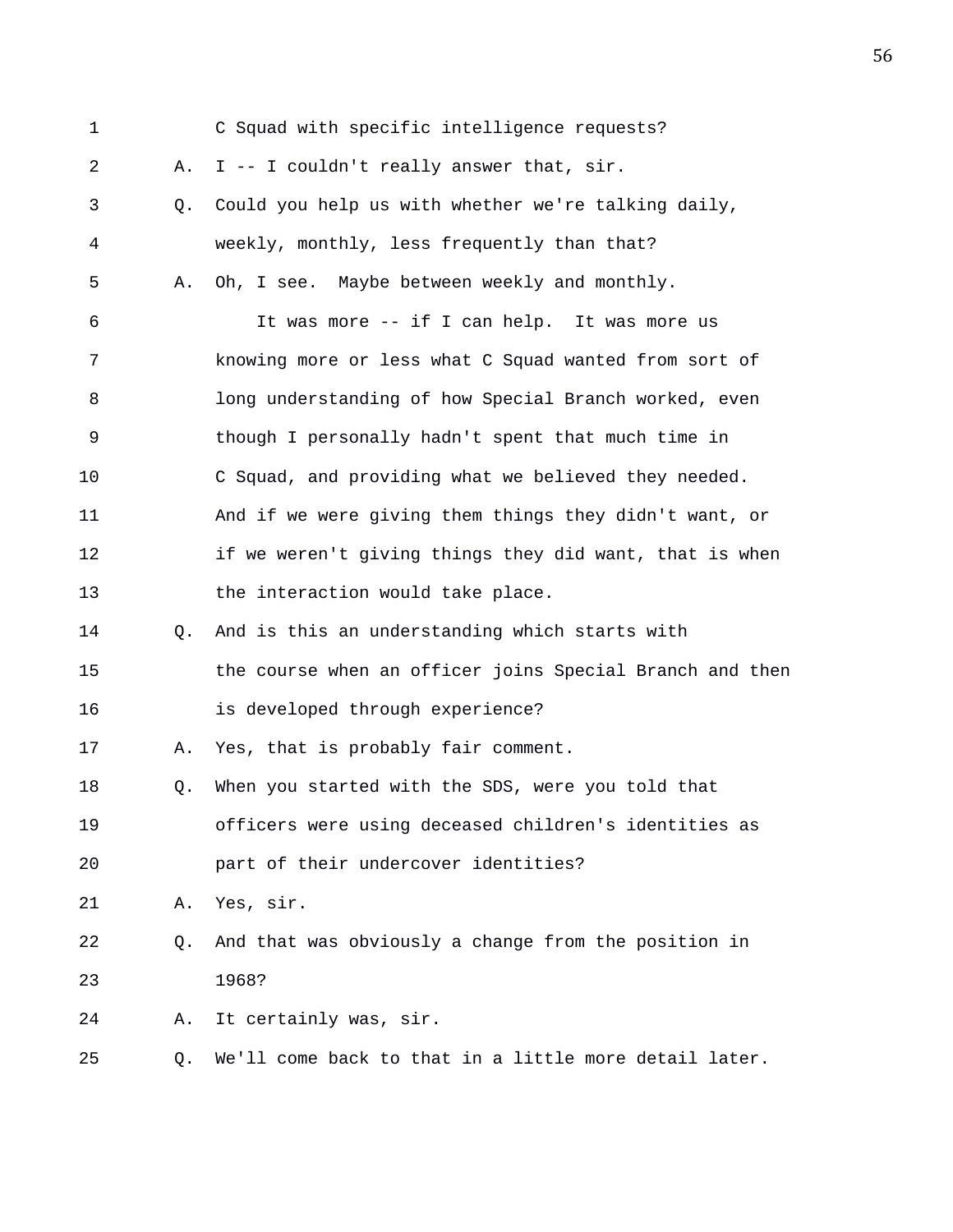1 Were you told anything about how the targets which 2 your officers were infiltrating had been selected? 3 A. I wasn't specifically told this on the day I started, 4 but I gained an understanding of it in fairly quick 5 time. And it was based on the -- perhaps not 6 the present needs, the future needs of the branch, as 7 they were perceived, in terms of the organisations which 8 were likely to be more involved or most involved in 9 public disorder. 10 Q. Did you know who had made the decisions as to where to 11 place the officers who were already deployed when you 12 took up the reins? 13 A. No, I didn't know where those decisions were made. 14 I know how we dealt with it subsequently. 15 Q. When we come to HN19, we'll come to that in due course. 16 Were you asked or told to review the deployments 17 that were extant when you joined the SDS? 18 A. No. I would have liked to review them, because, as 19 I mentioned a few minutes ago, I thought that we had 20 perhaps too much coverage of the SWP. 21 Q. Was there any expectation that you would conduct any 22 form of review of deployments? 23 A. No, it would have been something that was up to me to 24 do, but the trouble with the -- an organisation like 25 the SDS is you cannot just easily move people around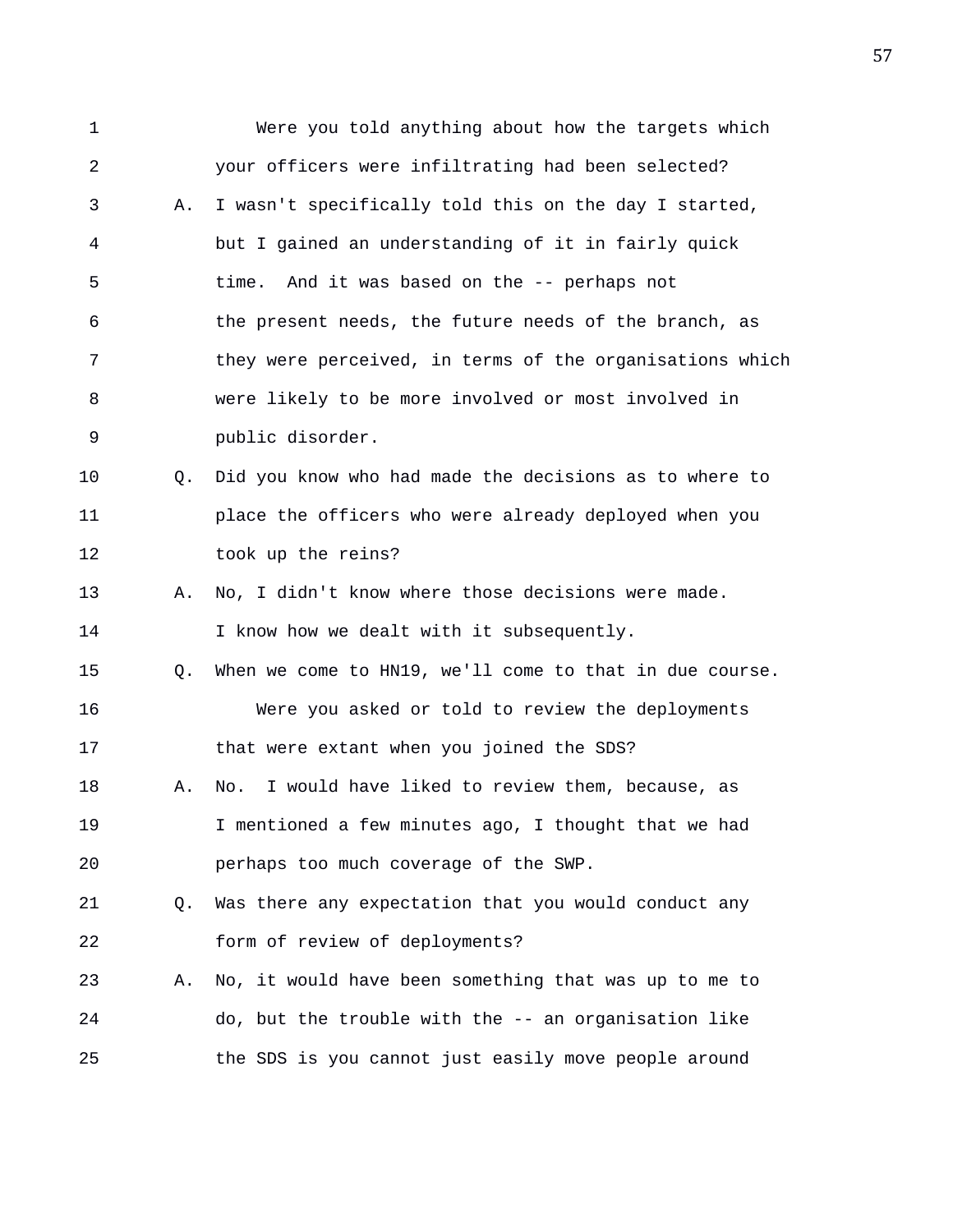1 once they're well entrenched. And so, it's almost 2 a question of waiting for someone to go and then not 3 backfilling that vacancy, if I can put it like that. 4 Q. Can I infer from your answer that you were not directing 5 your mind to whether or not an existing deployment was 6 serving any purpose -- any useful purpose, and should 7 therefore be terminated? 8 A. I did always have that in mind, but the problem is that 9 if you decide a deployment is not serving any useful 10 purpose -- and I don't think any of them, I would say, 11 served no useful purpose -- the only way of terminating 12 it is to move an experienced officer out and not replace 13 him; and then you've got to bring in someone 14 inexperienced to put him somewhere else -- him or her.

15 Q. Now, without going into specifics at this stage, were 16 there any of the deployments on your watch that you 17 thought were serving no useful policing purpose? 18 A. No, I don't think there were, sir.

19 Q. I'm driving at whether there were any that you thought 20 were of use only to the Security Service.

21 A. I see.

22 I suppose my -- my comments about the SWP were that 23 maybe we could have got the same level of intelligence 24 with perhaps fewer officers in the SWP, but for reasons 25 I've explained, I didn't feel that we could usefully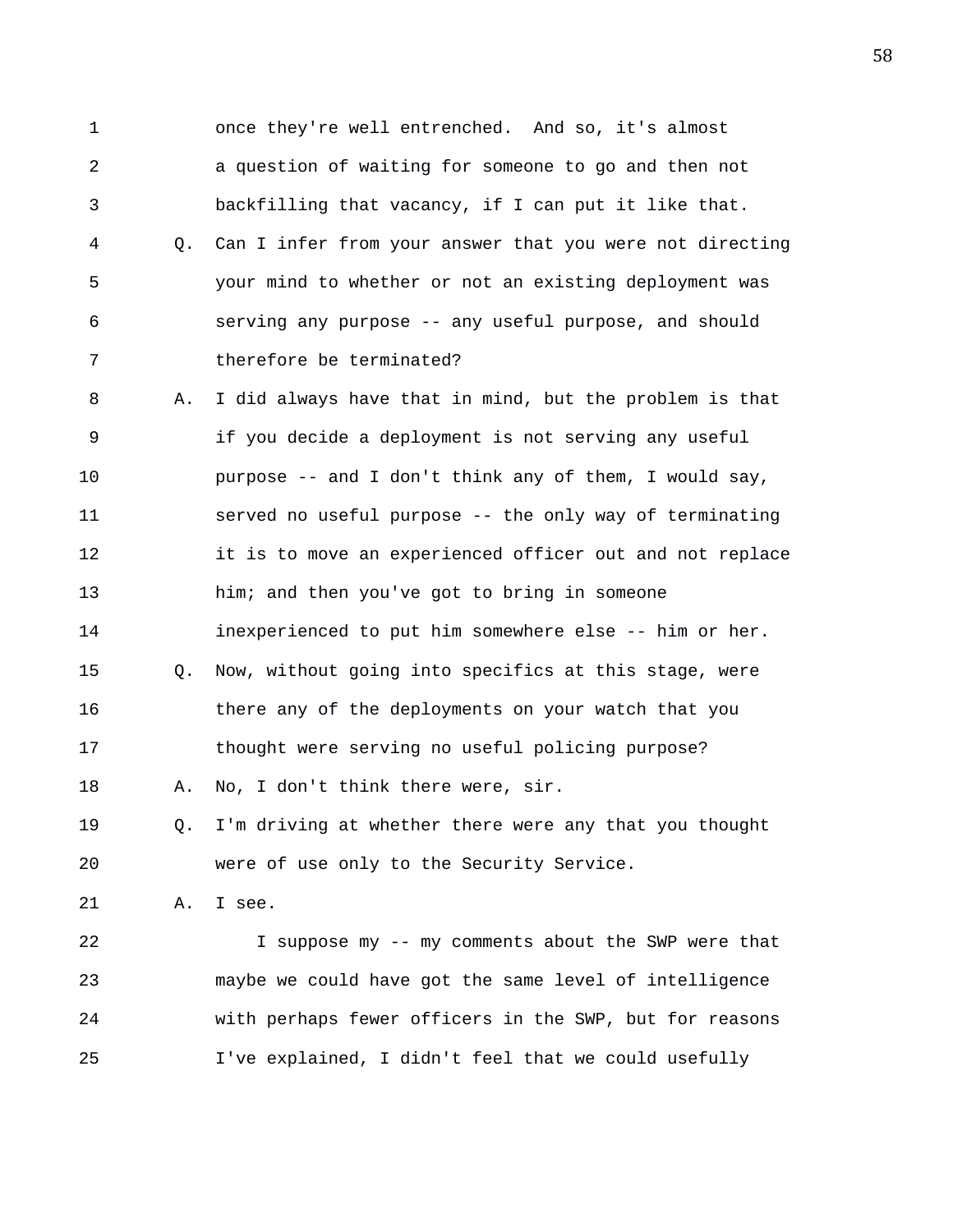1 withdraw people at that stage. And yes, certainly 2 the Security Service were interested in -- in all our 3 SWP reporting. 4 Q. We'll certainly come to that in due course in more 5 detail, but at this stage what I'm asking is: were there 6 any deployments that you regarded were being conducted 7 purely for the benefit of the Security Service? 8 A. No, sir. What we gave them was, if you like, 9 a byproduct of our need for intelligence about public 10 disorder. 11 Q. Can we look, please, at a document now. It's 12 {MPS/728963}. 13 That's tab 10, Sir. 14 Now, what's come up first is a covering letter to 15 the SDS 1979 report. Could we go to  ${MPS/728963/9}$ . 16 Now, I appreciate, Mr Moss, that this was a report 17 for the year before you were responsible for the SDS, 18 but it was dated -- the covering letter is dated April. 19 It's signed off by Detective Inspector Butler. But 20 presumably you would have seen this document before it 21 was sent up the chain of command? 22 A. Yes, sir, I think I would. I have certainly seen it. 23 I can't quite remember when. 24 Q. If we could scroll down to the bottom, so we can read 25 paragraph 7.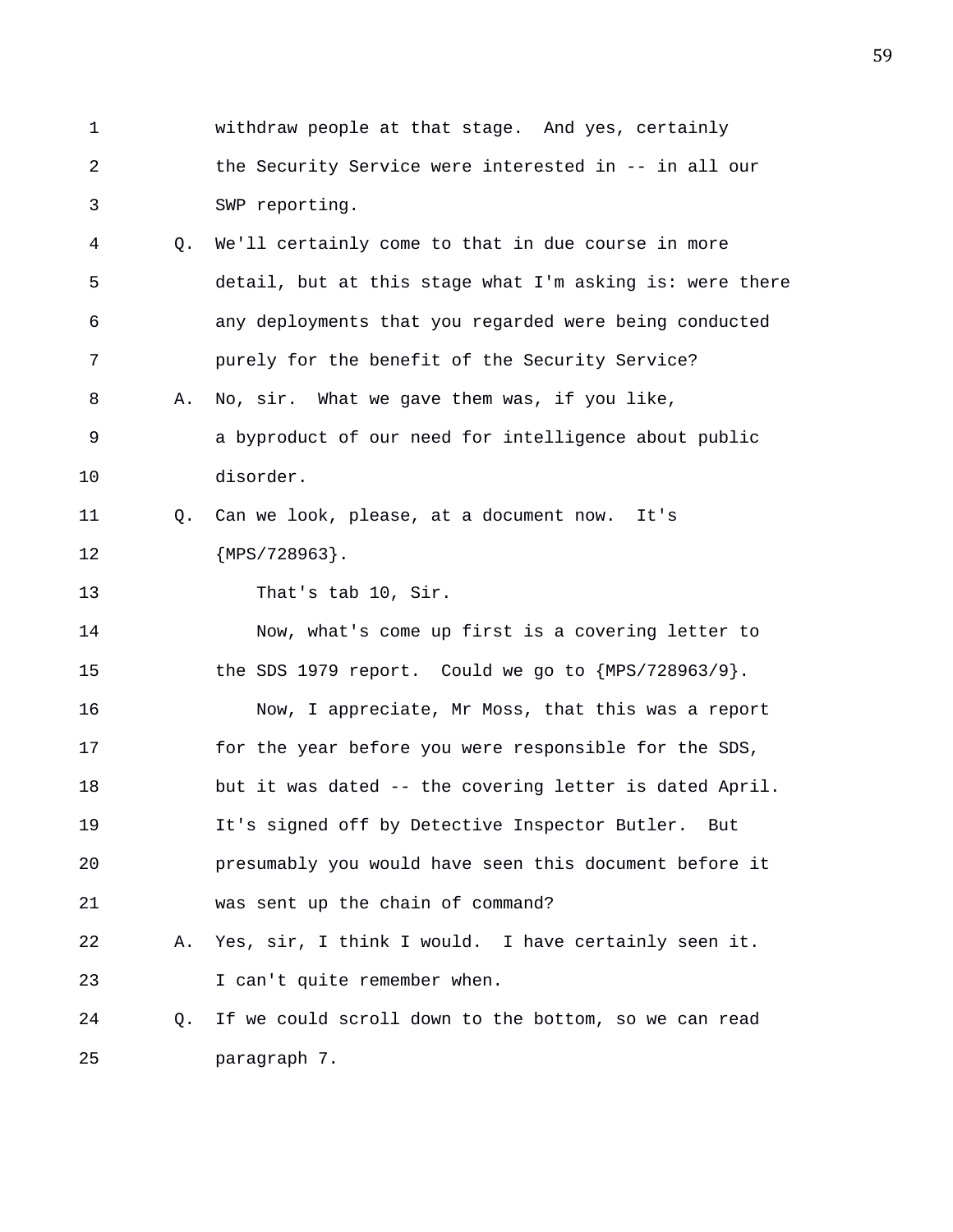1 **Paragraph 7 starts with the sentence:** 2 "At a time when covert Police activity is being 3 subjected to increasingly close and critical scrutiny it 4 remains of vital importance that all possible 5 precautions should be taken to safeguard 6 the 'identities' of field officers and the anonymity of 7 HQ flats." 8 Can you help us with what the "increasingly close 9 and critical scrutiny" was? 10 A. I can't, sir, no. 11 Q. Can you help us with whether it was generally 12 the perception that operational security was of 13 paramount importance? 14 A. Yes, I -- I would say it was. To the best of my 15 knowledge, there was no other organisation in 16 the country, or even in the world, who was -- that was 17 doing what we were doing; and we believed that our 18 methods and the identities of the individuals needed 19 safeguarding. 20 Q. Were you aware of concerns being expressed in 21 the Home Office around the time that you were the head 22 of the SDS about the role of Special Branch generally in 23 support of the Security Service? 24 A. No, I wasn't, sir. Not at the time. 25 Q. Can I come back to cover identities, please. Were you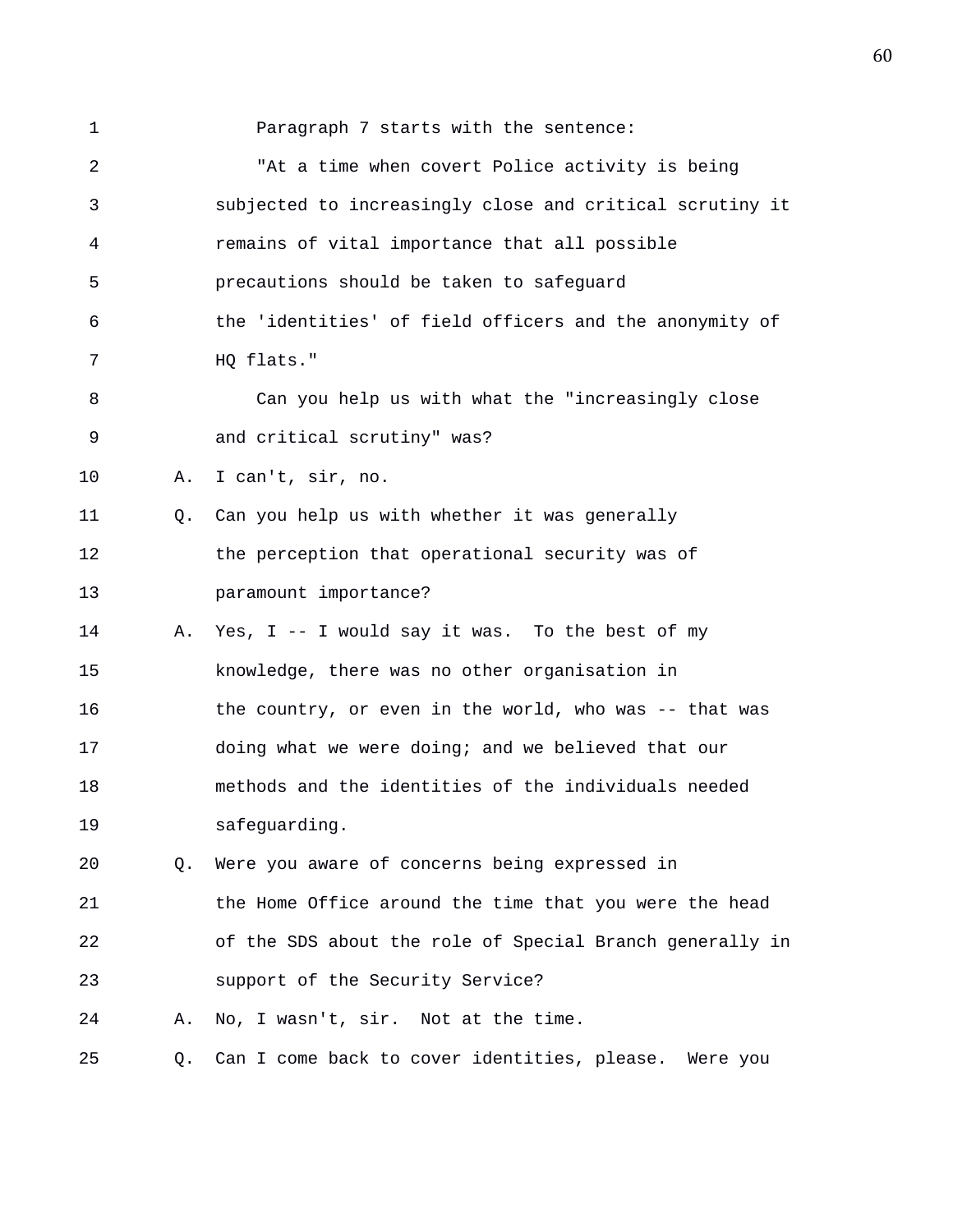| $\mathbf 1$ |    | aware of any previous compromises of                     |
|-------------|----|----------------------------------------------------------|
| 2           |    | undercover police officers in the SDS?                   |
| 3           | Α. | Only the one that we've already mentioned, sir.          |
| 4           | Q. | The one that involved the death certificate?             |
| 5           | Α. | Yes.                                                     |
| 6           | Q. | Did you give any thought to the fact that there was      |
| 7           |    | a risk that your officers might also have their deceased |
| 8           |    | child's death certificate discovered?                    |
| 9           | Α. | Yes, of course, sir. Once the -- I was aware of          |
| 10          |    | the earlier one that we've already spoken about, that's  |
| 11          |    | always a risk. But it's a risk that we had to take,      |
| 12          |    | because, in those days, there was no other way of        |
| 13          |    | getting the supporting documents which we needed without |
| 14          |    | a birth certificate. By which I mean a passport and so   |
| 15          |    | on.                                                      |
| 16          | Q. | Were any of your officers on your watch asked to produce |
| 17          |    | a birth certificate?                                     |
| 18          | Α. | By the $\ldots$ ?                                        |
| 19          | Q. | By the groups they were infiltrating?                    |
| 20          | Α. | Not that I'm aware of, sir, no.                          |
| 21          | Q. | When your officers built their legends, do you know      |
| 22          |    | whether they did it entirely on their own, or with       |
| 23          |    | assistance from other members of the unit?               |
| 24          | Α. | I think that probably depends -- I don't know the answer |
| 25          |    | to that, sir, but I'm guessing it depended on            |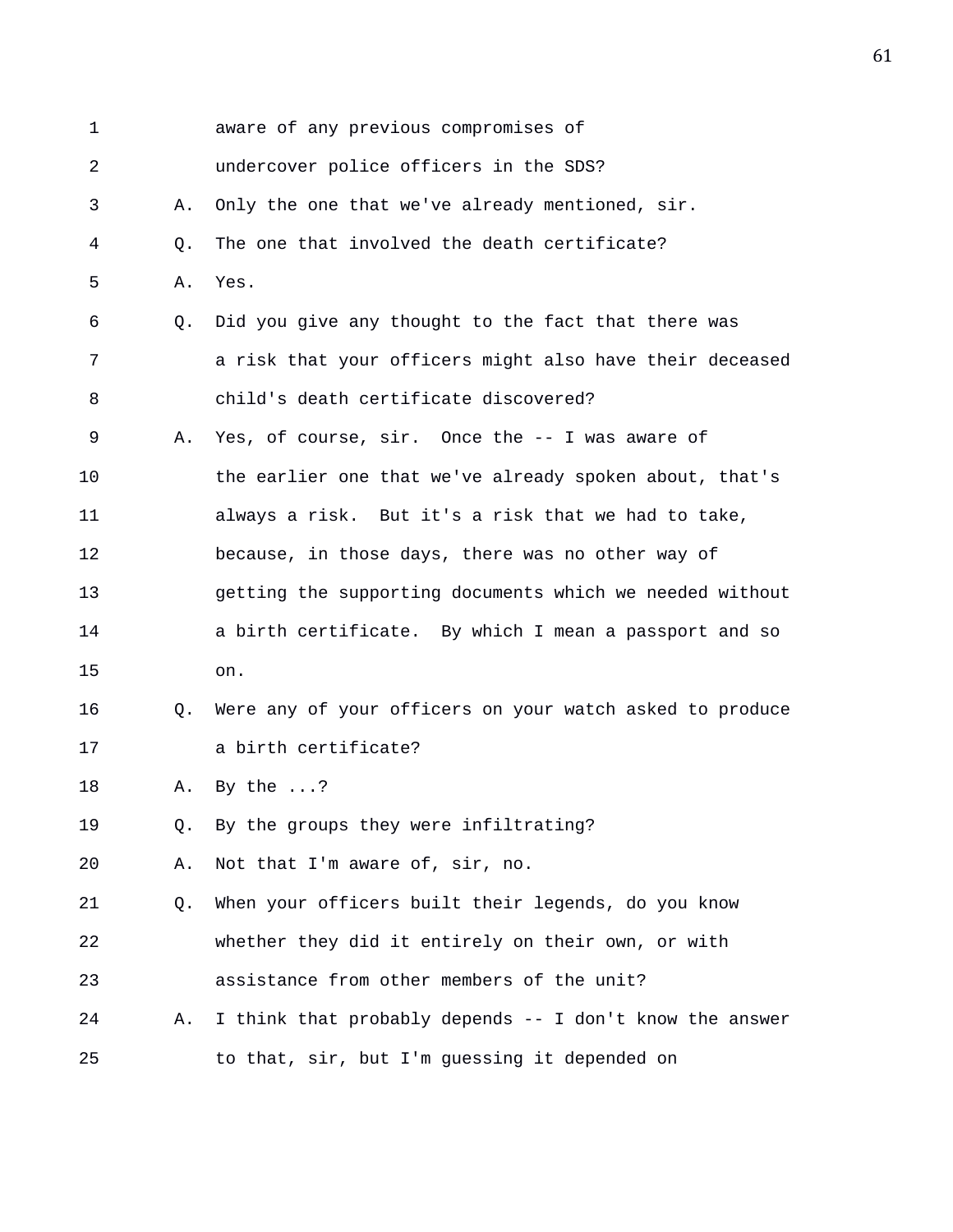| 1  |    | the attitude and the need for support of $-$ - of        |
|----|----|----------------------------------------------------------|
| 2  |    | the officer undertaking the research.                    |
| 3  | O. | And on your watch, it wasn't a frequent occurrence,      |
| 4  |    | was it?                                                  |
| 5  | Α. | It wasn't, no.                                           |
| 6  | Q. | Did you delegate supervision of the creation of          |
| 7  |    | the identities, because you've told us that you didn't   |
| 8  |    | do it yourself?                                          |
| 9  | Α. | You mean I didn't do it for me personally, sir; is that  |
| 10 |    | what you mean?                                           |
| 11 | Q. | No, your witness statement, as I understand it, says     |
| 12 |    | that you didn't take a personal hand in overseeing       |
| 13 |    | the creation of a cover identity by any of your          |
| 14 |    | subordinates?                                            |
| 15 | Α. | That's correct.                                          |
| 16 | Q. | I'm asking whether you delegated that job or whether you |
| 17 |    | just left the officers to it?                            |
| 18 | Α. | I left the officers to it, sir.                          |
| 19 | Q. | Did you check or test how robust the cover legends were? |
| 20 | Α. | I didn't personally, no, sir.                            |
| 21 | Q. | Did you consider the ethics of using a deceased child's  |
| 22 |    | identity?                                                |
| 23 | Α. | Yes, I did, sir. You know, particularly with hindsight,  |
| 24 |    | I suppose. But, as I've just said, I didn't see any      |
| 25 |    | other way of -- of being able to get the supporting      |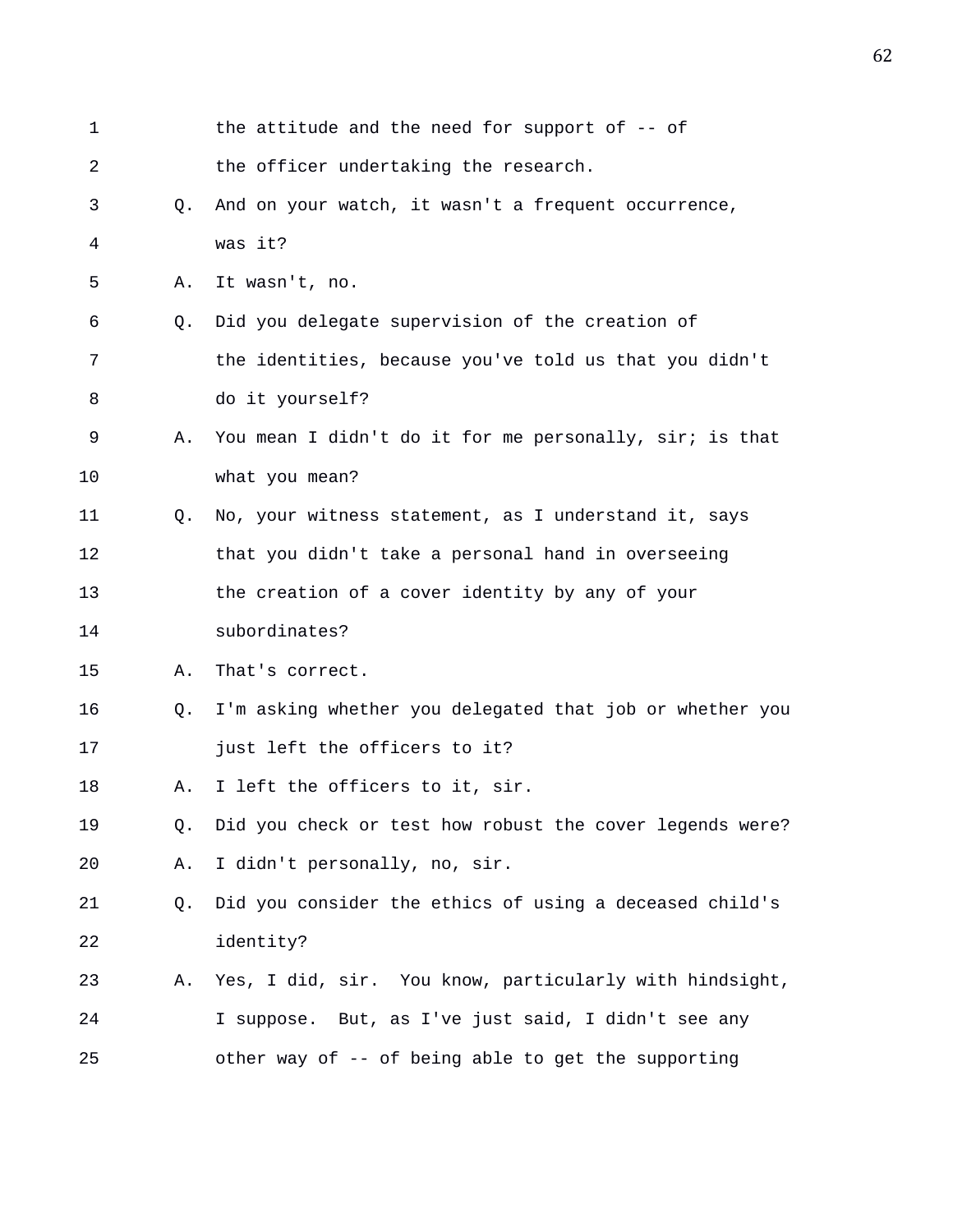1 documents than having a birth certificate. And with 2 hindsight, perhaps, we could have done it -- well, 3 I don't think we could have done it another way. 4 Q. There is another question, though. Was it actually 5 necessary for your officers to have the additional 6 protection that comes from having a birth certificate? 7 And I don't want you to go into details, but anything 8 else that flowed from that? 9 A. I -- I think we did need it, because unlike many other 10 undercover deployments, ours were for a period of 11 several years, whereas many other undercover deployments 12 elsewhere in the police service were just for a matter 13 of weeks, and identities were unlikely to be so severely 14 challenged. 15 Q. Were any of the officers on your watch the subject of 16 close scrutiny? 17 A. Not that I'm aware of, sir, no. 18 Q. Can I take it from earlier answers you've given me about 19 the legal position that you didn't address your mind to 20 whether or not the use of deceased children's identities 21 was lawful or not? 22 A. I didn't, sir, no.

23 Q. Having been aware of the compromise where the officer 24 was confronted with his death certificate, did you 25 accept that there might be a risk that a family might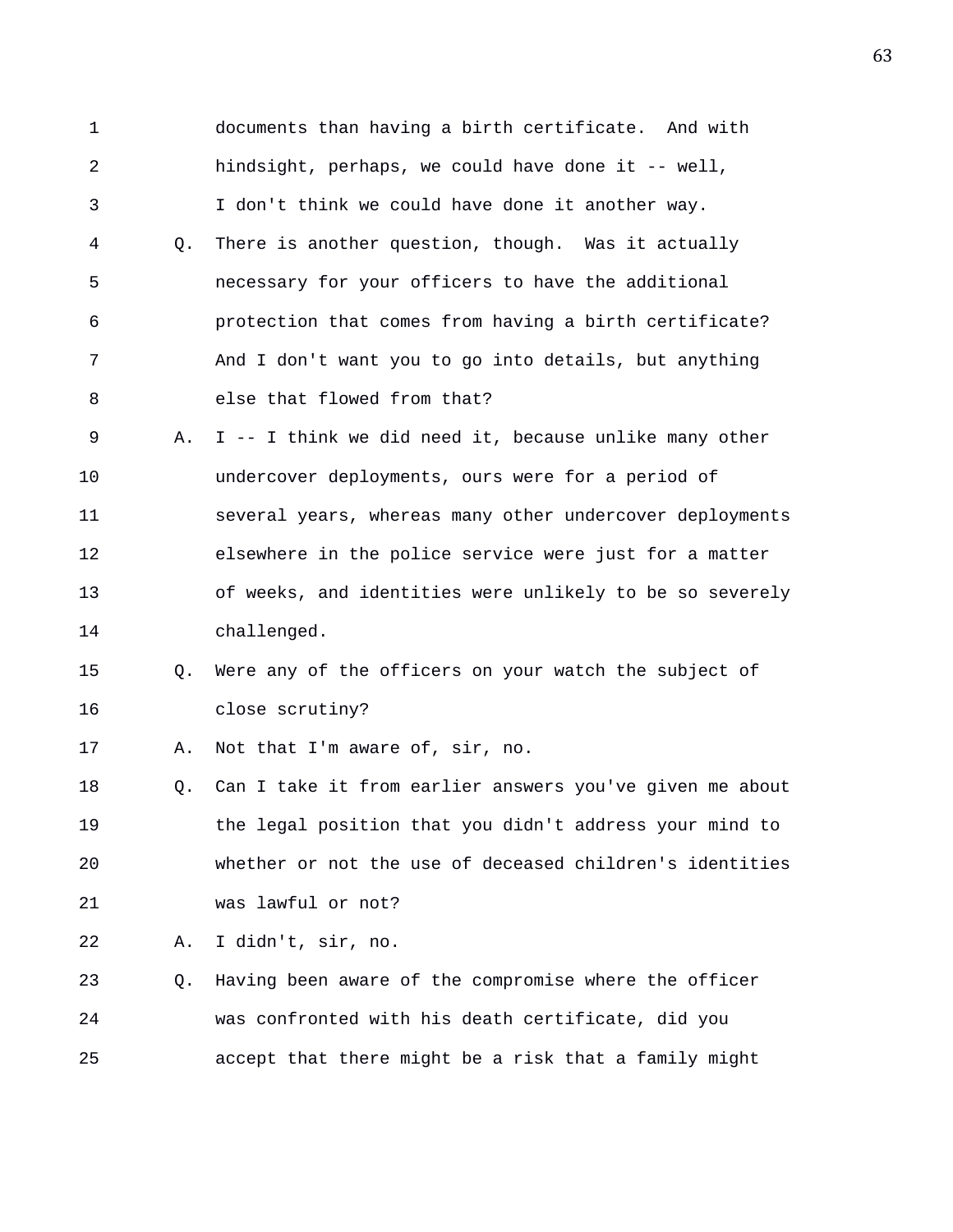1 find out if another officer was so compromised? 2 A. Yes, I did, sir, but I suppose, on the balance of 3 probabilities, this -- I don't know when the practice of 4 using dead children's identities started, but clearly it 5 had been going on for five/six years before I came back, 6 and that had been the only incident, so I thought that 7 the chances of it happening again were probably remote. 8 Q. Was there a black folder with advice and guidance for 9 undercover police officers? 10 A. I've thought about this since reading submissions, and 11 I don't recall seeing one. I've no doubt it was, but 12 I don't recall seeing it. 13 Q. Was there any other form of written material to help 14 the officers? 15 A. Not that I remember seeing. 16 Q. Now, you've said in your witness statement that you 17 didn't provide your officers with any guidance. Why 18 not? 19 A. Guidance in what way, sir? 20 Q. In terms of any training. 21 A. Because the system that I inherited, which I thought was 22 a good system, was that while in the back office, they 23 assisted in processing the reports, they had time to 24 create their identity and legend; and more importantly, 25 they came out to the meetings at the safe house every --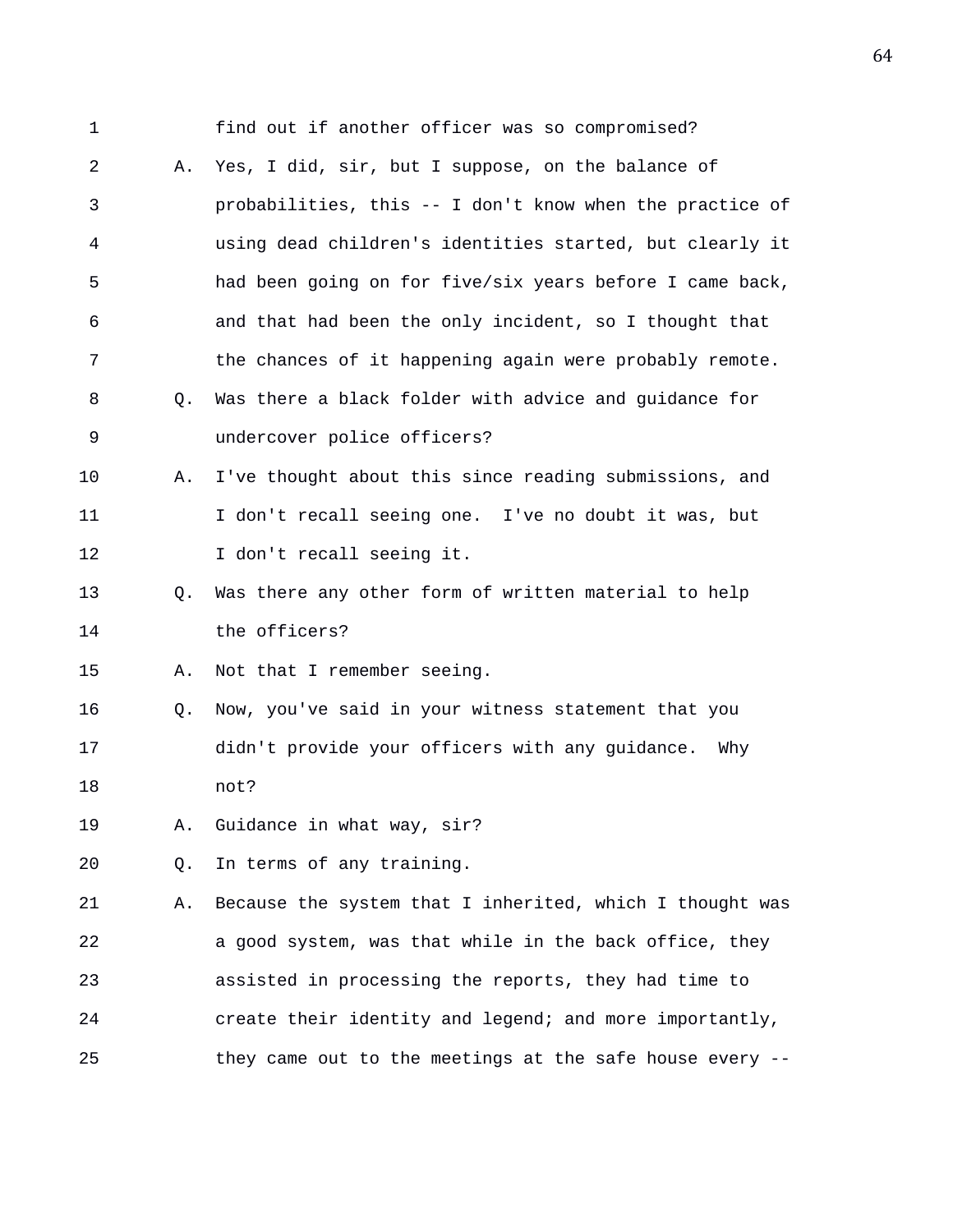- 1 often twice a week; and they had every opportunity to 2 speak to existing officers.
- 3 Q. Well, my next question is: how would officers know what 4 they could and couldn't do in the absence of any formal 5 guidance?
- 6 A. They had informal guidance, sir. And it is difficult to 7 give precise guidance in a -- the sort of undercover 8 field that we are operating in. It almost requires them 9 to come back and say, "I find myself in this situation, 10 how should I deal with that?" Rather than us saying, 11 "You can do this, you can't do that."
- 12 Q. So would it be fair to characterise the way this was 13 dealt with as entirely reactive?
- 14 A. Reactive and based on experience that had gone before. 15 So some guidance, but it was informal guidance.
- 16 Q. Produced in response to issues being raised by officers?
- 17 A. And things that had happened.
- 18 Q. Are you saying that you would have prospectively said, 19 "Look, this has happened, be aware, don't do that" --
- 20 A. Exactly.
- 21 Q. -- "do this"?

22 A. Yes, sir.

- 23 Q. Can you think of any specific examples, without naming 24 the names of any officers?
- 25 A. Well, I think everyone was aware of the incident that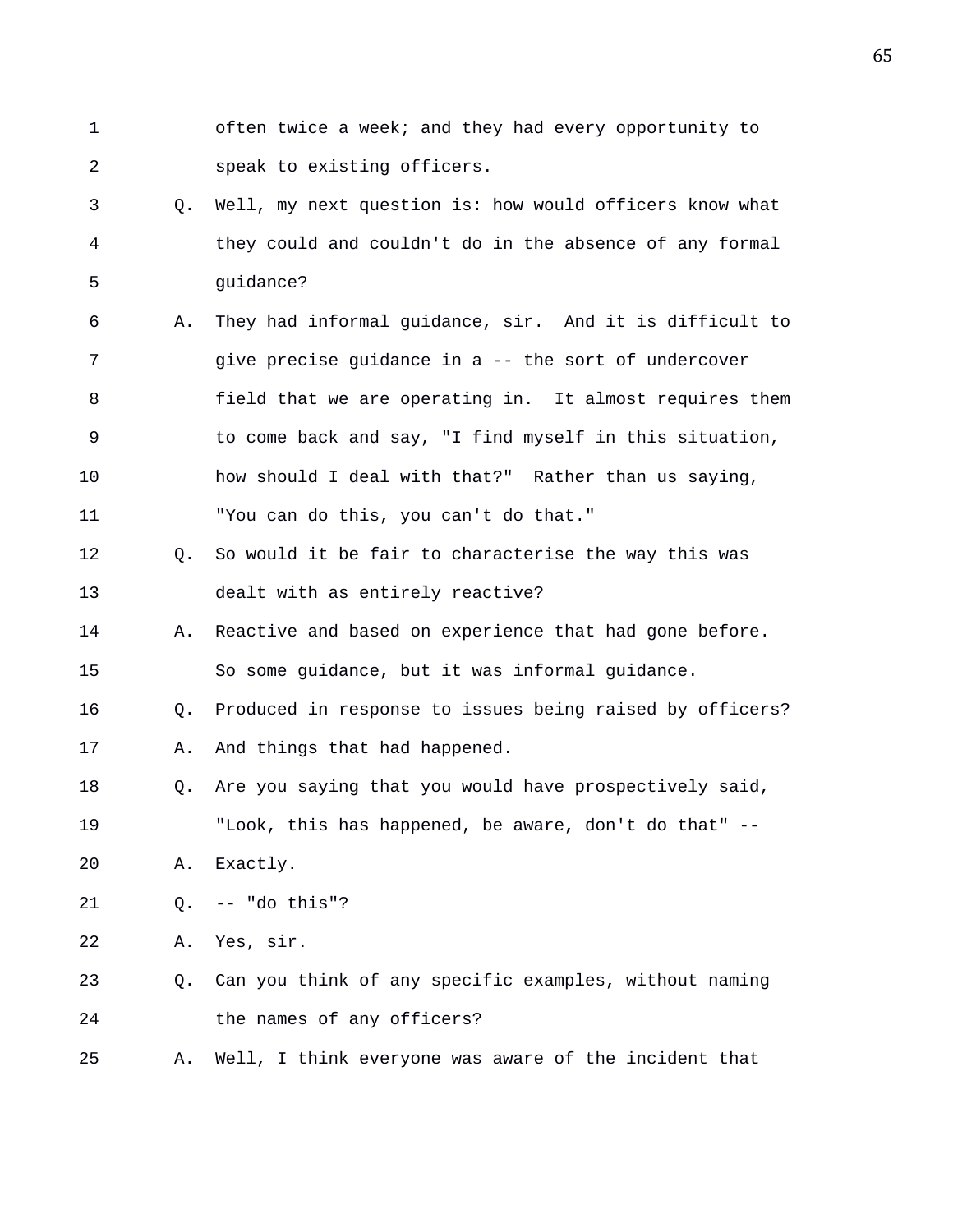1 we've already spoken about, where the birth and death 2 certificate was -- was produced. It didn't happen on my 3 watch, as far as I'm aware, but people were aware of 4 arrests that had happened, and so what to do if 5 arrested. Those are the main sort of fields that I can 6 think of. 7 Q. Coming back to targeting and HN19. HN19 was targeted 8 towards the Revolutionary Communist Party and 9 the Revolutionary Party of Great Britain 10 Marxist-Leninist. Did you communicate that decision to 11 him? 12 A. Sorry, I still haven't got the key, sir. So I still 13 don't know who HN19 is or was. 14 Q. I think I know the name, but I'm not going to chance it. 15 A. I mean, answering your question without knowing who 16 we're talking about, sir -- 17 Q. No, don't do that. That's not fair. When we've got 18 the key, we'll come back to that. 19 THE CHAIRMAN: I think, can't it be dealt with in this way. 20 This is the officer who was deployed for the first time 21 during your watch. 22 A. Right, sir. Thank you. 23 I can't remember whether it was me or whether it was 24 Trevor Butler who told him where he was going, sir. 25 THE CHAIRMAN: But you do know of whom I am speaking?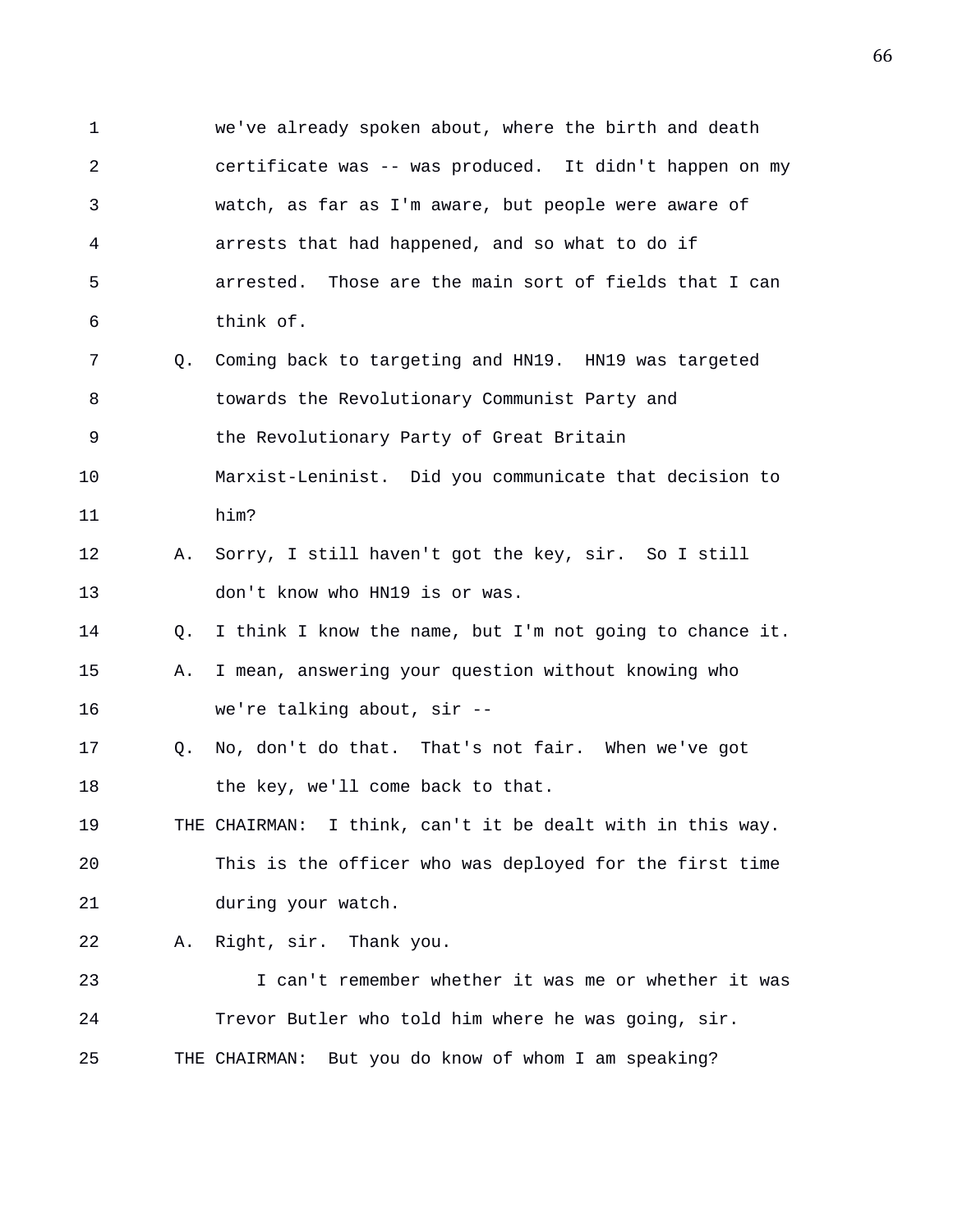- 
- 1 A. I do now, Sir, yes.
- 2 MR BARR: Who actually made the decision as to where HN19 3 was going to be deployed? 4 A. Again, I can't exactly remember, sir. It was probably 5 jointly maybe between C Squad, myself, Trevor Butler. 6 I really can't remember. I mean, I've already said that 7 I felt that we had overcoverage of SWP, so I certainly 8 wouldn't have wanted him to go there. 9 Q. I'm getting the impression that there was essentially 10 a consultation and discussion between C Squad and within 11 the SDS management; is that fair? 12 A. That's absolutely fair, sir. We would not have 13 single-handedly decided where to -- where to put people. 14 Q. And if there had been -- well, was there any 15 disagreement? 16 A. About this particular individual? 17 Q. Yes. 18 A. Not that I'm aware of, sir, no. 19 Q. If there had been any disagreement, who would have had 20 the final say? 21 A. Probably C Squad, sir. 22 Q. Is that because they would have outranked you? 23 A. No, if you like, they were our -- a term I don't like; 24 they were our "customers". 25 Q. Right.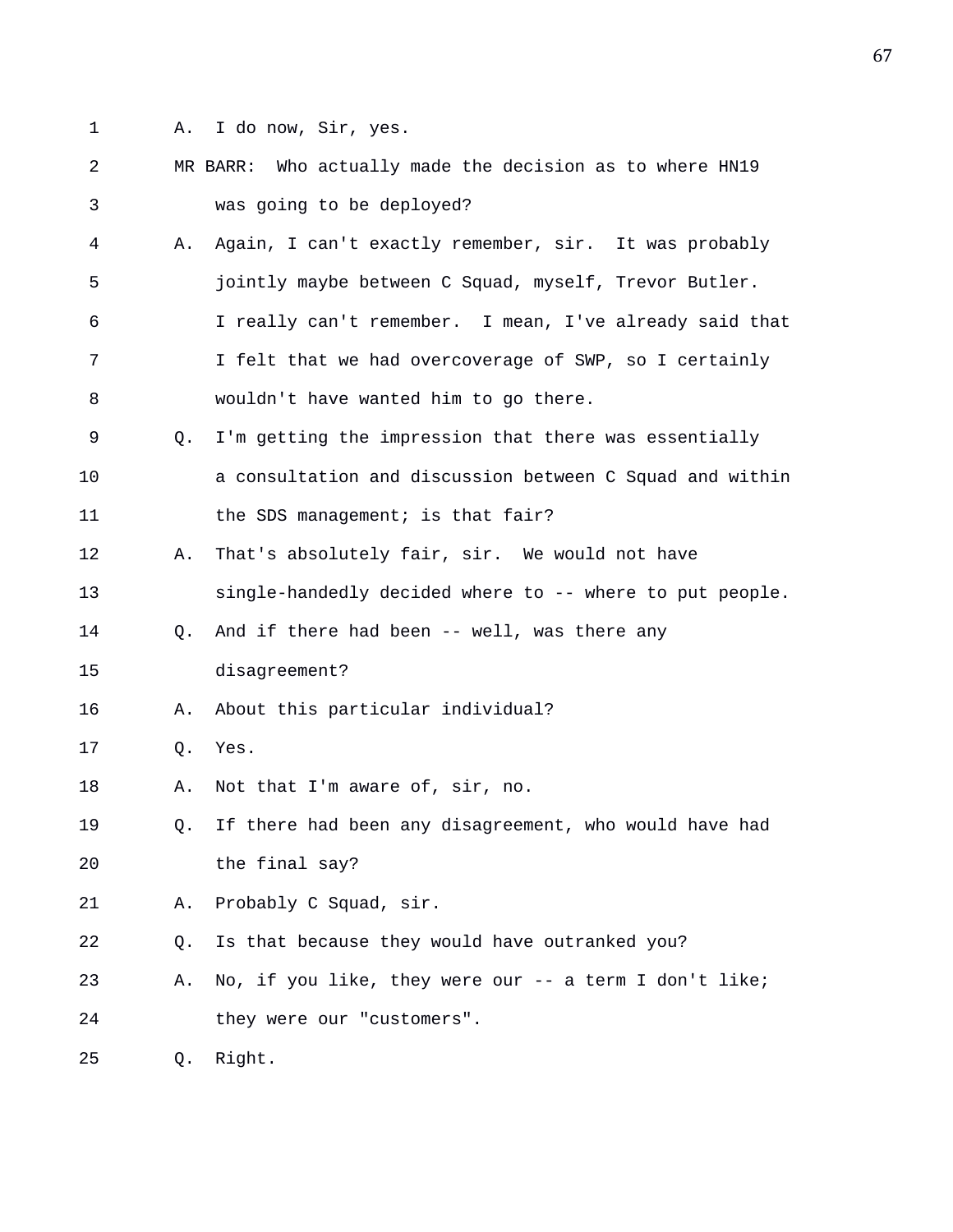1 A. We were there to serve them, not the other way round. 2 Q. And by "C Squad", were you talking to the chief 3 superintendent, the superintendent, or somebody else? 4 A. It would been someone in that area of ranking, sir. 5 I mean, it was -- it would have been probably an 6 informal chat one afternoon, you know, "We've got a new 7 officer, where would be an area that you particularly 8 would like him to go, if we can agree that." 9 Q. Was there any consideration of deploying into the far 10 right? 11 A. Yes, there was. Not -- not with regard to this 12 particular individual. It is something that -- that 13 probably just Trevor Butler and I discussed. It may 14 have gone higher up the rank structure. And I think 15 there was probably a policy decision at that time not to 16 deploy anyone into the far right, because they were too 17 violent, and we were concerned what the officer may have 18 to do to prove his credentials. 19 Q. Did you consider it any part of your role when 20 discussing where HN19 should be deployed to consider 21 whether or not there were alternative ways of getting 22 the same product for your customer? 23 A. No, I suppose -- I suppose I didn't as specifically as 24 that. I mean, it's always a consideration can you get 25 this information from some other source, but you never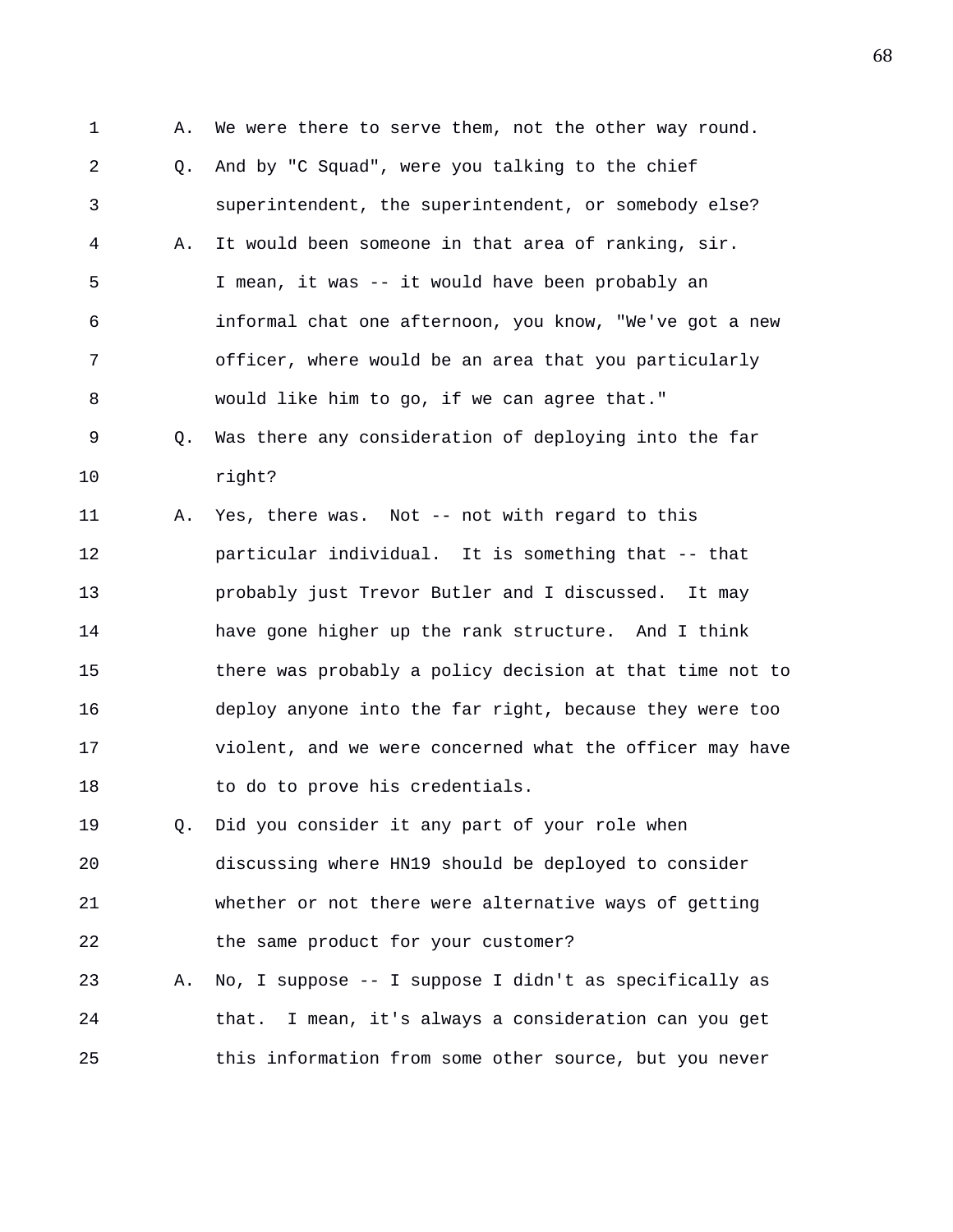1 quite know what you're going to get from the other 2 source until you try it, by which time it might be too 3 late.

4 Q. Can I take it from your earlier answers about the law 5 that you didn't -- that you were taking into 6 consideration your customer's needs and the safety of 7 your officers and the public, but you were not taking 8 into account any legal considerations, and you were not 9 making any assessment of the proportionality of 10 the intrusion into privacy weighed against the value of 11 the product for policing purposes? 12 A. I suppose not at that time, sir, no. 13 Q. Do you think it would have been a good idea to have had 14 a formal review of deployments periodically? 15 A. With hindsight, yes, I do. The problem, as I've said, 16 sir, is -- is, with the deep entrenchment of 17 the SDS officers, it was not that easy, possibly even 18 impossible, to move them from one field to another. So 19 the only option would be to actually remove someone all 20 together; which may have been an option of course. 21 Q. And can I take it that if you had been provided with 22 formal training about the legal parameters in which you 23 should work, or any legal advice, you would have 24 followed those procedures and any such advice? 25 A. Oh, absolutely, sir.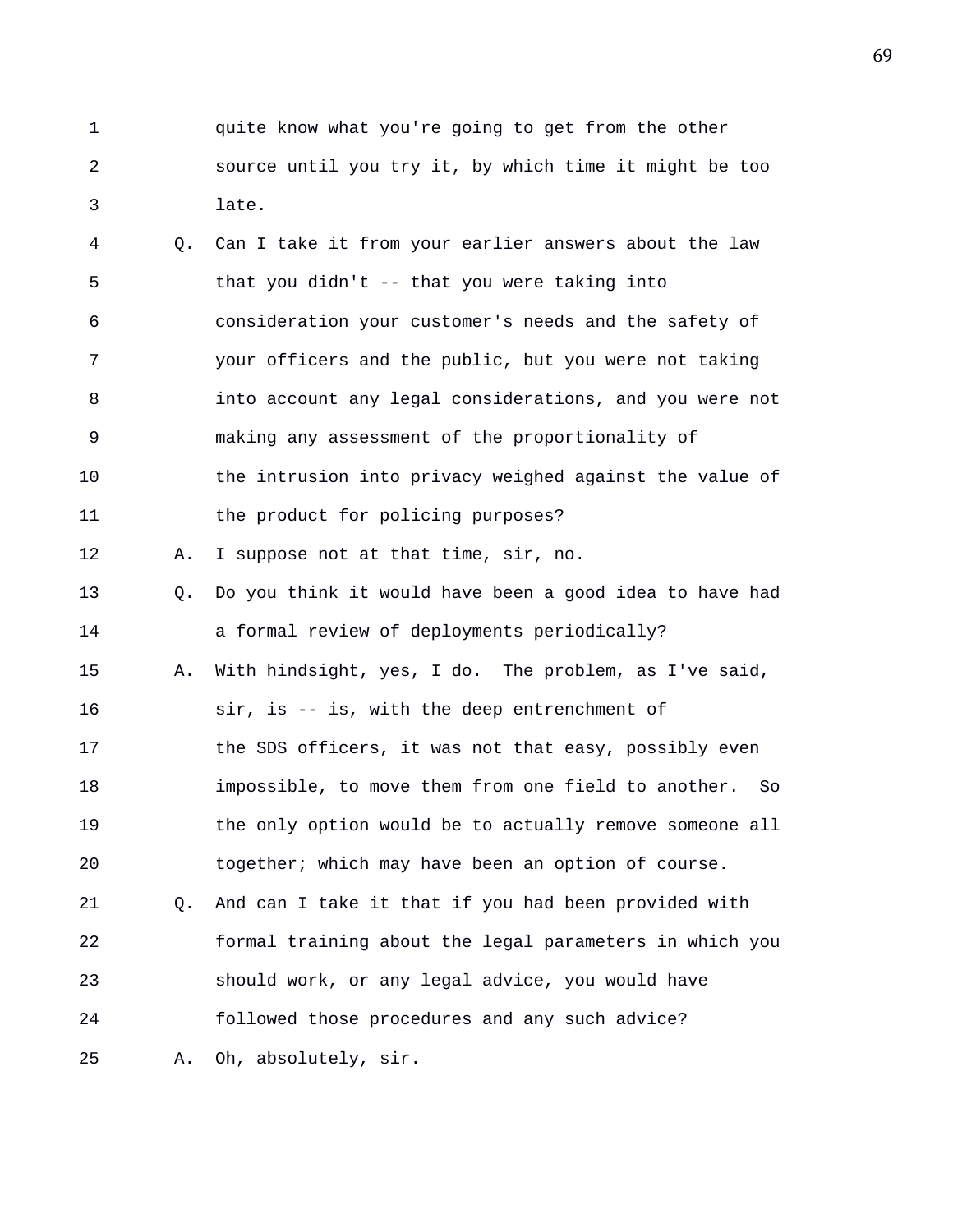1 Q. From these rather legalistic questions, can we move to 2 something a little bit more political.

3 You were in post just after the 1979 general 4 election, which brought about a significant political 5 change in the country. Did you change in any way 6 the intelligence that was being gathered as a result of 7 the outcome of the 1979 general election? 8 A. No, sir, I didn't. I mean, the early 80s were a sort of 9 febrile time, for all the reasons that you've outlined. 10 I mean, inflation was high, unemployment was high, 11 industrial unrest was high. There were certainly a very 12 large number of demonstrations in 1980, a dozen or so 13 that required a thousand police officers, many more that 14 required over a hundred police officers. Even that's 15 a pretty large chunk of -- of policing. So I would say 16 that we were reporting, in 1980, on probably five or six 17 public order events. Plus, of course, there was quite 18 a lot of picketing going on, as a result, probably, of 19 the new government coming in, all of which required 20 police coverage, and we may well have reported on that 21 as well in a public disorder sense.

22 Q. So volume went up?

23 A. Volume went up dramatically, and it carried on 24 the following year as well, sir -- in fact, it went up 25 the following year.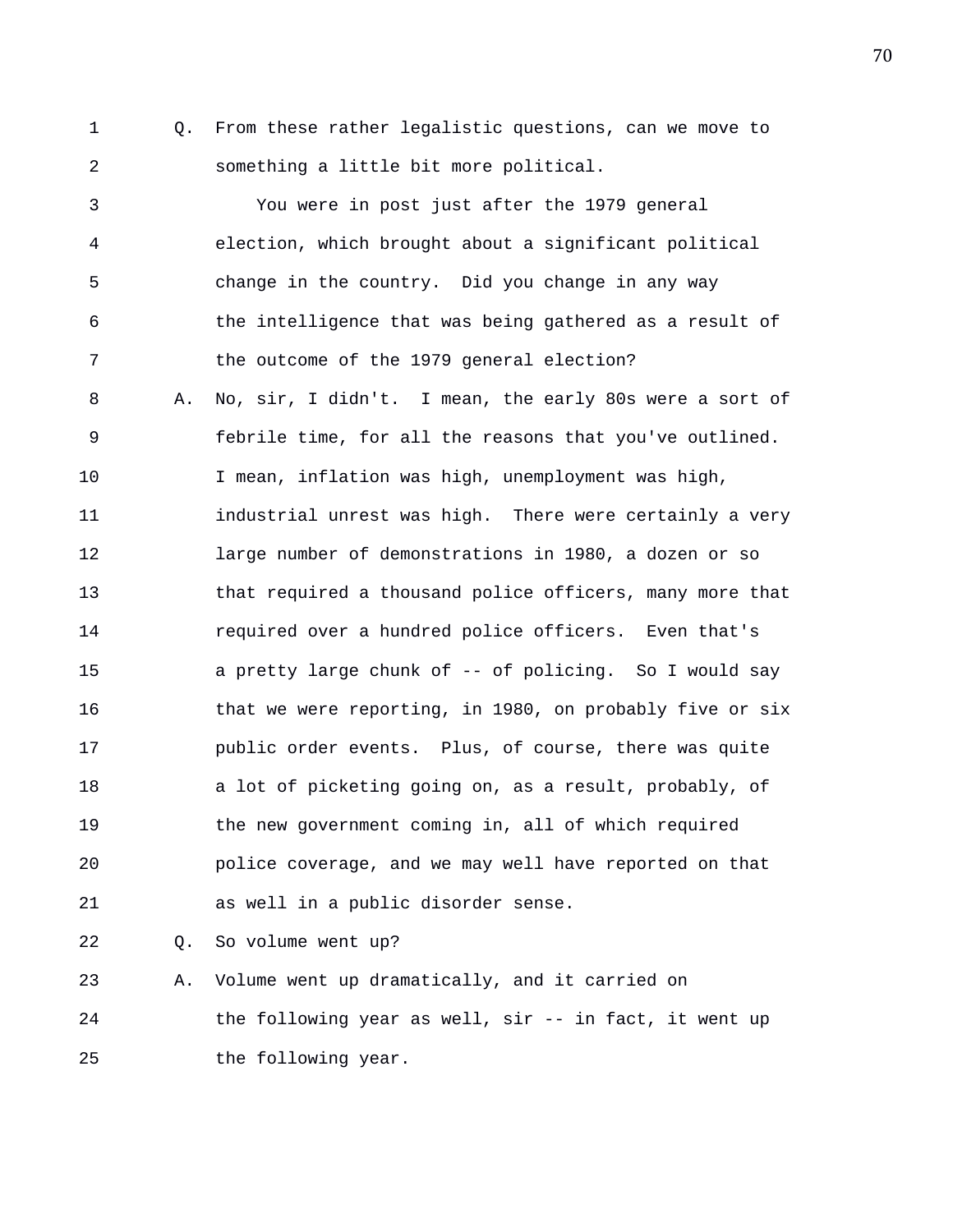1 Q. Was there any change in the nature of requests for 2 information as to targets coming from either C Squad or 3 the Security Service as a result of the change of 4 government? 5 A. No, I don't recall anything specifically as a result of 6 the change of government, certainly not from C Squad. 7 I mean, as you're aware, we had fairly regular meetings 8 with the Security Service. In fact, the minutes I've 9 been shown are more regular than I realised.

10 They would often try and influence our deployments, 11 and I suppose we would accede to their requests if they 12 didn't cut across our primary responsibility, which was 13 public disorder. And always was. Everything on 14 the subversive side was a byproduct of the public order 15 work that we were doing.

16 Q. We'll be coming to those documents in just a moment. 17 Before we do so, there's one further question.

18 In the 1981 election, Ken Livingstone became 19 the leader of the Greater London Council. I think he 20 had the tabloid persona "Red Ken". Was there any change 21 in intelligence requests, and in particular did anybody 22 ask you to report on him?

23 A. No, sir.

24 MR BARR: Sir, we've had one break this morning already, but 25 might it be a good idea to have another short break?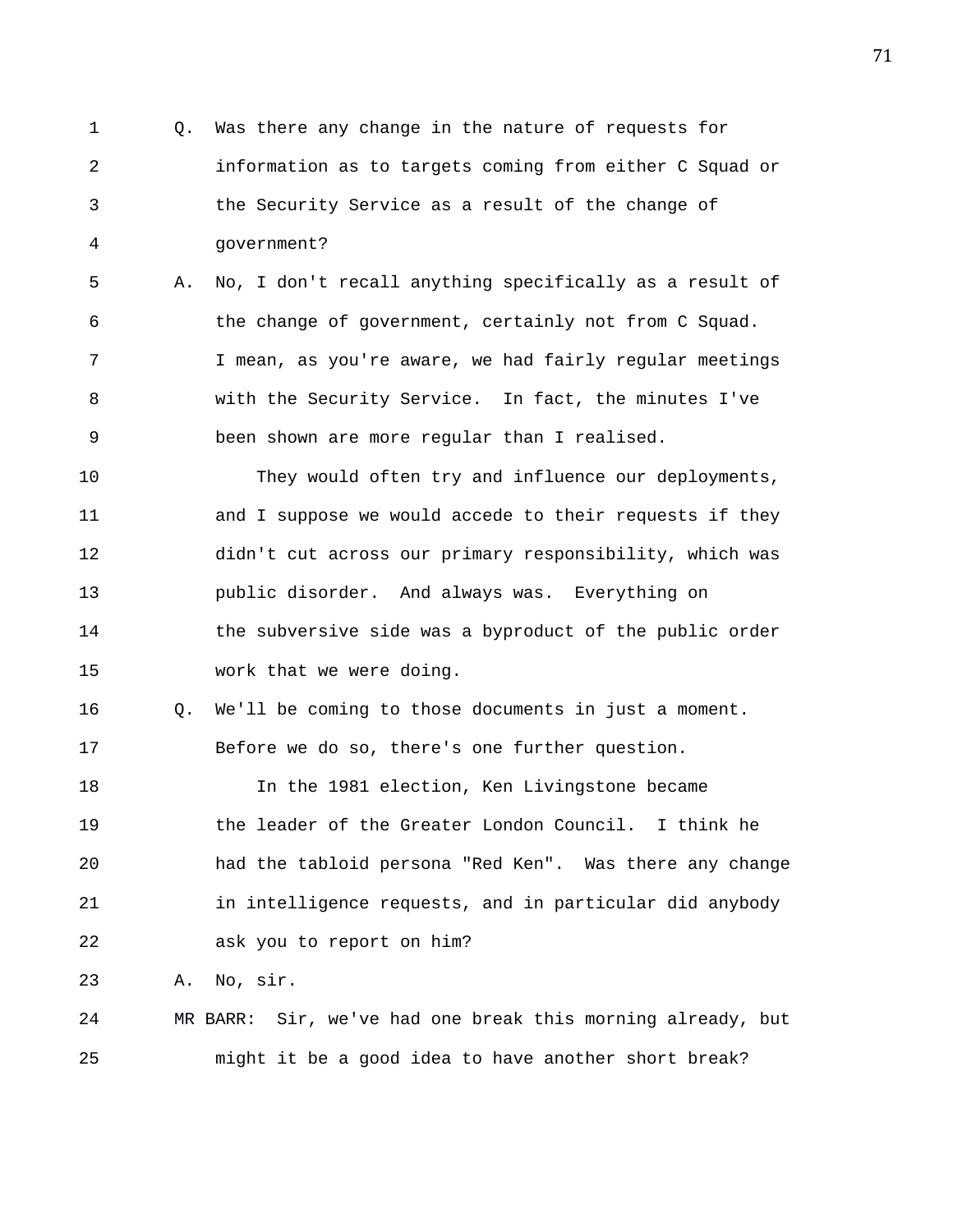1 THE CHAIRMAN: Yes, I think everybody may need to stretch 2 their legs. 3 Can we say ten minutes? Are you content with 4 ten minutes? 5 A. Fine, sir, yes. Whatever suits you. 6 THE CHAIRMAN: We'll break for ten minutes; we'll start 7 again at quarter past. 8 (12.04 pm) 9 (A short break) 10 (12.16 pm) 11 MR BARR: Sir, thank you. 12 We're going to move now to the minutes that we've 13 recovered from the Security Service, describing meetings 14 that they had with you, amongst others, whilst you were 15 the head of the SDS. 16 Can we go to the first one, please. It's in tab 8 17 of the bundle, sir. It's at {UCPI/28813}. This is 18 dated 24 March 1980, so not very long after you had 19 started. 20 I'm going to take you through this a step at a time. 21 **If we start with paragraph 1:** 22 "F6 ..." 23 That's from the Security Service: 24 "... and I met the new Head of SDS ... Barry Moss 25 and ... Trevor Butler for drinks in CSH ..."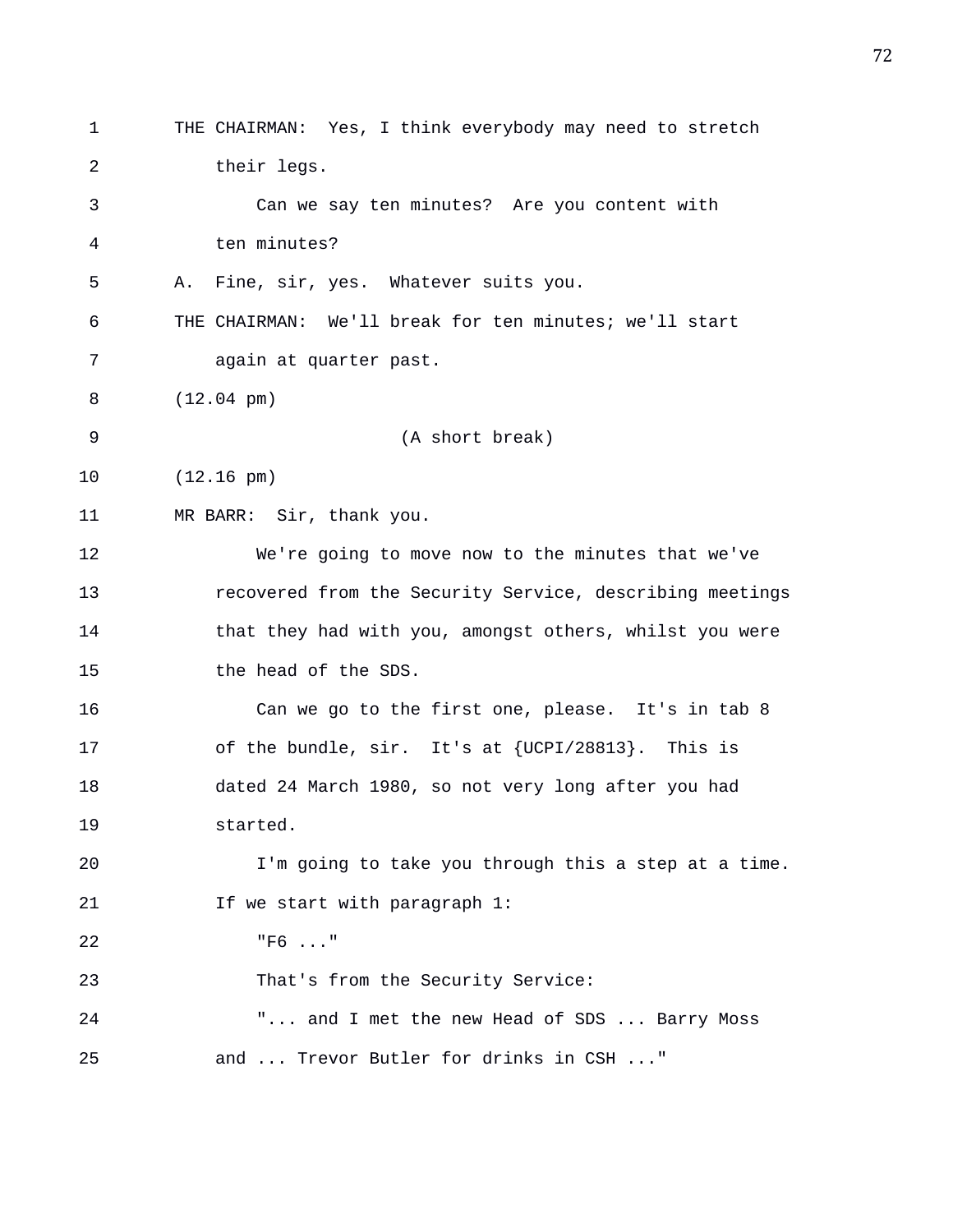1 Is "CSH" their premises?

2 A. It was Curzon Street House, sir.

| 3  |    | Q. " on 17 March 1980. We thanked them for the flow of   |
|----|----|----------------------------------------------------------|
| 4  |    | valuable reports that they provided and in particular    |
| 5  |    | the recent detailed report on the IMG World Congress.    |
| 6  |    | DI Butler promised that a further long report on         |
| 7  |    | the IMG was in the course of preparation."               |
| 8  |    | Was it your general understanding that                   |
| 9  |    | the Security Service were very grateful for              |
| 10 |    | the information that you were providing to them?         |
| 11 | Α. | Yes, sir.                                                |
| 12 | Q. | Did you get the impression that that was politeness, or  |
| 13 |    | whether they found it genuinely valuable?                |
| 14 | Α. | I think they found it genuinely valuable, sir.           |
| 15 | Q. | And without going into any specific details, can you     |
| 16 |    | help us as to what lies beneath that view?               |
| 17 | Α. | In my very early days in Special Branch, going back      |
| 18 |    | to '68, I was on C Squad then, and our work was          |
| 19 |    | predicated by -- by request after request after request  |
| 20 |    | from -- from the Security Service for information about  |
| 21 |    | the CPGB, the Communist Party of Great Britain; and that |
| 22 |    | was really our bread and butter. That hadn't really      |
| 23 |    | changed. And so when I became the head of the SDS,       |
| 24 |    | CPGB by then was more or less defunct, but of course had |
| 25 |    | been replaced, in their minds, by the SWP. And I think   |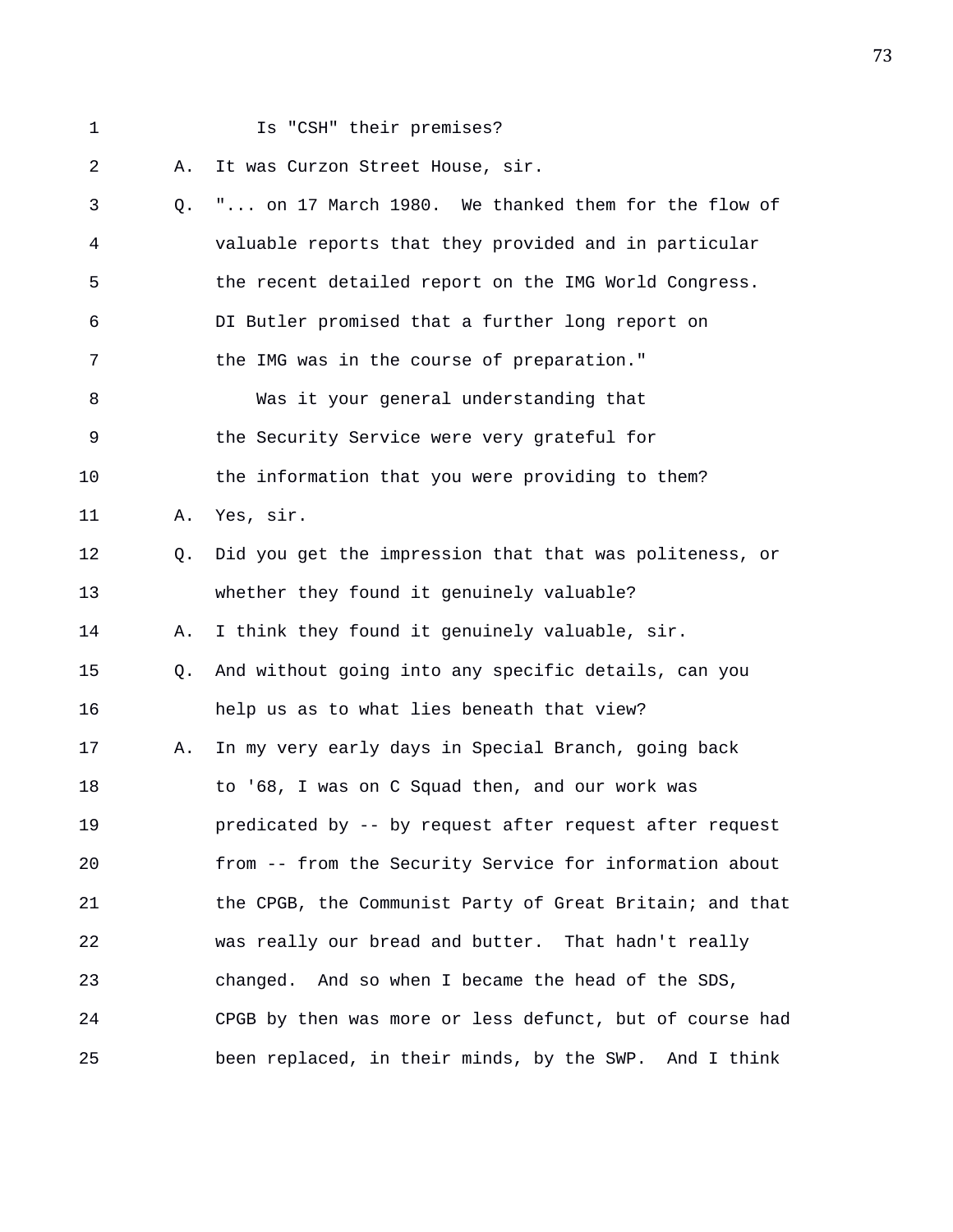| 1  |    | that we were probably their main source in the SWP, and |
|----|----|---------------------------------------------------------|
| 2  |    | I think they were genuinely grateful for it.            |
| 3  | Q. | I mean, this is -- this particular thanks relates to    |
| 4  |    | the IMG?                                                |
| 5  | Α. | To the IMG --                                           |
| 6  | O. | So it's your general experience they were particularly  |
| 7  |    | grateful --                                             |
| 8  | Α. | Of the left-wing groups. Left wing -- as they saw them, |
| 9  |    | subversive groups, sir.                                 |
| 10 | Q. | Are these the groups that I think are sometimes         |
| 11 |    | described as the "ultra left"?                          |
| 12 | Α. | Yes, sir.                                               |
| 13 | O. | The ones that are sometimes described as further left   |
| 14 |    | than the CPGB?                                          |
| 15 | Α. | Yes.                                                    |
| 16 | Q. | Paragraph 2 appears to be you offering a debrief of one |
| 17 |    | of your officers by the Security Service. In other      |
| 18 |    | words, offering them access to your officer to speak    |
| 19 |    | about his deployment. Without naming names, have        |
| 20 |    | I understood correctly?                                 |
| 21 | Α. | Yes, sir.                                               |
| 22 | Q. | And that appears to have been well received?            |
| 23 | Α. | Yes, sir.                                               |
| 24 | Q. | Do you know -- again, without naming names -- whether   |
| 25 |    | that was something that had happened before?            |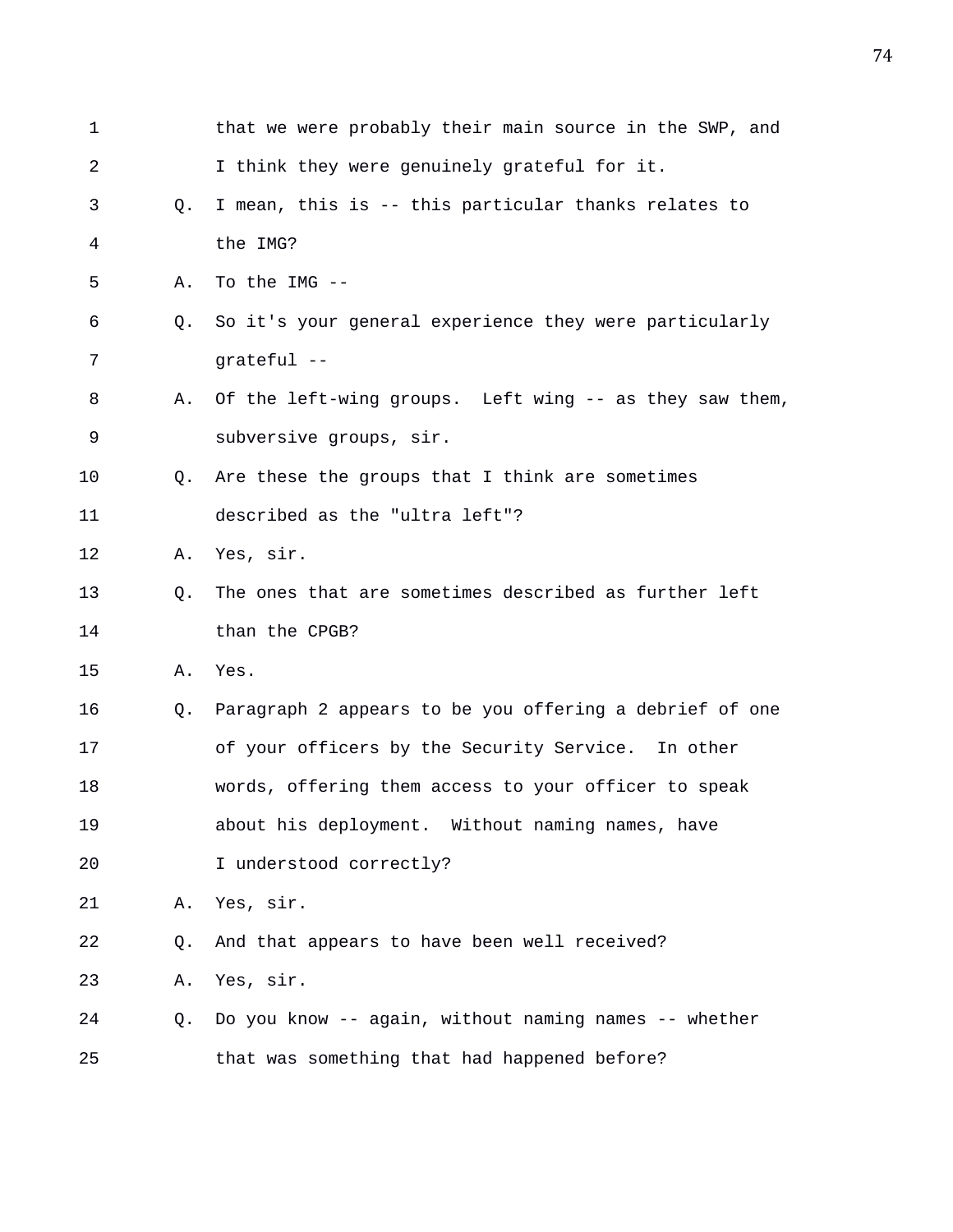1 A. I believe it had, sir. Not in every case, but from time 2 to time.

3 Q. And where had you got that belief from?

4 A. I would imagine that Trevor Butler, he was -- how can 5 I put it? -- my mentor to an extent, because I didn't 6 have much of a handover from Mike Ferguson. I would 7 imagine that Trevor told me that.

8 Q. Thank you.

9 If we can now go to paragraph 3. If I've understood 10 that correctly, the gist is that you are seeking 11 feedback from them about the reporting that you were 12 providing to them.

13 A. Yes, sir. As I think I've touched on when we were 14 talking about the numbers of reports at the beginning of 15 my evidence, it's very easy in the intelligence world to 16 judge the quantity of material, it's quite difficult to 17 judge the quality of the material. I imagine that's 18 a problem even the Security Service have with their own 19 product. So to get feedback from someone who received 20 a lot of work from us would be valuable to us. 21 Q. And without going into specifics, did you get feedback? 22 A. I can't remember, sir. I would imagine so, yes. 23 Q. And if there had been feedback to the effect of, "We 24 want this -- more of this, less of that," would that 25 have been fed into your conversations with your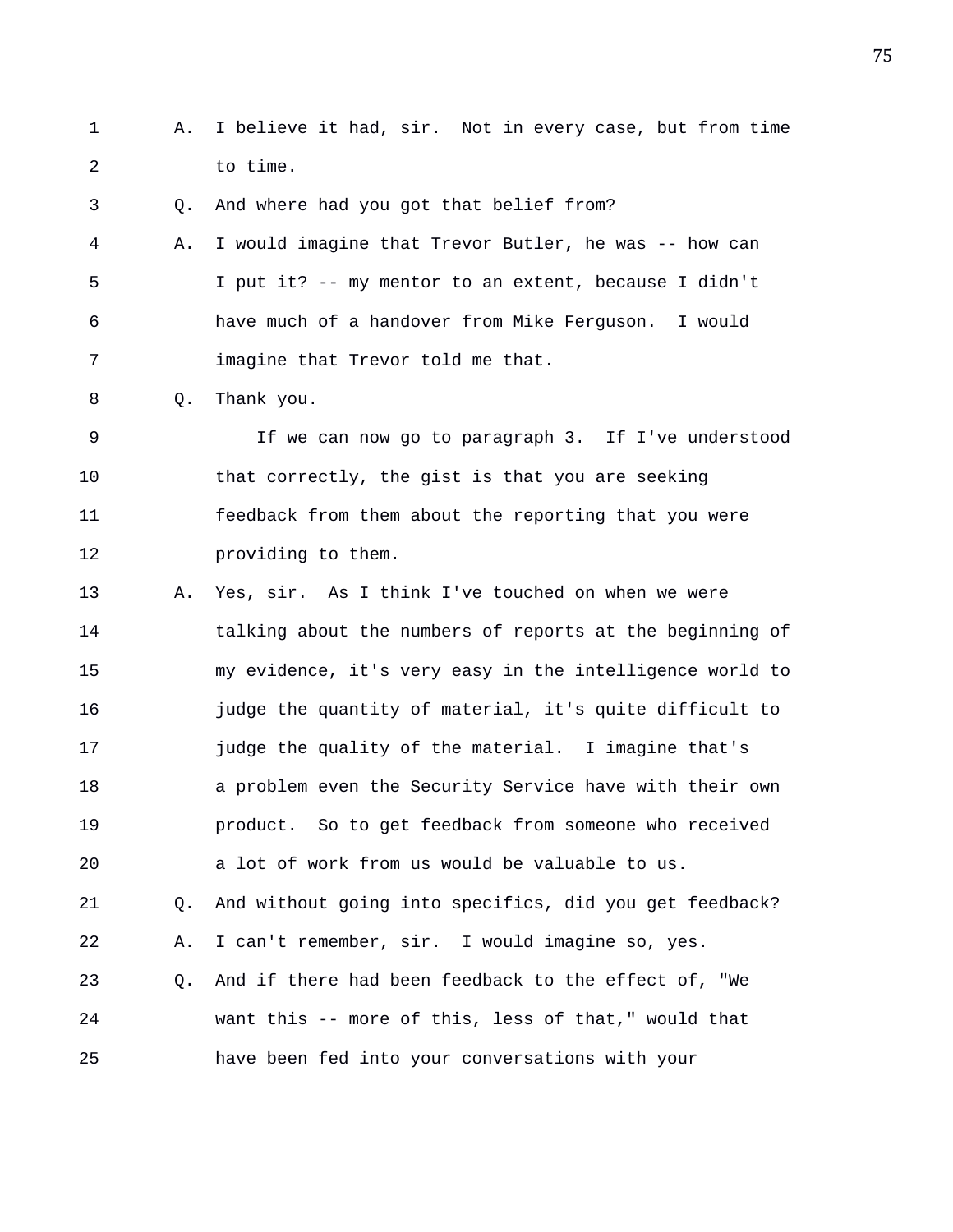1 officers?

2 A. Yes, but as I've said before, our primary objective was 3 -- was demonstrations/public order. And anything we did 4 for the Security Service was ancillary to that. 5 Q. Yes, I think you've made that -- 6 A. Yes. 7 Q. -- clear earlier. 8 But on that point, if we move to paragraph 4, you 9 are described as "very much more forthcoming" than your 10 predecessor, who we know was Michael Ferguson. And they 11 go on to say: 12 "... and I think that we can look forward to 13 mutually useful cooperation." 14 So was it your view that subject to the fact that 15 your primary mission was public order policing, that you 16 should be as helpful as possible in servicing 17 the Security Service's requests? 18 A. With that caveat, sir, yes. 19 Q. Can we go to tab 11. That is {UCPI/28814}. Now, this 20 is dated 8 April 1980. And at paragraph 2 the document 21 says: 22 "The purpose of the meeting was to introduce me as 23 F6's successor as the F6 point of contact with the SDS." 24 Now, this meeting occurs two weeks after the last 25 one, or thereabouts. Was that more frequent than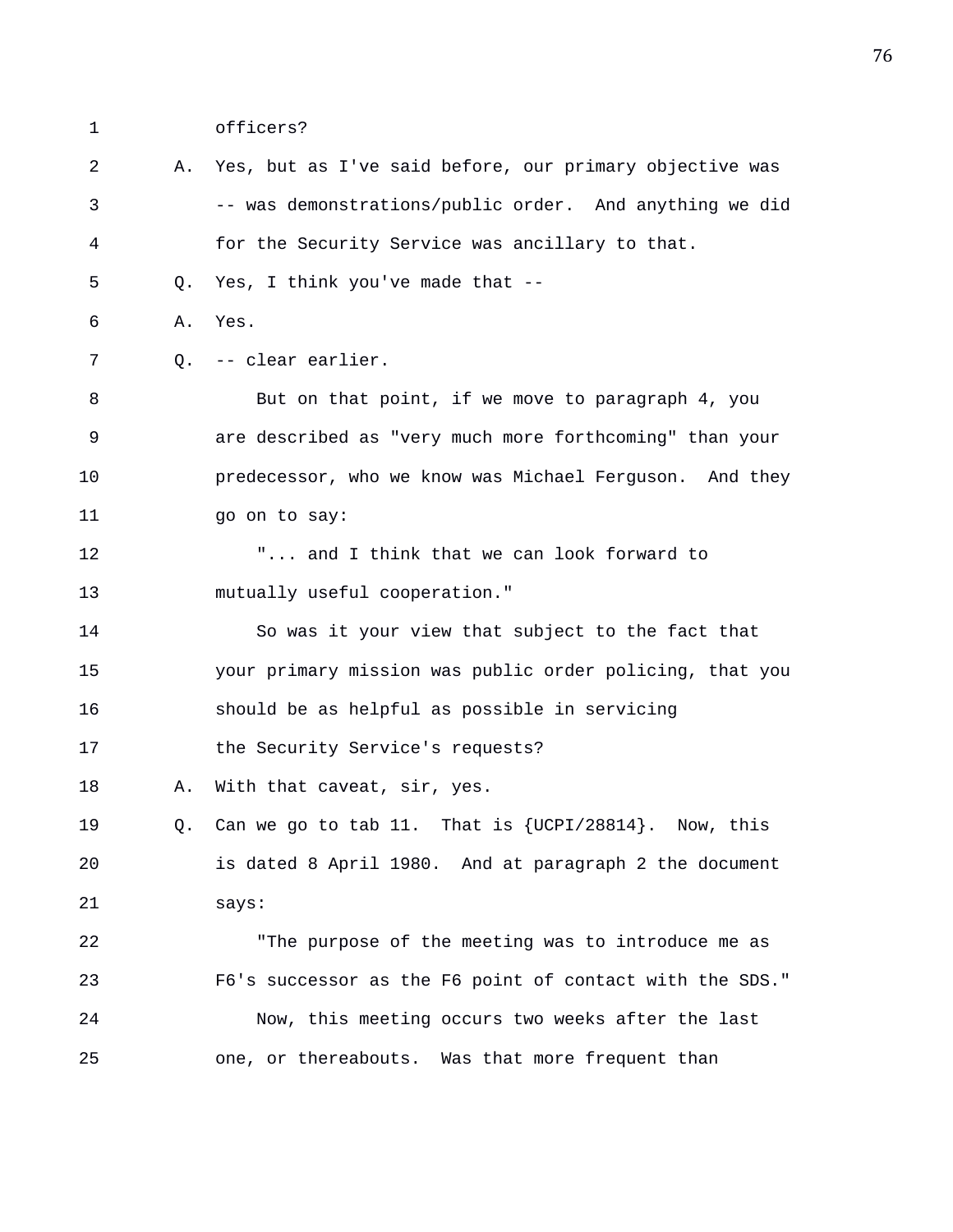1 normal, or -- 2 A. Yeah, very much so, sir. Very much. 3 Q. And is that explained by the fact that it was to 4 introduce the new point of contact? 5 A. I imagine so, sir, yes. 6 Q. Now, at the bottom of the page, the bottom of 7 paragraph 5 -- thank you -- the last couple of sentences 8 -- or the last sentence -- two sentences read: 9 "This discussion also highlighted the advantages 10 they have over ourselves when Butler told me that they 11 meet their sources two to three times a week. Their 12 sources are fully briefed and all options are discussed 13 at these meetings." 14 The picture I'm getting from that is they are rather 15 envious of the fact that you are using 16 undercover police officers who you are meeting two or 17 three times a week and can have a constant dialogue with 18 about how they go about their business. Is that -- have 19 I understood it correctly? 20 A. Absolutely correctly, sir. One of the reasons for 21 the creation of the SDS was that informants were 22 notoriously difficult to -- to handle. And that is

23 backed up by -- by the comments at the end of that 24 report.

25 Q. Can we take that down, please, and now go to tab 16 in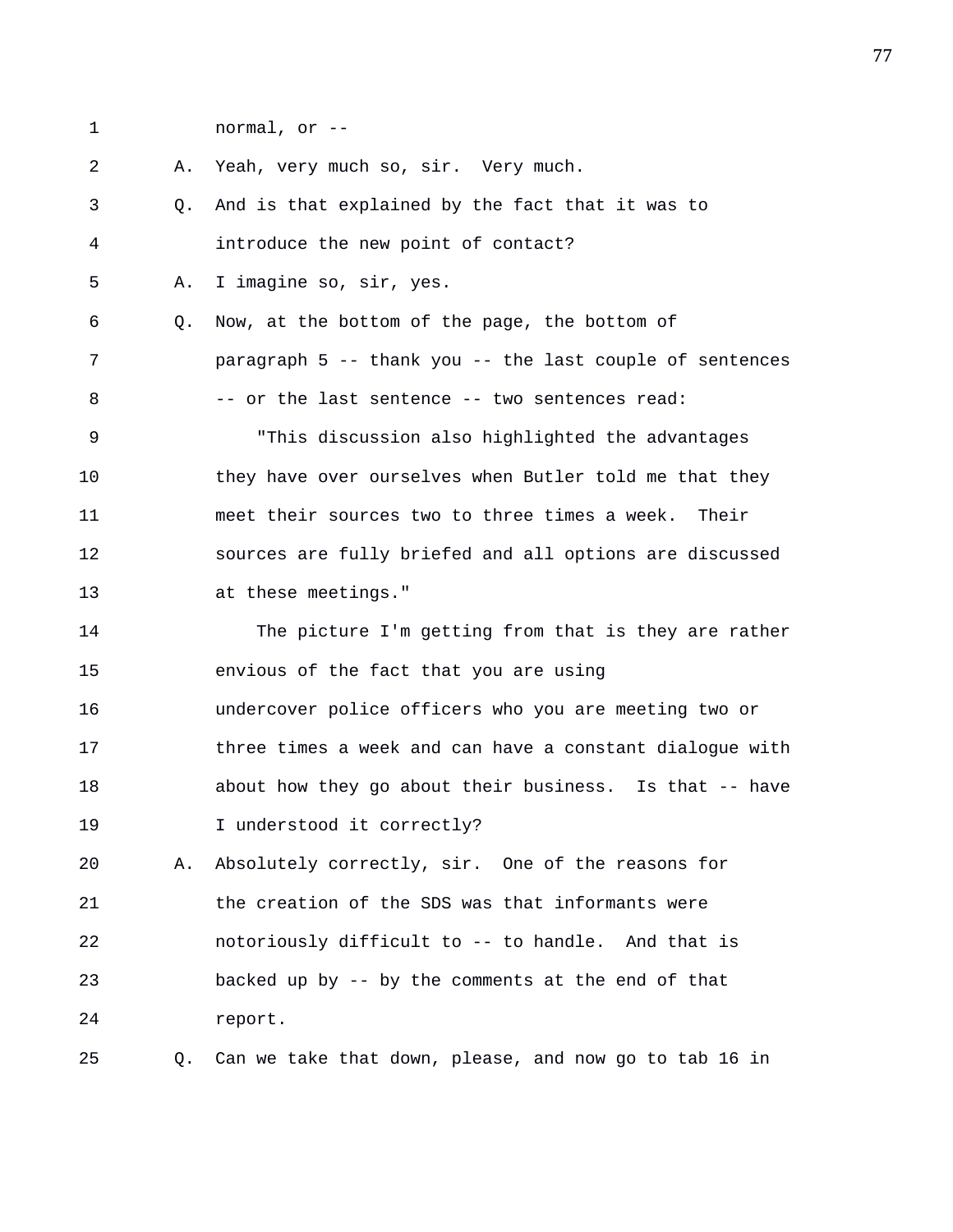1 the bundle {UCPI/28816}.

| $\overline{a}$ |    | We've gone through to July 1980. This is a meeting           |
|----------------|----|--------------------------------------------------------------|
| 3              |    | at which you and DI Butler go to F6 office. It's             |
| 4              |    | described as a "routine meeting". That's happening some      |
| 5              |    | four months after the last such meeting that we have         |
| 6              |    | a record of. Is that your recollection of about              |
| 7              |    | the usual frequency?                                         |
| 8              | Α. | Yes, sir.                                                    |
| 9              | Q. | And then at paragraph 2a, if I've understood that            |
| 10             |    | correctly, the gist is they have got an out-of-date list     |
| 11             |    | of where your officers are deployed, and you are going       |
| 12             |    | to provide them with an up-to-date list?                     |
| 13             | Α. | Yes, sir.                                                    |
| 14             | Q. | Does it follow from that that we can assume that in this     |
| 15             |    | period, at least, the Security Service was fully sighted     |
| 16             |    | on at least the fields that your officers were working       |
| 17             |    | in?                                                          |
| 18             | Α. | Yes, sir.                                                    |
| 19             | Q. | And would they know the real and cover names of              |
| 20             |    | the officers as well? No examples, of course.                |
| 21             | Α. | It -- it would have only been the cover names.<br>No.<br>I'm |
| 22             |    | a little bit surprised seeing this. My memory told me        |
| 23             |    | that we didn't actually tell them the cover names.<br>We     |
| 24             |    | told them the groups, but not the cover names. But that      |
| 25             |    | looks as though we actually did give them the cover          |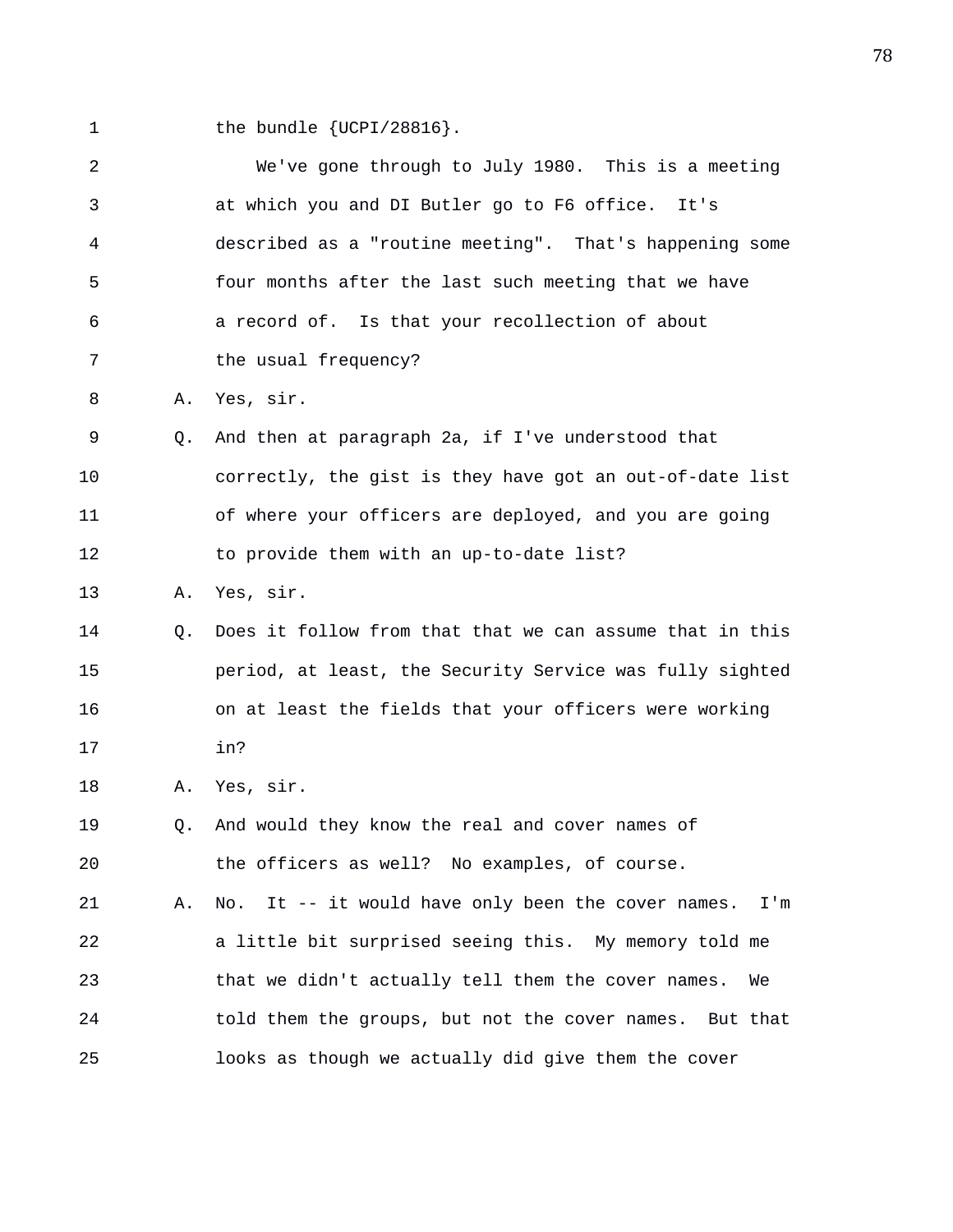1 names. We certainly wouldn't have given them the real 2 names. 3 Q. At (b), at the Security Service's request: 4 "... I asked if the information contained in 5 the paragraph on the Troops Out Movement could be passed 6 to ..." 7 And then there's reference to "liaison partners". 8 Were requests to disseminate intelligence that had 9 emanated from the SDS beyond the Security Service 10 something that happened on more than this one occasion, 11 or not? 12 A. No, sir, I'm not aware of it ever happening other than 13 on that occasion. 14 Q. And I think you explain in your witness statement that 15 you -- when you made this statement, you couldn't recall 16 what the outcome of that request was? 17 A. No, sir, no. 18 Q. Without naming liaison partners, is your recollection 19 any better now? 20 A. The recollection isn't any better, because obviously 21 I have seen the unredacted one of this. 22 The recollection is no better, but there had been 23 problems in that area before. I'm guessing that 24 the outcome may have been: no. 25 Q. If we then move over the page, please, {UCPI/28816/2},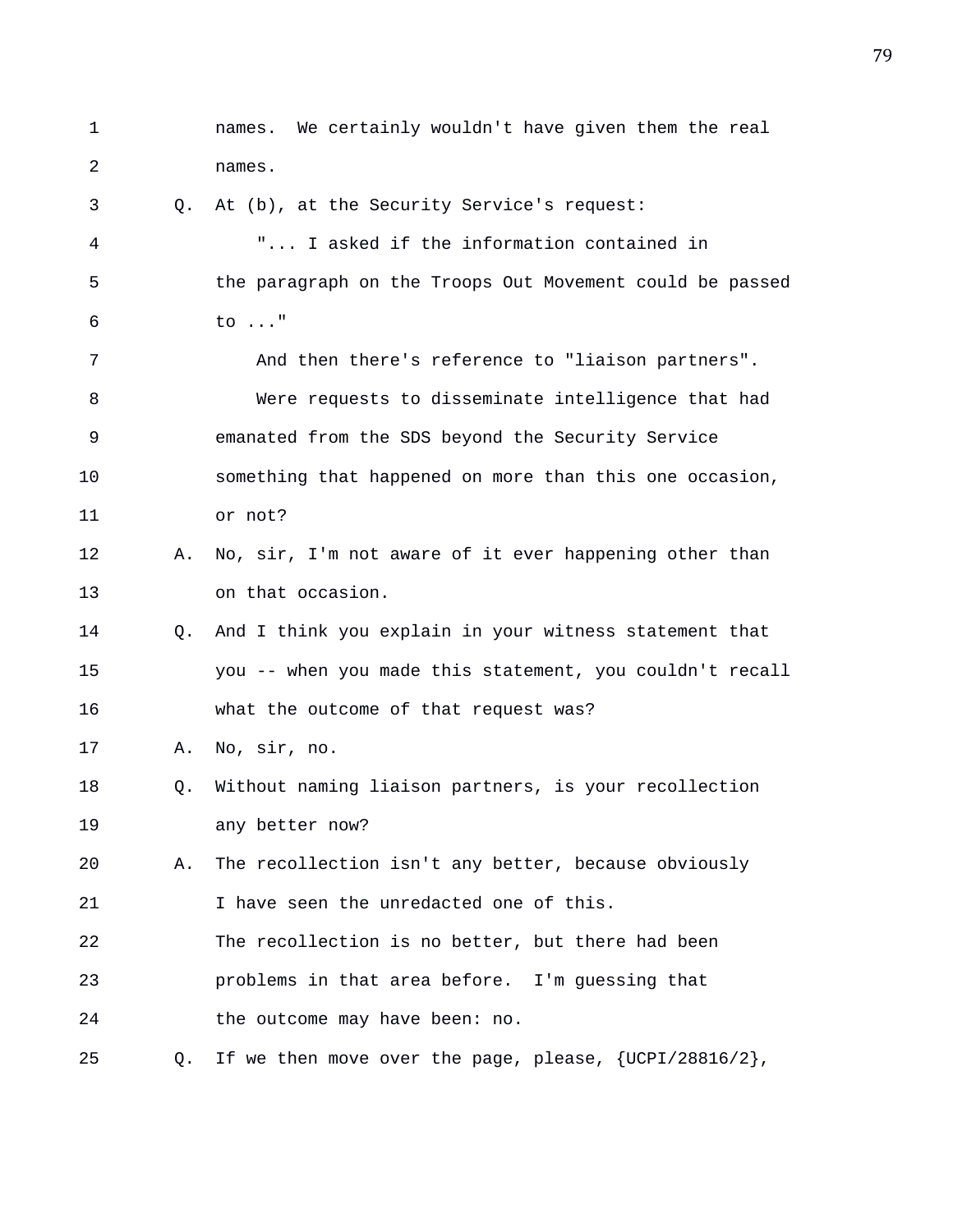1 to, if I have interpreted it properly, a direct and 2 specific request from the Security Service for more 3 information on the Revolutionary Labour League, and then 4 a discussion about that group. 5 Were specific requests like this common? 6 A. Yes. Perhaps not common, but fairly regular. 7 Q. If we move down to the next subparagraph, about 8 the London Workers Group. You asked them if they were 9 interested in the group; they said yes; and then you say 10 that you will provide more information about that group 11 to them. I'm getting the impression of a real dialogue 12 between professionals. Is that a fair depiction of what 13 is going on? 14 A. Yes, sir. We -- we each had our jobs to do. We knew 15 what their job was and we were all on the same side, as 16 it were, so I -- I would say, yes, we would cooperate 17 with them as much as possible, subject to our own needs. 18 Q. So you weren't just passively responding to their 19 requests. If you thought there was something they'd be 20 interested in, you drew it to their attention? 21 A. Yes, sir. 22 Q. E is about the debriefing of the officer whose real 23 name, we know, is Vincent Harvey. Do you know whether 24 or not Mr Harvey actually met with the Security Service?

25 A. No, sir, I don't.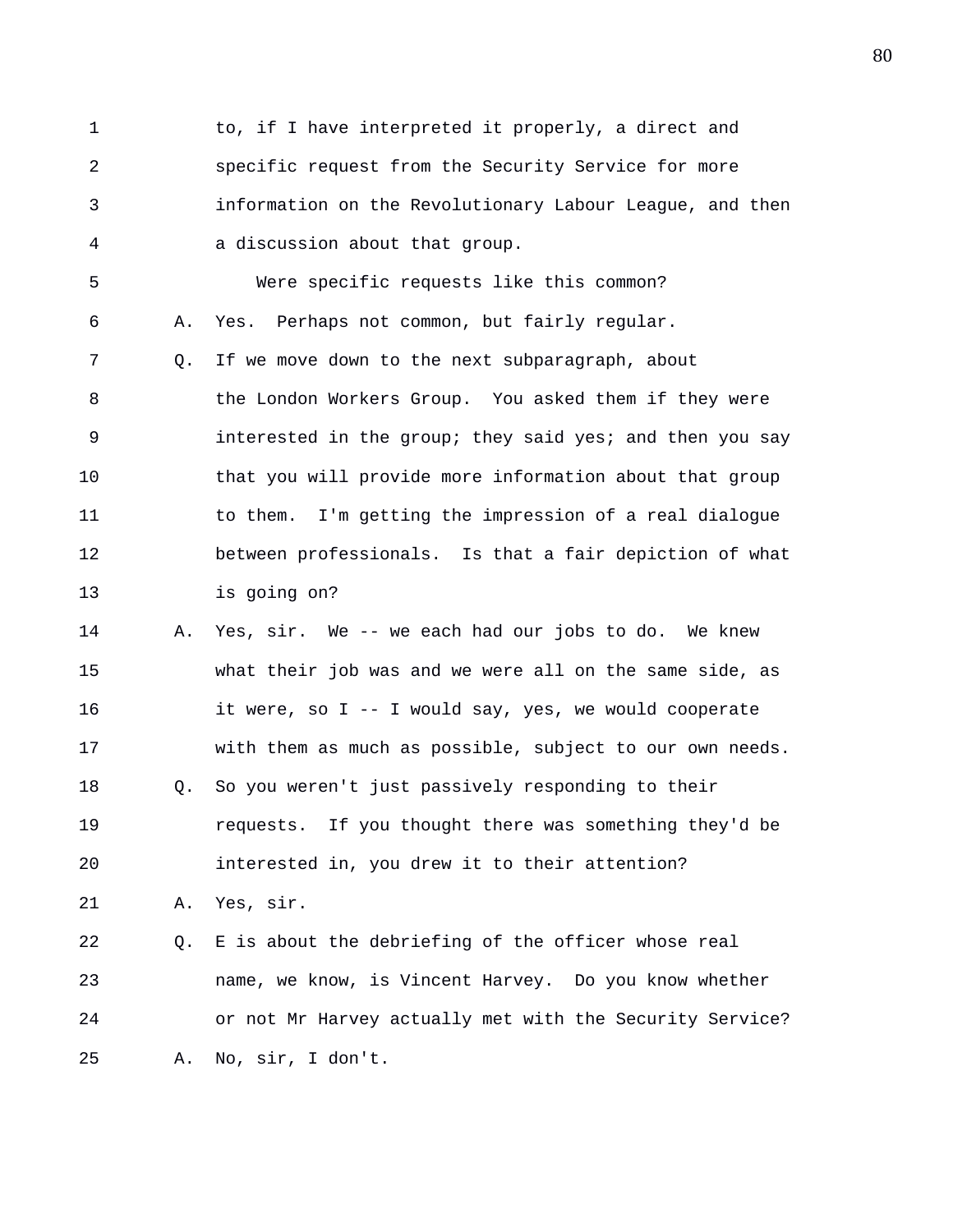1 Q. Could we go to f, and there is a request -- you're 2 talking about membership details from the London area, 3 intelligence of very much the sort I was dealing with 4 yesterday when calling a senior member of 5 the Socialist Workers Party. 6 To what extent was the Security Service the driver 7 behind collecting the membership details and similar 8 intelligence from the SWP's headquarters? 9 A. I would say that they were the driver to collecting that 10 sort of intelligence. 11 Q. If we look at the very bottom of the page, it says: 12 "DCI Moss said that their source achieved these 13 results at some risk to himself, and would be much 14 happier if the source did not have to take this risk." 15 Now, I think we do have the cipher list in 16 the building now, if you need it, but my question 17 is: are we dealing with the officer HN155, cover name 18 "Phil Cooper", who infiltrated the SWP's headquarters? 19 A. It would have been him or one other officer -- 20 Q. And is that the -- 21 A. -- sir. 22 Q. -- officer HN80, cover name "Colin Clark"? 23 A. Yes, one of those two, sir, exactly. 24 Q. I'm getting the impression from this passage that 25 the SDS was taking risks that it wouldn't otherwise have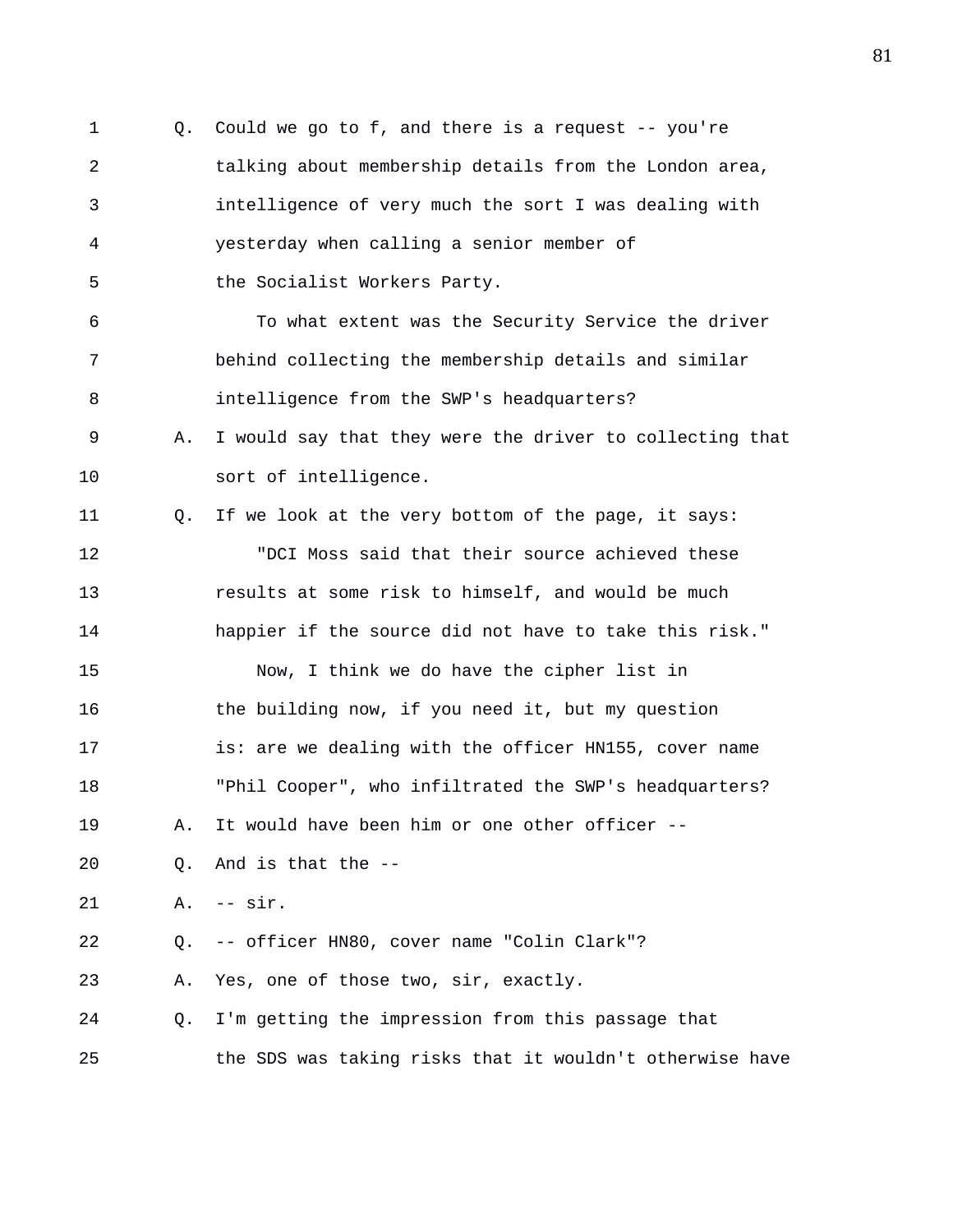1 taken in order to service a request from 2 the Security Service. Is that a fair assessment? 3 A. This is, I suppose, one of the issues, sir, when giving 4 directions, which we discussed earlier, is very 5 difficult. You've got to leave it to the judgment of 6 the individuals on the ground as to whether that risk is 7 a risk worth taking, and if they say it isn't, then you 8 have to respect that judgment and not push them further. 9 Q. Would it be fair to say that the position here seems to 10 have been the answer was reluctantly: yes, I'll do it? 11 A. Absolutely. 12 Q. But making you know -- 13 A. Yes. 14 Q. -- that the risk was increased by doing so? 15 A. Sir, we would have possibly said, "Look, use your own 16 **judgment;** if you can't do it, don't, because it's more 17 important to have you there than to have you exposed for 18 their sake". 19 Q. On your watch, did you sense a pressure from 20 the Security Service to push your officers further up 21 the SWP chain, if I describe it that way, than you might 22 otherwise have done? 23 A. No. No, I didn't feel -- there was no pressure to do 24 that, sir. I think they were grateful for what was 25 achieved when they were further up the chain. But in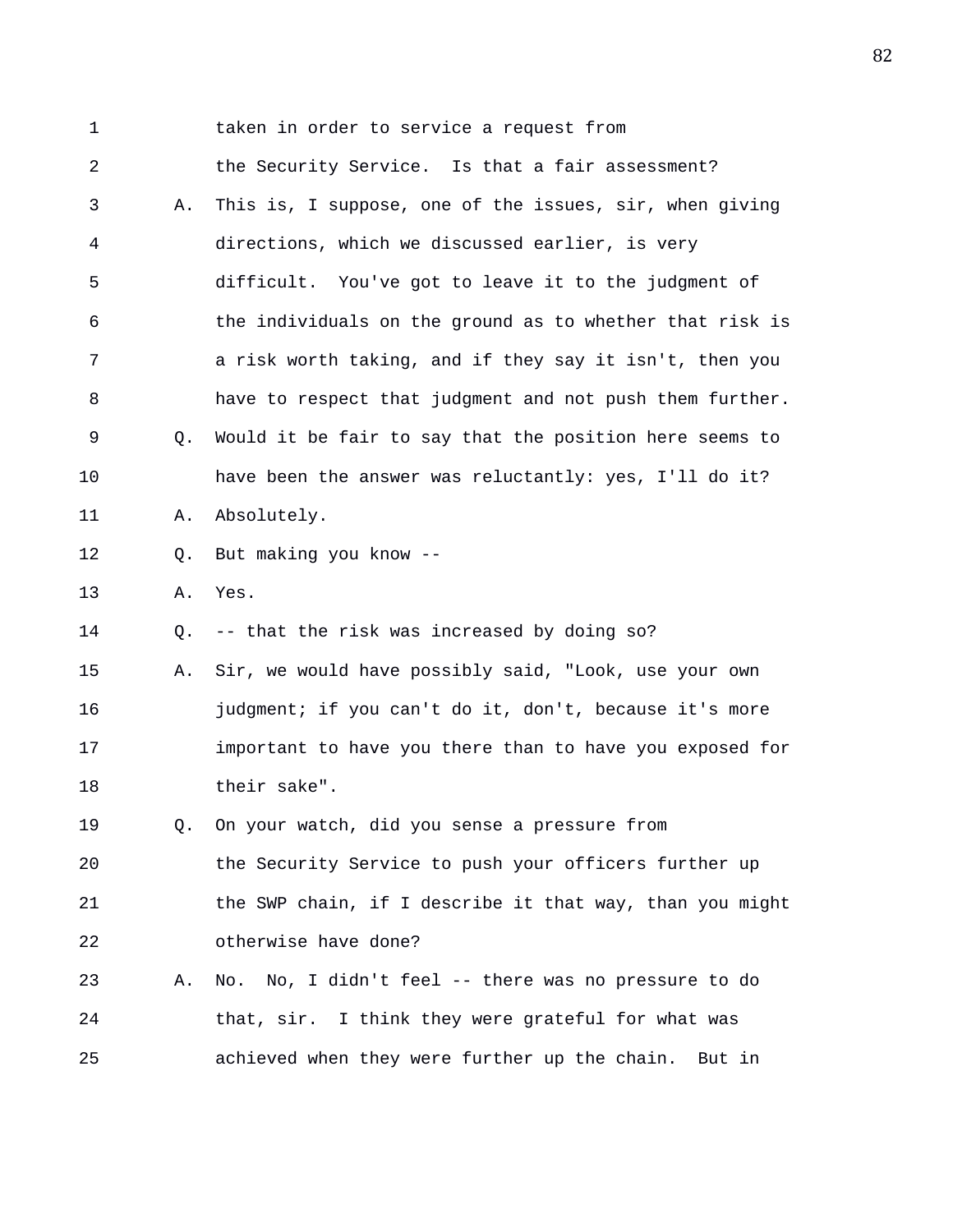1 fairness to them, I don't remember any pressure from 2 them to do it. 3 Q. Well, looking at the utility of the information, 4 membership lists and things like that, they would be 5 kept on Special Branch files as well -- 6 A. Yes. 7 Q. -- as Security Service files. 8 A. Everything we sent to them was duplicated on our files. 9 We kept -- as you would do in a normal business, we kept 10 copies of what we sent to them. 11 Q. Special Branch is using them as part of its -- those 12 records as its intelligence database on ultra left 13 groups? 14 A. Special Branch's? 15 Q. Yes. 16 A. Yes, sir. 17 Q. It's using it -- we'll come back, perhaps, later to this 18 -- for vetting purposes? 19 A. I think -- I sense there's -- there's lack of clarity 20 about the use of that word, sir. 21 Q. I tell you what, we'll come back to that whole topic -- 22 A. Okay, sir. 23 Q. -- later, in that case. 24 But in terms of public order -- the primary purpose, 25 you've told us, of the SDS -- membership lists aren't of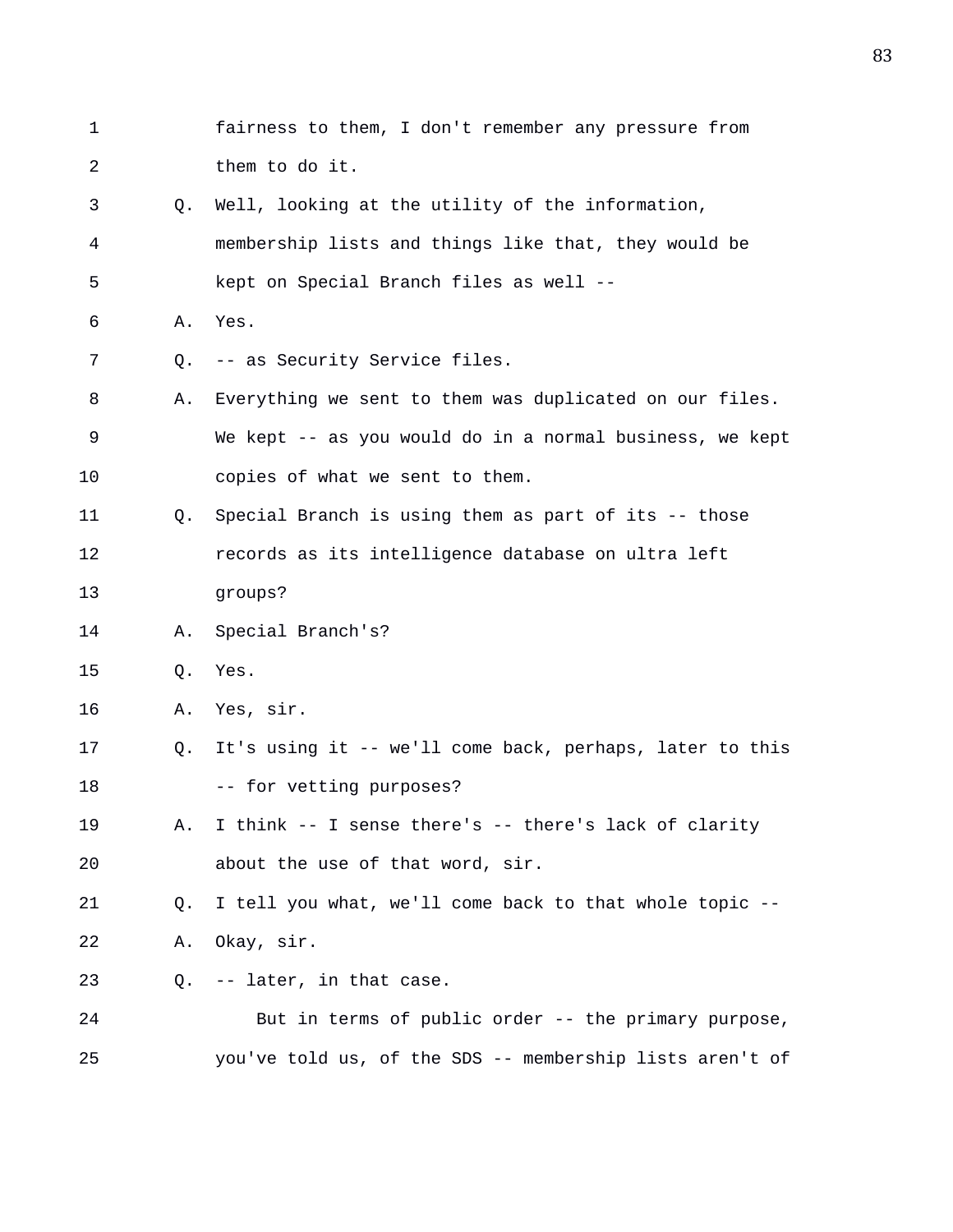- 1 any immediate use, or any use, are they, in policing 2 public disorder?
- 3 A. Well, they're useful in that we need to know, to police 4 public order, the -- the number of members of any given 5 organisations. And to take it a stage further, there's 6 no point in just knowing numbers, you need to know 7 the attitudes of those members. If you've got 2,000 8 members who are all totally peaceful and, you know, 9 visit the Quaker meeting house on Sundays, then that is 10 useful to know, because it's negative reporting. But if 11 you've got 2,000 members, of whom 500 are pretty 12 violent, that is also useful to know, and you need to 13 know who they are.
- 14 Q. But from a public order point of view, don't you need to 15 know that sort of intelligence about 16 numbers/demeanour/intentions in relation to a specific 17 event?
- 18 A. Yes, you do, sir, but if the event is being organised by 19 a so-and-so branch of the SWP, for argument's sake, then 20 your starting base is: how many people does that branch 21 have, who are they, what are they like, what sort of 22 demonstration are they likely to -- to organise. Then 23 the next step would be: which other branches can they 24 bring on board with them. Then the next step would 25 be: which other ultra left groups might they bring out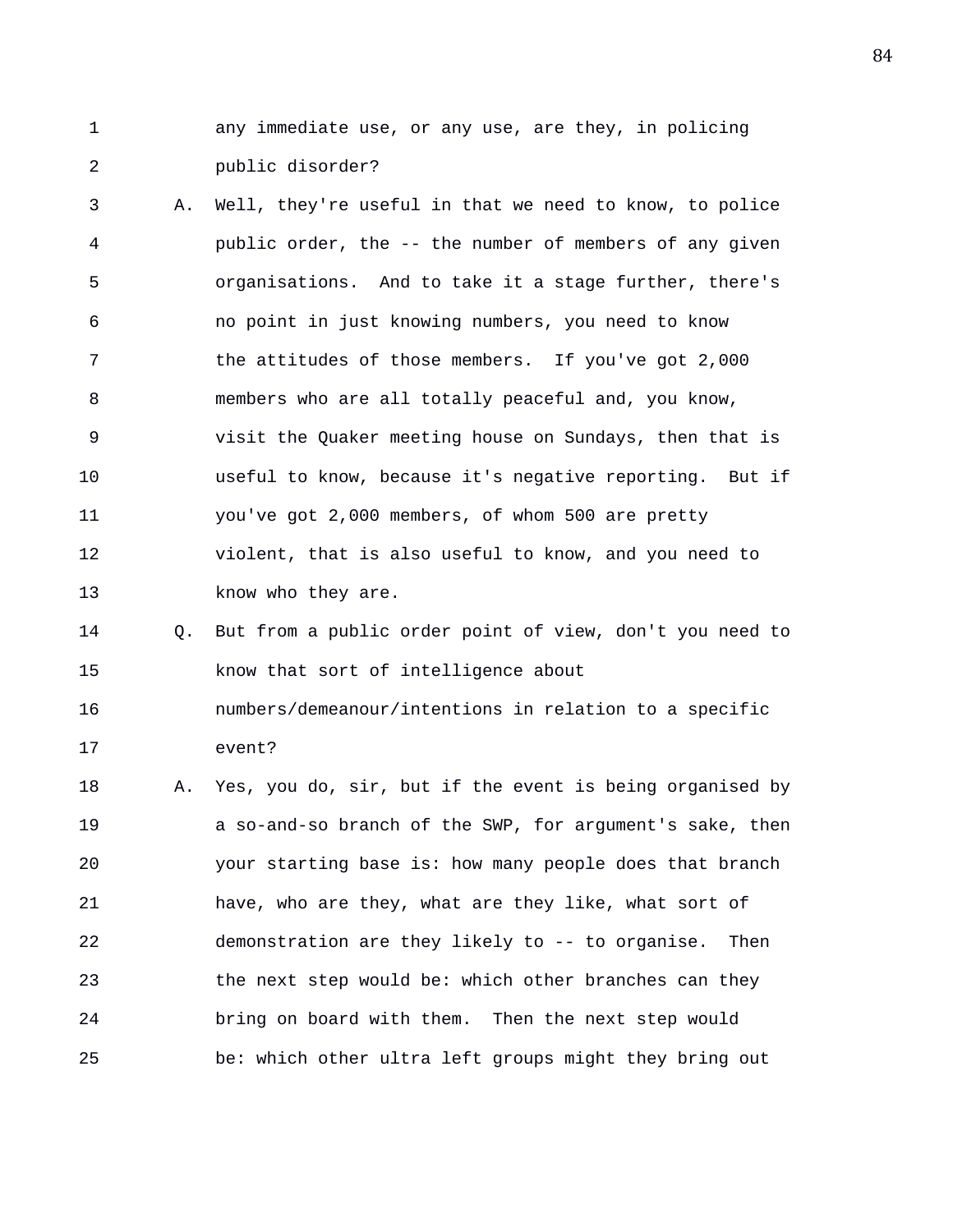- 
- 1 to support them. So that's why you need to know who 2 the people are.
- 3 Q. I'm getting the picture that the Special Branch officer 4 sitting at his desk in C Squad producing a threat 5 assessment might be looking at this sort of material --
- 6 A. Exactly that, sir, yes.
- 7 Q. -- is that fair?
- 8 A. That's absolutely right.

9 Q. If we could move on to the next page of the report, 10 please {UCPI/28816/4}. I think, in relation to 11 the "Leveller", it seems to be the discussion was 12 effectively: no need for you to infiltrate the Leveller. 13 And then in relation to Freedom Collective, you are

- 14 putting somebody into Freedom Collective and discussing 15 that with the Security Service?
- 16 A. Yes, sir.

17 Q. Now, was the deployment into the Freedom Collective 18 a deployment that was being made because it was 19 considered to be a threat to public order, or as 20 a stepping stone to some further ultimate target? 21 A. I don't know the answer to that, sir. I'm guessing 22 a stepping stone.

23 Q. You then go to the bar for beer and sandwiches. Could 24 you just give us a flavour of whether you are talking 25 about work or other things over beer and sandwiches?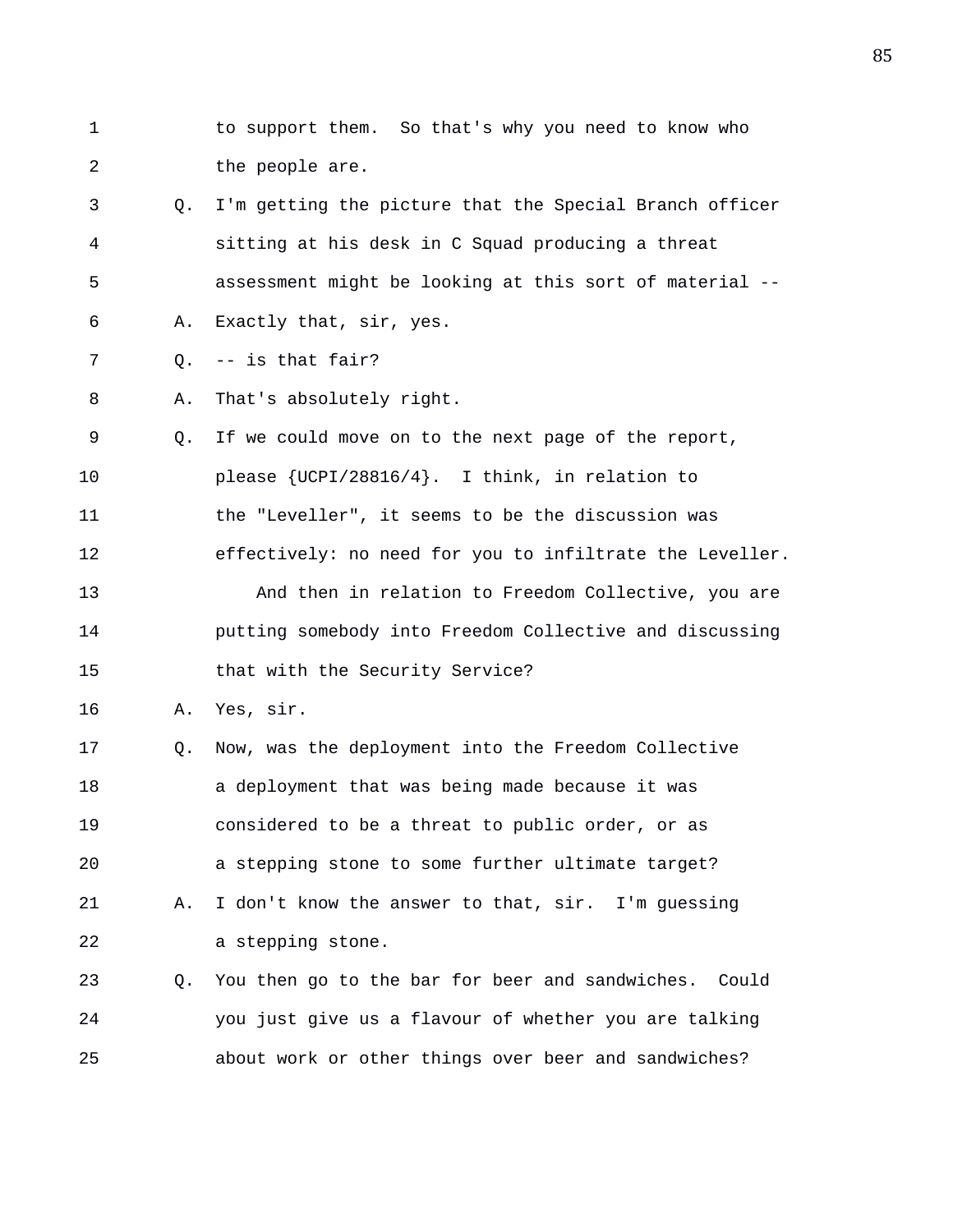1 A. Probably still talking about work, sir. 2 Q. And so it's through that informal chain as well that 3 the relationship is cemented? 4 A. Yes. 5 Q. And do you swap anecdotes and that sort of thing? 6 A. Yes, I suppose so. Like any sort of after work meeting, 7 there's a bit of work, a bit of just exchange of, 8 I suppose, personal information. 9 Q. Now, you've told us in your witness statement that in 10 addition to these meetings that we've seen the records 11 of, there is also some telephone contact between you and 12 the Security Service --13 A. Yes. 14 Q. -- is that right? 15 Is that over an open line or over a secure line? 16 A. I think it was probably over a secure line. I -- 17 I can't imagine us talking to them over an open line. 18 Q. So that's more substantive conversation about things 19 like their requirements and so forth? 20 A. Yes. It wouldn't be a formal request for us to sort of 21 change direction or something like that, it would more 22 likely be passing us a little bit of updating 23 information, or a last minute request for something, or 24 vice versa. 25 Q. Indirect contact between the SDS and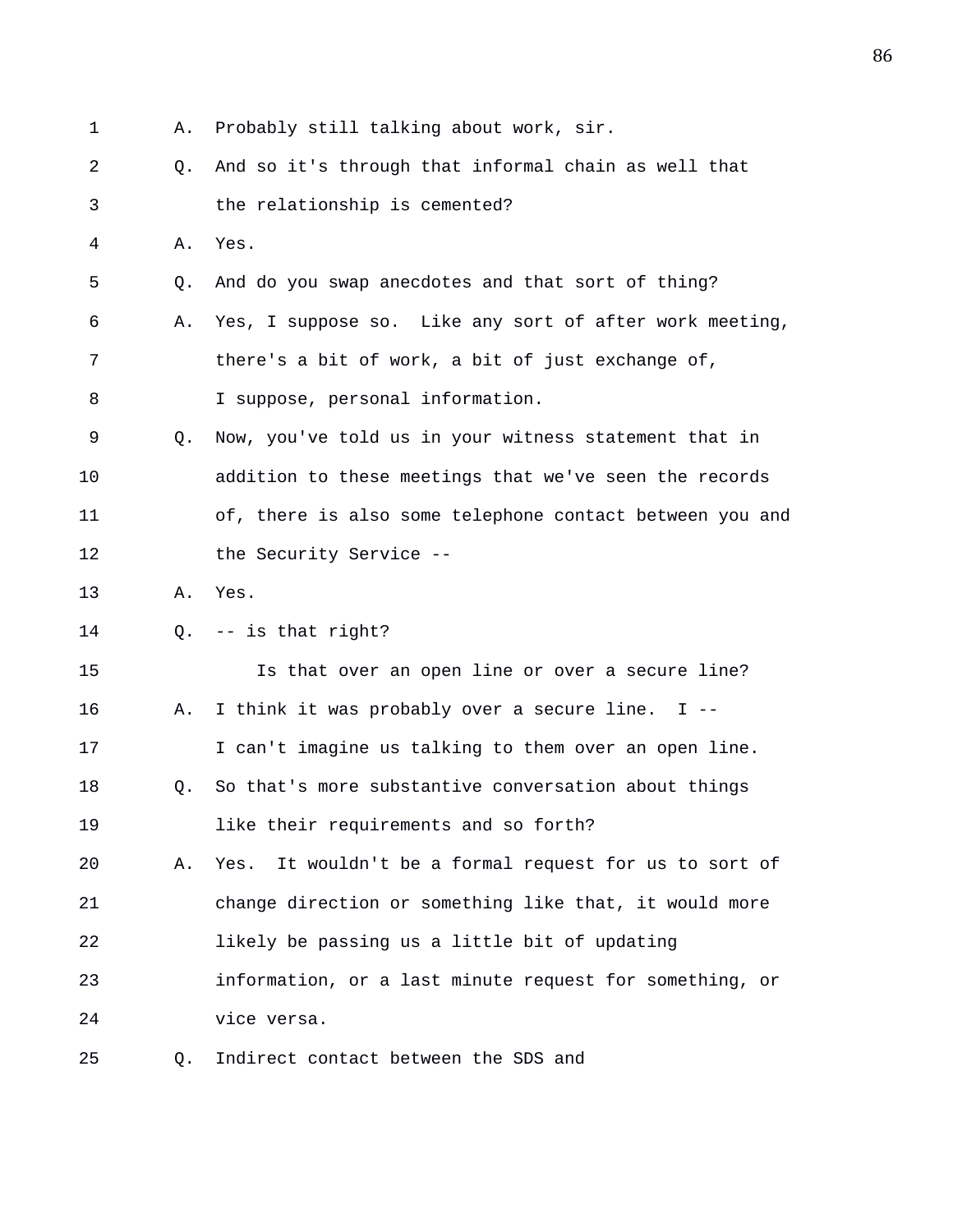1 the Security Service. You say in your statement that 2 C Squad had daily contact with the Security Service and 3 I wanted to know how you knew that, how it worked and 4 what its relevance was to the SDS, if I can roll three 5 questions into one.

6 A. Right. I -- I should probably have put in my opinion to 7 that statement, and it was based on my -- my relatively 8 short time in a management role on C Squad and my 9 earlier time in a very junior role on C Squad.

10 C Squad had -- the management had secure phones on 11 their desks. The more junior ranks weren't allowed to 12 talk to the Security Service. Given the necessary 13 interface, leaving aside the demonstration side of 14 things, the necessary interface between C Squad and 15 the Security Service, my assumption was that the contact 16 would be pretty regular.

17 So it was more an opinion, sir. Does that answer 18 your question?

19 Q. Well, I think where it leads me is, to what extent did 20 you receive requests via C Squad for intelligence that 21 had in fact emanated from the Security Service? 22 A. I would say that probably most direct requests and 23 interchange came at these meetings, and probably any 24 more routine requests would come via C Squad, sir. 25 Q. Is that supposition, or known fact?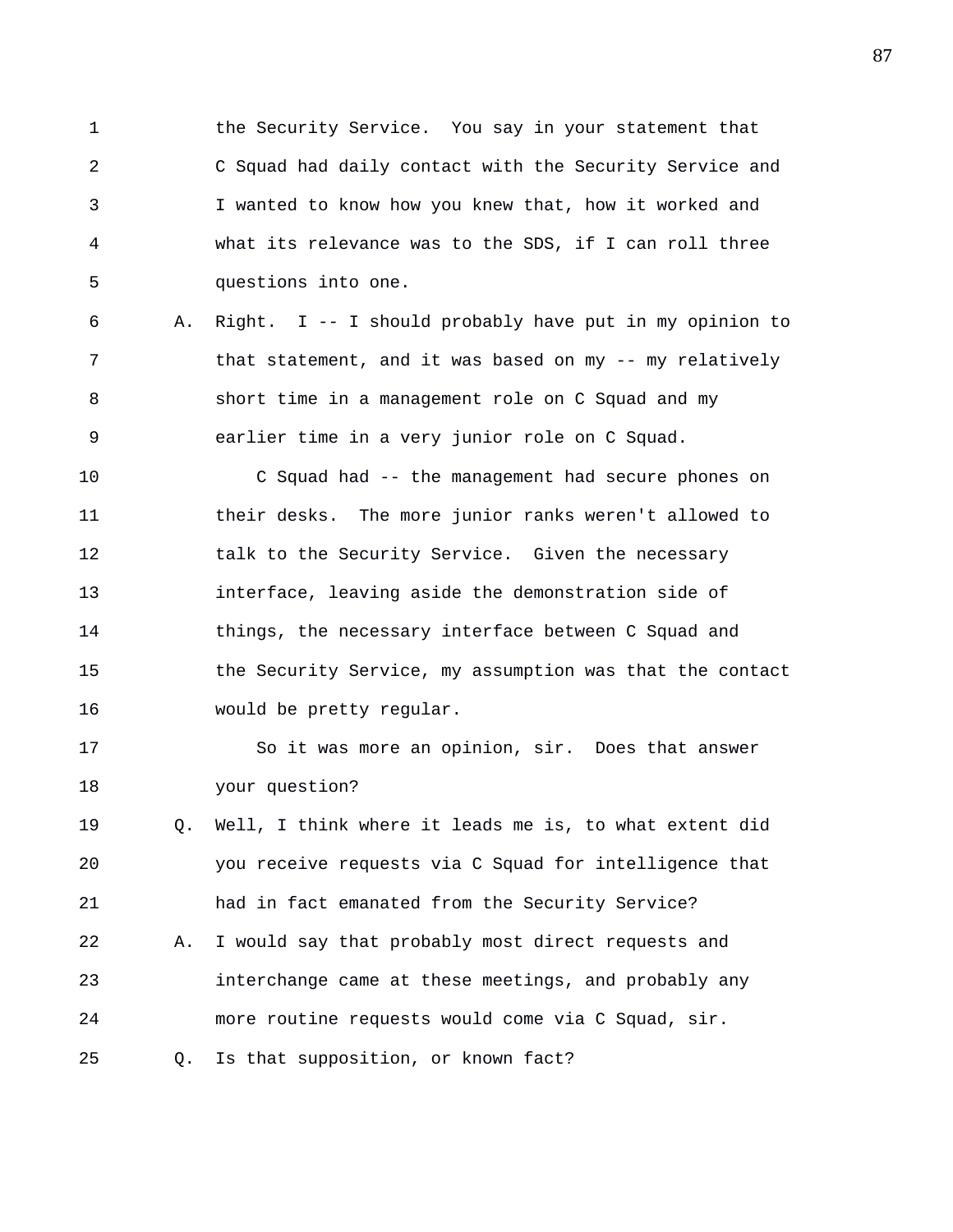1 A. Known fact from time to time, supposition on other 2 times. 3 Q. I'd like to step back from the detail and ask you 4 a couple of impressionistic questions about your 5 relationship with the Security Service. 6 How influential were they in targeting? 7 A. Influential to us? To the SDS? 8 Q. Yes. How much influence did they have over the way you 9 went about your business? 10 A. I suppose I would think they would like to have had more 11 influence than they actually did have. It was -- 12 I wouldn't say it was -- it wasn't quite a two-way flow 13 of information, we probably gave them more than we -- 14 they gave us. They would like to have influenced us, 15 and if we could accede to their requests without 16 detriment to ourselves, then we would oblige them. 17 Q. Who was actually taking the decisions as to which groups 18 would be targeted and what information from within those 19 groups would be focused on? 20 A. You mean right from the beginning? 21 Q. On your watch. 22 A. Sorry. You mean -- I meant on the beginning of 23 a deployment? Is that your question? 24 Q. Well, let's start with the beginning. 25 A. Yeah.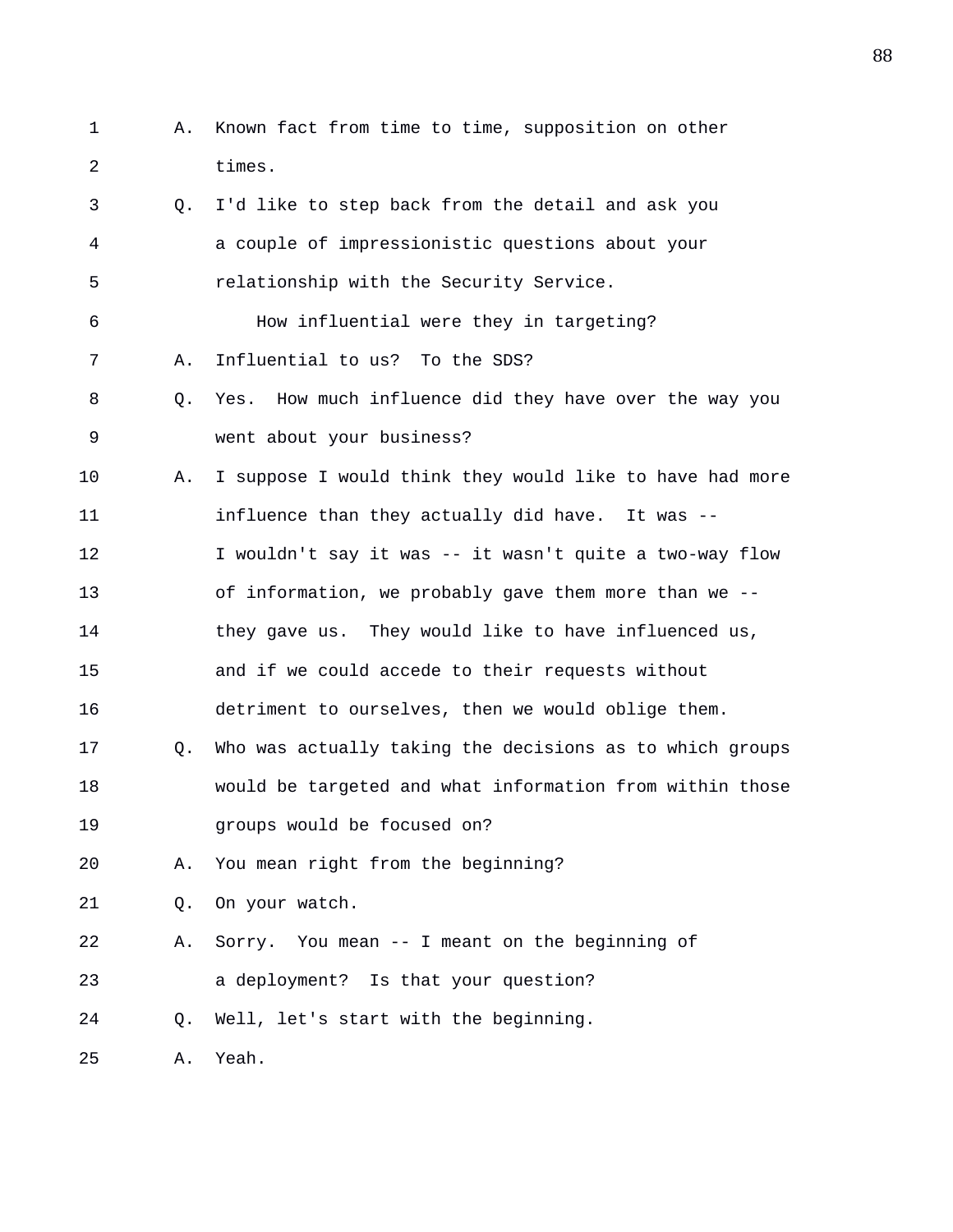1 Well, there was only one who -- who was deployed 2 during my time, because when I went, there was someone 3 in the back office, and I can't quite remember who it 4 was, and his deployment was already decided. My 5 thoughts are that we would have spoken to certainly 6 C Squad. I doubt we -- we wouldn't have spoken to 7 the Security Service and sought their opinion on that, 8 we would have spoken to C Squad and asked what their 9 needs were, we'd have used our own judgment based on 10 public disorder, and there might have been an input from 11 maybe commander operations, but I'm not sure about that. 12 Q. And then you've told us, in terms of once a deployment 13 was ongoing, you were doing your best to be 14 accommodating, but was the formal decision-making as to 15 whether or not you acceded to those requests your 16 decision, or did you have to do what you were told? 17 A. No, I would say it was our decision at -- at the office 18 level. My decision, if you like. 19 Q. Can we now take that document down and move to 20 the definition of subversion. 21 You have said in your witness statement that you 22 understood subversion to be undermining the power or 23 authority of an established system or institution. 24 Where did you get your understanding of subversion from? 25 A. I suppose what I said then was perhaps a bit loose and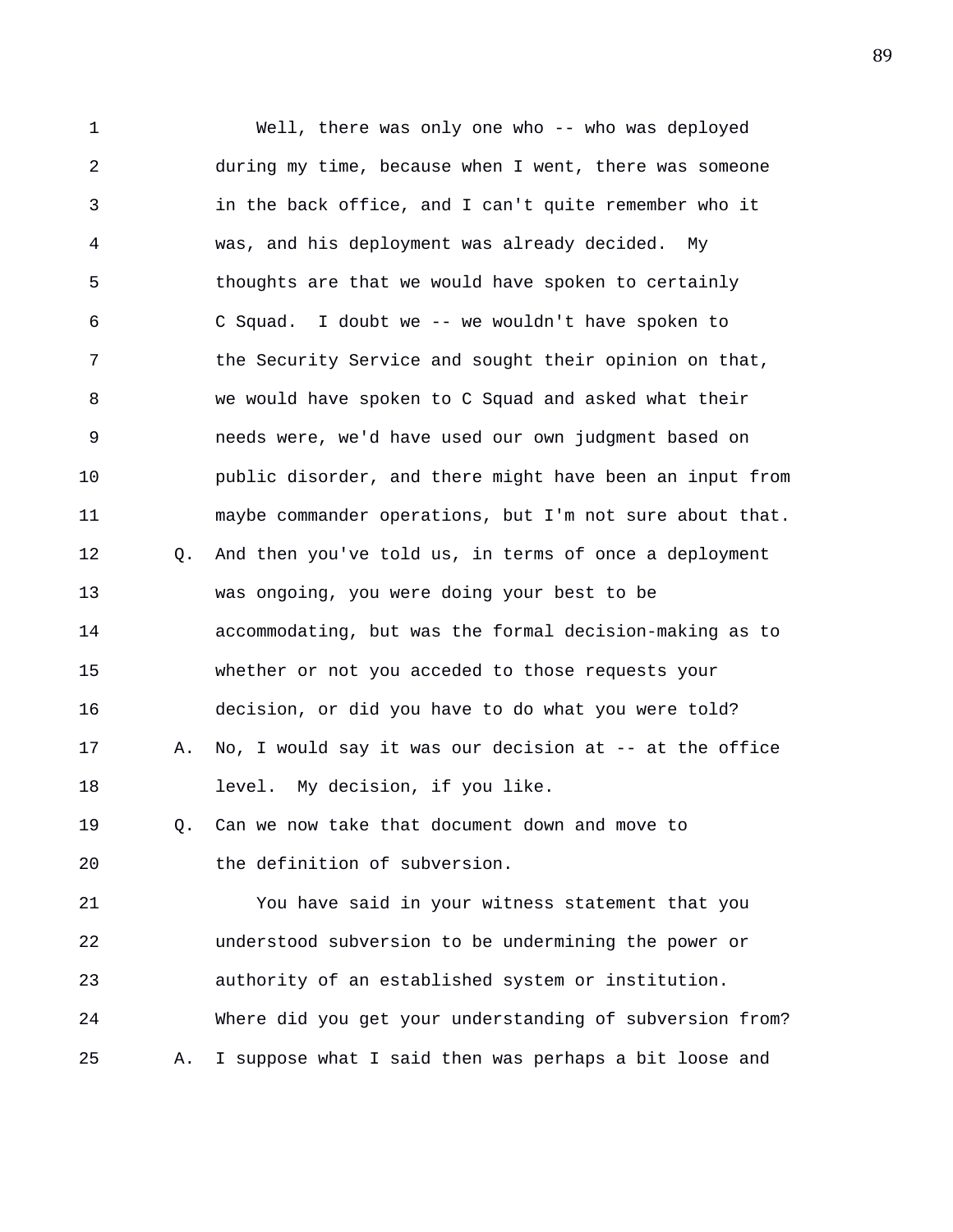1 my understanding of subversion, which I probably should 2 have learnt parrot fashion, was probably from my -- 3 either my early days on C Squad, although that predates, 4 I think, the definitions that came out, or from an 5 introductory course I did with the Security Service in 6 1970s some time when we were given the -- you know, 7 the Denning definition and the -- the other definition, 8 the name of which escapes me. 9 Q. Well, I'm going to show you them now. 10 A. Yeah. 11 Q. We appreciate, in your witness statement, you were 12 relying on rather elderly memories, so let's have a look 13 at the documents. 14 Could we have  $\{UCPI/4459\}$ . 15 Now, this is a document dated 15 June 1970 which 16 encloses the April 1970 terms of reference for 17 Special Branch. Are you now familiar with this 18 document? 19 A. Yes, I think I've -- I've seen that one, sir. 20 Q. Did you see it in the 1970s? 21 A. Probably not, sir, because if it was from ACPO, which it 22 obviously is, it would have probably sort of stopped at 23 the very senior level in SB, at least at that stage, so 24 I probably wouldn't have seen this letter then. 25 Q. If we can go, please, to page 2 {UCPI/4459/2} and in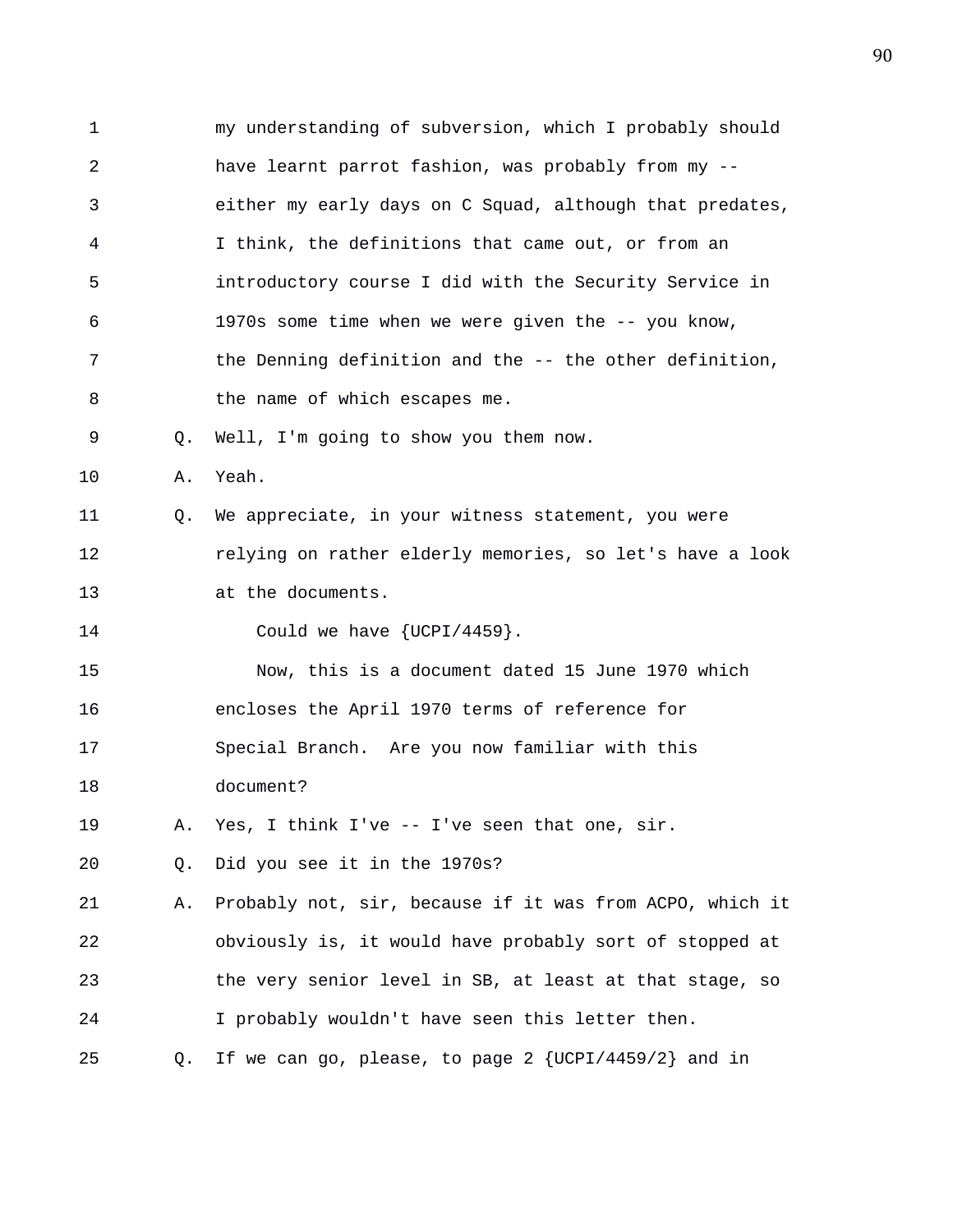1 particular paragraph 3, subsection (d). Thank you. 2 It says:

3 "In consultation with the Security Service to 4 collect, process and record information about subversive 5 or potentially subversive organisations and 6 individuals." 7 Was it your understanding that the role of 8 Special Branch extended to assisting 9 the Security Service not just in relation to groups 10 which met the definition of subversion, ie were 11 subversive, but also extended to groups which were 12 potentially subversive? 13 A. In my very junior days, which I've touched on before, 14 I believe all the requests that we had from 15 the Security Service pertained to the CPGB, because that 16 was the dominant feature then. Moving later and more up 17 the period we're dealing with now, I don't recall any 18 requests for organisations that would be regarded as 19 potentially subversive, I suppose depending on how you 20 view the SWP, of course, and similar organisations. 21 Q. And depending on how you define subversion? 22 A. Well, back to that argument, sir. 23 Q. Page 4, please {UCPI/4459/4}, paragraph 3: 24 "It is important that Special Branches should have 25 a clear idea of what constitutes 'persons and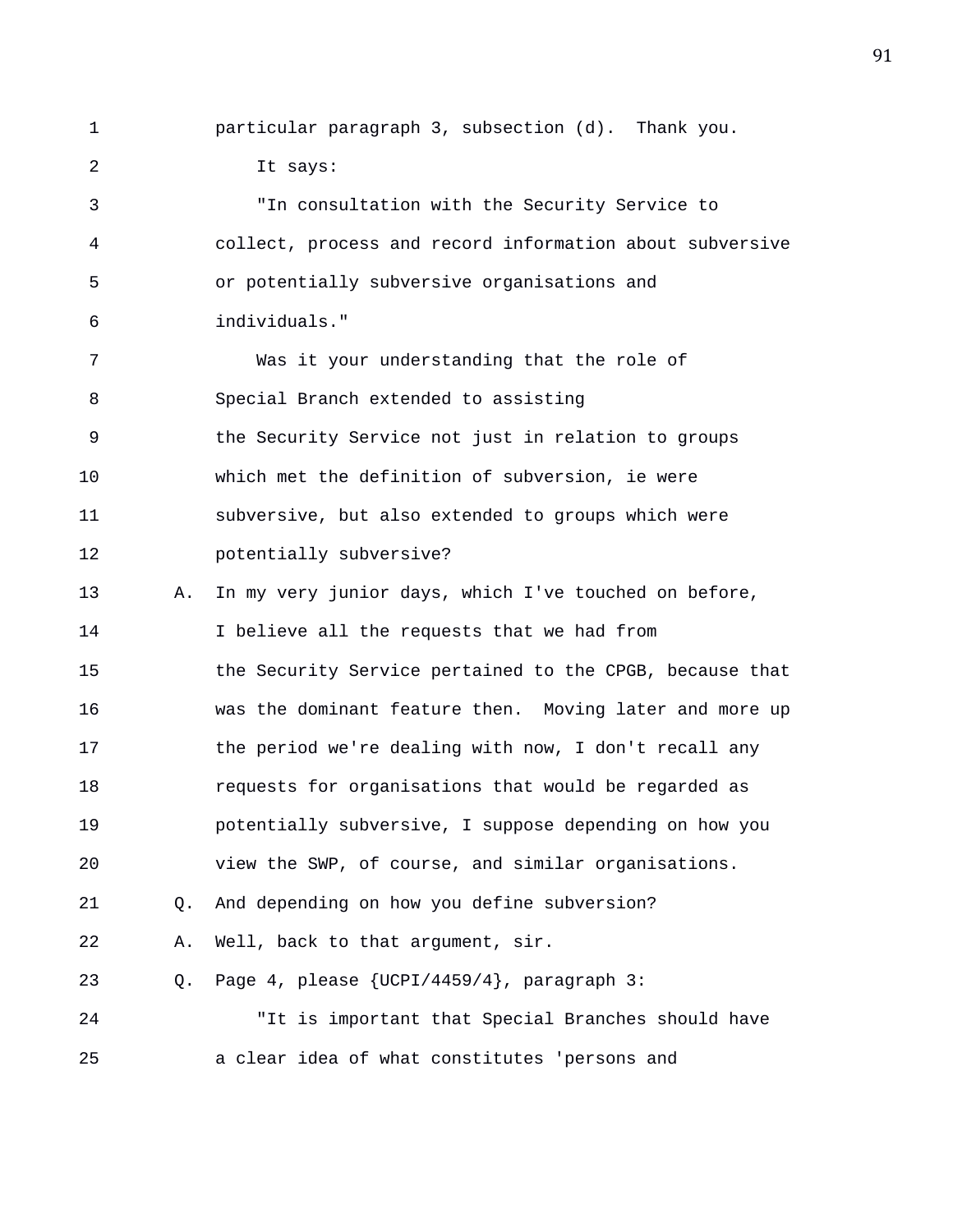1 organisations which may be judged to be subversive of 2 the security of the State'. Broadly speaking these are 3 any organisation or individual whose purpose is 4 the undermining or overthrow of the established 5 democratic order." 6 Now, the quote comes from the Maxwell-Fyfe 7 definition of subversion. Do you recognise that as 8 the definition of subversion that you were familiar with 9 in the early 1970s? 10 A. The 1970s definition is a bit -- was a bit longer than 11 that, but the tone was the same. 12 Q. And then the second sentence that I read out, 13 the vernacular interpretation: 14 "Broadly speaking these are any organisation or 15 individual whose purpose is the undermining or overthrow 16 of the established democratic order." 17 Was that your understanding of what a subversive 18 organisation -- 19 A. That's -- 20 Q. -- was? 21 A. -- that's a bit more like it, sir, yes. 22 Q. Now, a feature of that definition is it is focused on 23 purpose, so anybody who wants to overthrow 24 the established democratic order falls within it. Does 25 that accord with how you operated in the 1970s?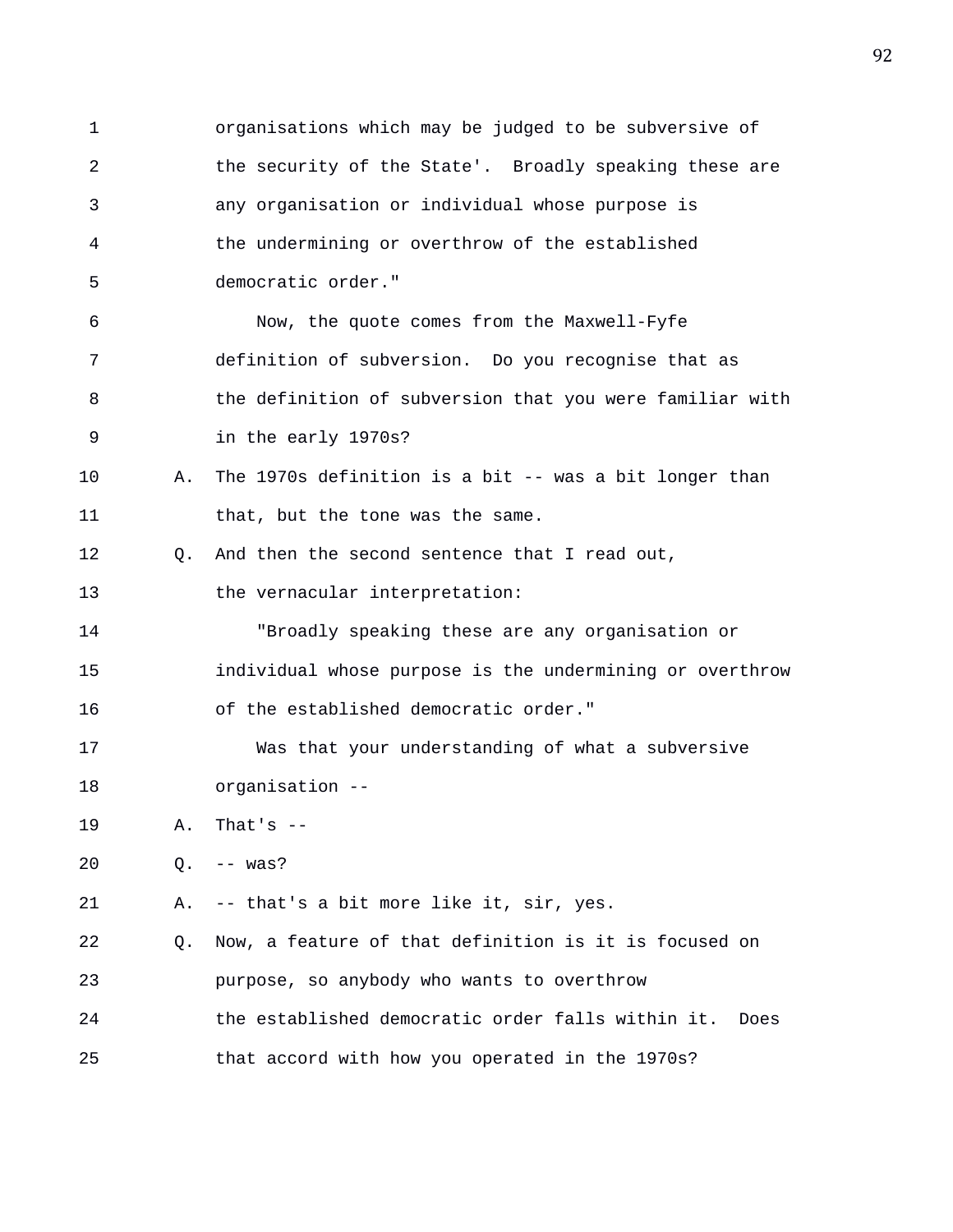1 A. Well, I suppose I'm thinking of the -- the -- the newer 2 definition, which -- which includes undermining 3 the safety or wellbeing of the state. 4 Q. We'll come to that in a moment. 5 A. (Overspeaking) -- okay. 6 Q. But sticking with the 1970s terms of reference based on 7 the Maxwell-Fyfe definition, which dates from the 1950s, 8 you said a moment ago that you thought that's more like 9 it. Is that, on the ground, how you and your officers 10 understood subversion? 11 A. Yes, broadly speaking, sir, yes. 12 Q. Now, the -- what we call the Harris definition, which we 13 understand was arrived at within the Security Service in 14 1972 and was communicated publicly in Parliament by 15 Lord Harris in 1974, reads: subversive activities are: 16 "Those which threaten the safety or wellbeing of 17 the state and which are intended to undermine or 18 overthrow Parliamentary democracy by political, 19 industrial or violent means." 20 My first question to you is: can you recall whether, 21 in 1972 when the Security Service adopted this 22 definition, that was communicated to you? 23 A. I -- I recall seeing a printed document -- and I do mean 24 printed as opposed to typewritten -- setting out 25 the terms of reference of Special Branch and I've got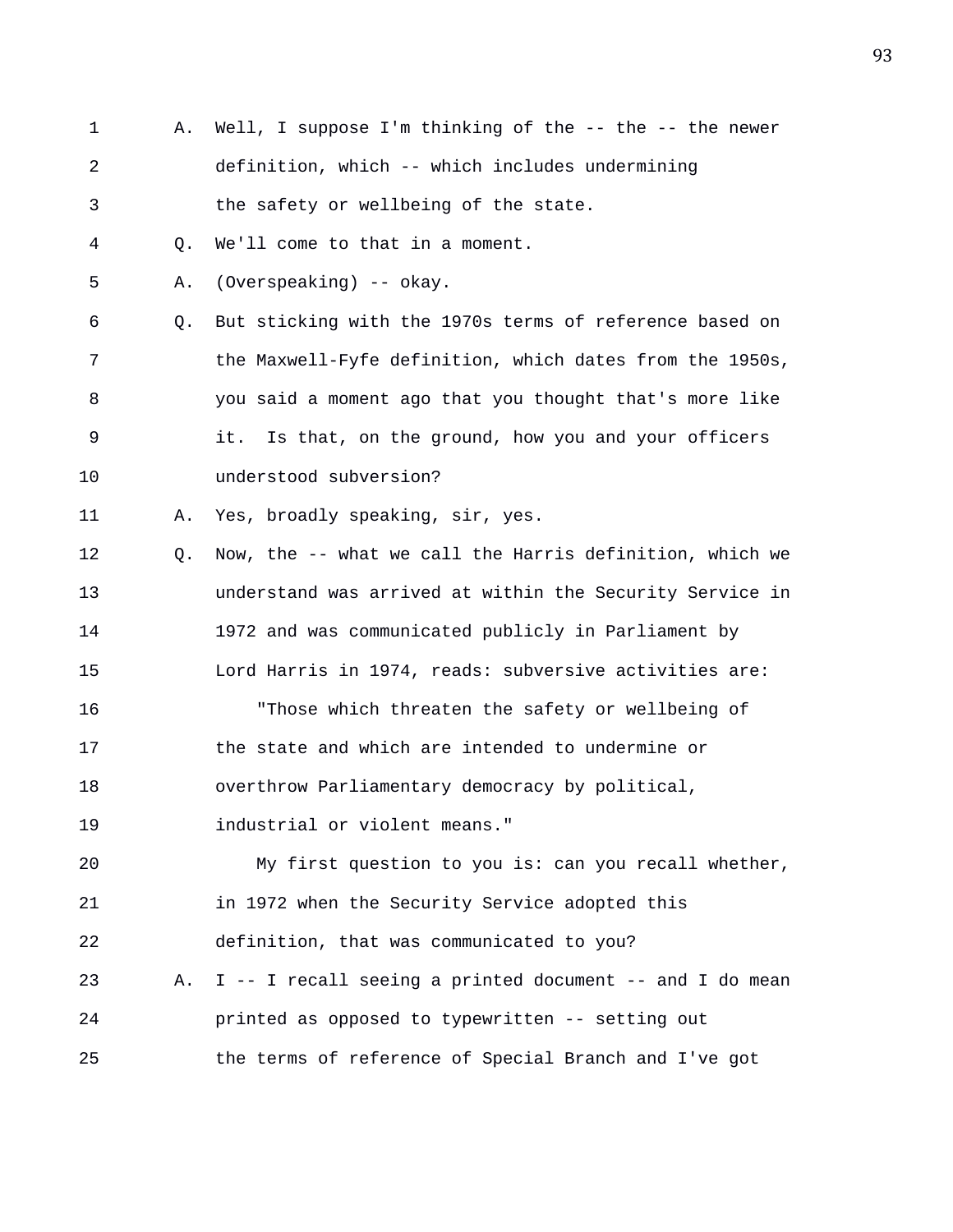- 1 a feeling that definition was in that, but I have not 2 seen a copy of it since.
- 3 Q. Can you recall what sort of date that would have been? 4 If you can't recall that properly, I won't --
- 5 A. No, I can't really, sir. Sort of round about the period 6 you're talking about, perhaps.
- 7 Q. Well, let's look at a document which may help you. Can 8 we have {UCPI/4545}, please. Now, this is a document 9 from May 1974. It's a letter to all chief constables 10 which adds to the 1972 terms of reference about, as one 11 can see in block capitals, "Subversive activities in 12 industrial substitutes". Do you recall seeing this 13 document?
- 14 A. Again, probably not that particular document. I'm 15 guessing that how that would have been promulgated would 16 have been a paraphrase, coming out as an internal 17 Special Branch instruction.
- 18 Q. So, let's look at pages -- we'll start at the bottom of 19 page {UCPI/4545/2}, paragraph 4, please -- sorry,

20 paragraph 7:

21 "In this connection, it may be helpful to remind you 22 of the distinction we draw between subversion and 23 militancy in industrial disputes in the following 24 definitions:-

25 "'Subversion is defined as activities threatening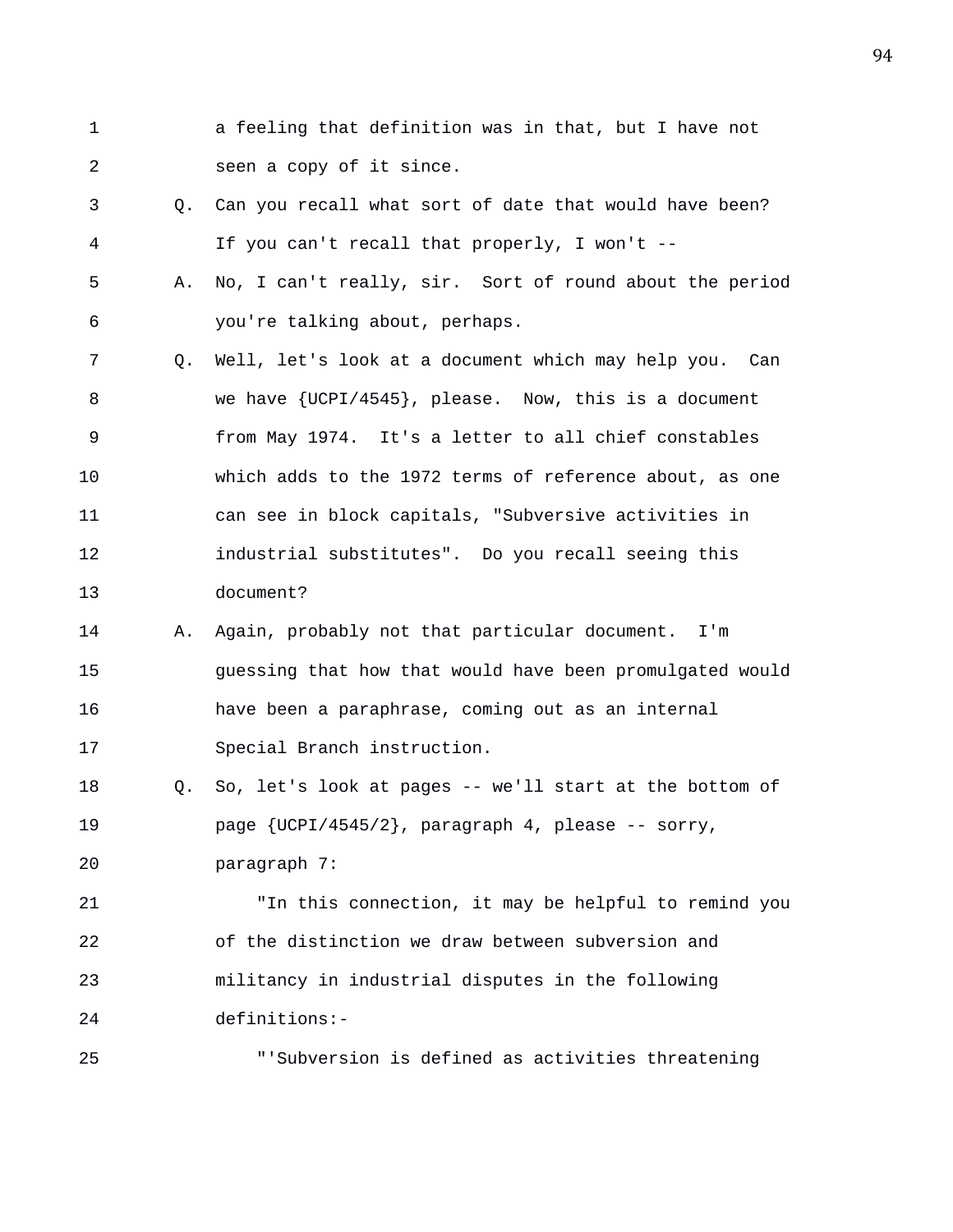1 the safety or well-being of the State and intended to 2 undermine or overthrow Parliamentary democracy by 3 political, industrial or violent means." 4 The Harris definition. 5 And then it goes on to say: 6 "Industrial militancy is defined as readiness to use 7 or threaten the use of strikes, sit-ins and other forms 8 of aggressive action in the furtherance of industrial 9 disputes and an unwillingness to seek or accept 10 compromise solutions through negotiations, conciliation 11 or arbitration." 12 And of course, it goes on to distinguish the two, 13 one being within limits and one being off limits. 14 Your feeling is that this would have been 15 disseminated not by copying the document but by some 16 other internal -- 17 A. Yes. 18 Q. -- Special Branch communication. 19 Can you recall whether or not you were familiar, 20 from 1974 onwards, with the Harris definition? 21 A. I would like to say yes, sir, but it's one of these 22 things that, you know, with this Inquiry and previous 23 inquiries having gone on for so long, whether it's 24 something I picked up as a result of preparing myself 25 for this. I would like to say yes, I did know that, but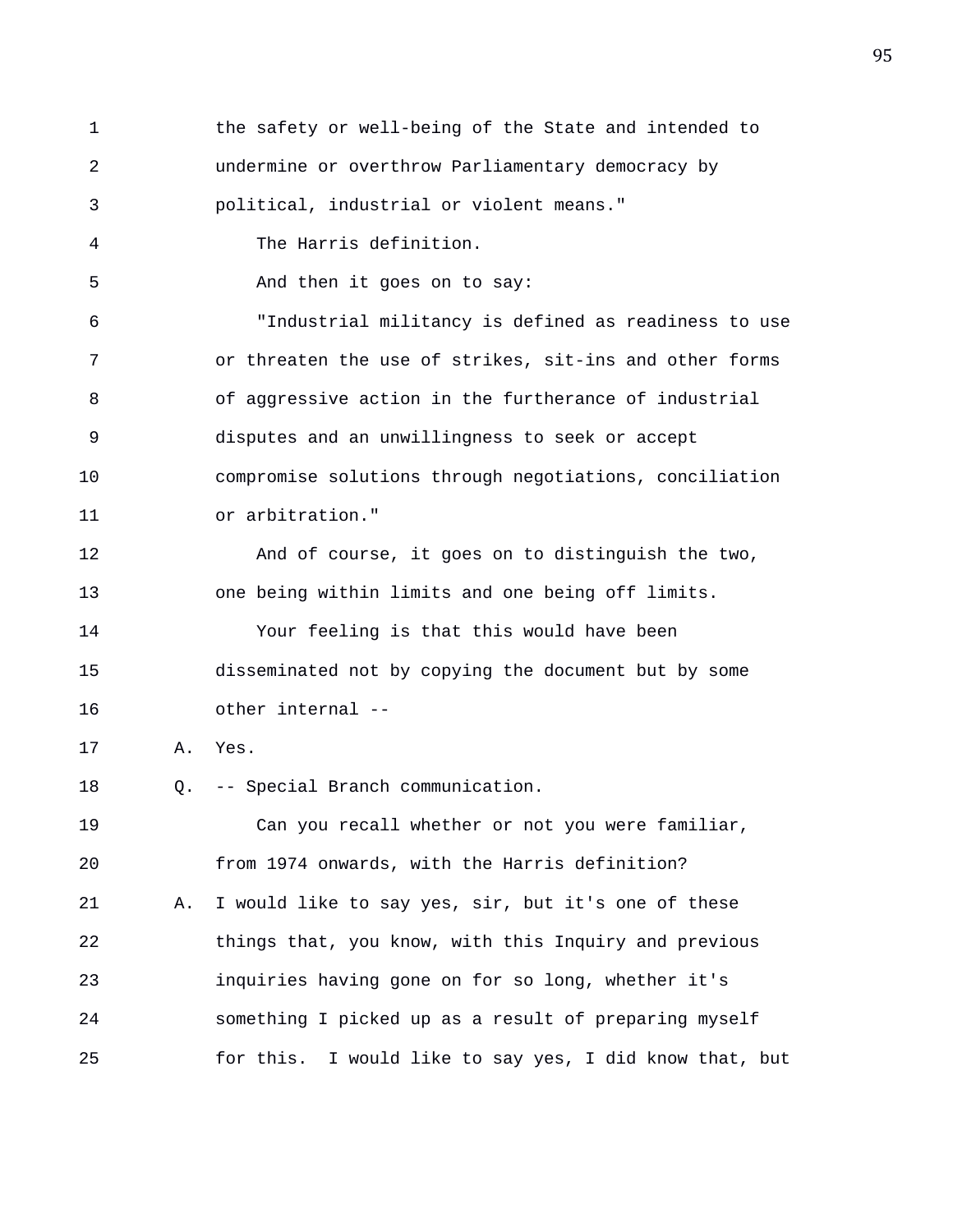1 I can't say it hand on heart.

2 Q. Well, the next question that comes is: it is different 3 in some significant respects from the definition that we 4 looked at from 1970. Can you recall any instructions or 5 training introducing this refined definition and telling 6 you about it and telling you what changes it should 7 bring about?

8 A. No, I can't, sir.

9 Q. Is that because there wasn't any, or because there might 10 have been but you can't remember?

11 A. Probably the latter, sir.

12 Q. Now, an important qualification in the Harris definition 13 is it requires not just an intention to overthrow or 14 undermine parliamentary democracy but there has to be 15 a threat to the safety or wellbeing of the state. 16 Was there any change, on the ground, from 1974 onwards, 17 as a result of the additional requirement for a group to 18 have not just the intention to overthrow Parliament but 19 also sufficient potency to threaten the safety or 20 wellbeing of the state?

21 A. I think, as I said earlier, the 80s were a febrile time 22 with -- with industrial unrest, high inflation and so 23 on, and lots and lots and lots of street activity and 24 demonstrations so caused, and I would speculate that 25 the -- the activities of the SWP did fulfil that, and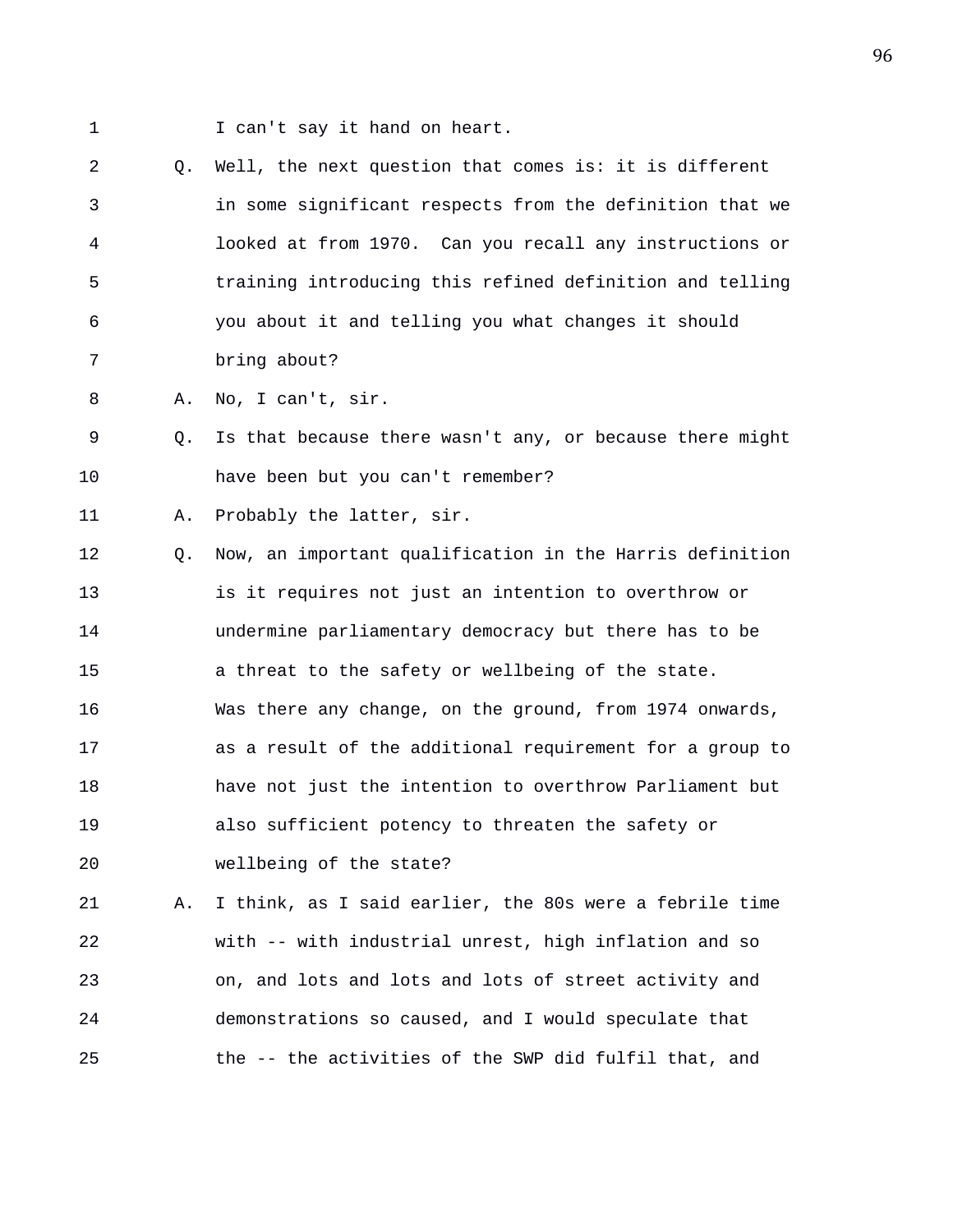1 fellow travelling organisations did fulfil that 2 definition, and certainly in their minds they were 3 subversive within that definition, I would say. I mean, 4 looking back, they clearly did not fit in with that 5 definition, but that's not how it appeared at the time 6 to us, or to them, I would suggest.

8 Q. Well, let's take on your watch in 1980. Are you asking 9 yourself -- are you actually addressing your mind 10 to: does the group my officer is infiltrating not only 11 want to overthrow the state but actually is threatening 12 the state now?

7 I'm not sure that answers your question.

13 A. No, certainly, you know, the -- the one particular 14 branch of the SWP alone could not threaten the state, 15 and that would have been obvious even at that time. 16 Q. Well, the Special Branch annual reports say the whole 17 group wasn't either. In fact, the Special Branch annual 18 reports describe a lot of groups as posing very little 19 threat.

20 A. I -- I haven't seen those reports, so I'm saying that, 21 looking backwards, that clearly was the case. I'm not 22 sure whether we, on the ground, viewed it like that at 23 the time. And certainly the Security Service didn't, 24 because they were very interested in the work of the SWP 25 and similar groups. They clearly saw them as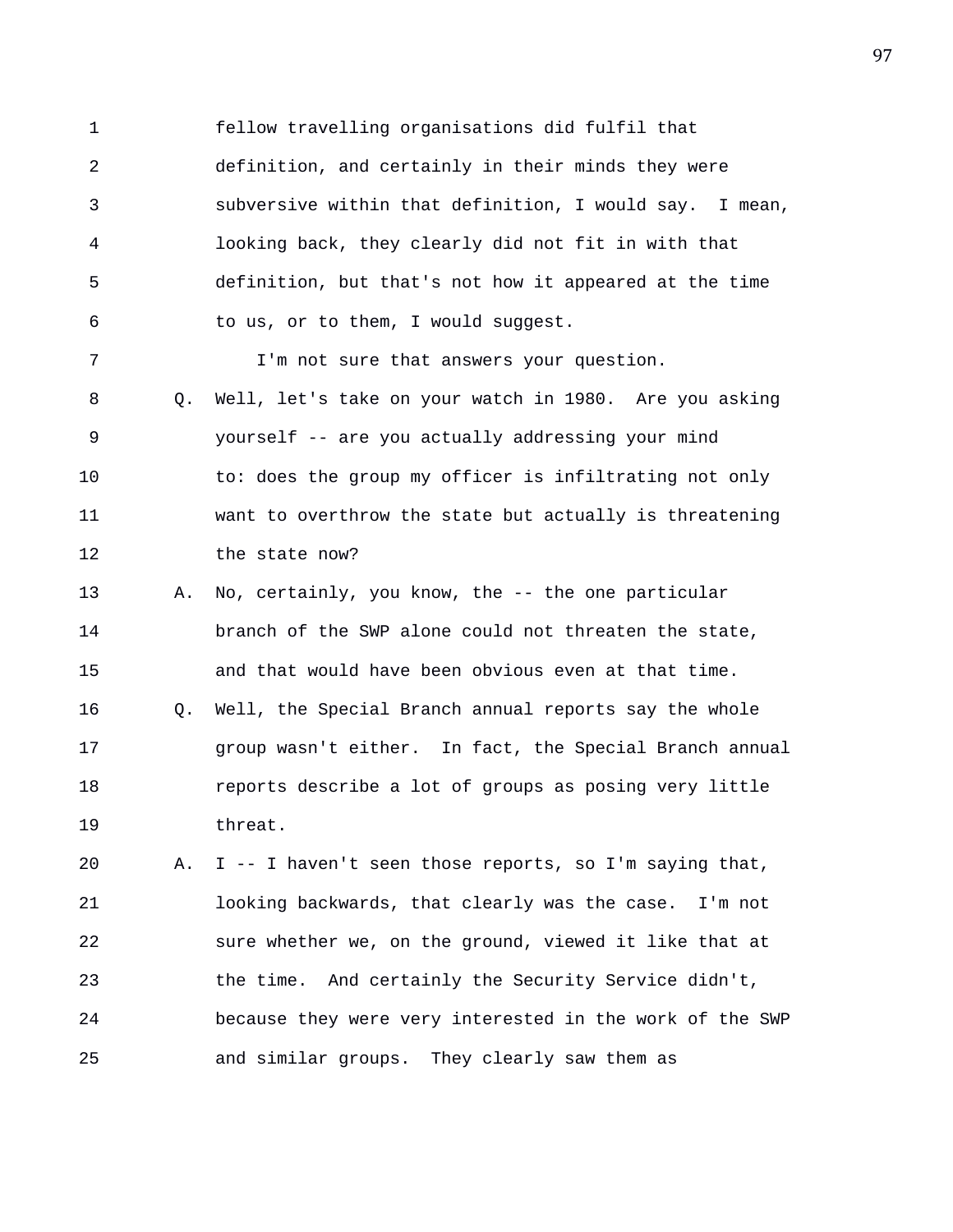1 subversive.

## 2 Q. They certainly did.

| 3  |    | The other change is by adding the rider "by              |
|----|----|----------------------------------------------------------|
| 4  |    | political, industrial or violent means". Was that more   |
| 5  |    | by way of clarification of the existing understanding,   |
| 6  |    | or was that something new? If you don't --               |
| 7  | Α. | What, the addition of the word "violent"?                |
| 8  | Q. | The words, no, "political, industrial or violent means". |
| 9  |    | Was that a clarification that changed the previous       |
| 10 |    | understanding? In other words, was a group that was      |
| 11 |    | trying to agitate within industry regarded as subversive |
| 12 |    | before the Harris definition?                            |
| 13 | Α. | I would say probably not, sir.                           |
| 14 | 0. | So, whatever the Trotskyist groups were doing in         |
| 15 |    | industry in 1971/1972, are you saying not considered     |
| 16 |    | subversive?                                              |
| 17 | Α. | I suppose what I'm saying is that Special Branches --    |
| 18 |    | well, I can only speak for the Met Special Branch --     |
| 19 |    | took its lead from the request from                      |
| 20 |    | the Security Service, and if they regarded something as  |
| 21 |    | subversive, we would have taken our lead from them.      |
| 22 | Q. | Was there any change in how they regarded a group --     |
| 23 |    | which groups they regarded as subversive fundamentally   |
| 24 |    | during your time in the 70s in Special Branch?           |
| 25 | Α. | You'd have to ask them, sir. I don't know the answer to  |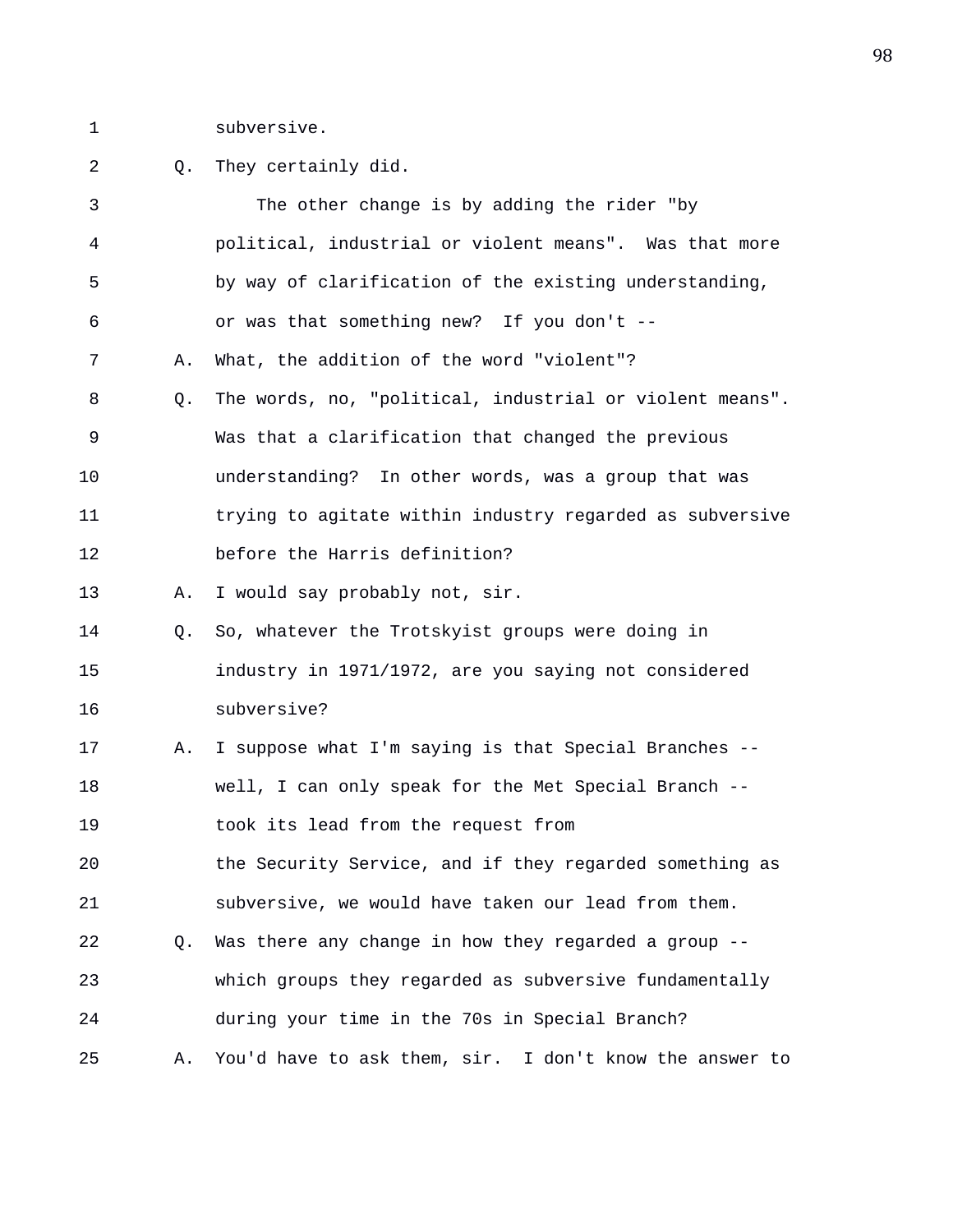1 that.

2 Q. Was it the case -- let me put this another way. Was it 3 the case that the sort of groups that you and 4 the Security Service were interested in essentially 5 remained the same throughout the 70s? 6 A. Well, I had nothing to do with the SDS in the 70s, sir, 7 and I wasn't even in Special Branch for part of that 8 time, which is perhaps why I'm having difficulty 9 answering your question. 10 0. Yes, I see. 11 But you were within Special Branch, apart from some 12 time out -- 13 A. Well, from '76 to '80, I wasn't in Special Branch. 14 Q. So in your time -- you're right, it's only fair you can 15 speak to what you know, but was there any change in how 16 the definition was applied or, on the ground, which 17 groups were of interest between 1968 and 1976? 18 A. Not that I was aware of, sir, because I was only on 19 C Squad for a very short time and, for example, for, I 20 think, three years during that time, I was working at 21 **Heathrow Airport.** 22 Q. And when you came back to the Special Branch, had 23 anything changed? 24 A. I don't know, sir. 25 Q. You're certainly in a position -- you're not in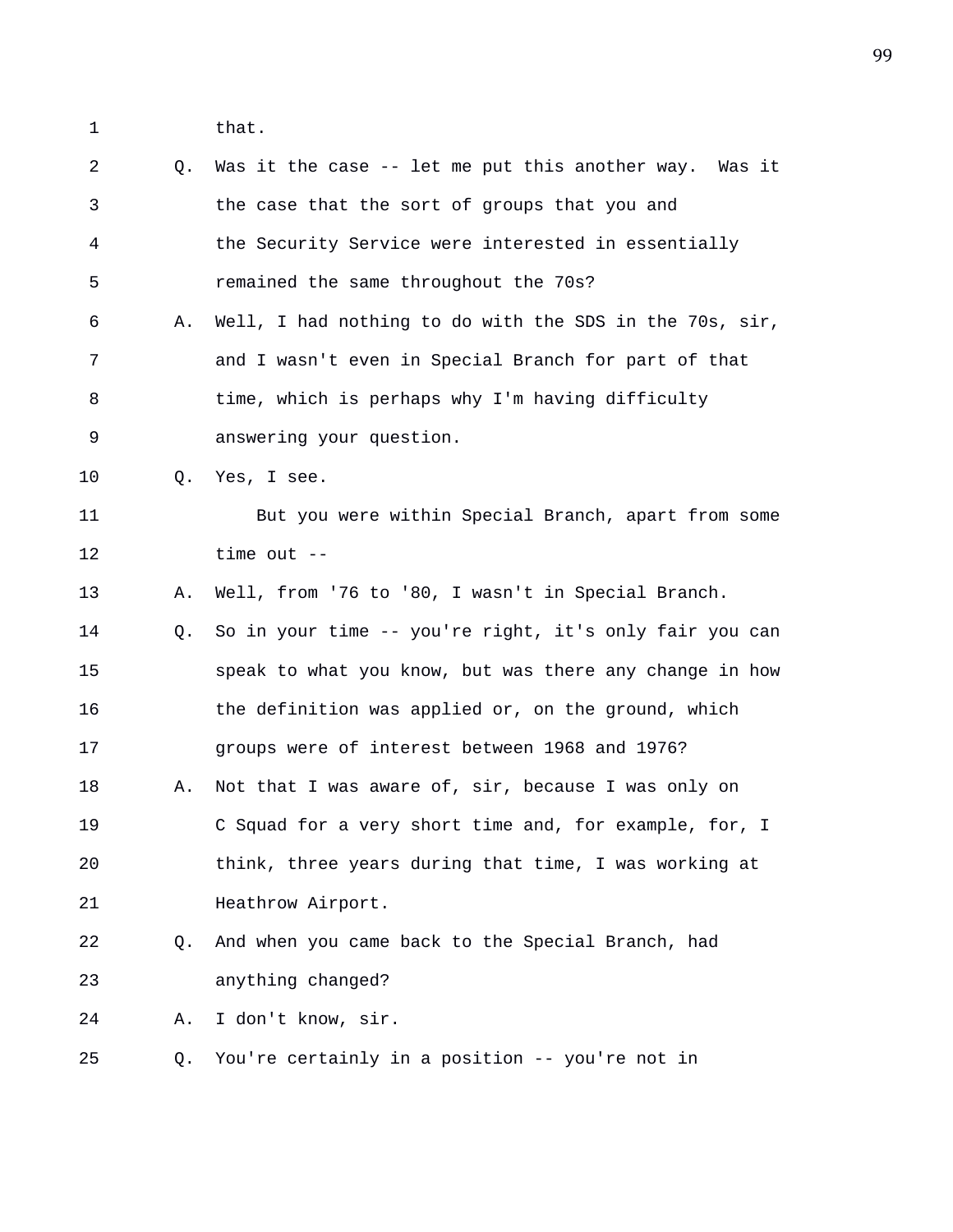| 1  |    | a position to gainsay the proposition that nothing in    |
|----|----|----------------------------------------------------------|
| 2  |    | fact changed on the ground?                              |
| 3  | Α. | No. No, I'm not.                                         |
| 4  | Q. | Thank you.                                               |
| 5  | Α. | But as I say, I was out of the field, in that sense, for |
| 6  |    | seven of those years.                                    |
| 7  | 0. | Yes, that's an absolutely fair point to make. I'll have  |
| 8  |    | to pick another victim for that.                         |
| 9  |    | Can we now take that document down and have              |
| 10 |    | $\{UCPI/34701\}$ .                                       |
| 11 |    | This is a paper, a Home Office paper from 1980. If       |
| 12 |    | we can go to page 2, paragraph 4, at the very bottom     |
| 13 |    | $\{UCPI/34701/2\}$ .                                     |
| 14 |    | So there's -- this is proposing an amendment to          |
| 15 |    | the terms of -- to the definition of subversion, and     |
| 16 |    | the proposed amended definition starts at the very       |
| 17 |    | bottom:                                                  |
| 18 |    | "Subversive activities are defined as those which        |
| 19 |    | threaten the safety or well being of the state, and      |
| 20 |    | which are intended to undermine or overthrow             |
| 21 |    | Parliamentary democracy by political, industrial or      |
| 22 |    | violent means."                                          |
| 23 |    | Harris, so far?                                          |
| 24 | Α. | $Mm-hm$ .                                                |
| 25 | Q. | Then:                                                    |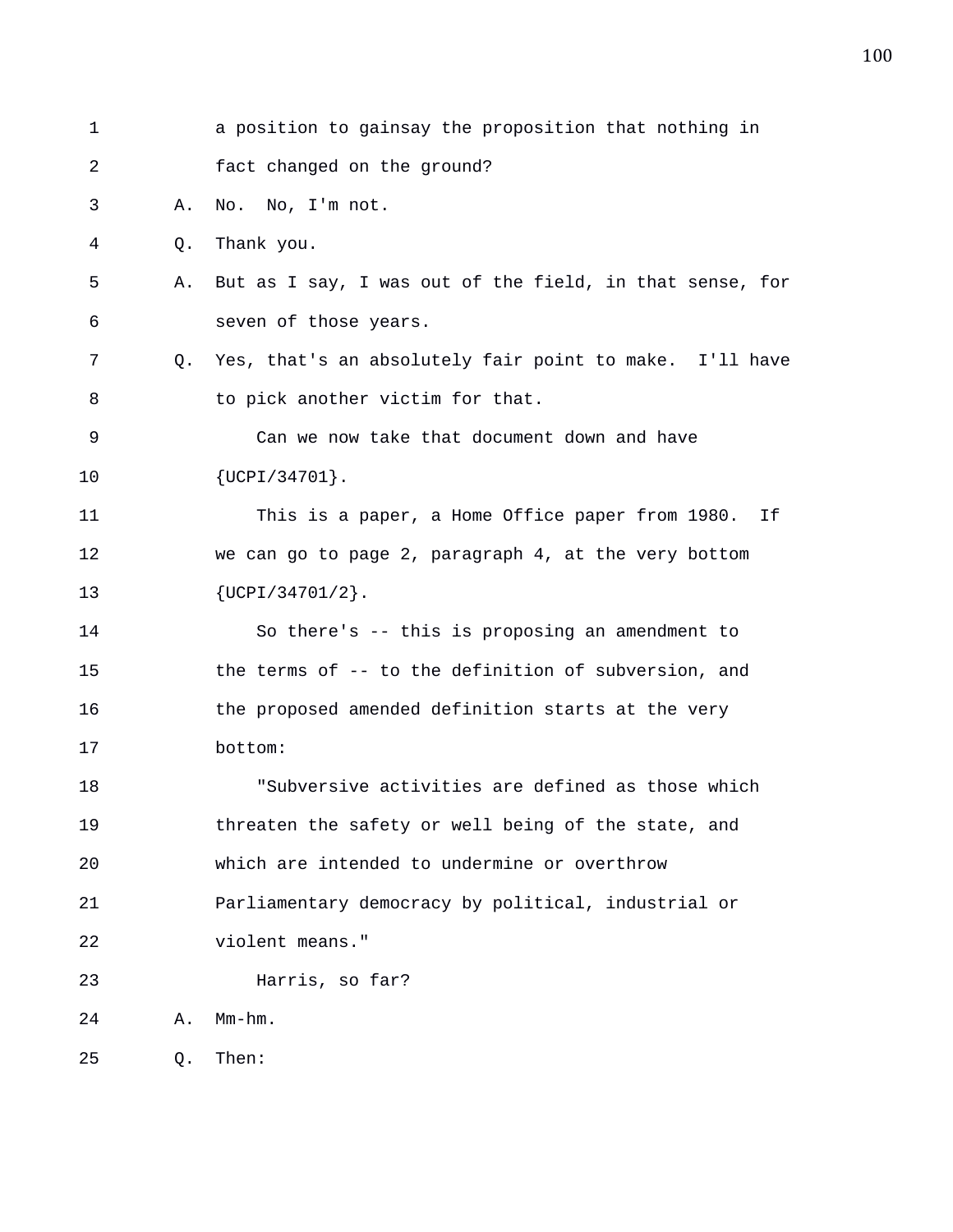1 "This includes the activities of organisations or 2 individuals which, while operating at present within 3 the law, have as their long term aim the overthrow 4 Parliamentary democracy." 5 So the rider that it was being proposed should be 6 added would make -- would make beyond doubt the fact 7 that lawful activity was within the definition of 8 subversion and all that was required, in terms of aim, 9 was a long term aim. 10 Did that in fact reflect what the SDS was doing then 11 anyway? 12 A. Yes, I'm not sure I've seen this definition before -- 13 this proposed definition, but I would say that -- that 14 it -- it did, yes. 15 Q. Now, if we can take that down, please. 16 You've -- and I've been testing your memory back 17 half a century, but you've got some -- and I don't mean 18 this pejoratively, but some hazy recollections of 19 getting some information and training about those 20 subjects. Looking back, do you think you were 21 sufficiently trained and informed about the definition 22 of subversion? 23 A. No, possibly not. I suppose the -- the best training we 24 had on that was -- was with a course provided for junior 25 SB officers by the Security Service themselves and that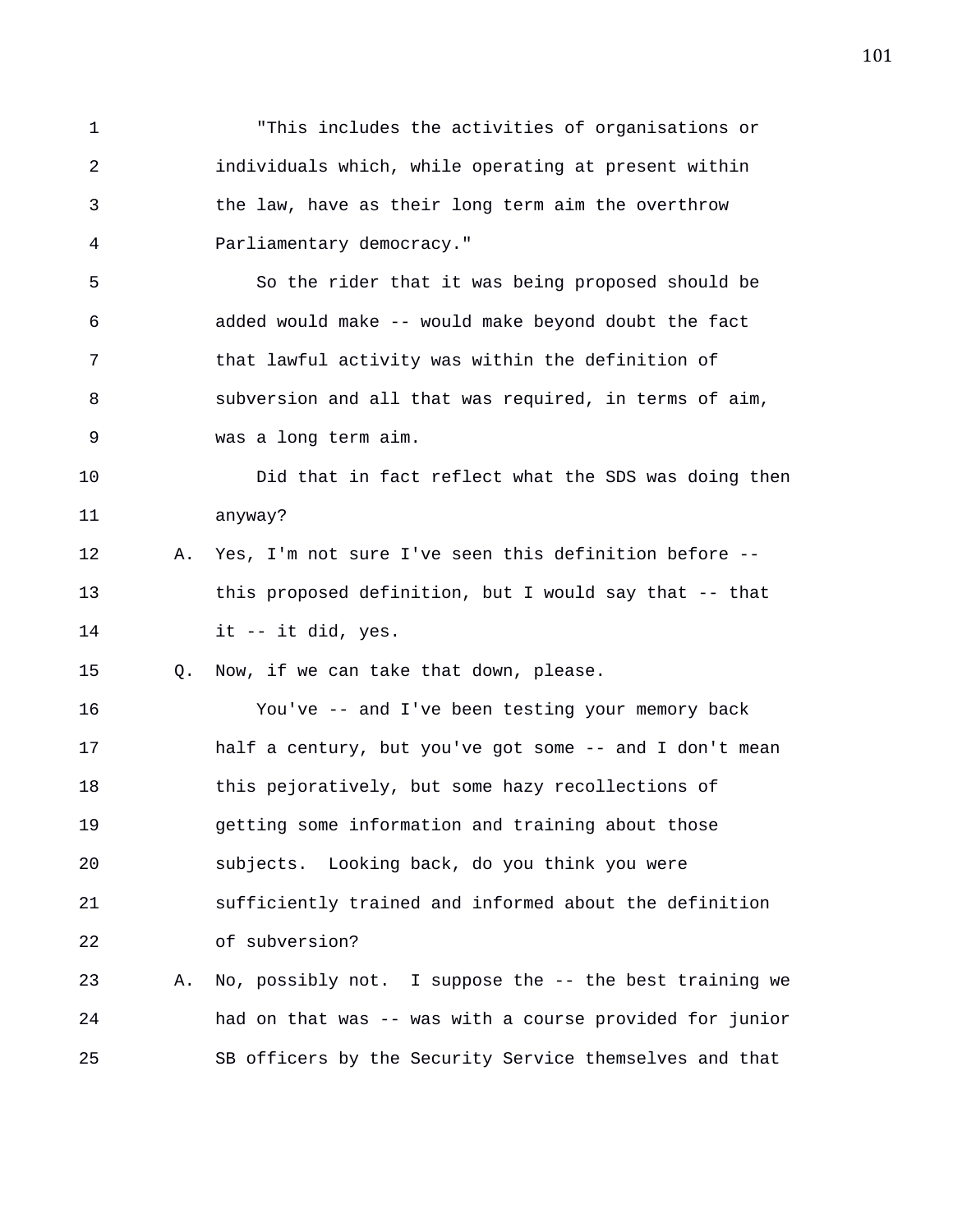1 was probably the best training. It could probably have 2 done with -- with re-emphasising, perhaps. 3 I suppose my thoughts are that if 4 the Security Service came to you and said something was 5 subversive, you took their word for it. 6 Q. And so far as your men's understanding of subversion is 7 concerned, can I take it from what you've said that you 8 didn't provide them with any formal instruction about 9 the definition or anything like that? 10 A. No. 11 Q. You just followed the Security Service's lead? 12 A. Yes, sir. 13 Q. Do you think they were kept sufficiently up to date or 14 refreshed as to the definition of subversion? 15 A. Well, with hindsight, sir, possibly not. But as I said 16 before, the -- the reporting on subversion defined by 17 the Security Service was a byproduct, and the main 18 function was not that, and I've come back to that in 19 previous times. 20 MR BARR: Thank you. 21 On that note, sir, would it be convenient to break 22 for lunch now? 23 THE CHAIRMAN: Certainly it would. Roughly how much longer 24 do you have in this phase of your questioning? 25 MR BARR: I think I'm on course to finish within the day,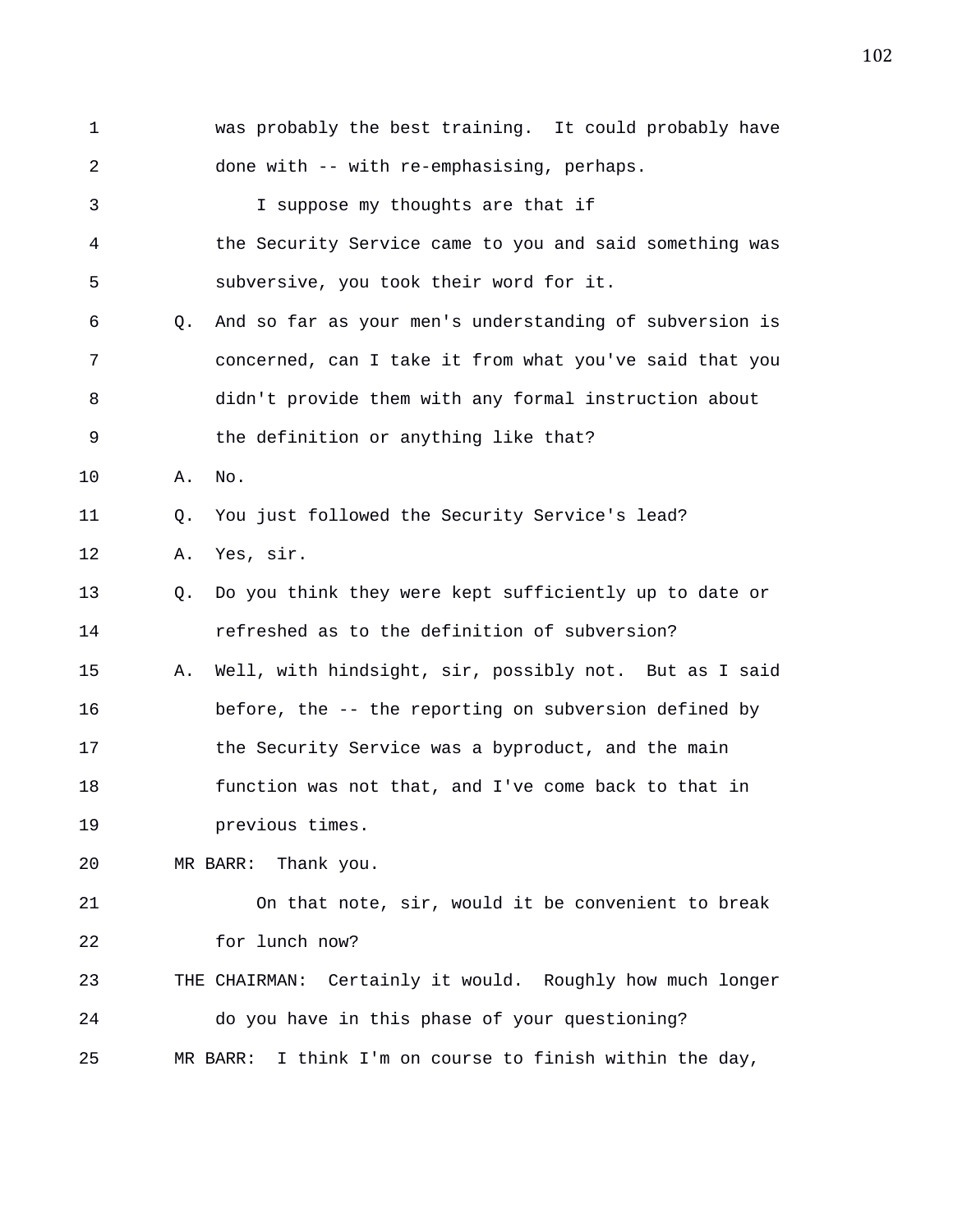1 sir.

2 THE CHAIRMAN: Yes, but --

3 MR BARR: I'm halfway through.

4 THE CHAIRMAN: Yes. We do, of course, have other questions 5 that may arise from propositions that are put to you by 6 other teams.

7 MR BARR: I think we're okay, sir.

8 THE CHAIRMAN: Good.

9 Very well. Would anybody mind if, today, because 10 there may be some pressure of time, we resumed at 11 2 o'clock rather than 5 past, the full hour? I hear no 12 protest. Then we'll resume at 2.

13 (1.06 pm)

14 (The short adjournment)

15 (2.01 pm)

16 THE CHAIRMAN: Mr Barr.

17 MR BARR: Thank you, sir.

18 Mr Moss, can we go back to school now, please. I'm 19 going to have up on the screen {UCPI/34698}. This is 20 another circular from the Security Service to 21 chief constables about subversive activities. It's 22 dated 16 December 1975, and it's about subversive 23 activities in schools.

24 If we could go to the second page {UCPI/34698/2} and 25 paragraph 2, please, it says: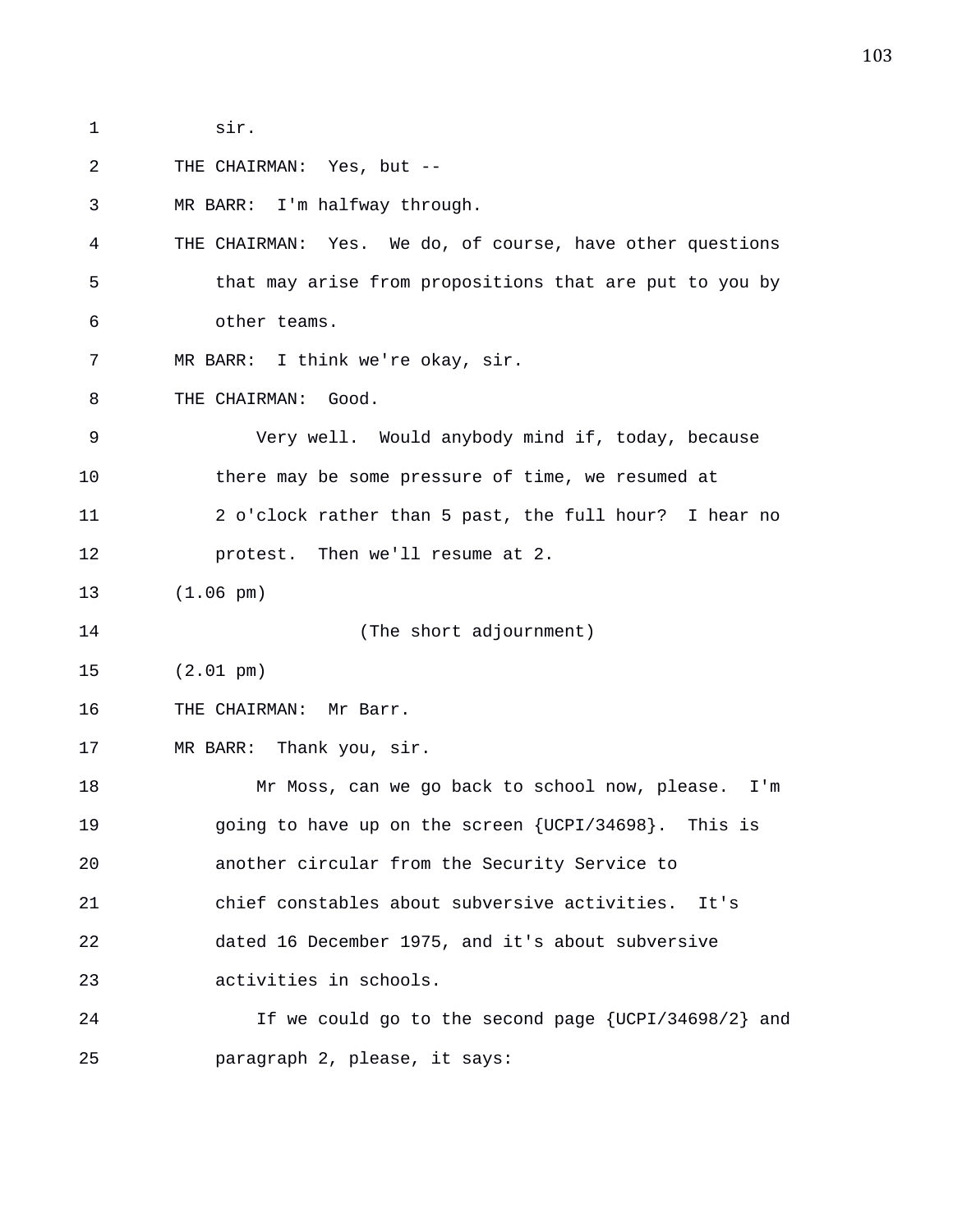1 "We do not ask you to make enquiries in schools on 2 our behalf, but we would welcome any help you could give 3 us on the basis of information which comes your way from 4 the local papers or from members of the public, or by 5 recourse to other sources outside schools which you can 6 use without risk of embarrassment." 7 Did you see that document? 8 A. Not at the time, but I was aware of it -- I have been 9 made aware of it. 10 Q. Were you aware at the time of the message that was 11 contained in paragraph 2? 12 A. No, I wasn't. 13 Q. Were you aware by the time that you were the DCI of 14 the SDS of that message? 15 A. I think I might have been, but wouldn't swear to it. 16 Q. There is tension within schools, isn't there, with both 17 the far left and far right seeking to influence views 18 within schools in the late 70s and early 80s? 19 A. Yes. 20 Q. And the SDS reported on that, didn't they? 21 A. I believe so. 22 Q. Yes, we've had reporting -- 23 A. Oh, fine. 24 Q. -- from HN126 in particular about that. 25 Were you aware of what that was for and who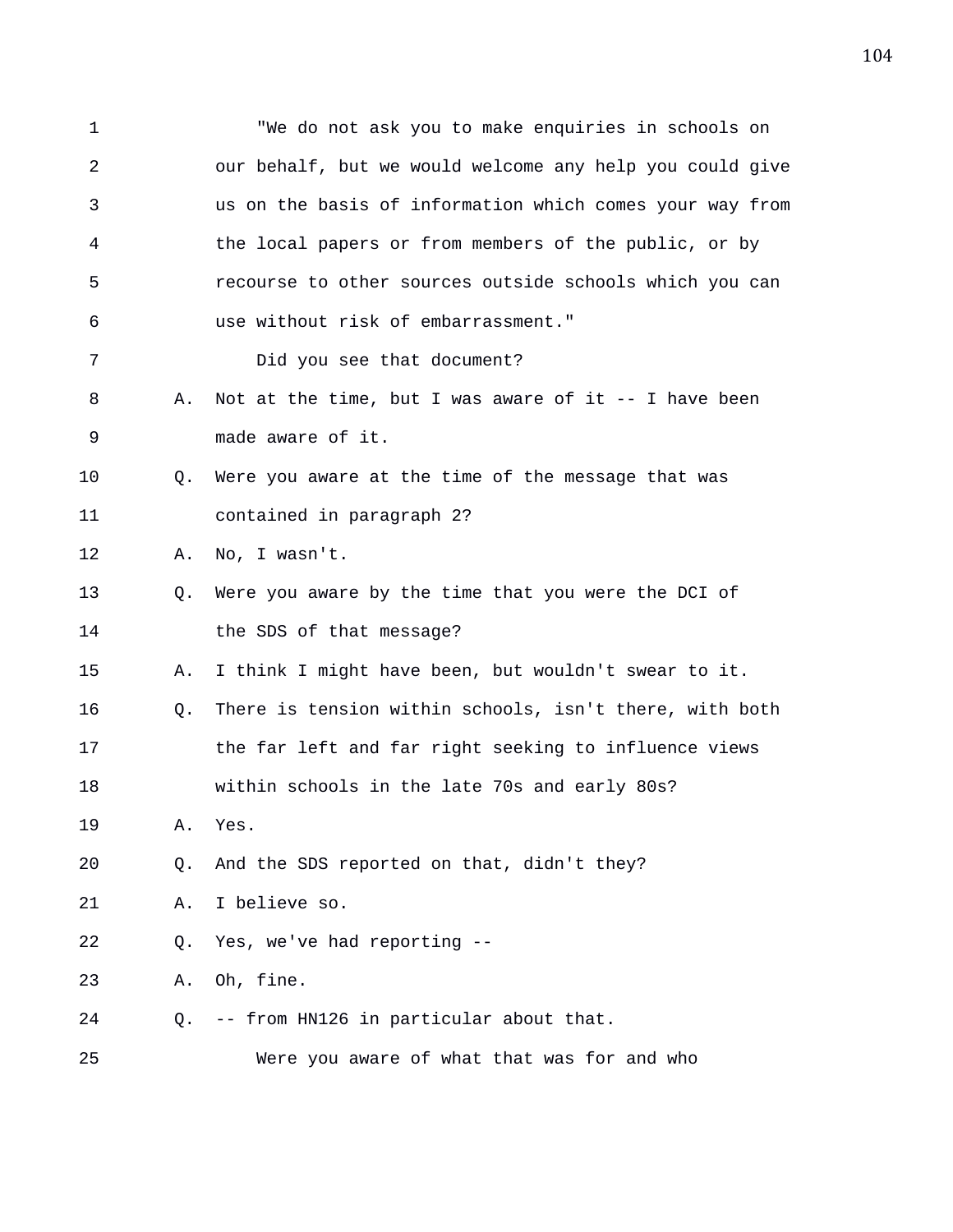| 1              |    | the driver was for that intelligence?                    |
|----------------|----|----------------------------------------------------------|
| $\overline{a}$ | Α. | I'm not sure I've seen the intelligence you're talking   |
| 3              |    | about, but I'm guessing that it was                      |
| 4              |    | the Security Service, and it was in pursuance of that    |
| 5              |    | letter or circular.                                      |
| 6              | O. | Should I take it from the uncertainty in your voice that |
| 7              |    | perhaps we'd be best relying on the officer himself?     |
| 8              | Α. | Yes, sir, I think so.                                    |
| 9              | Q. | Thank you.                                               |
| 10             |    | Can we take that down.                                   |
| 11             |    | I asked you before lunch about the procedure with        |
| 12             |    | documents when you were on C Squad.                      |
| 13             | Α. | $Mm-hm$ .                                                |
| 14             | Q. | I'm going to ask you a little bit about the procedures   |
| 15             |    | within the SDS. You've told us in your witness           |
| 16             |    | statement that you didn't compile or assess reports.     |
| 17             |    | You did read them and sign them off, though, didn't you? |
| 18             | Α. | Sometimes, sir, yes.                                     |
| 19             | Q. | And then were they disseminated to C Squad?              |
| 20             | Α. | Yes, sir.                                                |
| 21             | Q. | And then the process that you described was applied to   |
| 22             |    | them and they were further disseminated as C Squad saw   |
| 23             |    | fit?                                                     |
| 24             | Α. | Yes, sir.                                                |
| 25             | Q. | Was there any change in that process during the time     |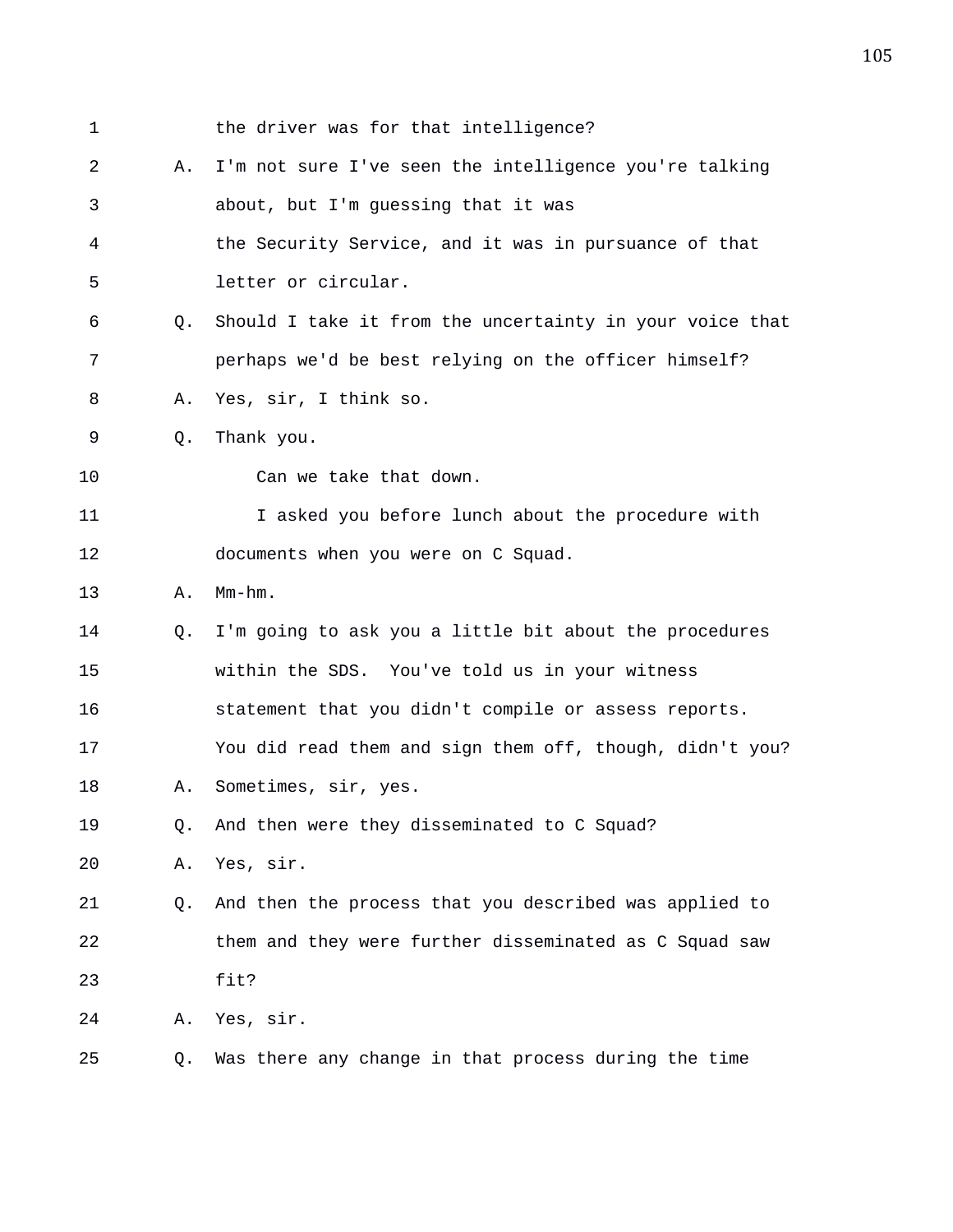1 that you were working in the SDS?

2 A. No.

3 Q. You've confirmed in your witness statement what I would 4 describe as -- and do tell me if you disagree with 5 the choice of words -- an unfiltered approach to 6 intelligence-gathering, where your officers hoovered up 7 information so that it could be considered and analysed 8 by others?

9 A. That's fair comment, sir.

10 Q. You've made comment on a number of reports in your 11 witness statement, and I'm not going to take you to them 12 all, but could I take you just to a couple.

13 First of all, can we go to the document at tab 19, 14 which is {UCPI/15145}.

15 This is a report dated 5 November 1980, and it's 16 about an individual. It says at paragraph 2:

17 "[Privacy] has recently joined Kilburn branch of 18 the Socialist Workers Party. He is employed by 19 the General Post Office in the international sorting 20 office at [location]. Due to his shift work he is 21 unable to attend SWP meetings but he does 22 a regular 'Socialist Worker' newspaper sale in Finchley 23 Road, NW3 each Saturday."

24 Can you keep in mind employment at the GPO. 25 It then goes on to deal with where he's living and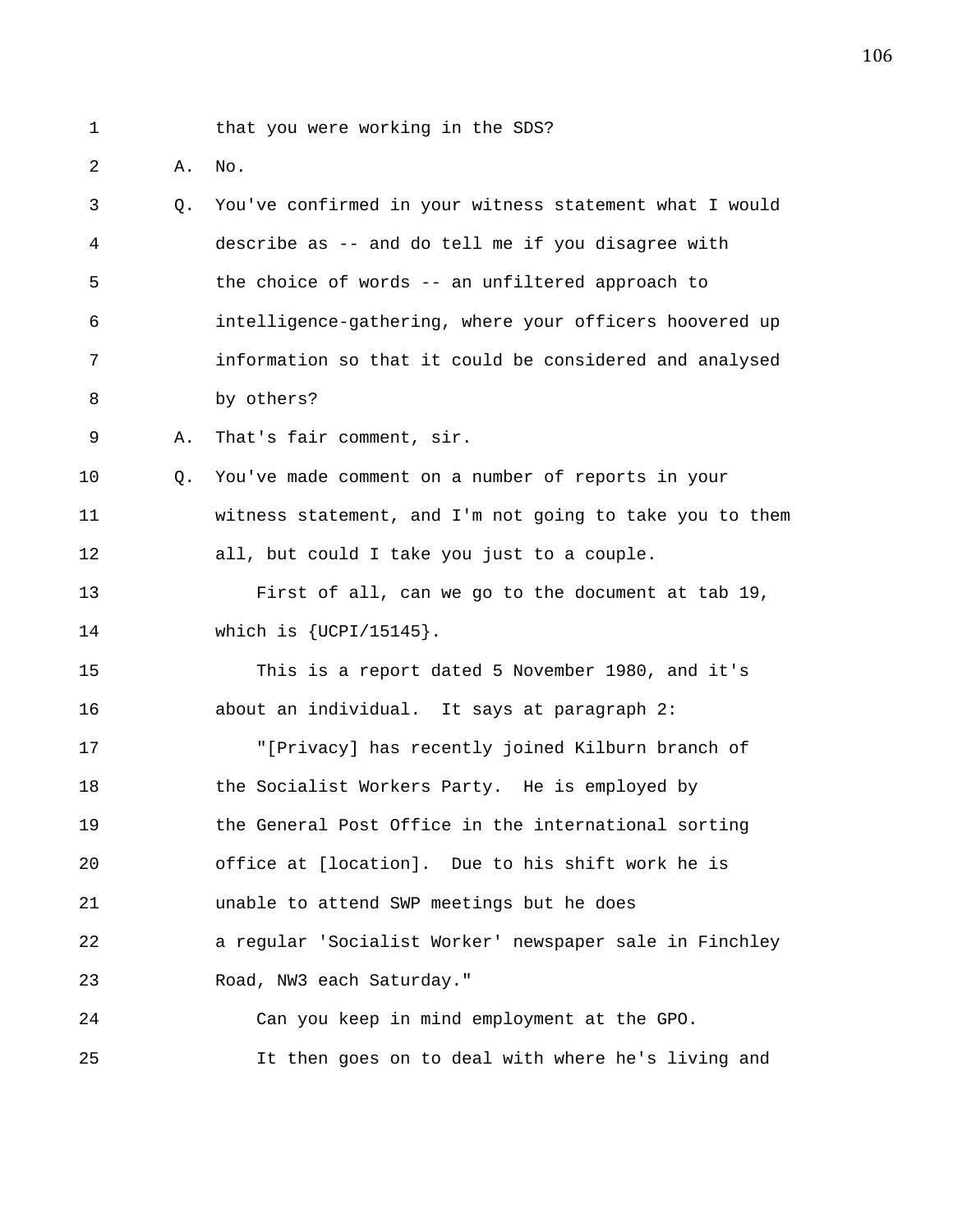1 a bank account. And then it talks in terms of being: 2 "... a supporter of the Gay Liberation Movement and 3 is an avid reader of 'Gay News'." 4 You thought that that intelligence might be of some 5 relevance for vetting purposes in your witness 6 statement? 7 A. Yes, sir. 8 Q. Could you explain, please, what the relevance of this 9 intelligence to vetting might be? 10 A. To -- to vetting, as I was describing it, none at all, 11 sir. But I was trying to differentiate between 12 the official government vetting system, which is aimed 13 at preventing unsuitable people in terms of their views 14 and attitudes having access to classified government 15 information, and blacklisting, as it's been described. 16 Q. They are two different things. 17 A. They are two different things, yes. 18 So in terms of government vetting purposes, that is 19 of no interest whatsoever. 20 Q. Was the fact that this person was working for the Post 21 Office potentially of vetting relevance? 22 A. In government terms? 23 Q. Yes. 24 A. No, sir. I don't believe -- there may be some posts in 25 the Post Office, pardon me, which are vetted to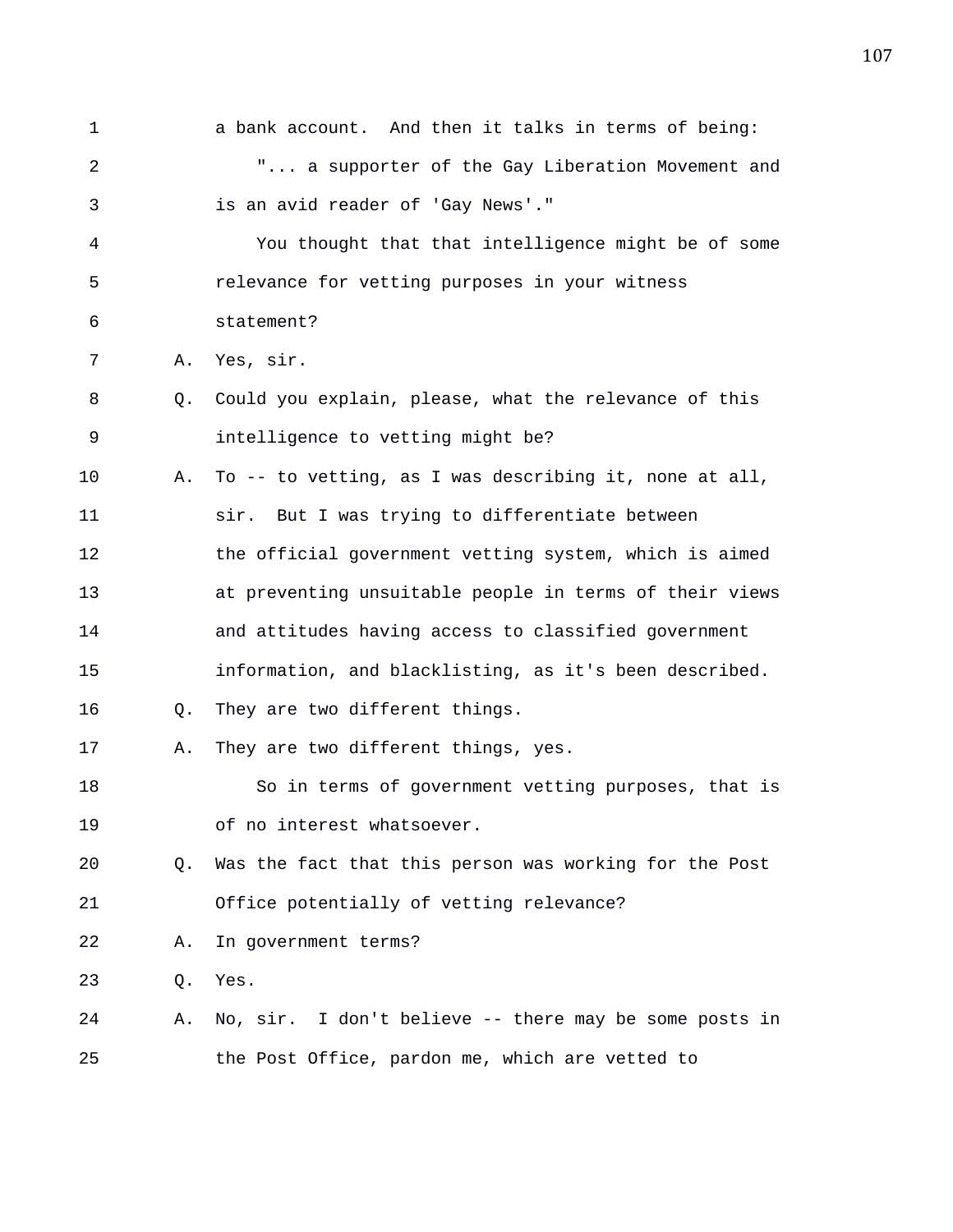1 government standards, but I'm not aware of any. I can't 2 see why they would be.

- 3 Q. So is it your evidence now that in fact you don't think 4 this document is of any relevance to vetting?
- 5 A. No, sir, I don't think it is. I think it's just 6 a question of identifying the person as -- as much as 7 possible.
- 8 Q. So far as bank account details are concerned, did you 9 regard these as having any quality of confidentiality 10 that ought to make you cautious about signing off 11 **reports** containing them?
- 12 A. With hindsight, probably, yes.

13 Q. At the time?

14 A. No. It was a different time, sir.

15 Q. Could we take that report down, please, and could we go 16 to a document which in fact wasn't in the bundle. It's 17  ${UCPI}/14174$ . Thank you.

18 This is a report dated 8 August 1980, and it deals 19 with information about a member of the Revolutionary 20 Communist Tendency. Can we have a look in particular -- 21 it starts about that. But, in particular, I want to 22 have a look at what it says about a particular woman, at 23 paragraph 6, please, at the bottom of the page.

24 "Since that time she has been 'unattached', until 25 recently when she formed a relationship with a bus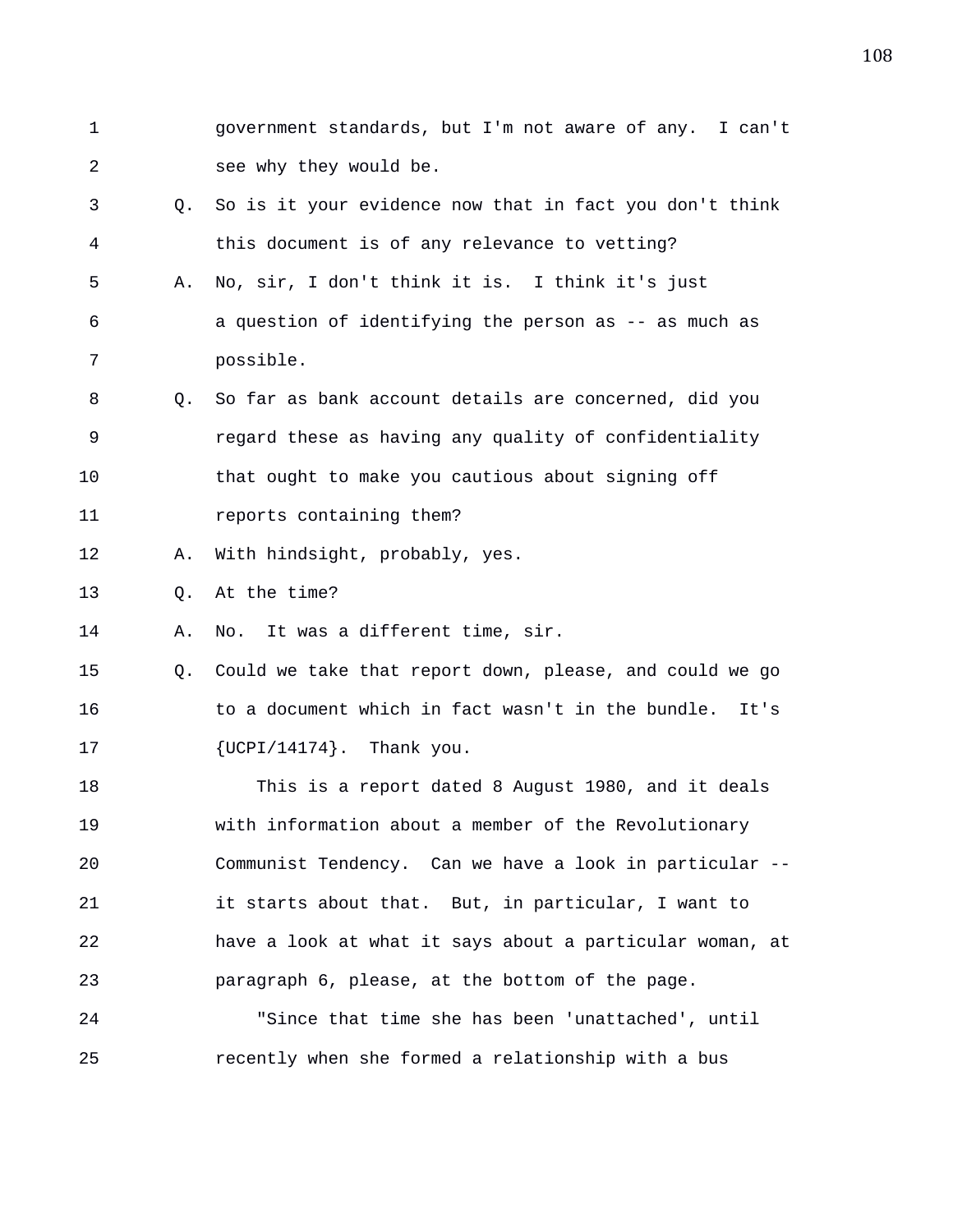1 conductor on the [Privacy] bus route called [Privacy] 2 (a black-belt Karate exponent) and it is likely that 3 this liaison will blossom although the two characters 4 prefer at present to maintain their independence. 5 However, she still lives at [Privacy] [Privacy] 6 [Privacy] and in the last week has intimated that she 7 wishes to fall pregnant again and for this purpose has 8 ceased to take 'the pill' on a regular basis. She is, 9 however, not quite sure at present as to who will sire 10 this latest socialist offspring."

11 If we could go down to the next page and look at 12 paragraph 9, please {UCPI/14174/2}. It says:

13 "Whilst not actively engaged on a firm political 14 basis, she had still retained close links on a social 15 basis with her many friends in the Tottenham 16 Socialist Workers Party and Haringey/Tottenham 17 Women's Voice and it can be stated quite strongly that 18 her current political bias would not include an interest 19 in Irish orientated groups, let alone the ideals of 20 the Revolutionary Communist Tendency, as her main 21 interest, culturally, politically and personally is with 22 the black races and people of similar ethnic origins."

23 Now, if we scroll down to the very bottom, please, 24 we see that you've signed there on behalf of 25 the chief superintendent.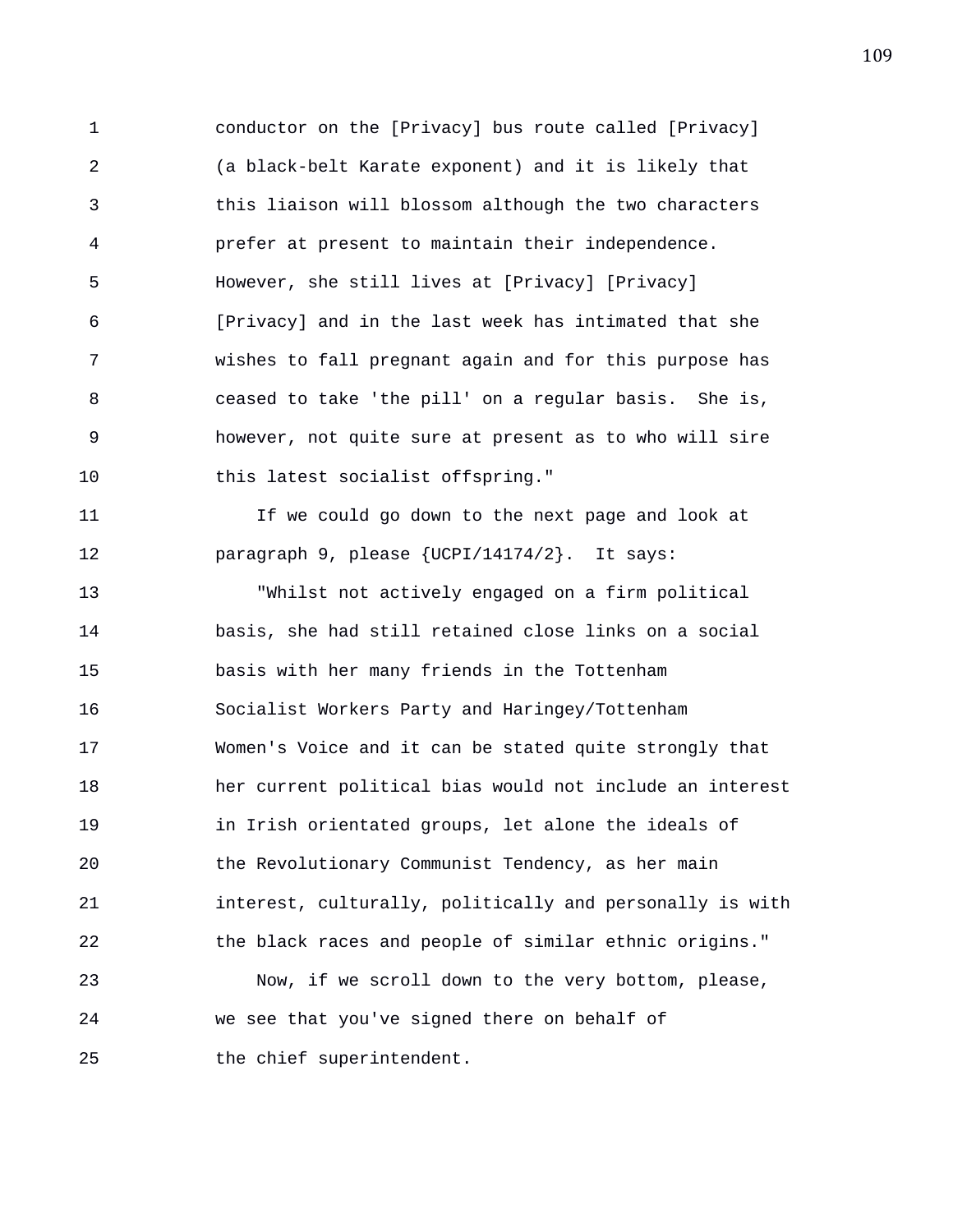1 So is that one of the documents that you would have 2 read?

3 A. Yes, if I signed it, yes, certainly.

4 Q. Did you consider content like that, first of all, to be 5 necessary?

6 A. Yes, I think it's relevant in that -- I obviously don't 7 know the -- the subject, I don't know anything about her 8 from this distance in time. I think the relevance is 9 that it shows her probably possibly becoming less active 10 in ultra left wing circles, looking perhaps to settle 11 down a bit more, and certainly if she does become 12 a mother again she would have less time for activity. 13 So it would be indicating to me that this particular 14 person was likely to be taking less interest in -- in 15 activities in the future. That's what I would see as 16 the relevance. 17 Q. Did you consider the tone appropriate? 18 A. I -- I -- I thought one of the sentences was -- was 19 a bit odd, and I'm not sure I'd -- in -- in today's

20 light -- I haven't got it in front of me anymore -- 21 Q. If we could go back -- which bit would you like to look 22 at again?

23 A. I think it was probably the bottom of the first page. 24 Q. So paragraph 6, please, {UCPI/14174/1}.

25 A. Well, I didn't like that sentence "not quite sure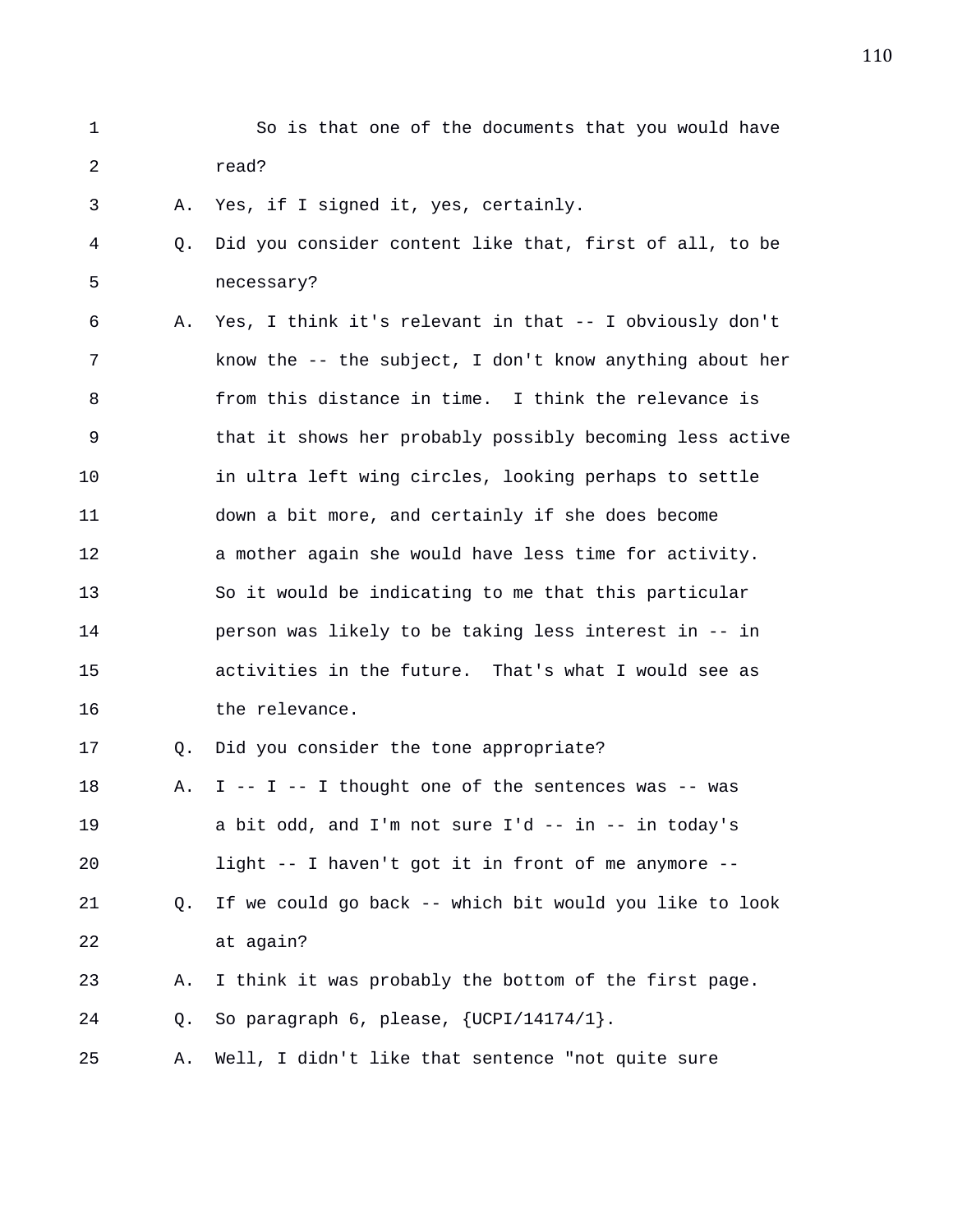1 at present as to who will sire this latest socialist 2 offspring". That was very poorly phrased, to say 3 the least. And in the present climate, I'm not sure 4 I like the way that they talked about her -- her 5 interest being concentrated in certain ethnic 6 minorities. I don't think that was -- 7 Q. And at the time? 8 A. I probably didn't think about it at the time. As I say, 9 it was a long time -- a different time, sir. 10 Q. Coming back to the significance of this report, as you 11 saw it, in terms of the content, couldn't that have been 12 recorded much more succinctly and without the details? 13 A. I suppose my views on that, thinking of 14 the Security Service's interest, is -- you said did 15 the SDS hoover up things, I think the Security Service 16 do very much the same. And I suppose my view would be, 17 if we had that information, and it's all relevant, as 18 far as I can see, to her as a person, I would pass that 19 on to the Security Service. 20 Q. Looking back now with hindsight, would you accept that 21 this was inappropriate reporting? 22 A. In what way, sir? 23 Q. Well, inappropriate both in terms of the level of highly 24 personal detail, and secondly the tone? 25 A. I think the tone would be unacceptable now, yes, sir.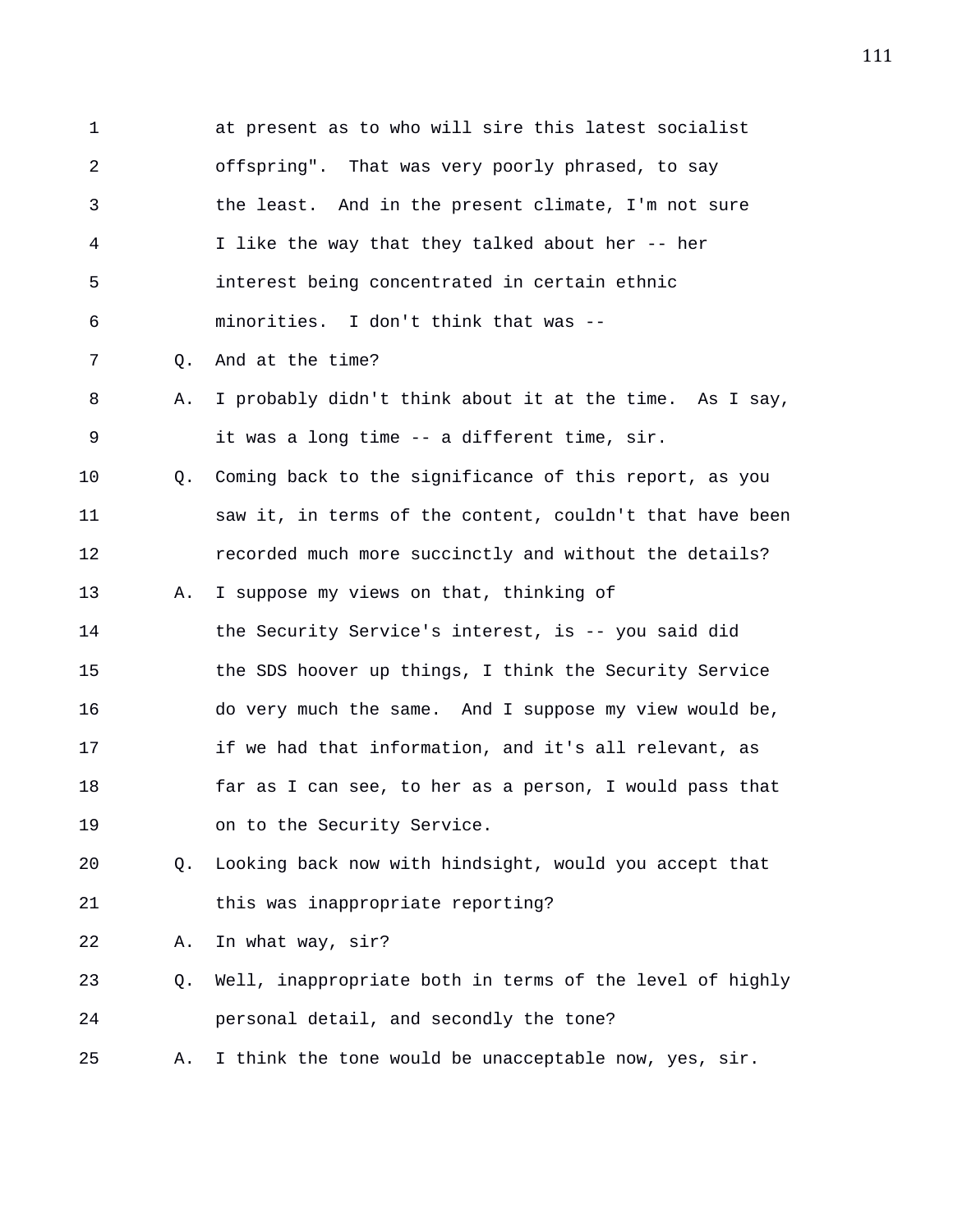1 Q. And the level of detail more than was necessary? 2 A. Well, I suppose, for example, I'm not quite sure what 3 you're getting at, but in paragraph 5 when she's talking 4 about -- when the author is talking about having formed 5 a relationship with the national treasurer of FLAME, 6 that could have been sort of left off her report and put 7 on his report. 8 Q. I'm thinking of the detail of contraception, speculation 9 about who the father of her child might be -- 10 A. I see. 11 Q. -- as well as the comments about race that you've 12 already -- 13 A. Well, I've commented on that, sir. 14 Q. Yes. 15 A. I understand what you're saying now. 16 Yes, I suppose it could have stopped at the end 17 of "intimated that she wishes to fall pregnant again", 18 and the rest of that paragraph could be -- could be left 19 out. 20 Q. One of the reasons I've chosen to put this document to 21 you, not only does it occur on your watch but it falls 22 at precisely the time that concerns were being expressed 23 in the Home Office, amongst other things, to the effect 24 that more information was being recorded than was 25 necessary and then stored. So that was a concern that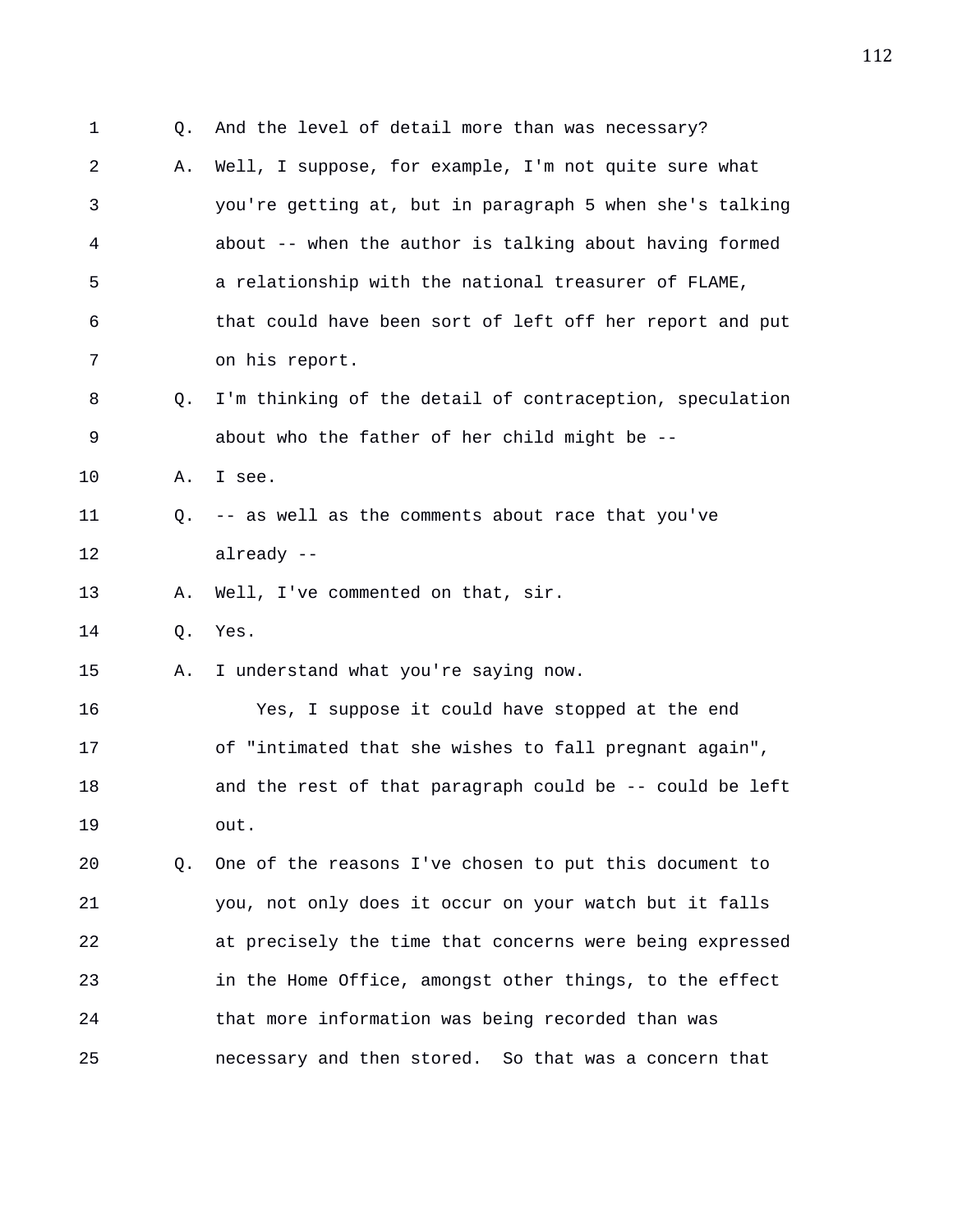- 
- 1 they had at the time.

2 A. I think --

3 Q. Would you agree that that was a justified concern to 4 have?

5 A. Yes. With modern eyes, I would agree with that, sir. 6 Q. Thank you.

7 Can we move -- if we can take that document down. 8 Could we move to Blair Peach. And can we start, 9 please, with whether you can recall in any general 10 discussion, whilst you were the head of the SDS or in 11 the period between Blair Peach's death and your assuming 12 that role, about what the police concerns were arising 13 from that incident.

14 A. No, sir. I mean, I was in the CID until quite literally 15 the day before I took over the SDS in that January, so 16 that answers that part of the question.

17 As far as the second part is concerned, I imagine 18 that the main interest was in any public disorder 19 arising from those tragic circumstances.

20 Q. When you say you imagine, in the conversations you were 21 having with people at C Squad and your superiors in 22 S Squad, was anybody feeding down to you any desire for 23 intelligence about the Friends of Blair Peach Campaign? 24 A. Not in specific terms, no, sir.

25 Q. In general terms?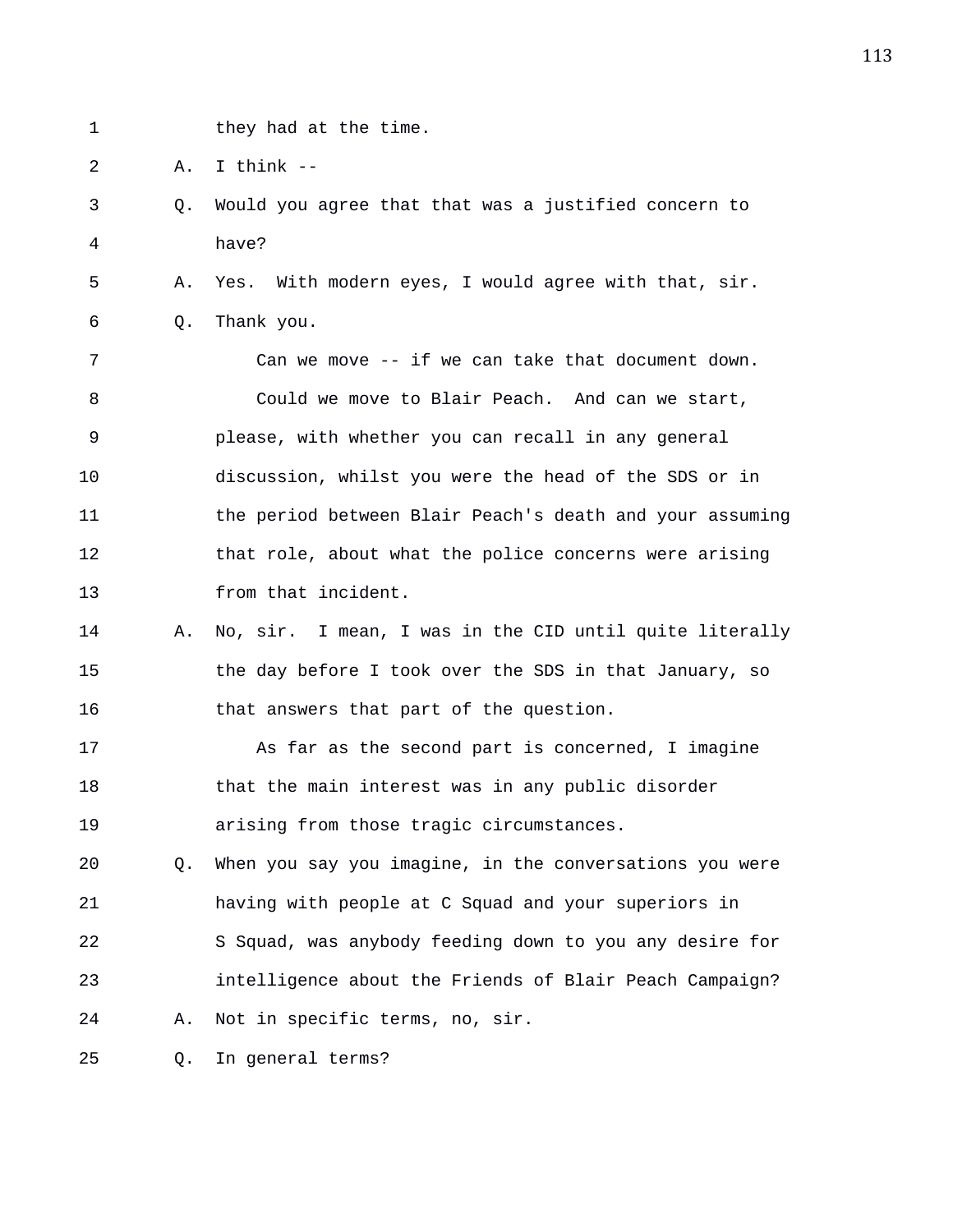1 A. No.

2 Q. Was anybody else expressing to you a desire for 3 intelligence about the Friends of Blair Peach Campaign? 4 A. I'm not quite sure where this is going, sir, but no. 5 I'm not sure I'm giving you the answer you're looking 6 for. 7 Q. Was anybody asking you for information in connection 8 with the inquest, or with any other proceedings that 9 were going on at the time, arising -- 10 A. No. 11 0. -- from the death? 12 Could we look at {DOC/76/1}, please. This is 13 a report dated 19 June 1979. As far as the Inquiry is 14 aware, this isn't SDS reporting. But it says: 15 "This report concerns those persons, known to this 16 Branch, who have made written statements to Police 17 concerning the death of Blair Peach during an 18 anti-National Front demonstration at Southall on 19 23.4.79." 20 Are you able to assist us in any way as to why such 21 intelligence would have been wanted by Special Branch? 22 A. No, I can't, sir. 23  $Q.$  Can we take that down and have  $\{DOC/77/1\}$  up, please. 24 This is, again, a document which we don't -- our 25 understanding is this isn't SDS intelligence. It's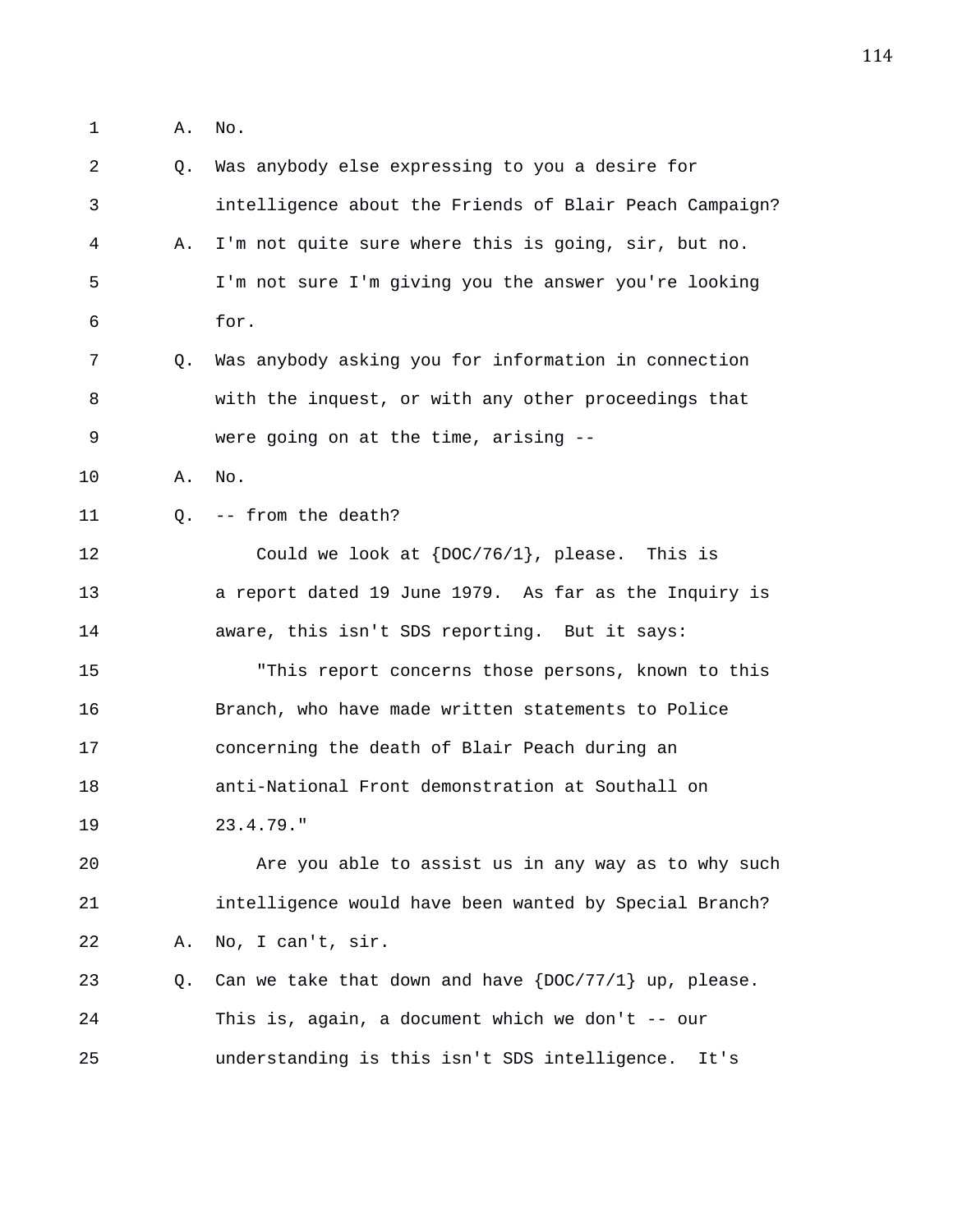- 
- 1 dated 19 February 1981:

2 "In connection with the investigation into the death 3 of Blair Peach on April 23, 1979 a number of persons met 4 [redacted] later that evening. It is understood that 5 the reason for this meeting was to collectively discuss 6 individual statements which would later be made to 7 Police." 8 Can you help us as to why Special Branch would be 9 interested in that intelligence? 10 A. Well, I suppose my immediate reaction to that is, 11 were they meeting for reasons of collusion? And I don't 12 see that Special Branch, per se, would have interest in 13 that, unless the people were -- were known to us. But 14 even then, I can see a reason for police interest in 15 that, but not Special Branch interest in that. 16 Q. If we could take that down now, please. And if we could 17 have up the document which is at tab 10 of the bundle, 18 which is {MPS/728963}. 19 Now, this is the 1979 annual report. And it 20 describes seeking -- in relation to Blair Peach, seeking 21 to discredit and criticise the police. I think you were 22 asked to comment on it in your witness statement. 23 A. Sorry, I'm not sure I've got the right document here, 24 sir. 25 Q. I will take you to the precise paragraph in just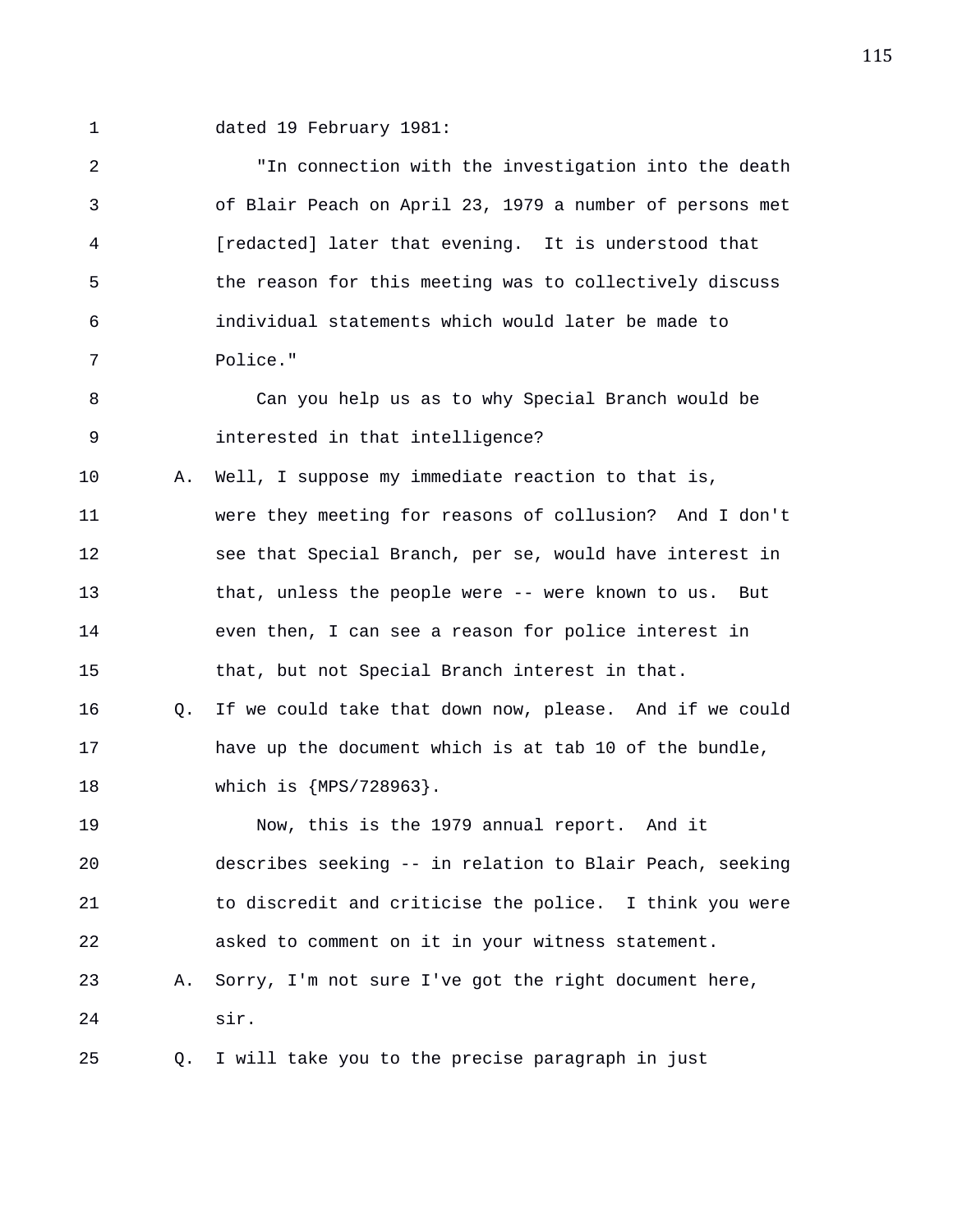1 a moment.

| 2  |    | If we can go over to the next page, to paragraph 3        |
|----|----|-----------------------------------------------------------|
| 3  |    | ${MPS}/728963/2$ . It says -- this is one of the letters. |
| 4  |    | This is a letter from Assistant Commissioner Kelland to   |
| 5  |    | R J Andrew at the Home Office. Paragraph 3 says:          |
| 6  |    | "The focal point of much of the extremist activity        |
| 7  |    | in 1979 was the General Election held in May with         |
| 8  |    | the extreme Left contriving to take advantage of          |
| 9  |    | the National Front's election campaign to provoke         |
| 10 |    | hostile confrontation whenever possible.                  |
| 11 |    | The culmination of the virulent anti-fascist              |
| 12 |    | demonstrations was the death of the Anti-Nazi League      |
| 13 |    | supporter Blair Peach and the subsequent campaign         |
| 14 |    | against Police. During this period                        |
| 15 |    | the Special Demonstration Squad was able to provide       |
| 16 |    | useful information which was invaluable, enabling         |
| 17 |    | uniformed officers to be effectively deployed."           |
| 18 |    | Was it a concern of the police, in the light of           |
| 19 |    | the two reports I've shown you and the annual report for  |
| 20 |    | 1979, that the SWP, the ANL or                            |
| 21 |    | the Friends of Blair Peach Campaign were trying to        |
| 22 |    | discredit or criticise the police?                        |
| 23 | Α. | I read that -- it's perhaps unfortunately phrased in      |
| 24 |    | the sentence beginning "The culmination of the virulent   |
| 25 |    | anti-fascist " etc " and the subsequent campaign          |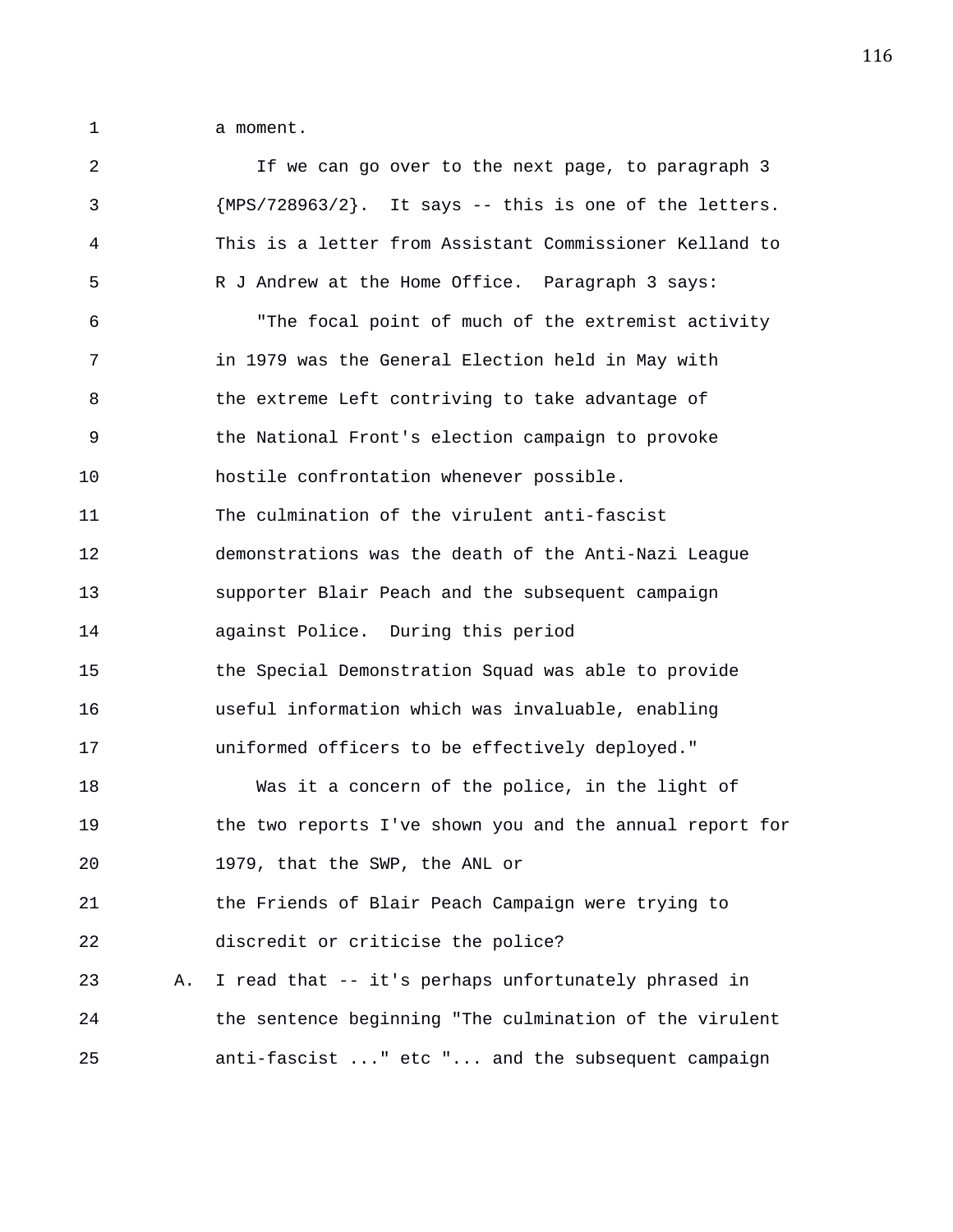1 against the Police", that perhaps shouldn't have been 2 there, and it should just finish with the last sentence, 3 which I think comes back to the function of the SDS, 4 that it: 5 "... was able to provide useful information ... 6 enabling uniformed officers to be effectively deployed." 7 I would personally have no problem at all with -- 8 with criticism of the police for -- for anything that we 9 do. It's -- we live in a democratic society. 10 Q. Well, is the problem that that phrase was there in 11 the document; and do you think, looking back, there 12 might have been a rather defensive mindset? 13 A. Yes, quite possibly. I was giving you my personal view 14 then. But corporately, yes, quite possibly. 15 Q. Could we take that down, please, now and have tab 15 16 {UCPI/14149}. 17 Now, this is an SDS report. It's dated 18 28 July 1980, and it is about the Friends of Blair Peach 19 Committee attempting to form a national coordinating 20 body with other groups who are concerned, as the report 21 puts it, with state brutality by the police and prison 22 authorities. 23 Can you help as to why this intelligence was 24 reported by the SDS? Was it just part of 25 the hoovering-up approach, or was it because there was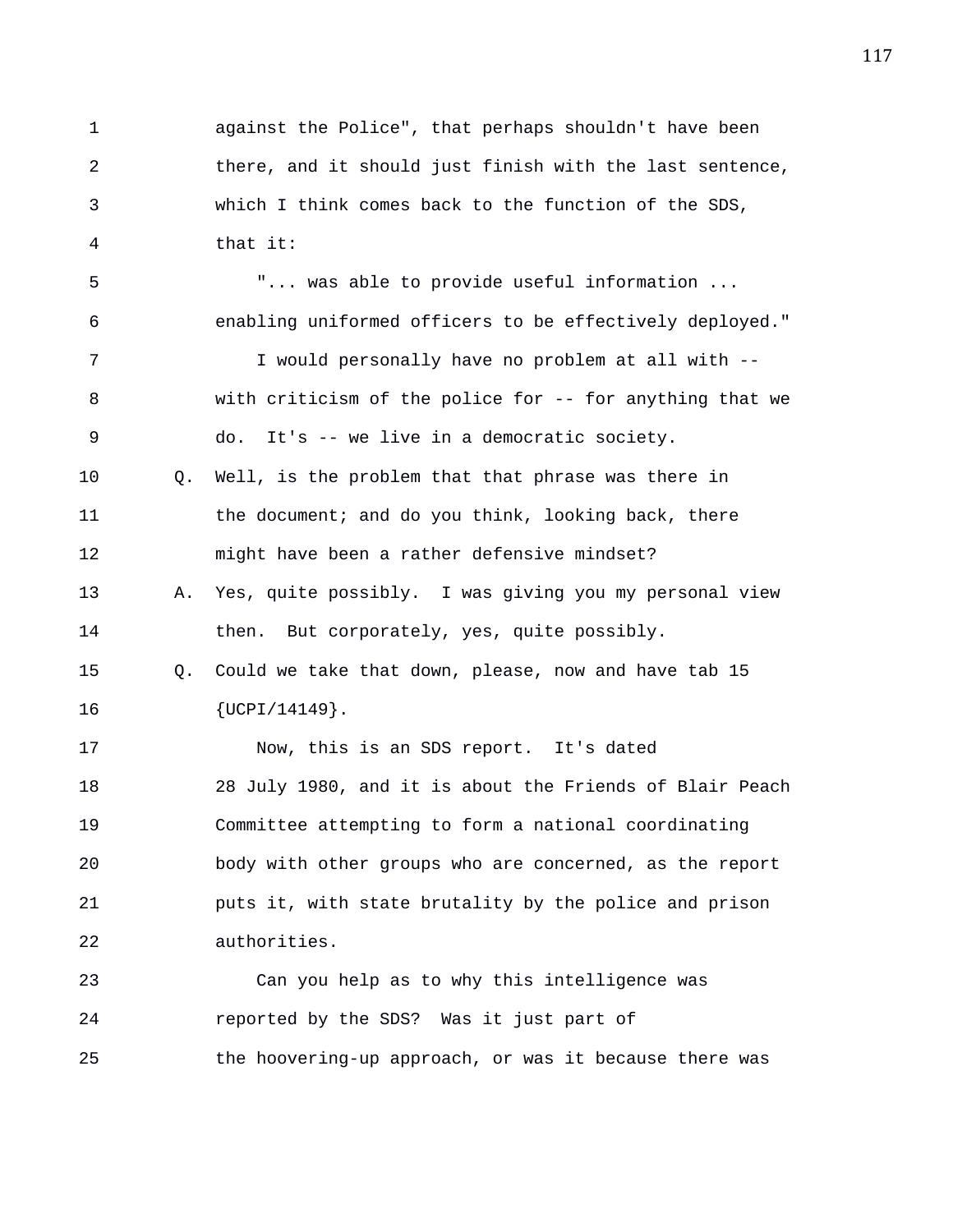1 a particular interest at that time in the Friends of 2 Blair Peach Committee?

- 3 A. I'm, again, speculating, but I assume -- I believe there 4 were demonstrations outside police stations and other 5 places, in support of -- of all these people, quite 6 justifiably of course, but it gave our uniformed 7 colleagues -- at least it would give our uniformed 8 colleagues advance notice of those demonstrations, to 9 allow them to be -- not to stop them, but to enable them 10 to police them properly.
- 11 Q. There were indeed demonstrations, and there is another 12 report in the pack about one of those, but I don't think 13 we need to go to it now.

14 Could we take that down, please.

15 Can you recall whether you got any feedback from any 16 source, whether the Security Service, C Squad, uniformed 17 police, anybody within police circles, about SDS 18 reporting in connection with the death of Blair Peach 19 and the subsequent justice campaign?

20 A. I don't remember getting any feedback, no.

21 Q. One of the officers who gave evidence anonymously at 22 a closed hearing says that he was at the Southall 23 demonstration, and that he gave a witness statement to 24 police about it. Can you recall that?

25 A. When was the demonstration, sir?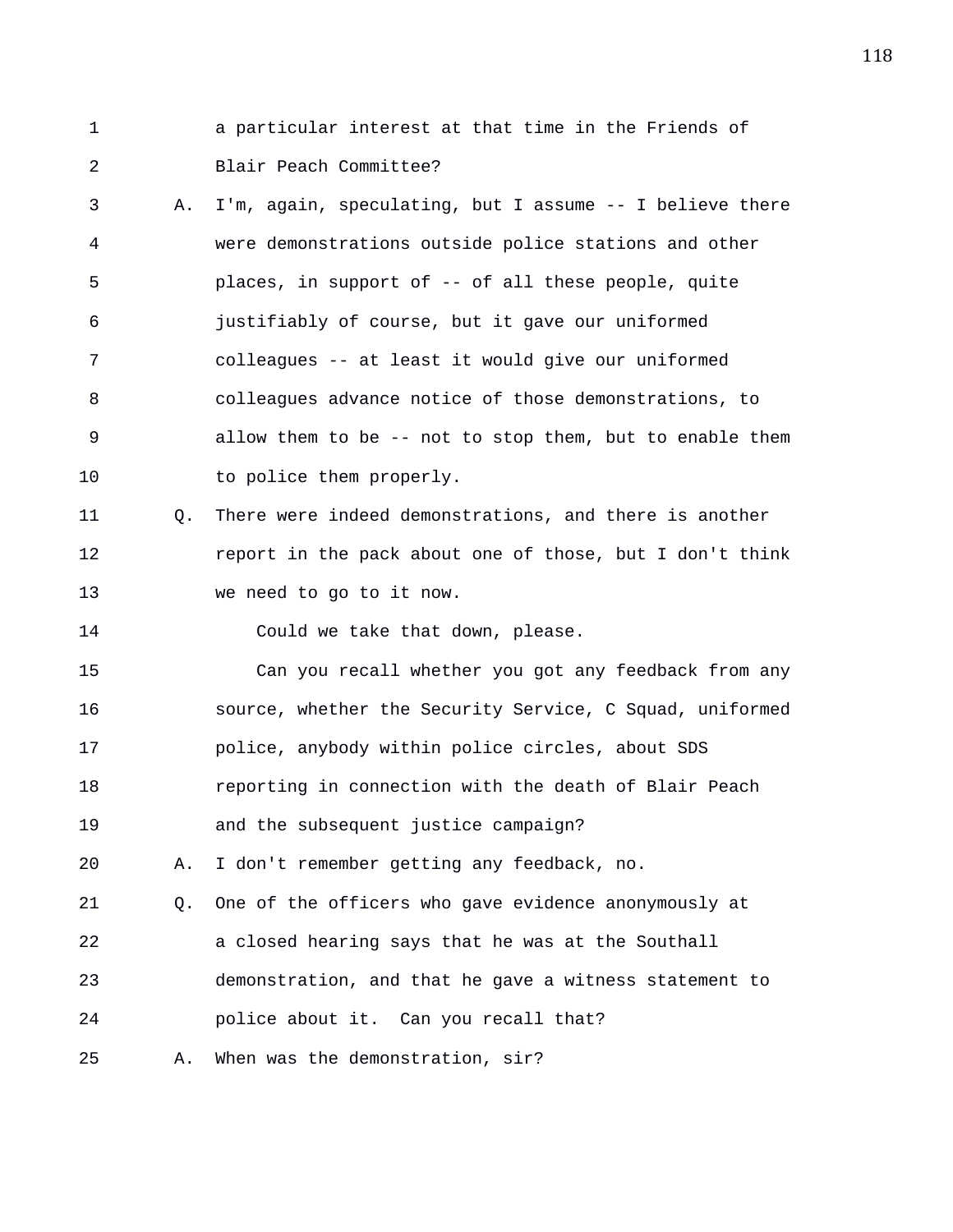- 
- 1 Q. It was St George's Day 1979?

2 A. That's before my time.

3 Q. We don't know exactly when the statement was taken, 4 whether it was immediately afterwards or not. 5 Do you know anything about any SDS 6 undercover officer giving a witness statement to police 7 in connection with that demonstration? 8 A. I don't, no, sir. 9 Q. Were you aware that Blair Peach was a member of 10 the Socialist Workers Party? 11 A. Not at the time, but from subsequent reporting, yes. 12 Q. Your witness statement talks about the SWP piggybacking 13 on to Blair Peach's death. Wouldn't it be fairer to 14 recognise that Blair Peach was one of their own? 15 A. It probably would, sir, yes. 16 Q. Would you accept that this was a justice campaign which 17 ultimately did secure some justice? 18 A. I would. 19 Q. Can I zoom out from the Blair Peach campaign to justice 20 campaigns more generally. Did you ever get, as far as 21 you can recall, particular requests from anybody to 22 obtain intelligence about a justice campaign? 23 A. No. 24 Q. And was there any reason, over and above the unfiltered, 25 hoovering-up approach, why justice campaigns were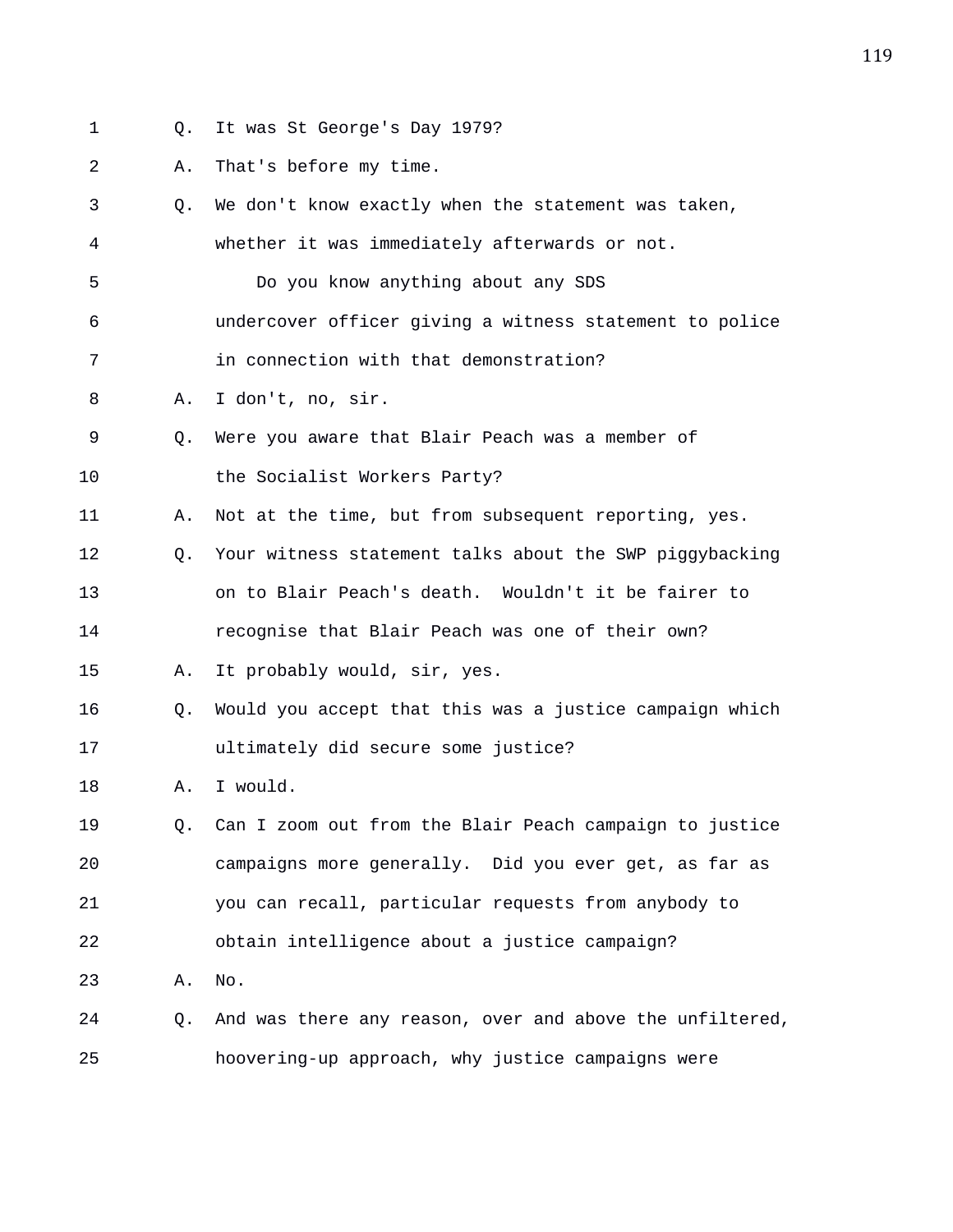- 
- 1 reported on?

2 A. In connection with the potential for public disorder, of 3 a minor or large scale. 4 Q. That takes us to public disorder. Can we start at 5 tab 22 with the annual report for 1980. That's 6 {MPS/728962}. And in that report, could we go to 7 page 8, please {MPS/728962/8}, paragraph 17. 8 Paragraph 17 reads: 9 "Anti-fascist activity continued to tax 10 the resources of the Metropolitan Police and in 11 February, March, April and June there were right wing 12 marches which attracted counter demonstrations from many 13 sections of the revolutionary left ..." 14 It's right, isn't it, that tension between the far 15 left and the far right was a major theme of the time 16 when you were head of the SDS? 17 A. Absolutely, for both years. 18 Q. We've heard evidence that anti-fascist groups had 19 a policy of confronting the fascists on the street. 20 Was it your view that one side or the other was causing 21 the trouble? 22 A. Yes, it was, sir. 23 Q. And what was your view? 24 A. Well, abhorrent as it may appear, I wonder whether, had 25 the NF been allowed to march and not been confronted by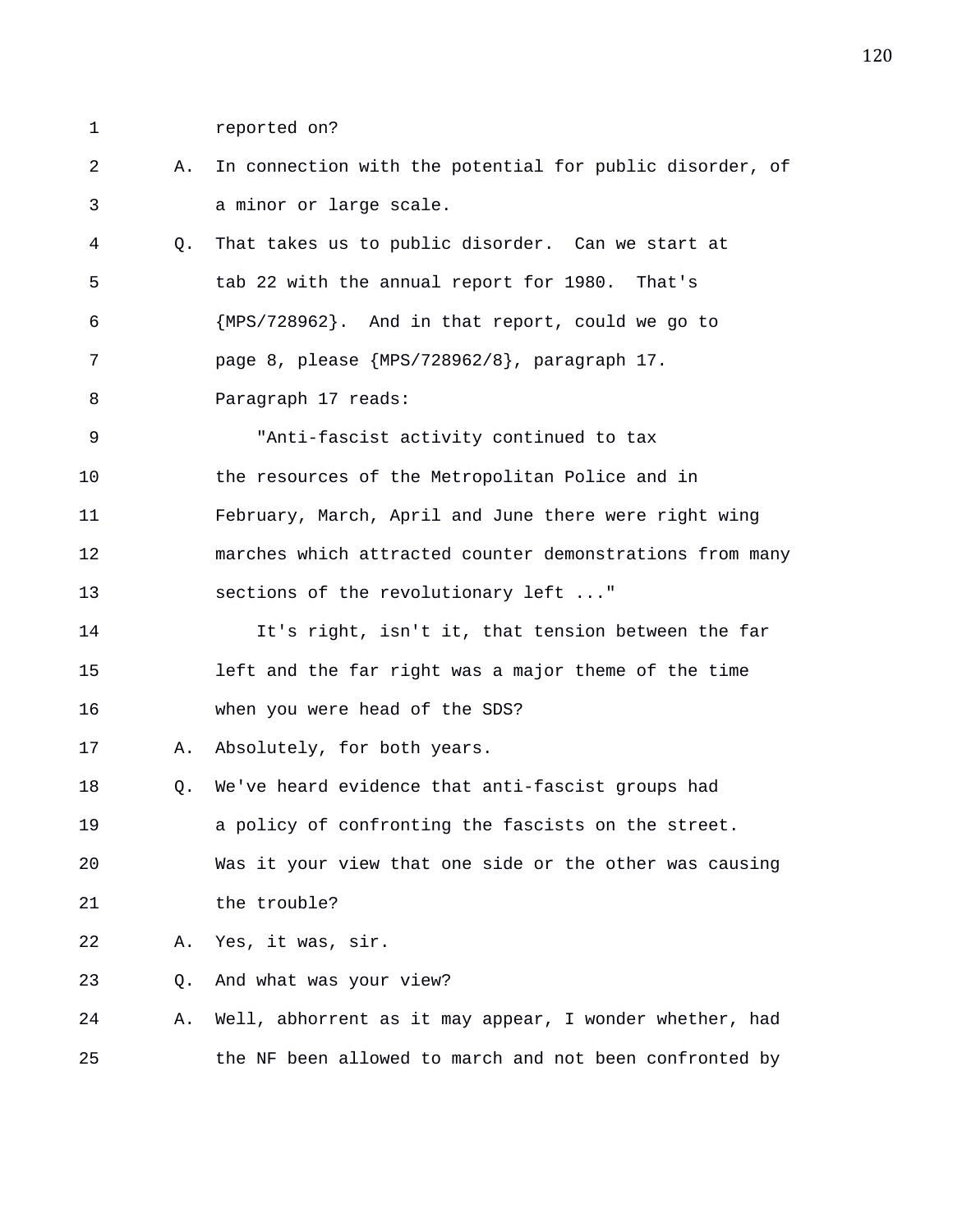1 the left, would there have been any disorder. Sorry, 2 I didn't -- abhorrent as their views may appear, is what 3 I meant to say. Because it was the left that caused 4 the disorder in those circumstances. And it was always 5 a matter for debate within the police service how far 6 the police should go to facilitate free speech. In 7 other words, we've -- I remember seeing press cuttings 8 of forces elsewhere in the country that had an absolute 9 phalanx of police protecting ten National Front people 10 with a union flag marching down the middle of 11 the street. And a question for debate was -- and there 12 were arguments on both sides, and people supporting both 13 sides -- whether that was the correct use of -- of 14 **police manpower.** 

15 So what I'm saying, in rather a lengthy way, is, if 16 **the National Front had just been allowed to demonstrate** 17 and the left wing hadn't turned up, there probably 18 wouldn't have been any disorder, in my opinion. 19 Q. Can we pick up on some evidence given yesterday. What 20 would have happened if the left and right had been 21 allowed to appear without a police presence? 22 A. Oh, it would have been mayhem. 23 Q. Can I move now specifically to the return -- sorry, 24 the Right to Work march of 1980. If we can take down 25 the present document and have up {UCPI/14264}. I just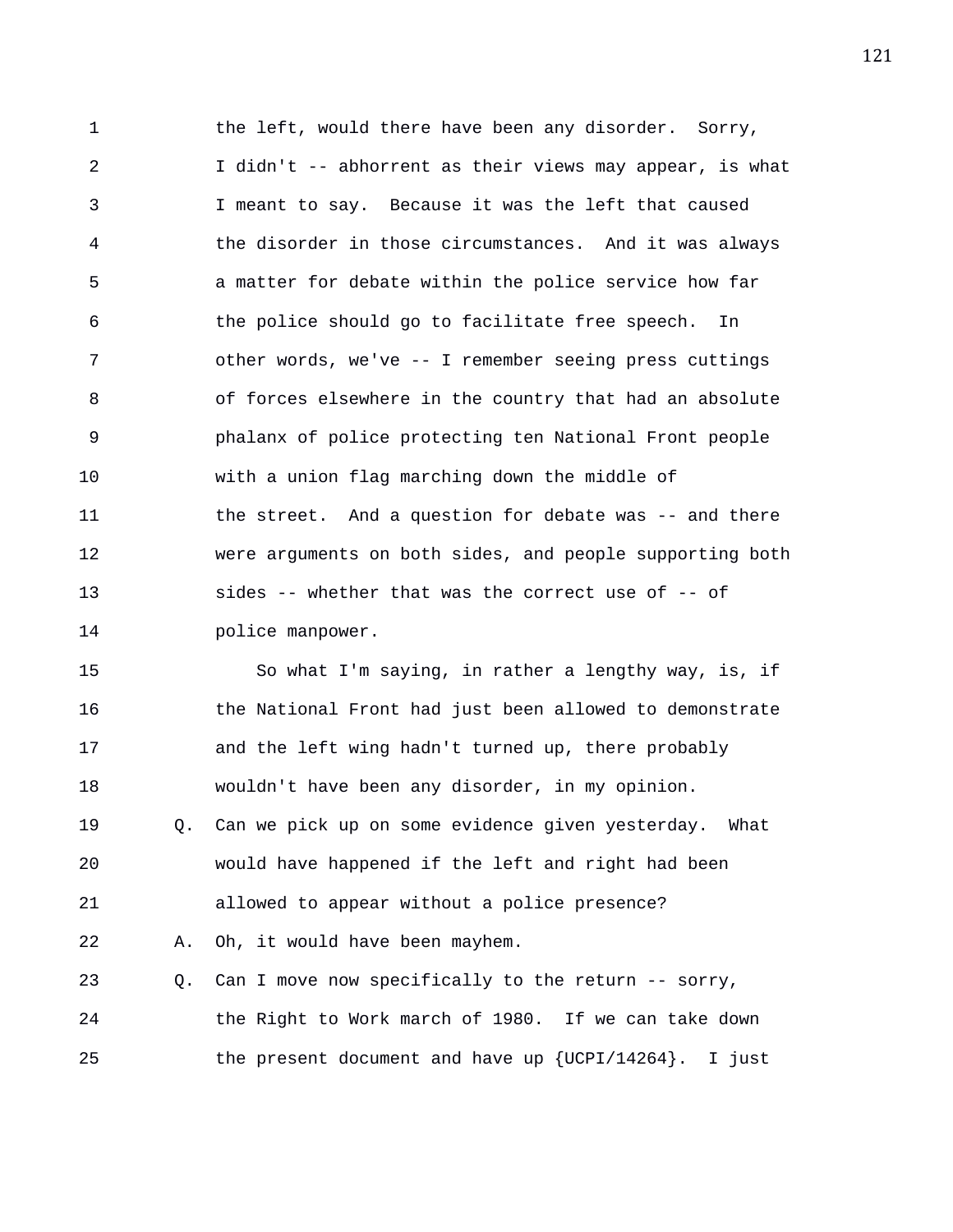1 want to have a look at some of the preemptive -- this is 2 dated 15 September 1980, and the march hits 3 the Conservative Conference in October. So this is 4 preemptive intelligence.

5 If we could go to page 2 {UCPI/14264/2}, please, and 6 paragraph 9, it says:

7 "With regard to the march itself it is intended that 8 approximately 100 unemployed youngsters will make 9 the journey from Port Talbot, via London to Brighton, 10 although it is anticipated that on the last three days 11 of the march, when it leaves Croydon, these numbers 12 could grow to something in excess of 400. This part of 13 the project is not seen as a great threat to public 14 order other than problems resulting from youthful 15 exuberance of the marchers, drunkenness and minor 16 breaches of the peace at places where the march stops 17 for the night. At each location where the march 18 arrives, civic receptions have been arranged where 19 the local council is deemed to be 'friendly', meetings 20 will be held with guest speakers and entertainment in 21 the form of live music will be offered where available." 22 And it speaks about a timetable of activities. 23 Paragraph 10:

24 "With regard to the pickets outside the Conservative 25 Party Conference on Friday 10th October the situation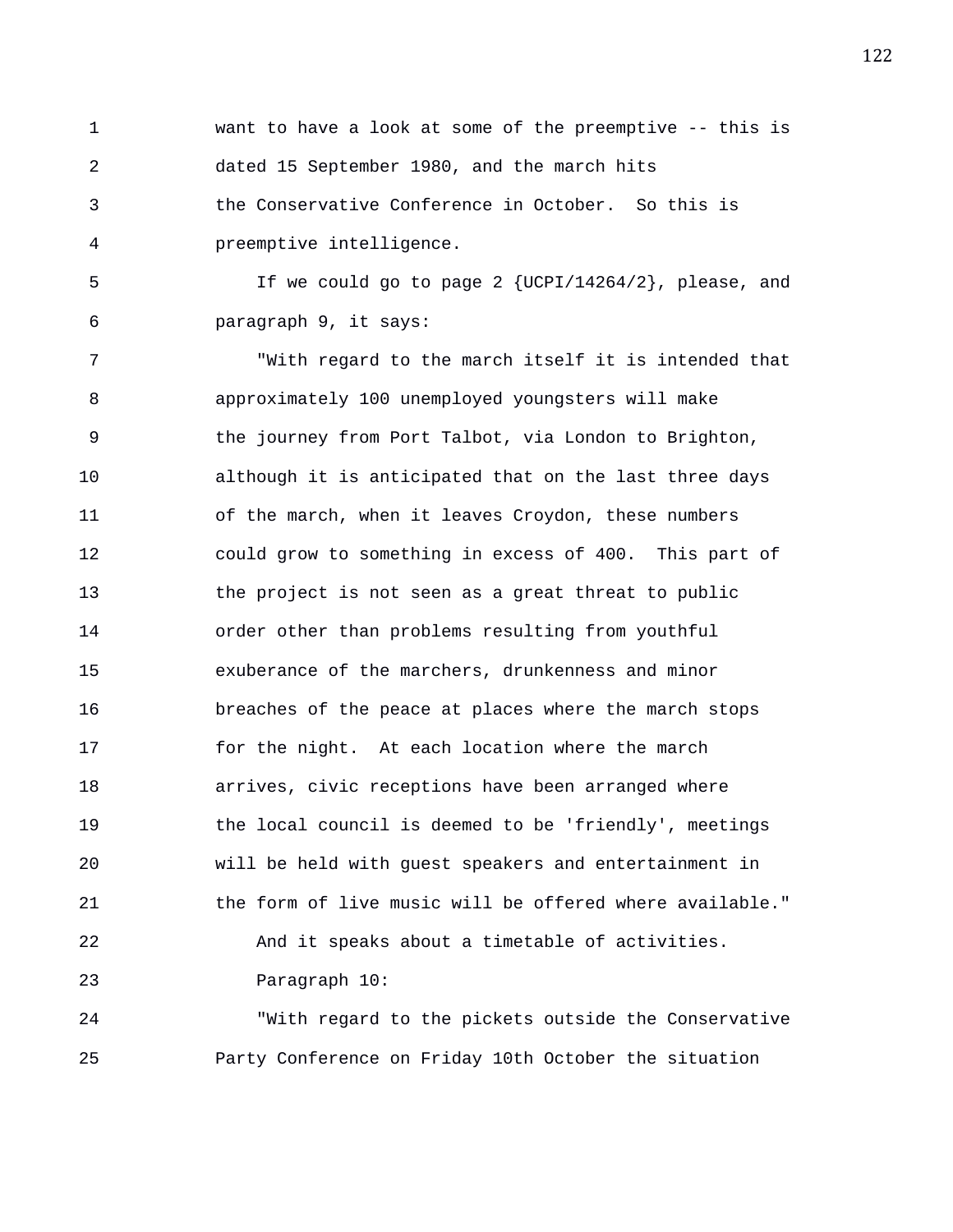1 relating to possible public disorder is completely 2 different. The Socialist Workers Party has throughout 3 the past five months been building steadily towards 4 totally disrupting the final day of the conference by 5 whatever means they consider necessary." 6 If we could take that down, please. 7 What I'd like to explore with you is how well 8 publicised was the Right to Work march before it took 9 place. 10 A. I have no idea, sir. 11 Q. Was it entirely predictable that there would be trouble 12 at the Conservative Party Conference? 13 A. Not necessarily. It comes back to what I was saying 14 about knowing individuals, knowing what their 15 proclivities were towards violence or peaceful 16 demonstration, and assessing it from there. So, 17 possible, not entirely predictable, I would say -- 18 Q. It was 1980 in the first -- 19 A. In the first, as I said -- 20 Q. -- the very early days of -- 21 A. The two -- the two years of the -- 1981, the difficult 22 years. So putting it in context there, I suppose, it 23 was probably, if not entirely predictable. 24 Q. The march is described in an ex post facto report that 25 we can find at {UCPI/14610}. And if we go to page 5 and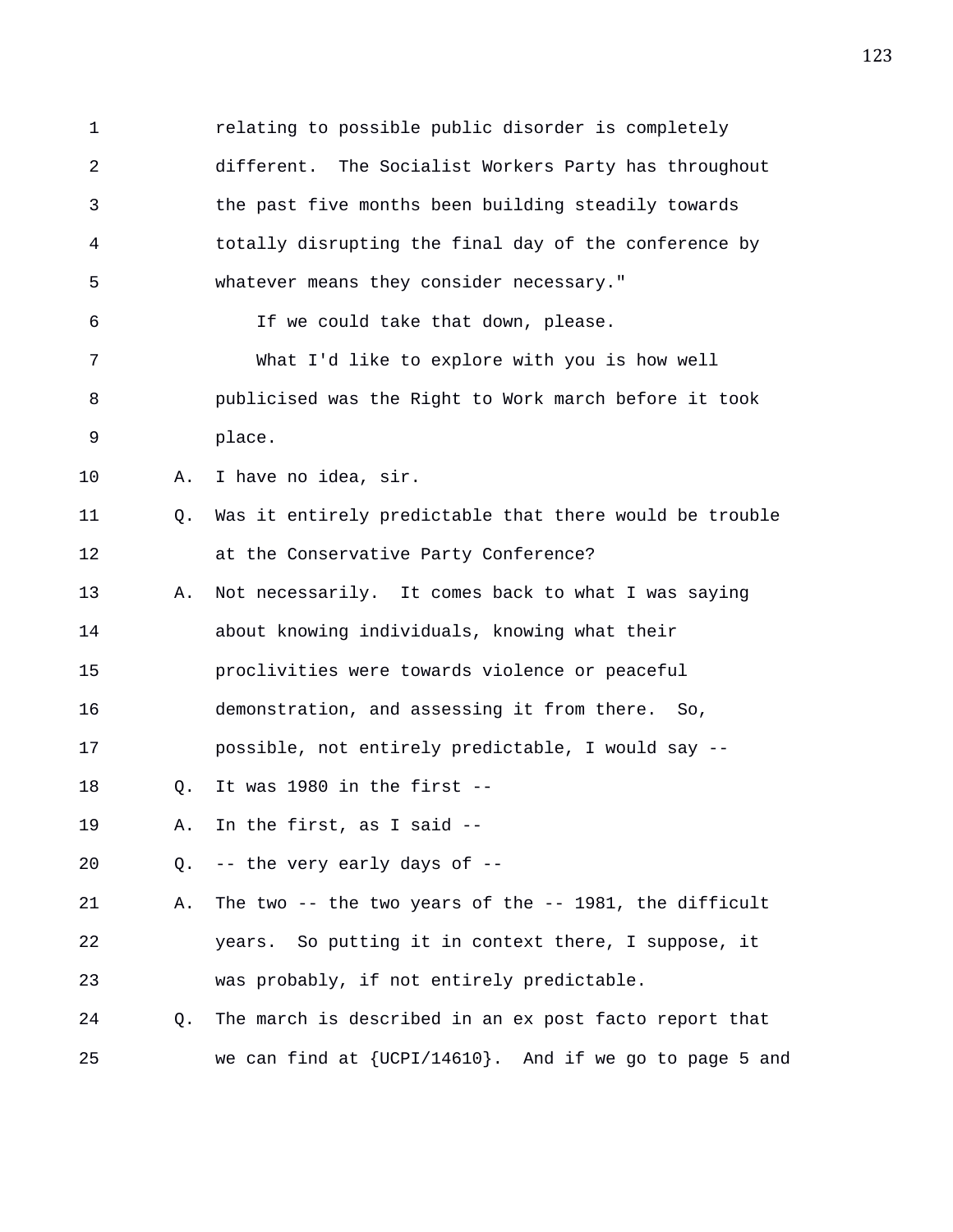1 paragraph 24, please, {UCPI/14610/5}.

2 "It soon became apparent to the marchers that 3 the event was receiving an unexpected amount of coverage 4 by both the local and national media which made 5 the organisers instill rigid discipline amongst 6 the marchers. This tended to dampen the spirits of 7 the more unruly elements, and resulted in little public 8 disorder during the first two weeks. Indeed, 9 the Council decided to ban five individuals from 10 continuing on the march due to their disregard of 11 instructions on matters of discipline." 12 25: 13 "In addition, the march was accompanied for most of 14 the way by a World in Action reporting crew which caused 15 the march stewards to enforce council policy on 16 discipline even more strictly." 17 If we could go to paragraph 26, please 18 {UCPI/14610/6}: 19 "The organisers were of the opinion that the huge 20 wave of support that the Campaign was riding on would 21 disintegrate if the media reported any incidents of 22 violence or rowdyism, and there can be little doubt that 23 during the initial stages of the march these feelings 24 were of paramount importance in curtailing any serious 25 public order."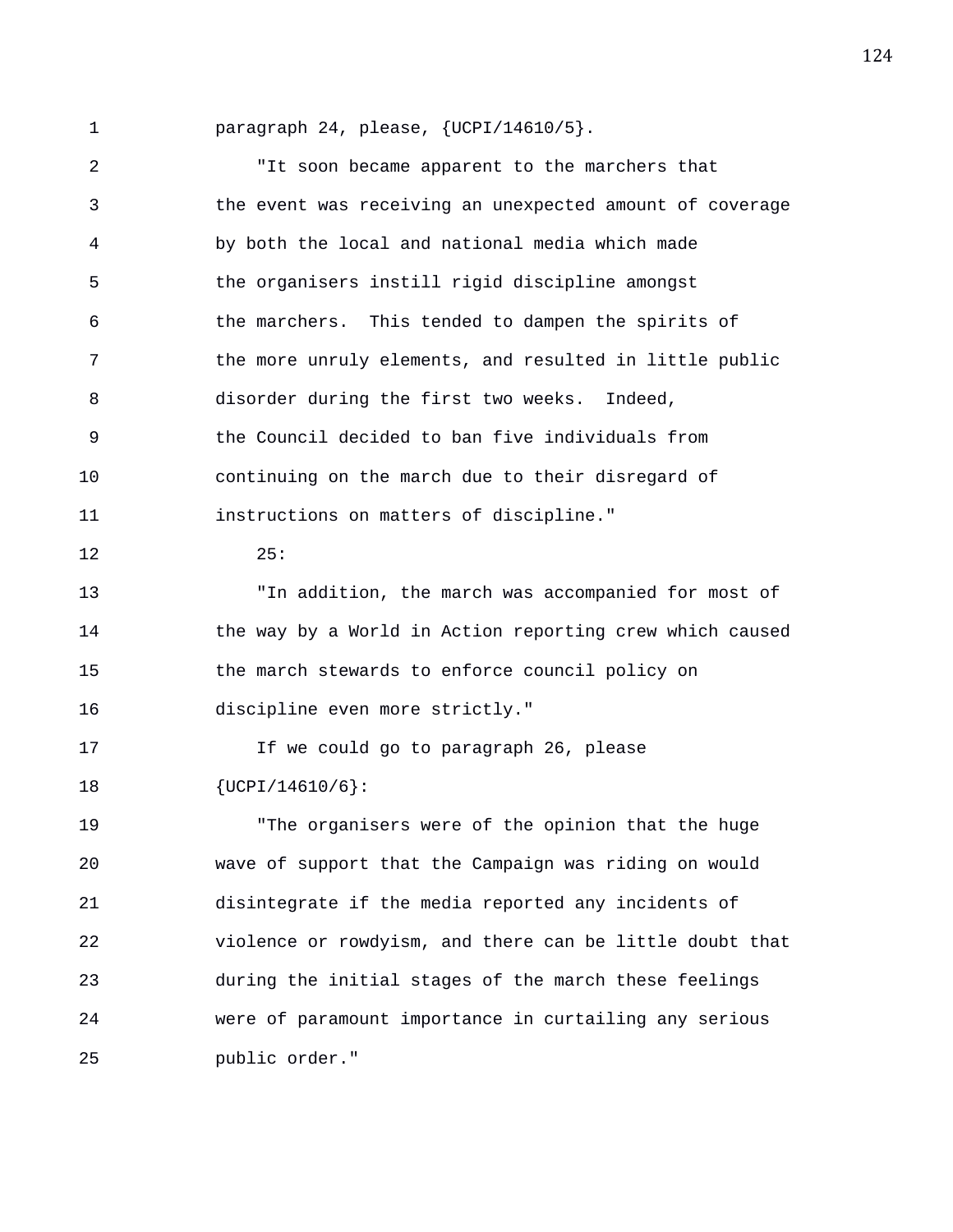1 Then if we could go to page 6, paragraph 30.

2 "On entering London (Southall) the mood of the march 3 altered, becoming far more militant. This can be 4 accounted for by the fact that the marchers were faced 5 with larger numbers of police than they had previously 6 experienced, plus the moral support of freshly turned 7 out members of the SWP. This sudden turn of events lead 8 to the arrest of seven marchers following a fracas with 9 a member of the public."

10 Then if we could go to paragraphs 35 and 36 on 11 the next page  $\{UCPI/14610/7\}$ :

12 "It is estimated that about 8,000 demonstrators were 13 present outside the Conference Centre, and there can be 14 little doubt that had it not been for the presence of 15 large numbers of police on duty outside, serious public 16 disorder would have ensued relating in damage to 17 property and physical assaults on conference delegates.

18 "The march organisers, having witnessed the strength 19 of the police were visibly crestfallen and had no other 20 option but to advise those intent on charging the police 21 lines and undertaking other forms of direct 22 confrontation with both police and delegates, to curb 23 their actions. Apart from isolated minor scuffles and 24 verbal abuse this proved to be the case and only 16 25 arrests were made."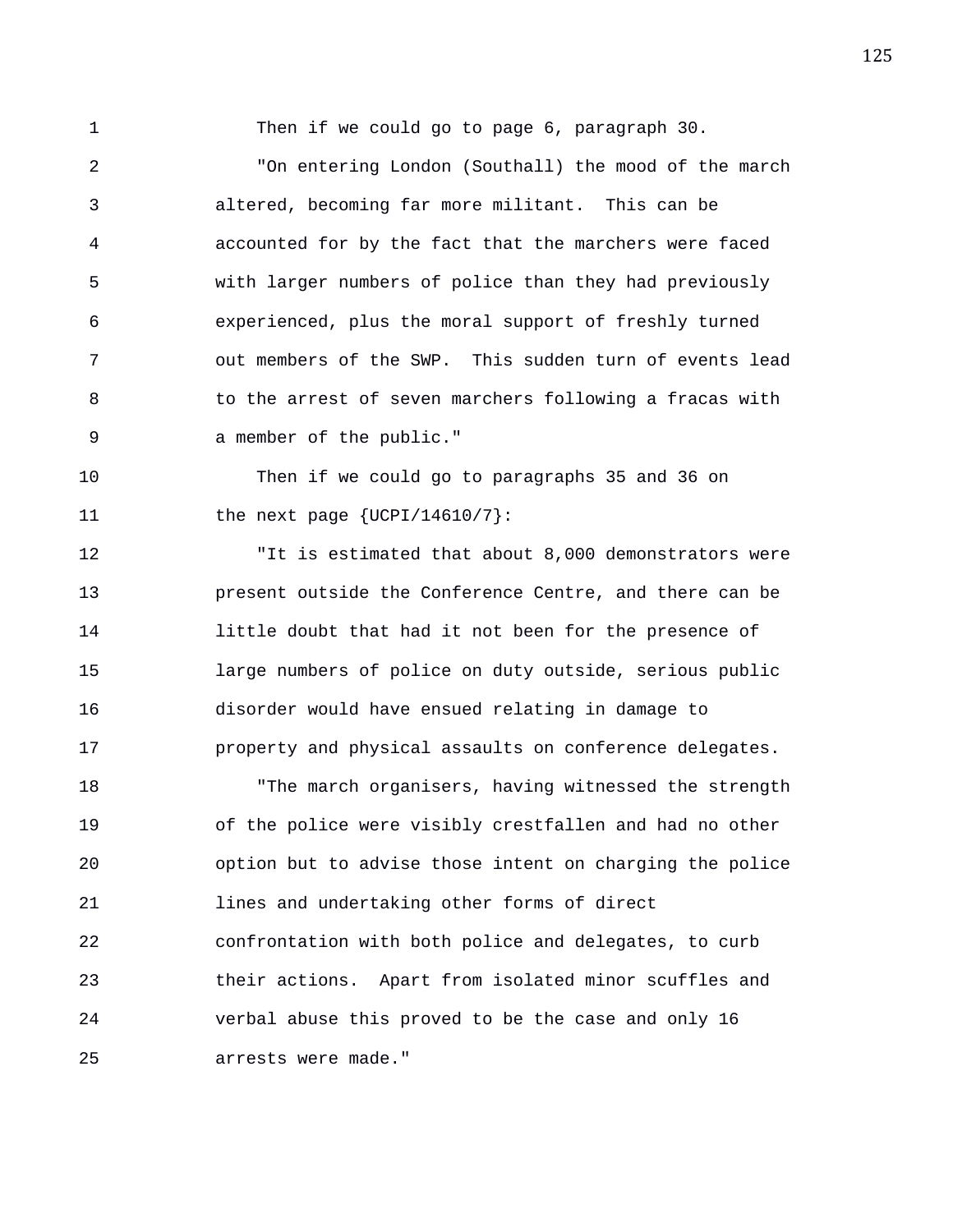1 So the picture is of a march which passed off 2 essentially uneventfully until it got to London, 3 a fracas in Southall with seven arrests, a huge 4 demonstration in Brighton, with a large police presence, 5 some arrests; the police view was it could have been 6 much, much worse.

7 What I'd like to explore with you is to what extent 8 do you think SDS intelligence contributed to that 9 outcome.

10 A. It seems fairly plain, sir, with respect. The SDS 11 predicted that the -- the march from -- from Wales would 12 attract little disorder, leaving aside possibly rowdyism 13 and drunkenness from the marchers, which proved to be 14 the case, it appears. Six or so were -- five were 15 thrown off the march. It then said that -- this is 16 the SDS report -- that fresh faces would join the march 17 when it got to London, which actually did happen. 18 The disorder at Slough, I think, was it -- Southall -- 19 Q. Southall.

20 A. -- disorder at Southall, involved a fracas with a member 21 of the public, not with the police. And then the report 22 correctly said that there would be disorder in Brighton, 23 which there would have been without an enormous number 24 of police.

25 Q. What I'm driving at is, if the SDS intelligence hadn't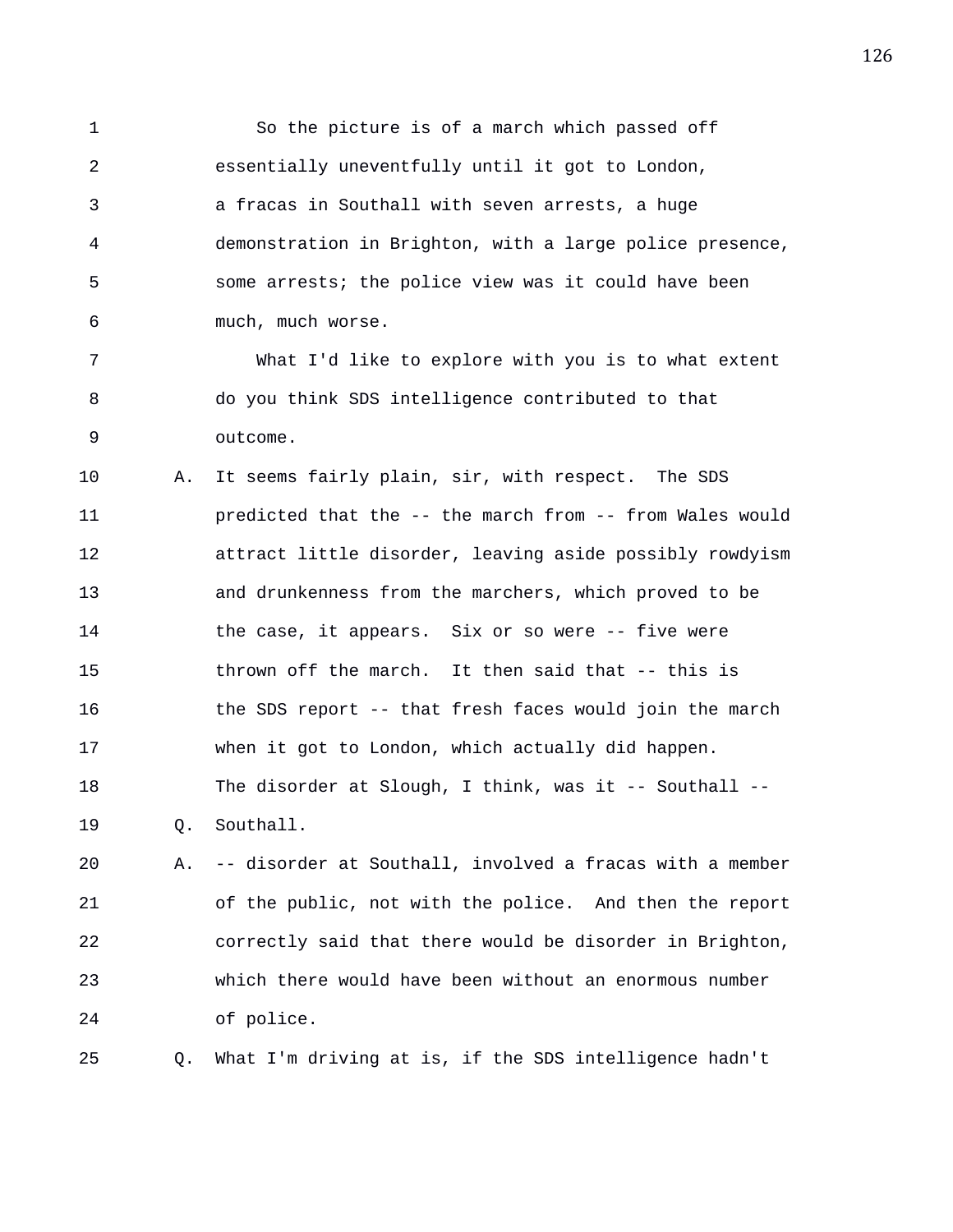1 been available, wouldn't it have been predictable anyway 2 that the march would probably pass off peacefully and 3 that the trouble would be at Brighton? 4 A. Yes, but if you've got an organisation like the SDS, why 5 would you employ guesswork? Thinking of the expenses of 6 police deployments, you've got the SDS; why wouldn't you 7 use them? 8 Q. I think I'm driving at, did you really need the SDS? 9 A. You had the SDS already -- I mean, I don't think that 10 question is answerable looking at the lengthy -- 11 the entire history of the SDS. 12 Q. I'm asking because, as you know, one of your officers 13 was on that march, infiltrated that march. And was it 14 necessary to have an SDS officer on that march? 15 A. He may have had to go on the march to maintain his 16 cover. 17 Q. Was it necessary for public order policing purposes? 18 A. Well, I still say yes, sir. I mean, I take your point, 19 that you perhaps could have guessed what might happen. 20 But isn't it more useful -- well, it is more useful to 21 have something fairly concrete to tell you what's likely 22 to happen. 23 Q. Can we take that down, please, and move on to 24 a different topic and a different document. It's 25 {UCPI/14208}. This is a report about a meeting which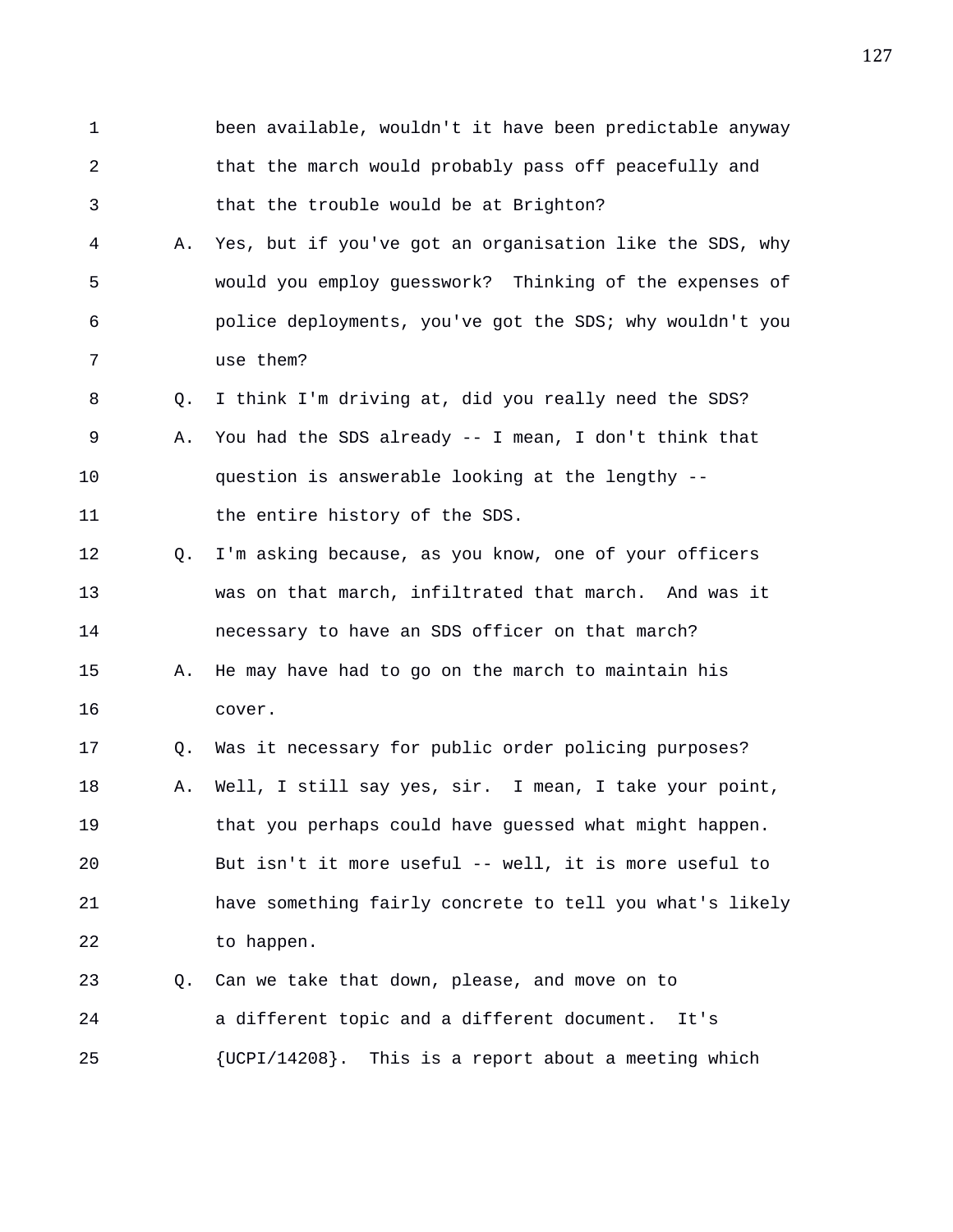1 took place on 14 August 1980. Paragraph 2 reads: 2 "On Thursday 14 August 1980, at Mornington Hall, 3 The Green, Chingford, E4, the Waltham Forest District of 4 the Socialist Workers Party held a meeting to voice 5 their opposition to the National Front and, in 6 particular, its growth within the Chingford area." 7 Then it goes on to describe a leafletting effort. 8 If we move to paragraph 4: 9 "[Privacy] Waltham Forest District Organiser, had 10 called for, and almost achieved, a full turn-out of 11 members on Saturday 9 August at Station Road, Chingford, 12 for a mass leafletting in order to publicise this 13 meeting. In addition, the exercise was organised with 14 a view to confronting the National Front in a show of 15 strength on its ... doorstep." 16 And at paragraph 5: 17 "Due to the non-attendance of local inhabitants, 18 the meeting was confined to planning a future campaign 19 aimed at stamping out the National Front in Chingford. 20 This will take the form of increased confrontation with 21 NF supporters in the area, leafletting and a promotion 22 of anti-nazi/racist propaganda within the breeding 23 grounds of [National Front] recruitment, namely local

24 schools."

25 First question: as far as you're aware, would this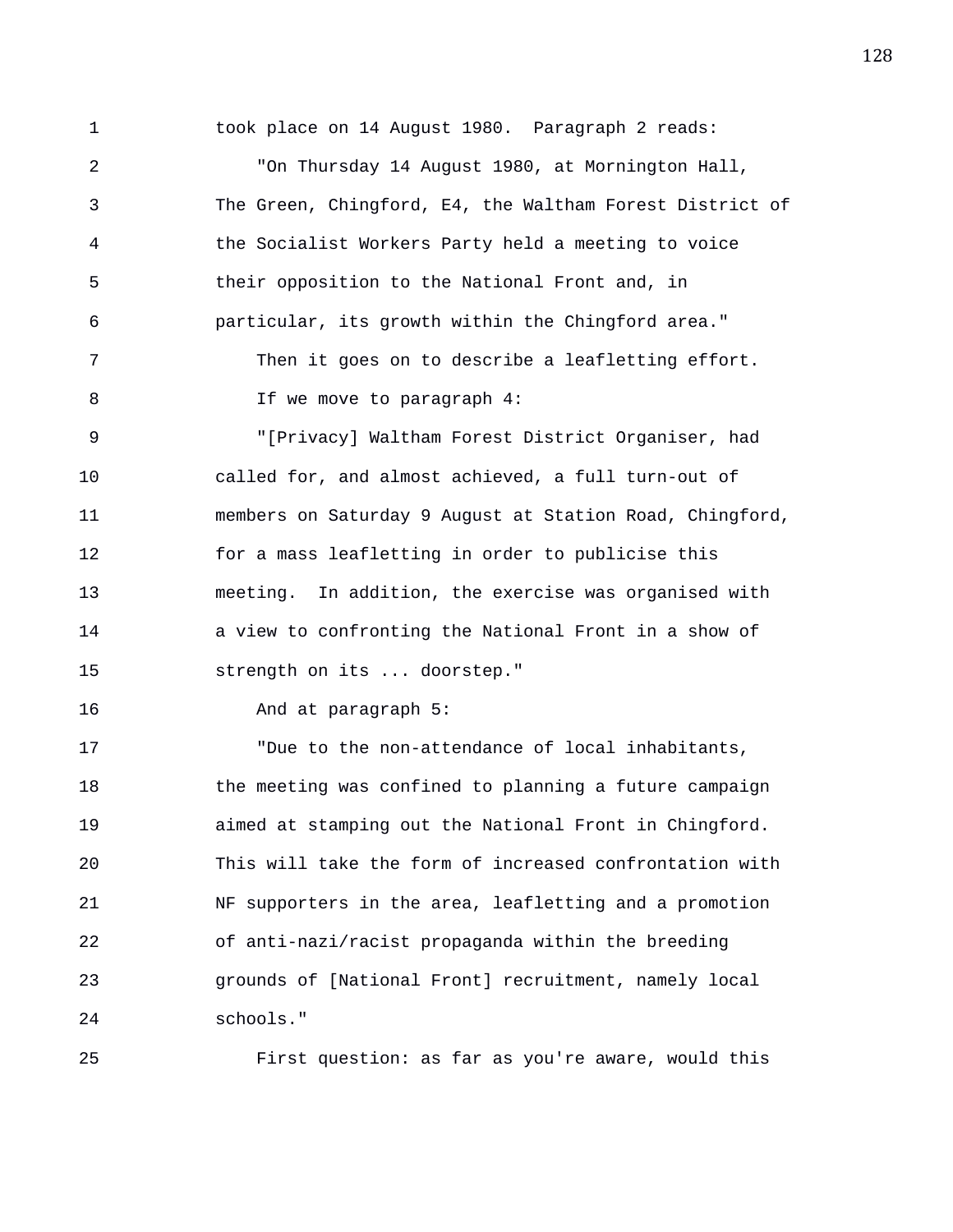1 have been a specific commission or just part and parcel 2 of the hoovering-up approach? 3 A. Part and parcel. I'm not sure I'd call that "hoovering 4 up", sir, because it's -- it's quite specific public 5 order material. But -- but it would not have been 6 tasked, I guess, it would have been picked up. 7 Q. And what was the public order policing value in 8 a meeting of people who want to take action against 9 local fascists? 10 A. Because it tells you how they're likely to take this 11 forward. 12 Q. Do you think that the use of the term "propaganda" for 13 material which is anti-Nazi and anti-fascist in nature 14 was an appropriate term? 15 A. No, perhaps not. Again, by -- by modern eyes -- I must 16 say, I wouldn't have thought twice of it then, but now, 17 it's probably inappropriate. 18 Q. Okay. Can we take that down, please. 19 Can we move on to the subject of relationships. 20 You explained in your witness statement that you did 21 block the recruitment to the SDS when you were 22 a superintendent in 1981 of an officer because he had 23 been unfaithful to his partner in the office? 24 A. Yes, sir. 25 Q. And your concern was that if he would do that in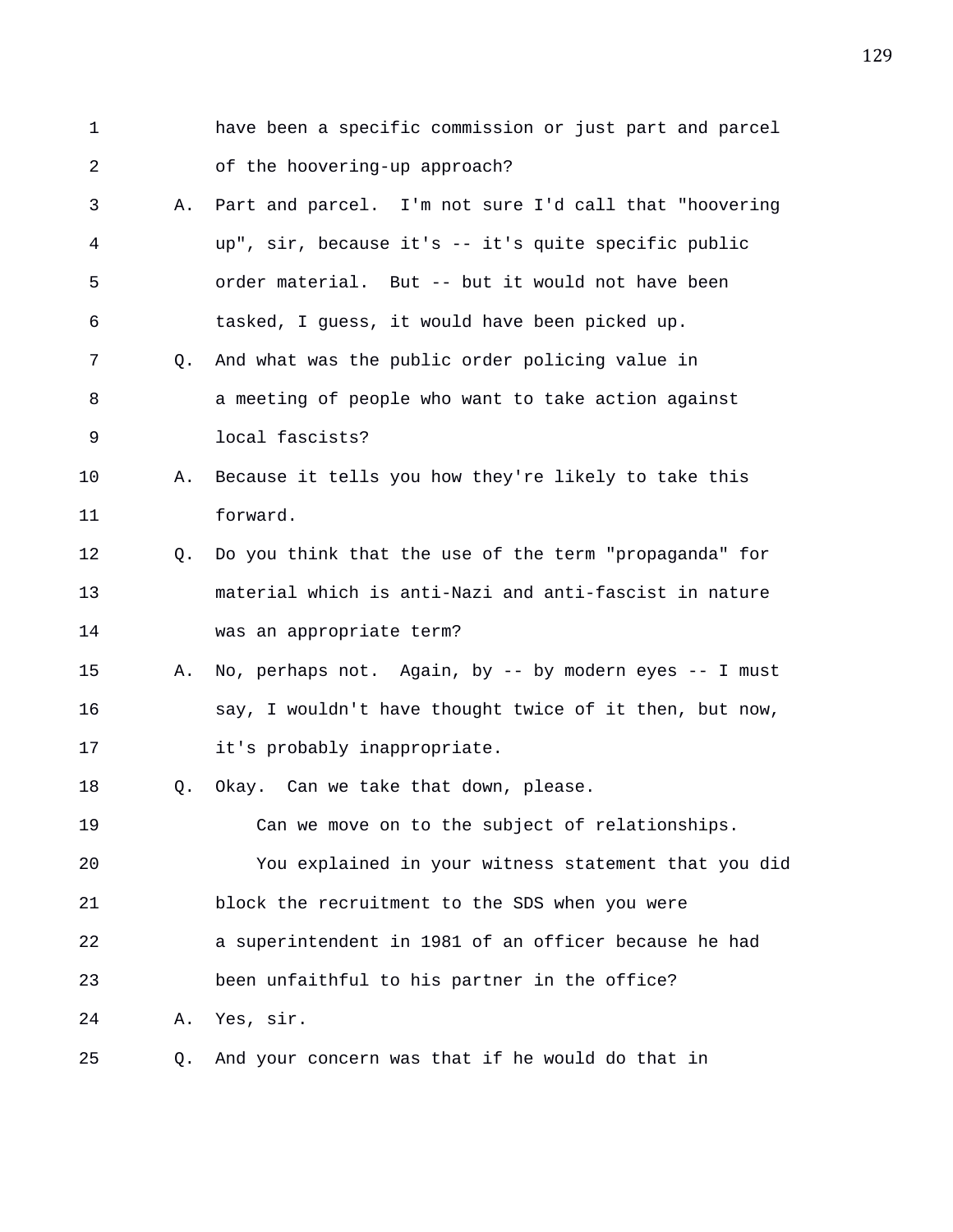| 1  |    | the office, he might do that when he was deployed        |
|----|----|----------------------------------------------------------|
| 2  |    | undercover?                                              |
| 3  | Α. | I hadn't thought it through in as much detail as that,   |
| 4  |    | but I -- I just felt the -- that behaviour didn't        |
| 5  |    | indicate that he was suitable for the SDS at that time.  |
| 6  | O. | Well, if you had addressed your mind to it, it must have |
| 7  |    | been obvious that he might do the same thing --          |
| 8  | Α. | Yes.                                                     |
| 9  | Q. | -- undercover?                                           |
| 10 | Α. | Yes, sir.                                                |
| 11 | Q. | And that would have been a concern of yours --           |
| 12 | Α. | Yes.                                                     |
| 13 | Q. | -- would it?                                             |
| 14 | Α. | Yes, it would.                                           |
| 15 | Q. | And was that or wasn't it one of the reasons you stopped |
| 16 |    | that person becoming an SDS officer?                     |
| 17 | Α. | Yes.                                                     |
| 18 | Q. | If we may look at some more general factors as well.     |
| 19 |    | Your officers were either all or mostly married,         |
| 20 |    | weren't they?                                            |
| 21 | Α. | Yes, sir.                                                |
| 22 | Q. | Was one of the reasons that married officers were        |
| 23 |    | recruited to reduce the risk of them involving           |
| 24 |    | themselves sexually?                                     |
| 25 | Α. | That was one of the reasons.<br>Not the only one.        |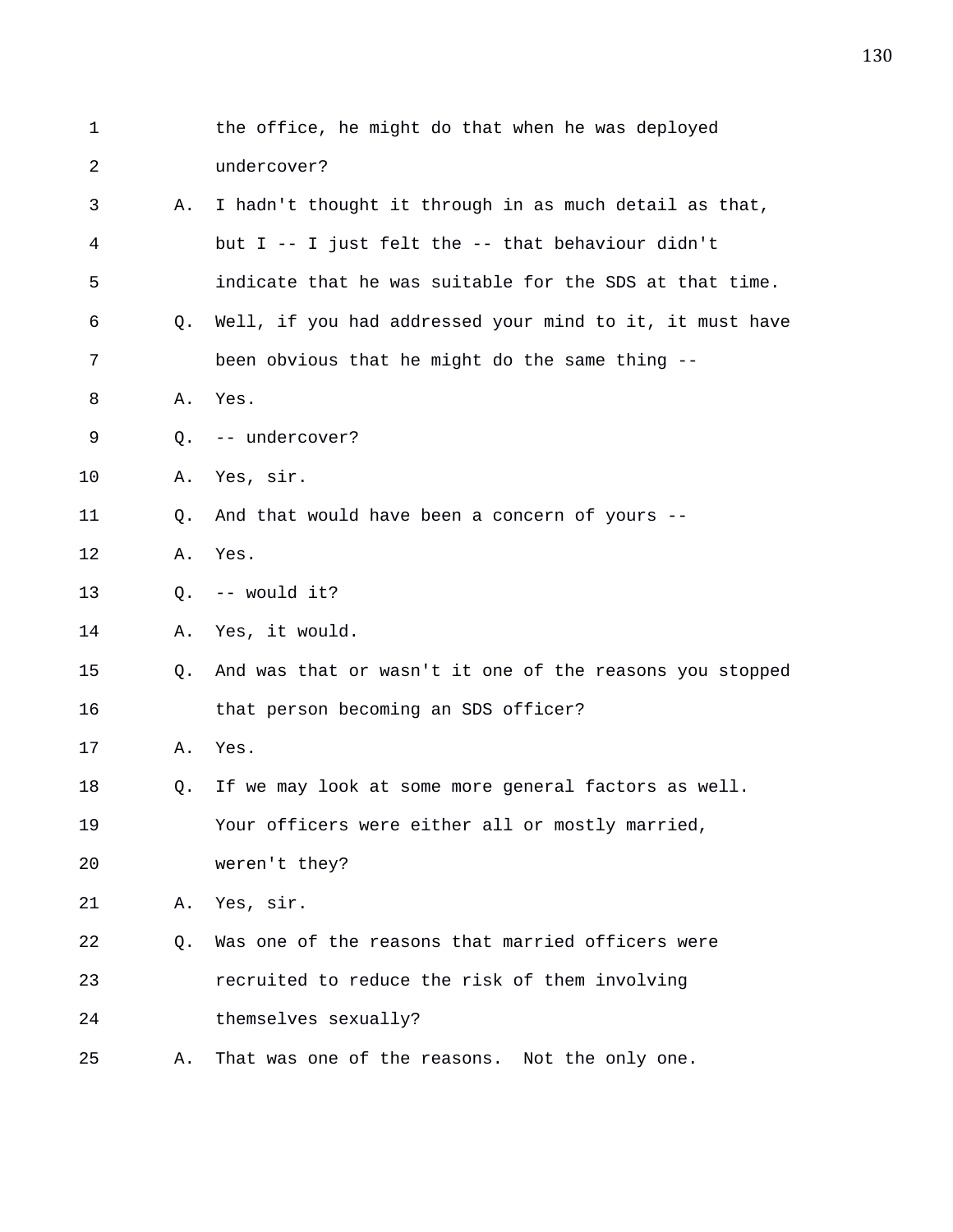1 Q. Although they were in fact married, they were pretending 2 to be single, weren't they? 3 A. Yes, sir. 4 Q. Wasn't there a risk arising from the fact they were 5 pretending to be single of sexual activity occurring? 6 A. Obviously there was a risk, as we know with hindsight, 7 sir, but I suppose we didn't see it like that at the 8 time. 9 Q. Did you address your mind to that at all at the time? 10 A. No, I just thought that to do something like that would 11 be so silly that they wouldn't contemplate doing it. 12 Q. It was a very stressful job, to go undercover, wasn't 13 it? 14 A. I imagine so, yes, sir. 15 Q. On the whole, the people that they were infiltrating 16 were no friends of the police? 17 A. Correct. 18 Q. And whatever might actually have happened if they'd been 19 uncovered, presumably you were aware your officers would 20 fear the worst should they be uncovered as police 21 officers? 22 A. As did I. That was one of the things that did exercise 23 my mind. 24 Q. Keep you awake at night? 25 A. Not quite that far, sir, but ...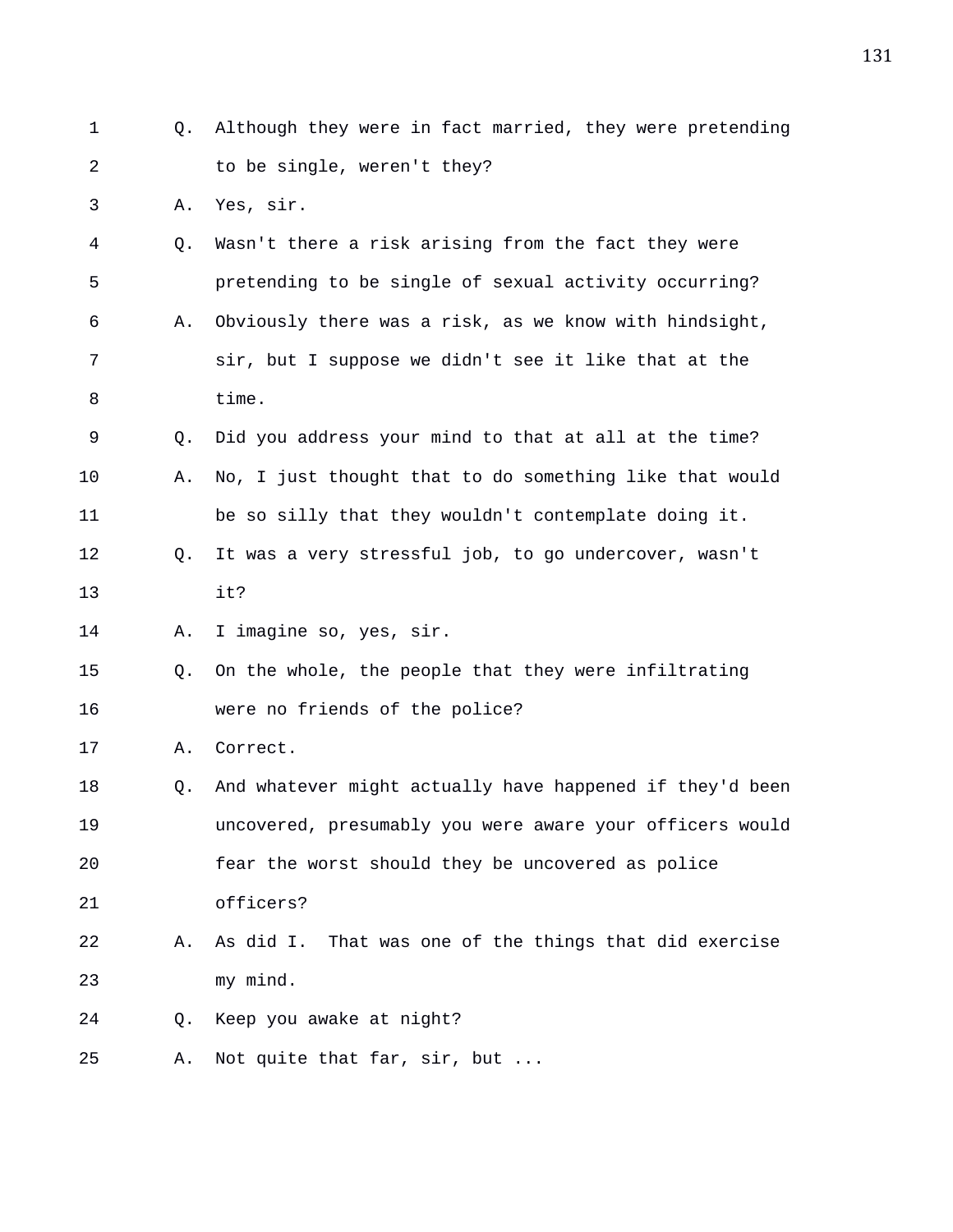1 Q. Wouldn't it be a natural reaction of an 2 undercover officer pretending to be a single man to 3 think: if I form a relationship, that might enhance my 4 cover and keep me safer? 5 A. I would have thought the more natural reaction would be 6 to -- if I start a relationship, it's going to 7 potentially cause me more trouble, to be quite honest. 8 Q. Do you think that there was a risk that an officer might 9 have thought that if they form a relationship, it might 10 enhance their access to information, if it was the right 11 relationship? 12 A. No, I -- I don't think that. I think, if anything, your 13 former comment is the more likely, which is that it 14 would enhance their cover. But I -- I don't really go 15 along with that either. 16 Q. Did you consider either of those risks when you were 17 the head of the SDS? 18 A. No, I didn't, because I come back to my answer of 19 a couple of minutes ago: I thought it was such a stupid 20 thing to do that -- that they wouldn't contemplate doing 21 it. 22 Q. And I think you're clear in your witness statement that 23 you gave your officers no advice at all on this subject? 24 A. I didn't, sir, no. 25 Q. Can we consider, first, the officer we know as HN21.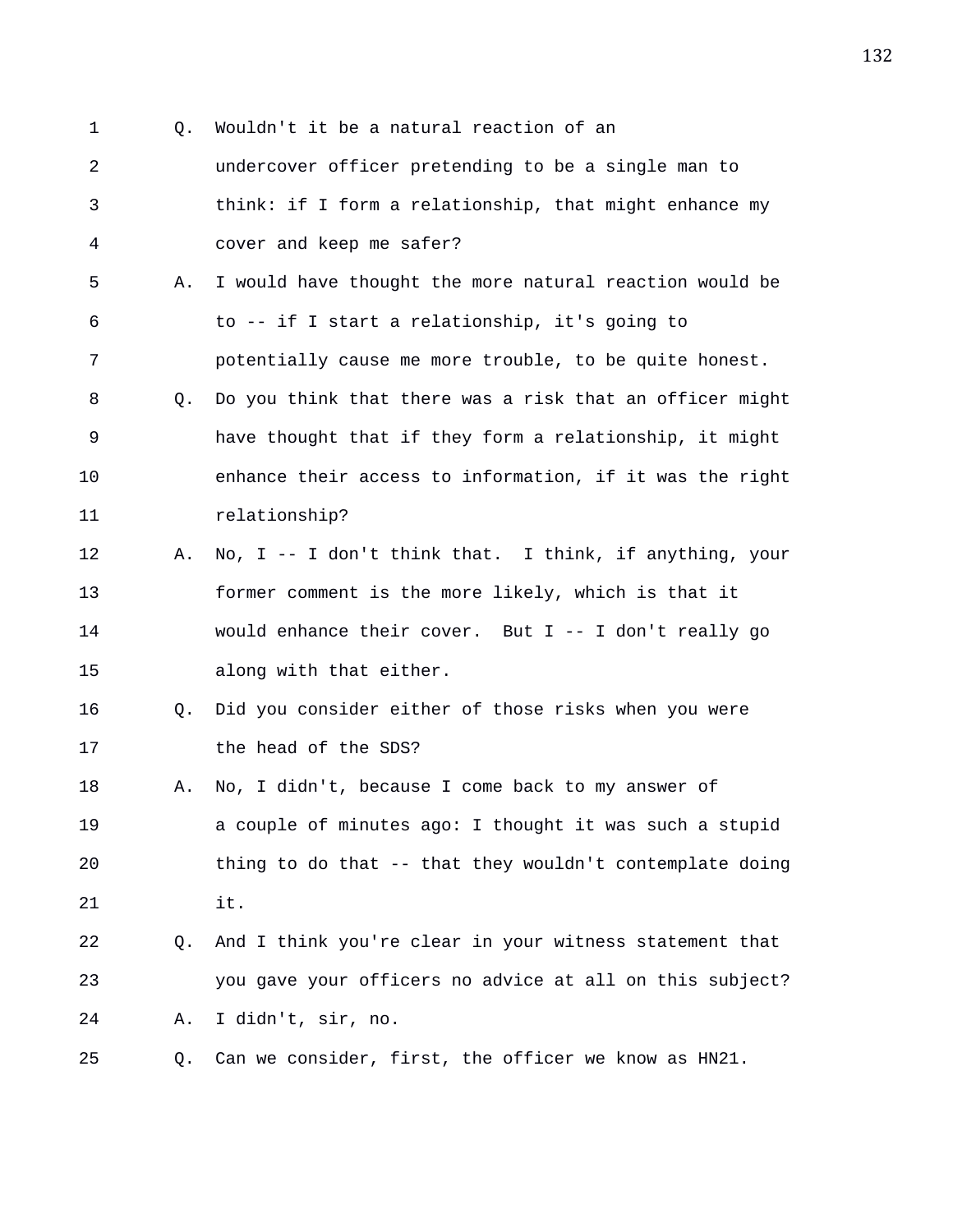| $\mathbf 1$ |    | There should be a key now. He's an anonymous officer --  |
|-------------|----|----------------------------------------------------------|
| 2           | Α. | Ah, yes.                                                 |
| 3           | Q. | -- so it's very important we don't use his name.         |
| 4           | Α. | I know who you're talking about, sir.                    |
| 5           | Q. | You were meeting your officers at least twice a week,    |
| 6           |    | weren't you?                                             |
| 7           | Α. | Yes, sir.                                                |
| 8           | Q. | And you were very concerned about their welfare?         |
| 9           | Α. | Yes, sir.                                                |
| $10 \,$     | Q. | And their cover?                                         |
| 11          | Α. | Yes, sir.                                                |
| 12          | Q. | And no doubt their work as well?                         |
| 13          | Α. | Yes, sir.                                                |
| 14          | Q. | And you were talking to them about all of those things?  |
| 15          | Α. | Yes, everything. Anything they wanted to talk about and  |
| 16          |    | that we wanted to talk about.                            |
| 17          | Q. | And did you talk to them at the level of detail about    |
| 18          |    | the personalities within their groups?                   |
| 19          | Α. | It would -- the conversations with them were more<br>No. |
| 20          |    | pertaining to their welfare, because any information     |
| 21          |    | about personalities within their groups would come       |
| 22          |    | through on paper, if appropriate.                        |
| 23          | Q. | But surely they'd talk to you about at least the more    |
| 24          |    | prominent or remarkable figures in their groups?         |
| 25          | Α. | Not really, sir, no. It was -- it was probably -- when   |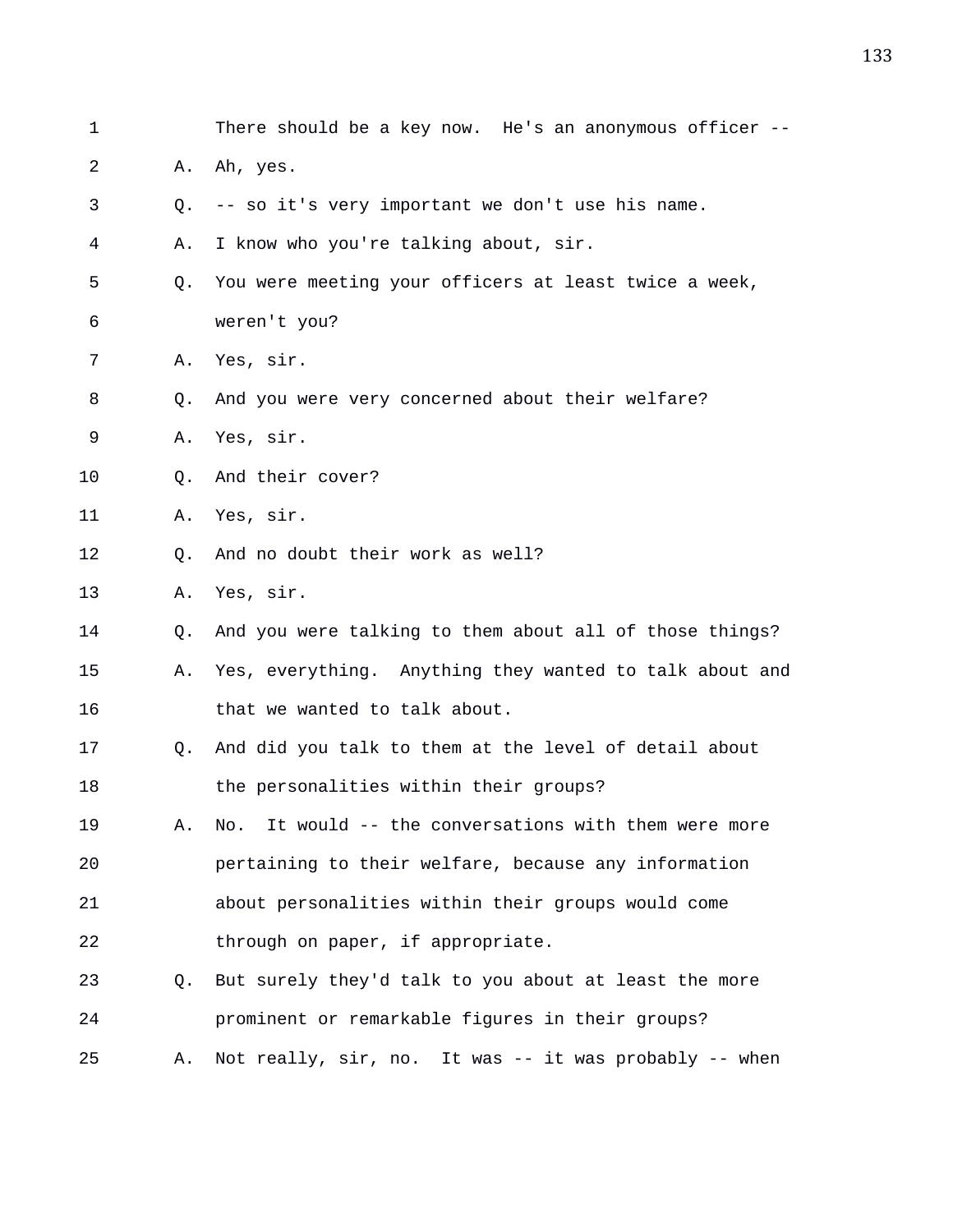| $\mathbf{1}$ |    | we did used to meet them, it was more a chance for them  |
|--------------|----|----------------------------------------------------------|
| 2            |    | to -- to talk to someone who was both perhaps --         |
| 3            |    | I wouldn't say a friend, that's probably going too far,  |
| 4            |    | but a colleague and a supervisor in their real identity, |
| 5            |    | and to sort of relax for a bit, be that at the safe      |
| 6            |    | house in a group environment or be that in a pub on      |
| 7            |    | a one-to-one basis.                                      |
| 8            | Q. | Did HN21 tell you that he'd had sex with a woman?        |
| 9            | Α. | No, sir.                                                 |
| 10           | Q. | Did he say anything to you that might have suggested he  |
| 11           |    | was becoming close to a woman?                           |
| 12           | Α. | No, sir.                                                 |
| 13           | Q. | We now know that he did have sex twice with a woman. Do  |
| 14           |    | you think, looking back, that if you had spoken to him   |
| 15           |    | more, you might have conveyed to him what you felt in    |
| 16           |    | your own mind, namely it would be very stupid to do      |
| 17           |    | something like that?                                     |
| 18           | Α. | No, sir. I mean, I suppose, to put it how I saw it, I'd  |
| 19           |    | read the statements of -- of this individual, and I'd    |
| 20           |    | picked up on exactly what you've just told me, but       |
| 21           |    | I could not, from my own mind, identify him until I saw  |
| 22           |    | it in -- in the reference book here. So I had            |
| 23           |    | absolutely no idea -- in fact, even until today -- that  |
| 24           |    | that individual -- I knew HN21 was, but I didn't realise |
| 25           |    | that individual was, if that makes it clear.<br>In fact, |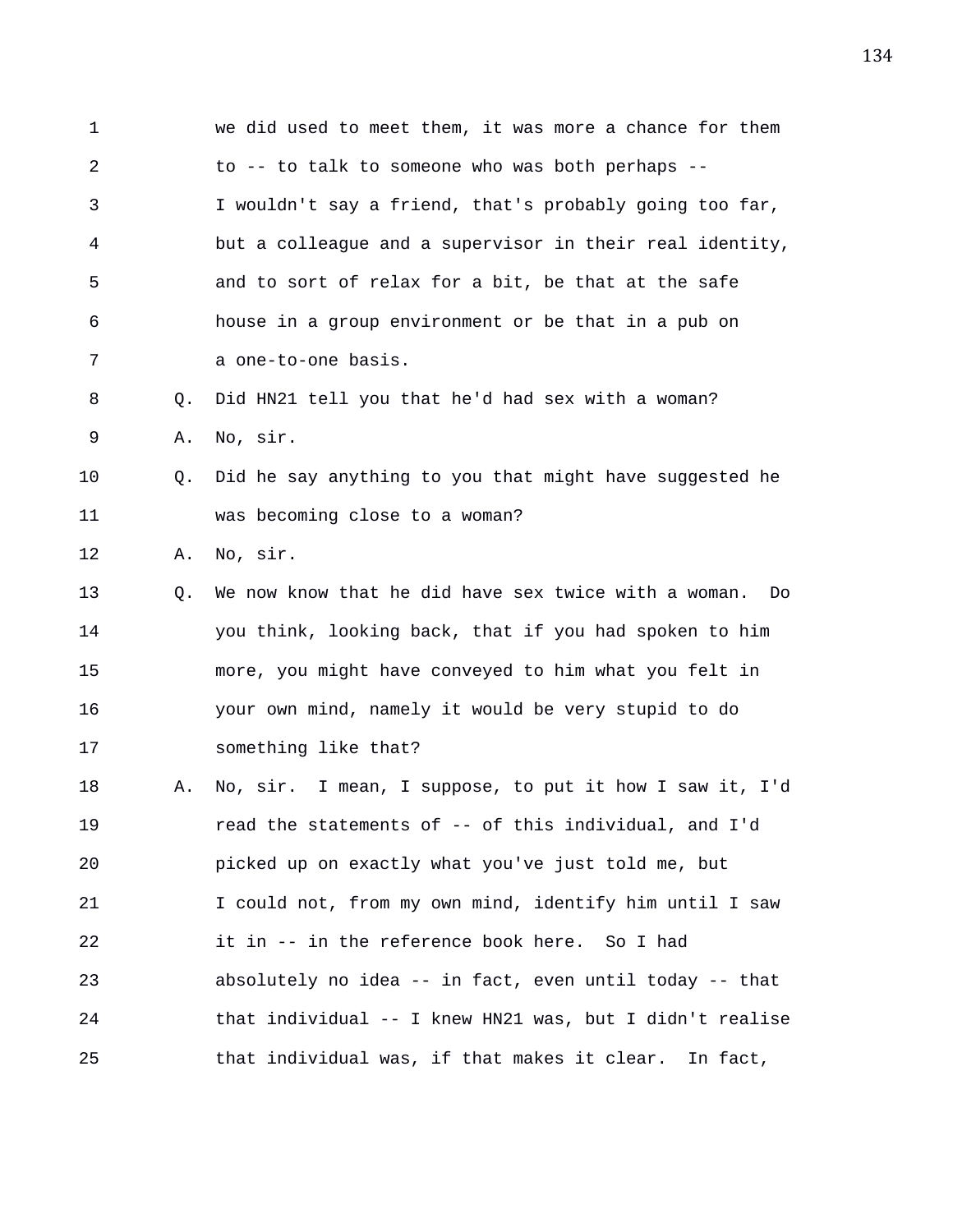- 
- 1 I'm quite surprised.

2 Q. Do you think, with the benefit of hindsight, that some 3 proactive discussion about the risks and about 4 the wrongness of sexual activity with people undercover 5 might have reduced the chances of officers behaving in 6 the way they did? 7 A. Clearly, with hindsight, yes. 8 Q. Can I ask you now about the officer we know as HN106. 9 Did you get any inkling from him that he was gaining 10 a reputation within his group as somebody with 11 a girlfriend? 12 A. No, sir. 13 Q. Did you get any inkling that he was getting close to any 14 female he was mixing with as an undercover officer? 15 A. No, sir. 16 Q. The same questions that I asked you about conversations 17 about this sort of thing and whether, in hindsight, more 18 might have reduced the risk of an officer succumbing to 19 temptation, would that apply to every officer under -- 20 A. It would, sir, yes. 21 Q. -- your command? 22 Can I move to HN126. 23 Did you get any inkling in any of your conversations 24 with him that he was getting close to a female? 25 A. No, not in his group. I mean, his -- his marriage was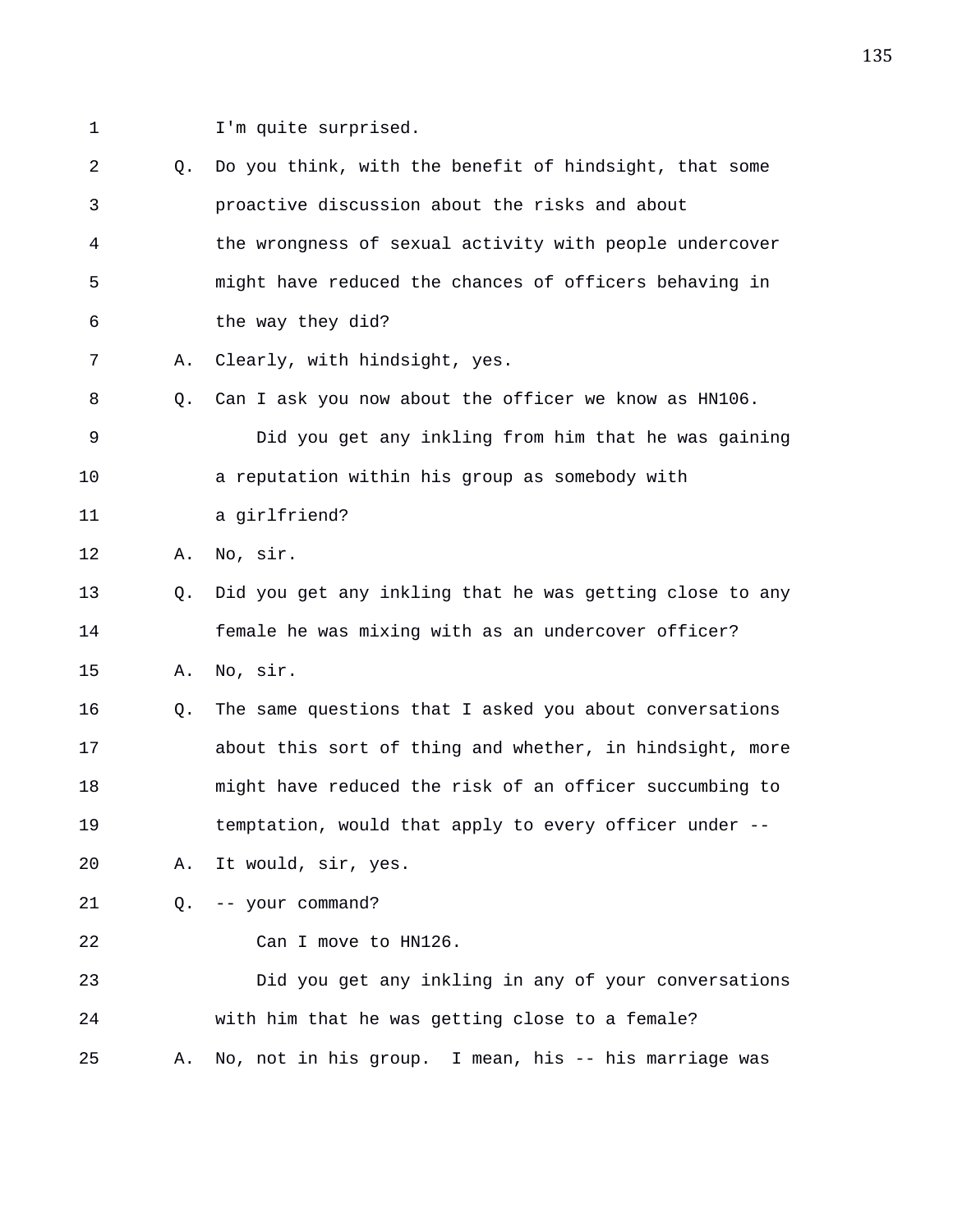| 1  |    | on the rocks, and --                                     |
|----|----|----------------------------------------------------------|
| 2  | Q. | We'll come back to --                                    |
| 3  | Α. | Oh right, okay --                                        |
| 4  | Q. | -- that later.                                           |
| 5  | Α. | Okay. But no, not in terms of --                         |
| 6  | Q. | His group?                                               |
| 7  | Α. | No.                                                      |
| 8  | Q. | And any inkling that he -- did he say anything to        |
| 9  |    | the effect that he'd had any sexual activity?            |
| 10 | Α. | No.                                                      |
| 11 | Q. | HN155.                                                   |
| 12 |    | First of all, starting with his character.<br>How        |
| 13 |    | would you describe him?                                  |
| 14 | Α. | A larger-than-life character, quite outgoing, perhaps    |
| 15 |    | a bit more difficult to manage than some of the others.  |
| 16 | Q. | If it surprises you to learn that HN21 did have sex with |
| 17 |    | an activist, does it surprise you that HN155's risk      |
| 18 |    | assessors have told us that he, 155, confessed to such   |
| 19 |    | activity?                                                |
| 20 | Α. | Perhaps less so.                                         |
| 21 | Q. | Did he say anything to you about either actual or        |
| 22 |    | imminent sexual activity?                                |
| 23 | Α. | No, sir.                                                 |
| 24 | Q. | You've already told me that you won't have discussed in  |
| 25 |    | any detail the risks with him. But is he the sort of     |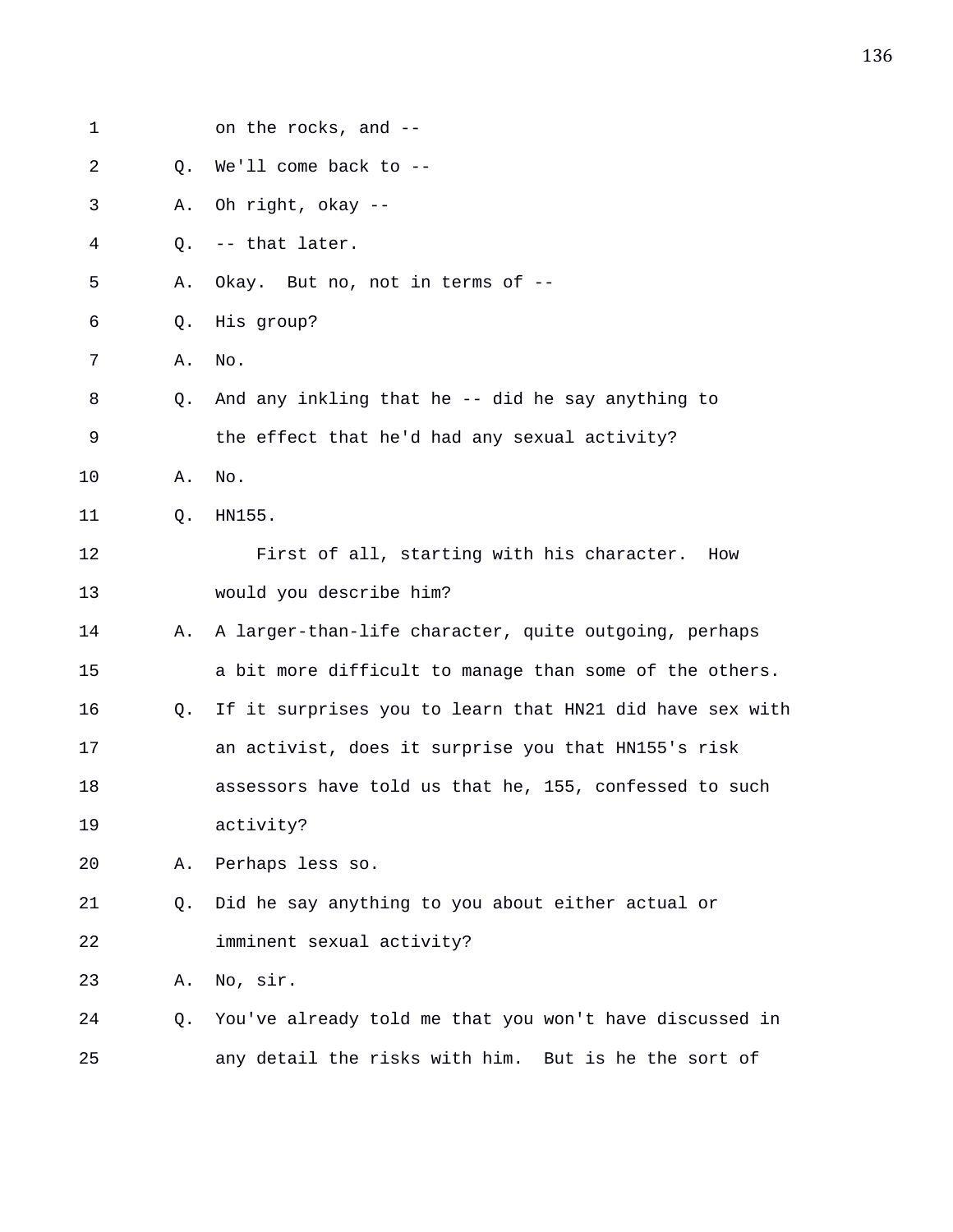| $\mathbf 1$ |    | character where it might have been particularly helpful   |
|-------------|----|-----------------------------------------------------------|
| 2           |    | to put a shot across his bows?                            |
| 3           | Α. | With hindsight, yes.                                      |
| 4           | Q. | HN297.                                                    |
| 5           |    | We have some evidence from 1976 that he told his          |
| 6           |    | fellow undercover officers that one of the reasons for    |
| 7           |    | his compromise is that he'd got involved sexually with    |
| 8           |    | two women. Did you ever hear anything about that, any     |
| 9           |    | whiff of that, anything at all?                           |
| 10          | Α. | About 297?                                                |
| 11          | Q. | Yes.                                                      |
| 12          | Α. | I did know him from a different environment, shall<br>No. |
| 13          |    | we say, within Special Branch, but -- but no, I had no    |
| 14          |    | knowledge of him in the $--$ in the SDS, or $--$ nor did  |
| 15          |    | I hear any rumours about it.                              |
| 16          | Q. | HN300, which is back to where we started this morning.    |
| 17          |    | The evidence we've received is that not only did he       |
| 18          |    | meet an activist, but he married her.                     |
| 19          | Α. | $Mm$ .                                                    |
| 20          | Q. | Did you hear anything about that?                         |
| 21          | Α. | No. Again, I -- it was outside of my time, but I --       |
| 22          |    | I -- I did know him from elsewhere in -- in               |
| 23          |    | Special Branch, and --                                    |
| 24          | Q. | (Overspeaking) -- sorry, carry on.                        |
| 25          | Α. | Well, I wouldn't say that -- I didn't know about          |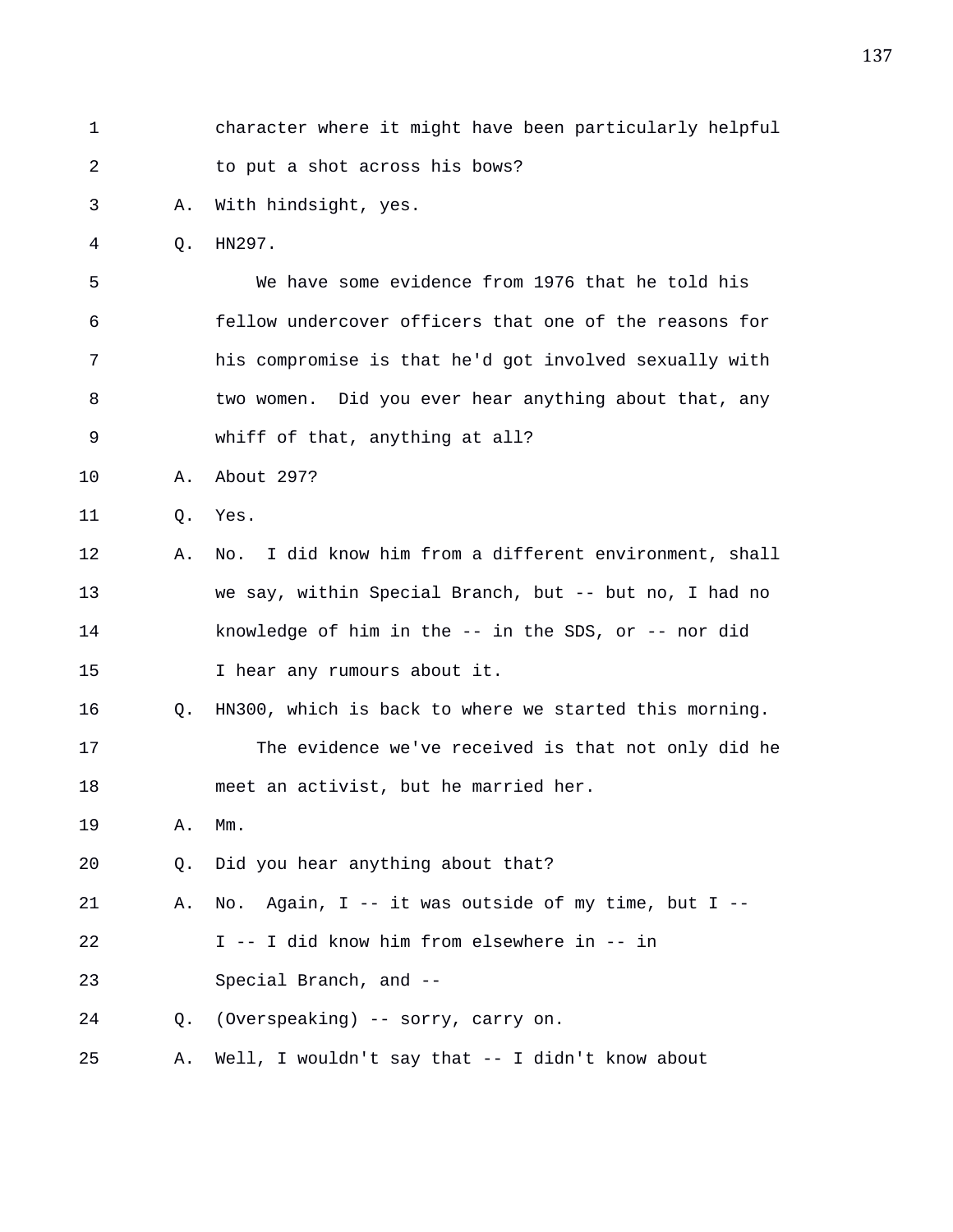1 the marriage, but perhaps the -- the relationship 2 doesn't surprise me, put it that way. I didn't actually 3 realise he was there from the SDS, I have to say. 4 Q. You've already explained that you might have had more 5 concerns about HN155 than HN21. Were there any other 6 officers that you supervised who you might have thought 7 were more at risk of misconduct of this nature? 8 A. No, I actually thought as a general statement they were 9 all pretty steady and -- and reliable. 10 Q. Were any of them regarded as womanisers? 11 A. No. 12 Q. If any of the officers who we know had sexual conduct 13 or, if it is true, those against whom it is alleged had 14 told you, how much importance would you have attached to 15 that at the time? 16 A. Quite a lot. It would have involved quite a serious 17 conversation, I have to say. I would like to say 18 I would have done this, that and the other, but 19 the short answer is I don't quite know how I would have 20 dealt with it. It would certainly have led to 21 a reconsideration of their position in the SDS. I'm not 22 making any moral judgments whether they were married or 23 not, just that it was stupid behaviour. And I would 24 have had to make a judgment, and probably referred it up 25 the management chain as well, as to whether that person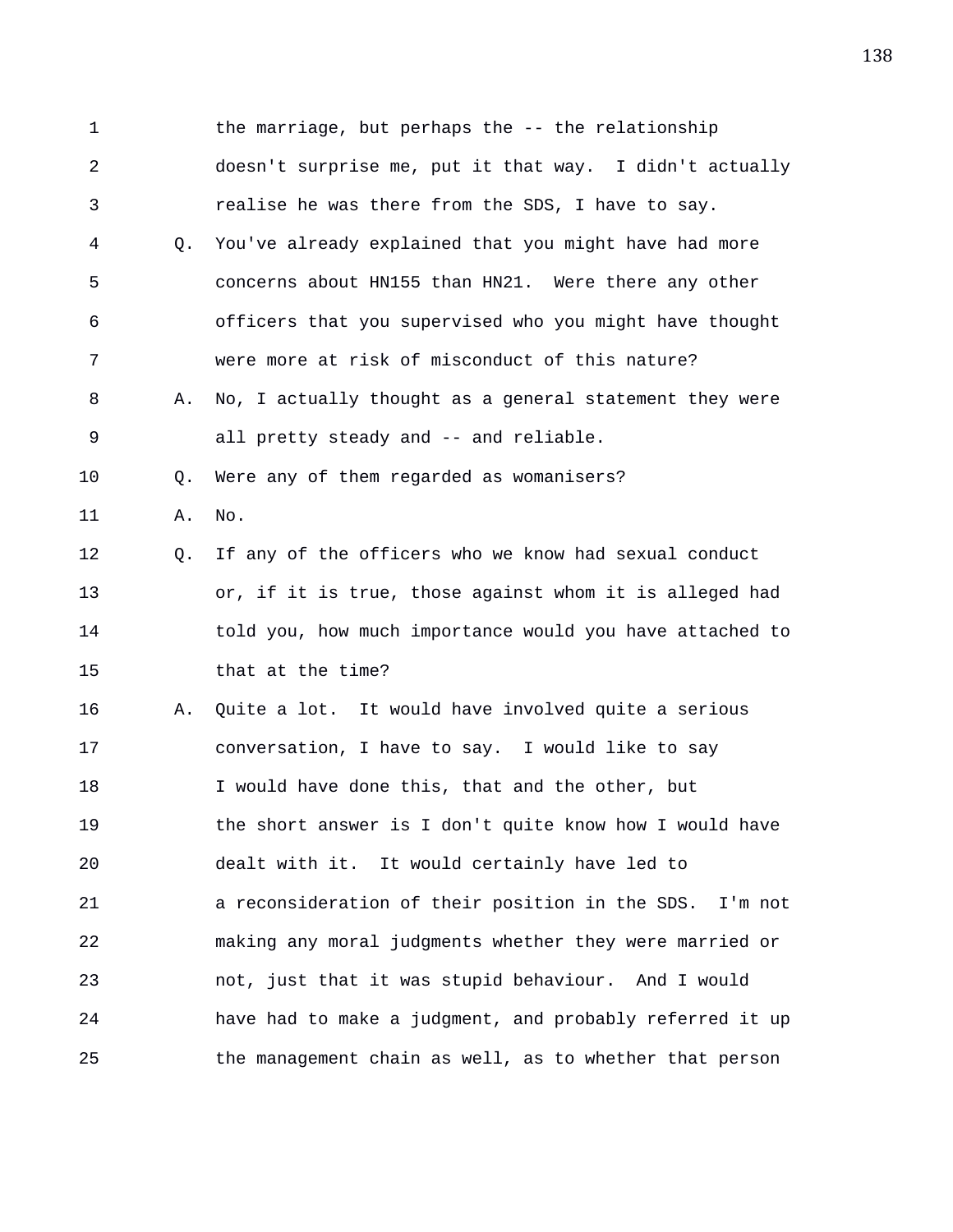1 should consider -- continue on the SDS or not. 2 Q. The evidence that we've had thus far indicates that 3 HN300 went at least as far as admitting he was falling 4 in love with an activist, and he was removed from 5 the SDS. 6 Another officer has told us he thought if he'd 7 admitted to what he'd done, he would have been given 8 words of guidance. 9 As someone who himself managed the SDS, what is your 10 reaction to what was done in HN300's case, and what 11 the officer in the other case thought would have 12 happened had he confessed? 13 A. Sorry, sir, I was looking at the folder then. Could you 14 repeat the question? I do apologise. 15 Q. HN300 -- 16 A. Yes. 17 Q. -- removed from the SDS -- 18 A. Yes, I did a double take because I thought it was 19 someone else, so I do apologise. 20 Q. -- when he admitted he was falling in love with 21 somebody. 22 A. Mm-hm. 23 Q. What's your view of that as a measure? 24 A. What, removing him from the SDS? 25 Q. Yes.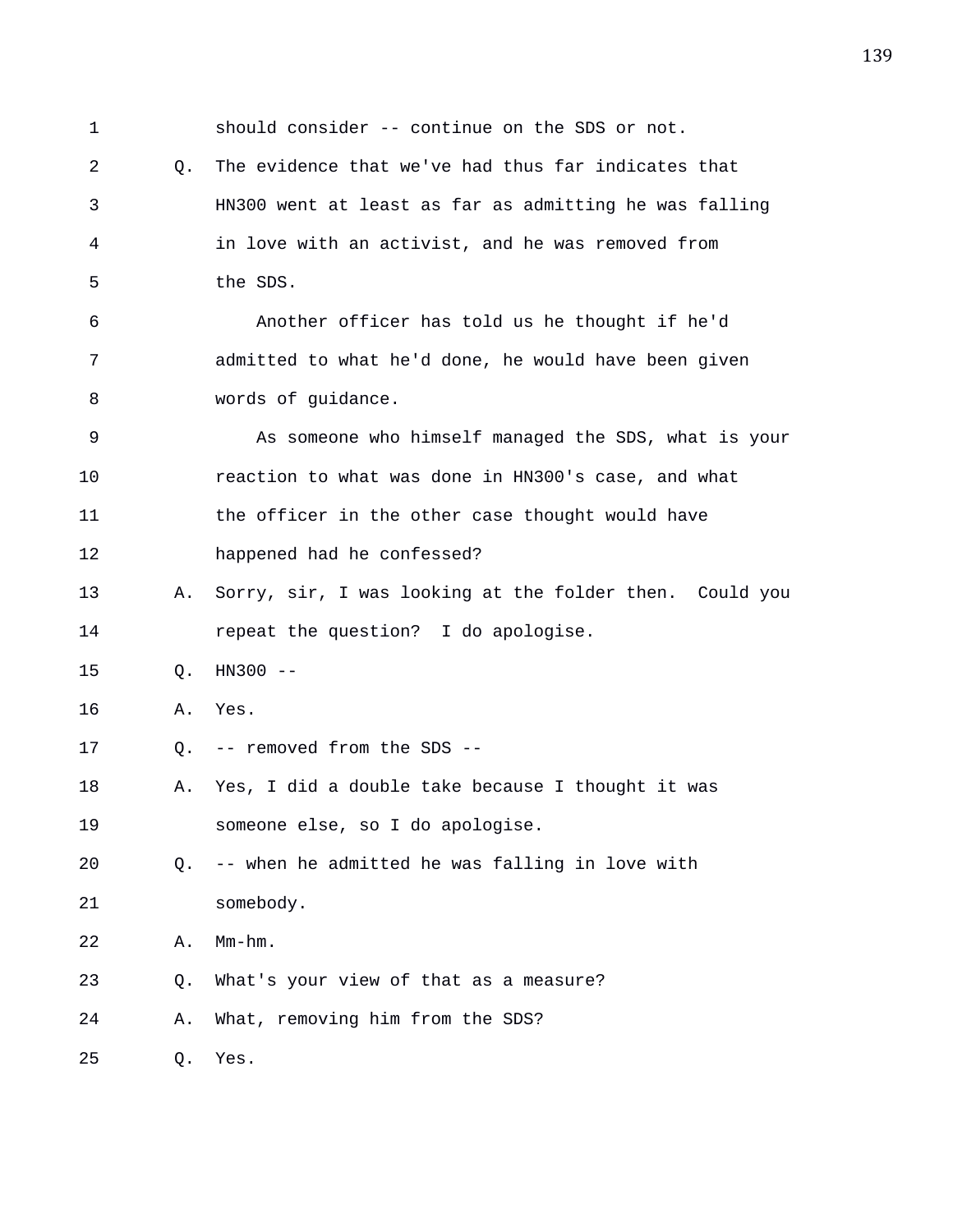1 A. Yeah, I would have thought that was inevitable. I don't 2 like to speak ill of the dead, but I'm not sure I would 3 have had HN300 on the SDS had I been selecting people at 4 that time. 5 Q. A fear that a confession might lead to words of 6 guidance, how realistic do you think that was as to 7 the reaction that SDS management would have to 8 a confession of sexual activity with a member of 9 the public in their undercover identity? 10 A. I would have thought words of guidance would be 11 the minimum. 12 Q. In truth, this is serious misconduct -- 13 A. Yes. 14 Q. -- isn't it? 15 A. Yes. 16 Q. Was -- did you ever get the sense that the operational 17 security of the SDS was such that it would inhibit 18 disciplinary action being taken in such circumstances? 19 A. Not in my time. When you say "disciplinary action", 20 I don't think it would necessarily have led to a formal 21 police disciplinary conduct in terms of appearing before 22 a disciplinary board. It would have certainly, I would 23 think, have led to a redeployment of the individual and 24 maybe a re-examination of his position in 25 Special Branch. Not sure about that.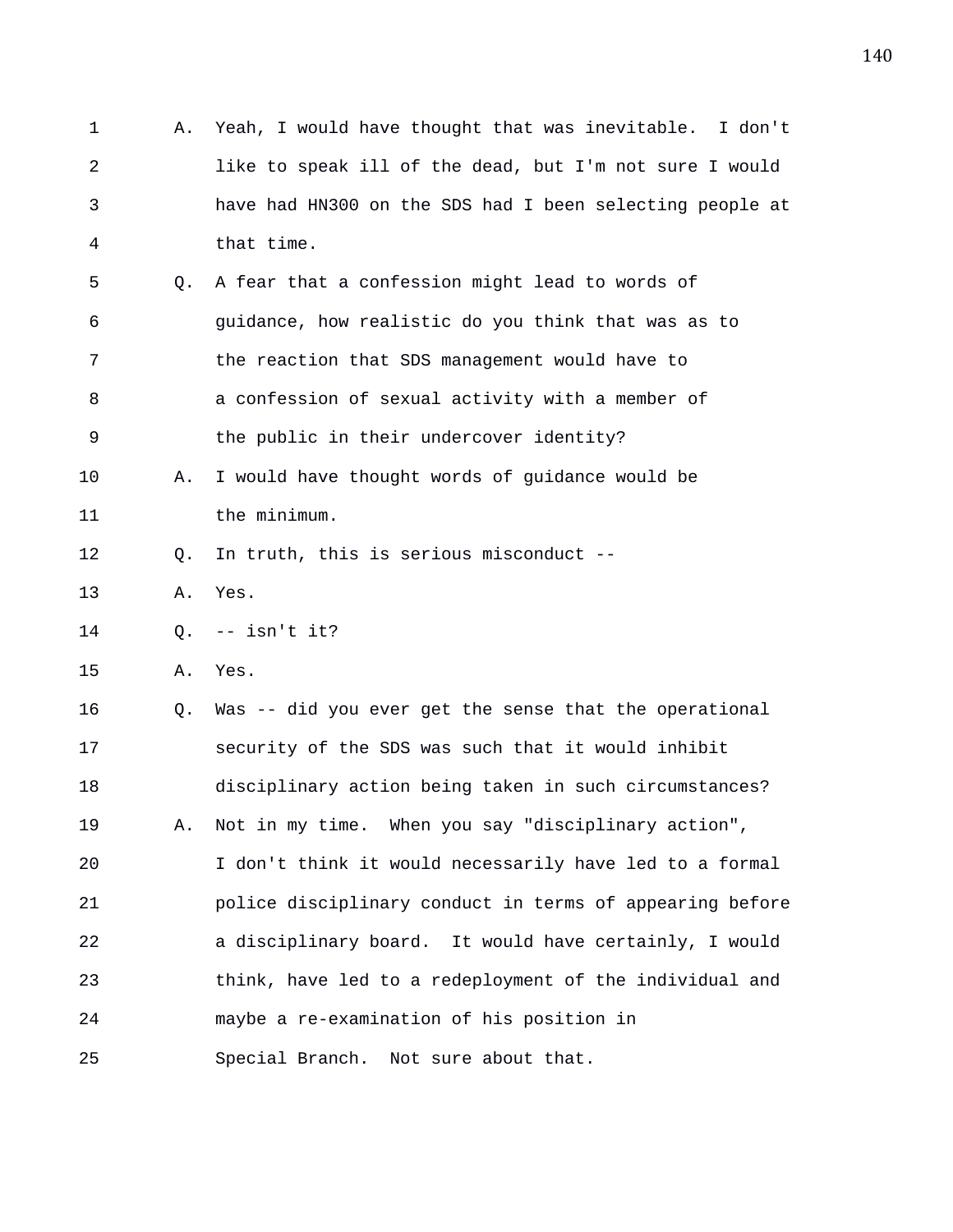1 All SB officers were vetted, the government vetting 2 system. And of course, something like that could you 3 put -- could put your vetting clearance in jeopardy. 4 And if you're not vetted, you don't stay in 5 Special Branch. 6 Q. The next question I want a "yes/no" answer to, please. 7 Did you give any thought to the provision of cover 8 girlfriends? 9 A. No. 10 Q. Did you give any other advice as to how to avoid sexual 11 contact, for example imaginary girlfriends or being 12 Mr Grumpy? 13 A. It might have been a good idea, but no, I didn't, sir. 14 MR BARR: Sir, would that be a good moment to have our 15 afternoon break? 16 THE CHAIRMAN: Certainly. Ten minutes or 15? 17 MR BARR: I think we can afford 15, sir. 18 THE CHAIRMAN: Okay, 15 minutes. We'll resume shortly 19 before 20 past. 20 (3.04 pm) 21 (A short break) 22 (3.23 pm) 23 MR BARR: Mr Moss, just two more things about relationships. 24 First I'd like to clear something up. You used 25 the word "stupid" about the conduct of officers who did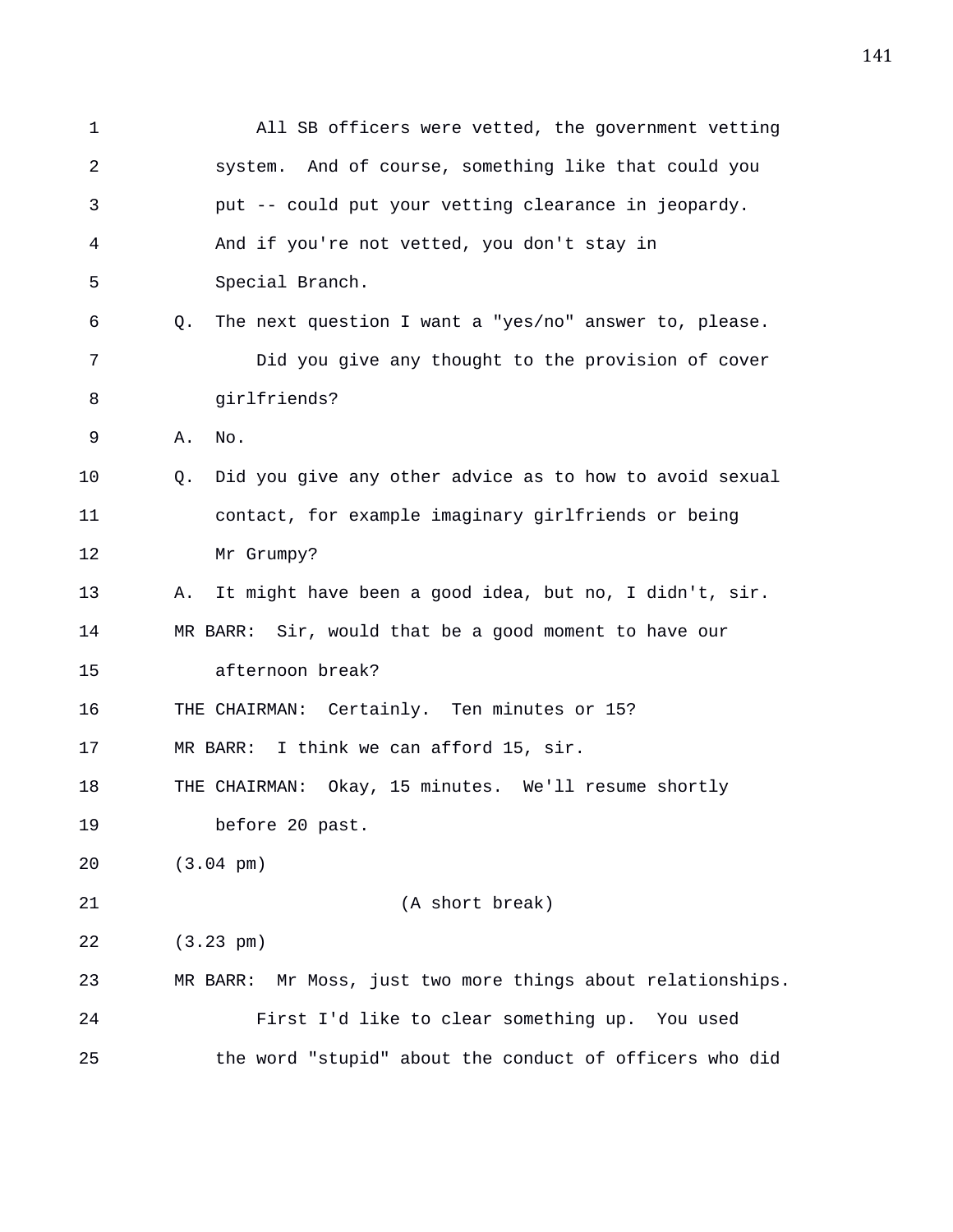| $\mathbf 1$ |    | get involved in sexual activity with people in their       |
|-------------|----|------------------------------------------------------------|
| 2           |    | undercover identities. I'm not understanding you to be     |
| 3           |    | saying, by using that word, that you're putting all of     |
| 4           |    | the blame on the officers, are you?                        |
| 5           | Α. | No, sir. I'm not quite sure where you're going with        |
| 6           |    | this, but                                                  |
| 7           | O. | Where I'm going is, as we discussed, they are sent in      |
| 8           |    | without any guidance --                                    |
| 9           | Α. | Understood.                                                |
| 10          | Q. | -- and they're sent into an environment --                 |
| 11          | Α. | No, fair comment.                                          |
| 12          |    | Q. -- as young men pretending to be single in environments |
| 13          |    | which can be sexually pretty active.                       |
| 14          |    | A. Yes, sir.                                               |
| 15          | O. | So you wouldn't wish to leave here giving the impression   |
| 16          |    | that you're putting all of the blame on them?              |
| 17          | Α. | No, sir.                                                   |
| 18          | Q. | And the second thing is, whilst you were having your       |
| 19          |    | meetings at the safe flats and in any socialising          |
| 20          |    | afterwards, did you ever hear any banter of the kind       |
| 21          |    | which might have suggested that there was sexual           |
| 22          |    | activity going on?                                         |
| 23          | Α. | No, sir.                                                   |
| 24          | Q. | One of the officers who gave evidence in Phase 2 said      |
| 25          |    | that there was such banter. He was an officer who,         |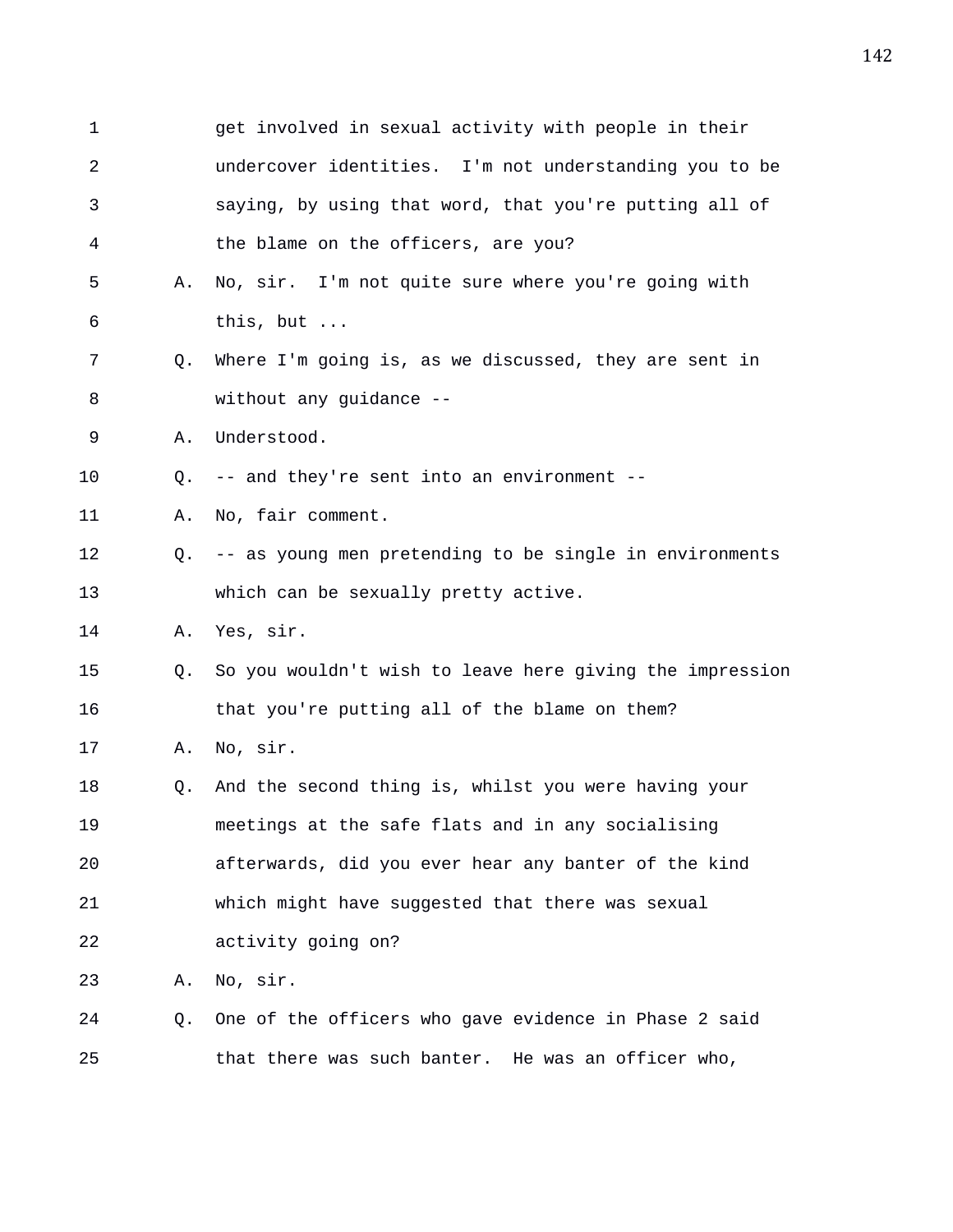- 1 I think, finished just before you, in fairness to you. 2 But are you sure that there wasn't any banter about that 3 sort of thing, or any gossip, or even any mention of it? 4 A. Yes, I am.
- 5 Q. Can I move now to assumptions of positions of 6 responsibility.

7 You've explained in your witness statement that no 8 prior permission was required by an undercover officer 9 on your watch to take a position of responsibility, you 10 thought it had advantages, you thought that it did 11 require fine judgment, though, and you thought that 12 something like a treasurer or membership secretary would 13 be the best. Have I fairly summarised your view? 14 A. That's correct, sir.

15 Q. Did you give your officers any guidance in this matter? 16 A. As I recall, a couple of conversations where informally, 17 usually at the safe house meetings, I was told that 18 someone was up for or had been invited to take up 19 a certain job; and I would have said, "That's a good 20 thing, go for it" or, "That's a bit too much". But 21 apart from that, no.

- 22 Q. And this is the sort of conversation that would have 23 arisen in the safe house, isn't it?
- 24 A. Yes.

25 Q. Did you ever explore with them whether they were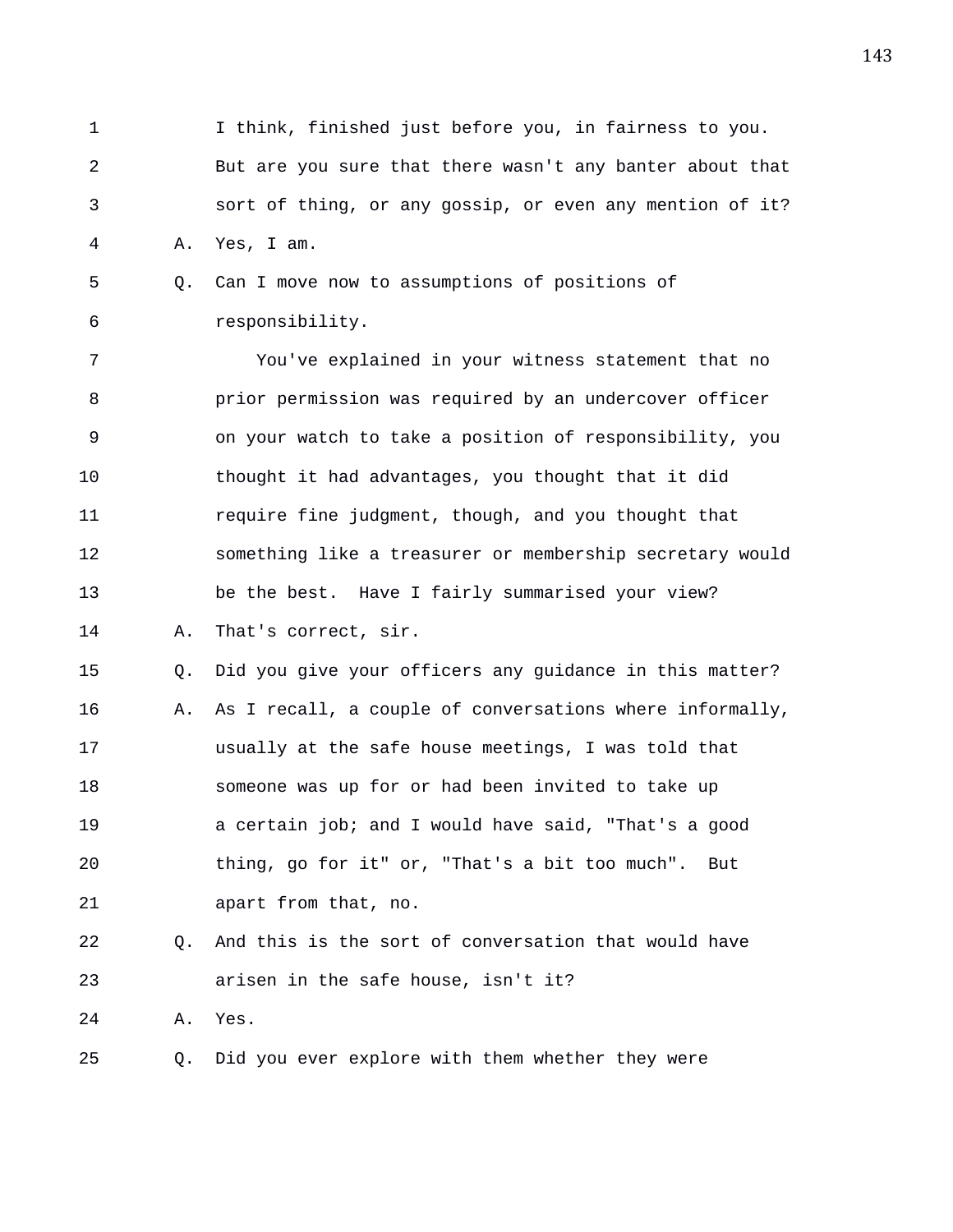- 1 influencing the course of the groups they were 2 infiltrating?
- 3 A. Well, if I was given advance warning of it, as I've just 4 described, yes, then I would have asked what the 5 position involved and made it clear that it should be, 6 if you like, sufficiently senior to be useful to us, but 7 not sufficiently senior to be directing operations, so 8 to speak.
- 9 Q. And once one of your officers had assumed a position, 10 did you talk to them about what they were doing in that 11 position?
- 12 A. They -- yes, but often the -- it would come from them, 13 again at the safe house meetings, where you would just 14 informally talk and say, "Oh, I've done this," or, "I'm 15 going to do that, I might be able to get that for us," 16 that sort of conversation.
- 17 Q. Your view that it required fine judgment, how did you 18 ensure that fine judgments were exercised?
- 19 A. By conversations with them either, as I've just 20 described, on the occasions when they said that they may 21 be up for this job, or once I knew they were in that 22 job, talking about what they were doing, how far they 23 should let it go, and -- yes, how far they should let it 24 go.
- 25 Q. Can I ask you about a specific example, HN155. He gets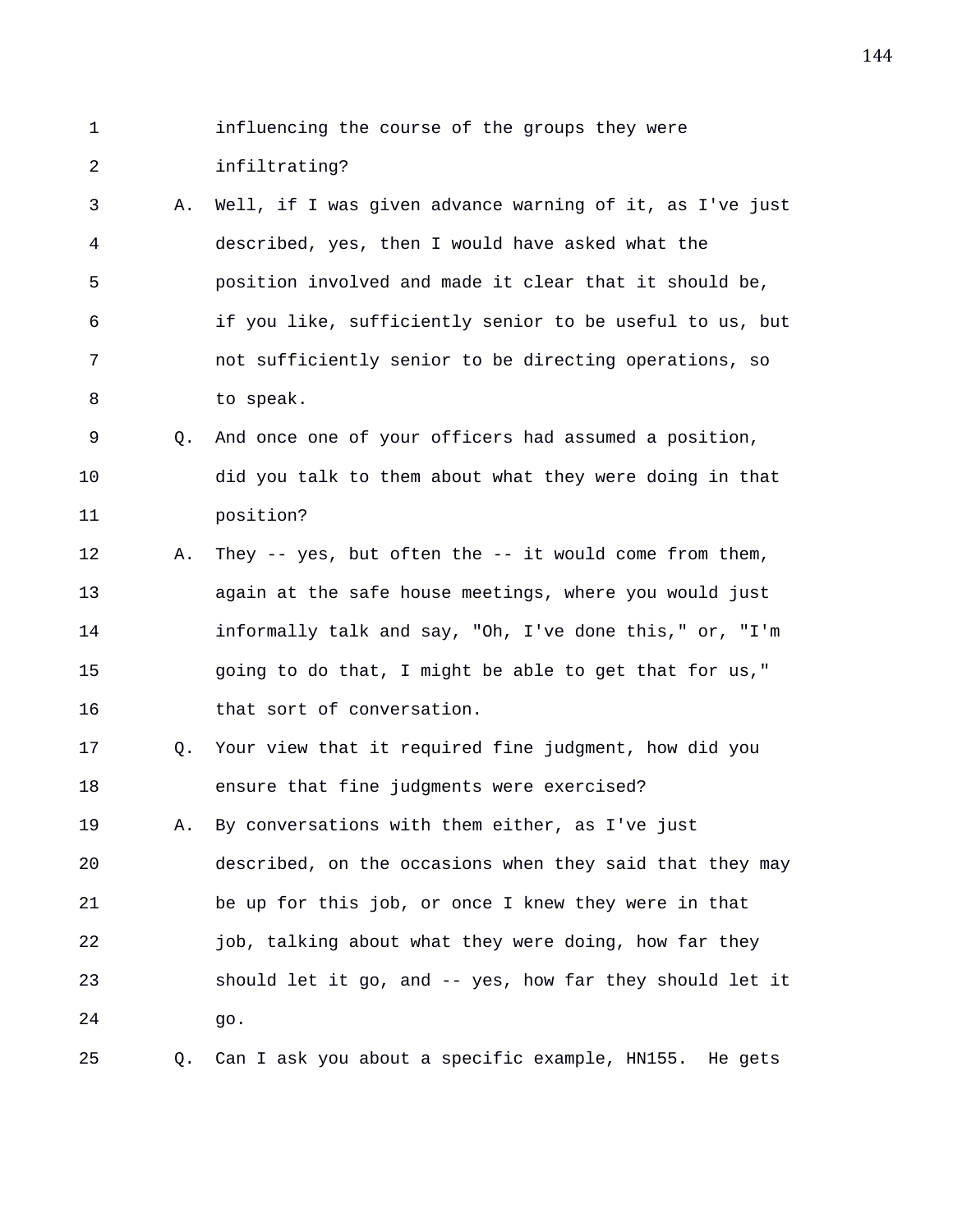1 into the Socialist Workers Party's headquarters, and he 2 reports a lot of organisational data from 3 the headquarters office membership lists, that sort of 4 thing, and we touched upon that earlier. Did you 5 consider that was a good thing? 6 A. I'm sure the Security Service would have considered it 7 a good thing. I thought, as long as he was fulfilling 8 our function, then I was quite happy for him to be 9 performing that function as well, as long -- I mean, he 10 was able to take part in things organised by the SWP, 11 but I didn't want him organising things. That would 12 have been my line. 13 Q. He had inveigled his way into the headquarters by 14 deception, hadn't he? 15 A. Yes. 16 Q. And he was taking property from the building, wasn't he? 17 Certainly taking confidential information. 18 A. He was taking confidential information, yes. 19 Q. Did it cross your mind that that might amount to 20 a criminal offence? 21 A. He wasn't actually taking anything material, as 22 I recall, it was copying stuff down. And if you're 23 thinking of data protection breaches, I'm not sure 24 the data protection rules were in place then. 25 Q. So you had no concerns?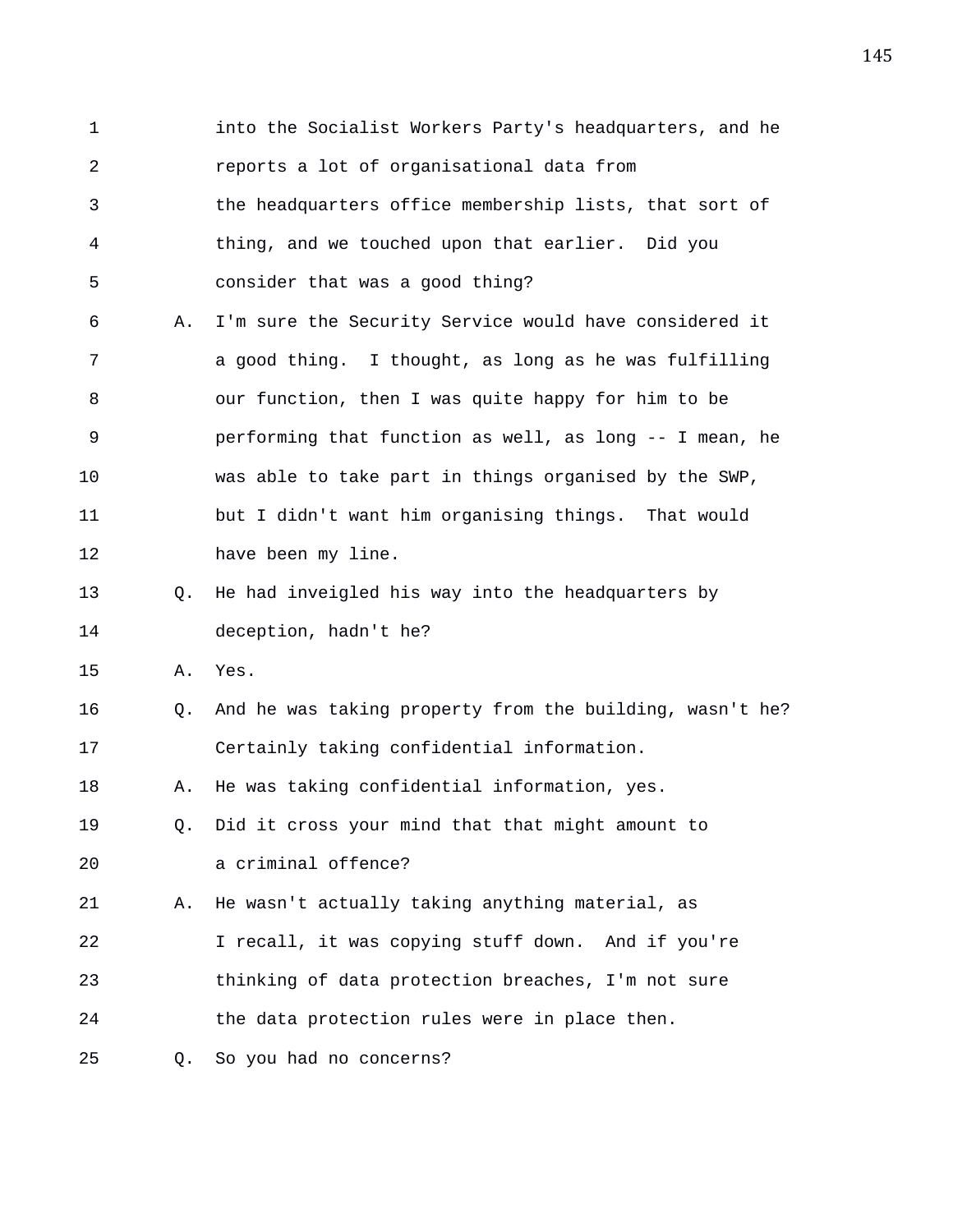1 A. No.

| 2  |    | THE CHAIRMAN: Forgive me for interrupting. The Data      |
|----|----|----------------------------------------------------------|
| 3  |    | Protection Act was clearly not in force then.<br>And     |
| 4  |    | I think it may be to mischaracterise. Taking             |
| 5  |    | confidential information for a purpose for which it was  |
| 6  |    | not intended and without the permission of the owner is  |
| 7  |    | not a crime but a civil wrong.                           |
| 8  | Α. | I would accept that, sir. But I didn't think about it    |
| 9  |    | when I was presented with it.                            |
| 10 |    | MR BARR: Thank you.                                      |
| 11 |    | Can I move now to welfare. And you've explained          |
| 12 |    | that was something high on your agenda.                  |
| 13 |    | You tell us that you visited HN19's wife at              |
| 14 |    | the recruitment stage.                                   |
| 15 | Α. | Ah, yes.                                                 |
| 16 | O. | And could you explain in your own words the purpose of   |
| 17 |    | that.                                                    |
| 18 | Α. | To ensure that she was aware of what her husband was     |
| 19 |    | letting himself in for; what that would mean for her, in |
| 20 |    | terms of domestic bliss and times away from home; and    |
| 21 |    | that she didn't have any, I suppose, moral problems      |
| 22 |    | with it; although, of course, I couldn't really explain  |
| 23 |    | to her really what it involved, so that was not so much  |
| 24 |    | -- it was a concern, but not something I could really    |
| 25 |    | discuss with her.<br>It was really welfare.              |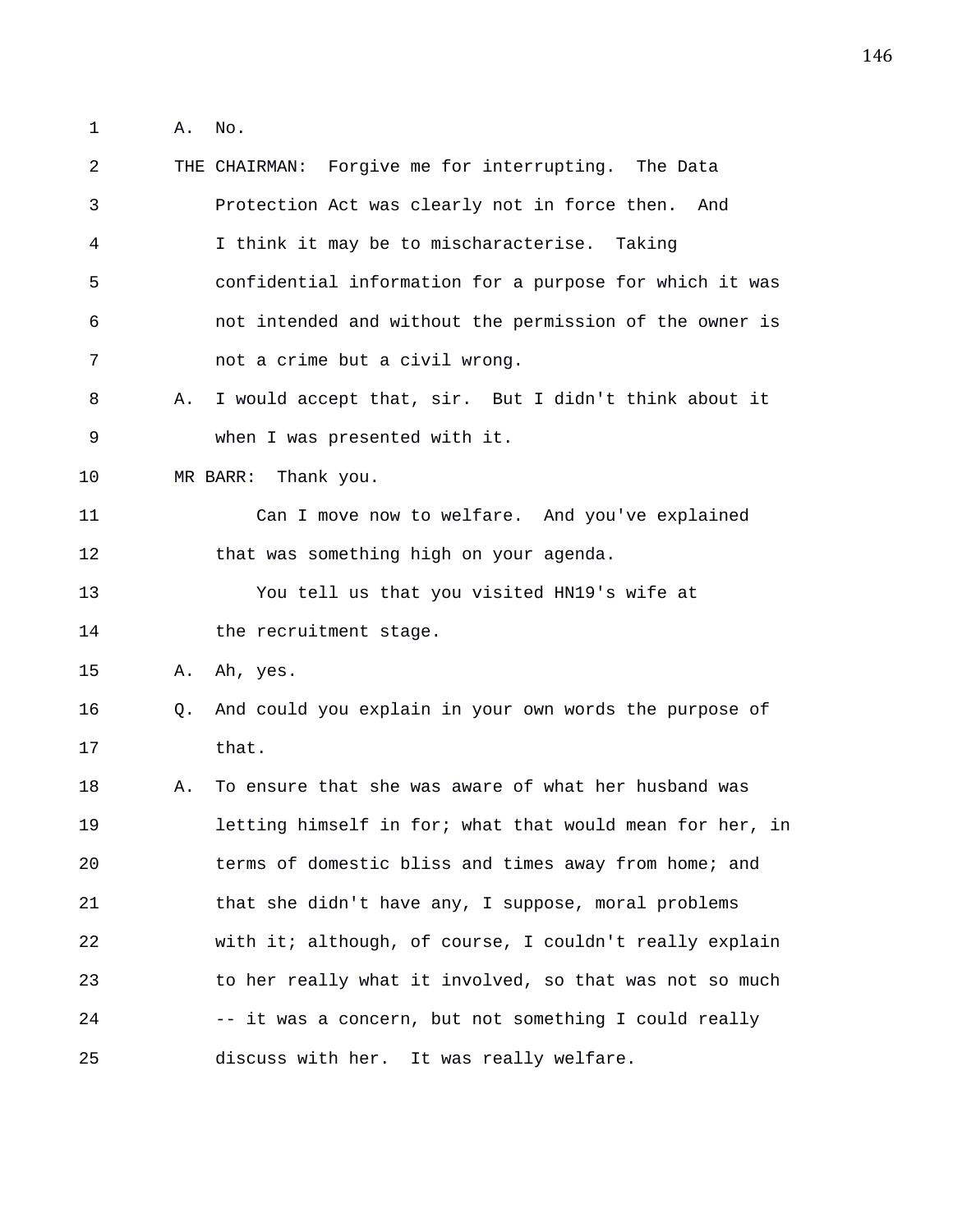1 Q. What moral problems did you think there might be? 2 A. Well, if -- for example, the very thing you've just 3 raised is if her husband was going to be doing things 4 like that, spying on people, that she might have a big 5 problem with that. But I wasn't really able to discuss 6 that, because it would have breached 7 the confidentiality. She knew he was working undercover 8 and infiltrating groups; I suppose she could have worked 9 it out for herself. It was more welfare, sir. 10 Q. Would it be fair to say that the SDS asked a lot of 11 the wives of the officers --12 A. Yes -- 13 Q. -- it deployed? 14 A. -- it would. More than I realised at the time. 15 Q. And you regarded their married status as an anchor that 16 would secure them? 17 A. Yes, and not -- not -- I touched on this in answer to 18 your previous question. Not so much in -- it was part 19 of it -- in a sexual way, but so they had someone they 20 could trust they could let steam off to. 21 Q. In a wider sense as well? 22 A. In the wider sense of the word, yes. 23 Q. There were Christmas lunches in 1980 and '81. 24 A. Yes, sir. 25 Q. And how well attended were they?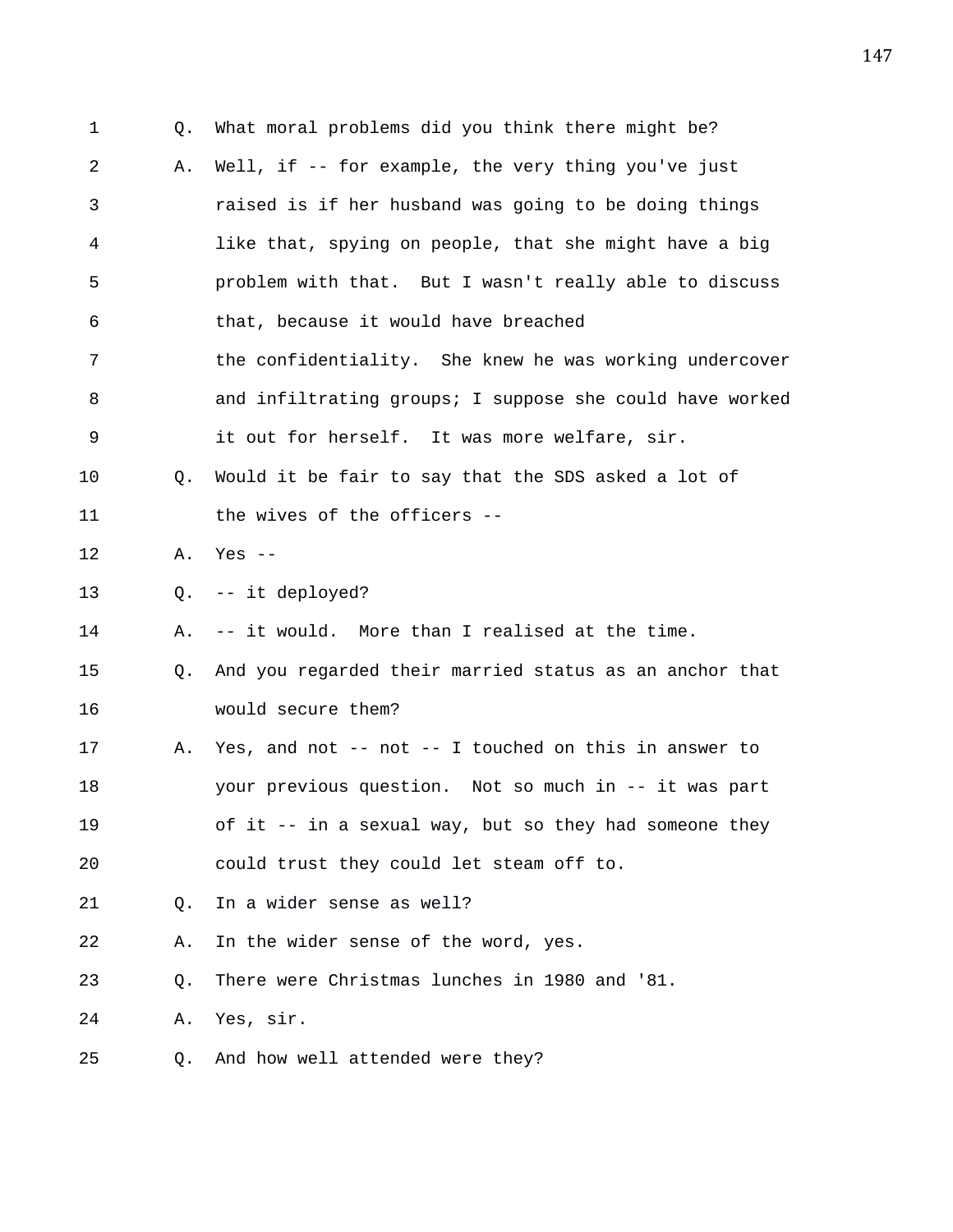- 
- 1 A. 100%, as I recall.

## 2 Q. And senior officers present?

3 A. I think the first -- it's something that -- that later 4 down the line seems to have fallen into disuse, but 5 I thought it was a good thing. And I think, as 6 I recall, that the first one I went to, all the -- 7 the UCOs were there, together with their wives, and the 8 back office staff with their wives, myself and my wife. 9 I'm not sure anyone more senior was there. But at 10 the one after that, then the DAC came to it, with his 11 wife. And all the UCOs and their wives. 12 Q. You say, in addition, that you occasionally had a drink 13 with wives and their husbands, to provide reassurance 14 that their husbands were doing an important job? 15 A. If requested. Never at our request, because that would 16 have probably been a bit intrusive. But once or twice 17 a UCO would, for example, ask to meet us for a drink and 18 a chat and bring his wife along. 19 Q. Is that once or twice in the eleven months that you --

20 A. Yes, once or twice. It was quite rare.

21 Q. Now, there was an incident, wasn't there, when HN126 was 22 going through his divorce?

23 A. Yes, sir.

24 Q. Could we look at tab 14 {MPS/726912}. Thank you very 25 much.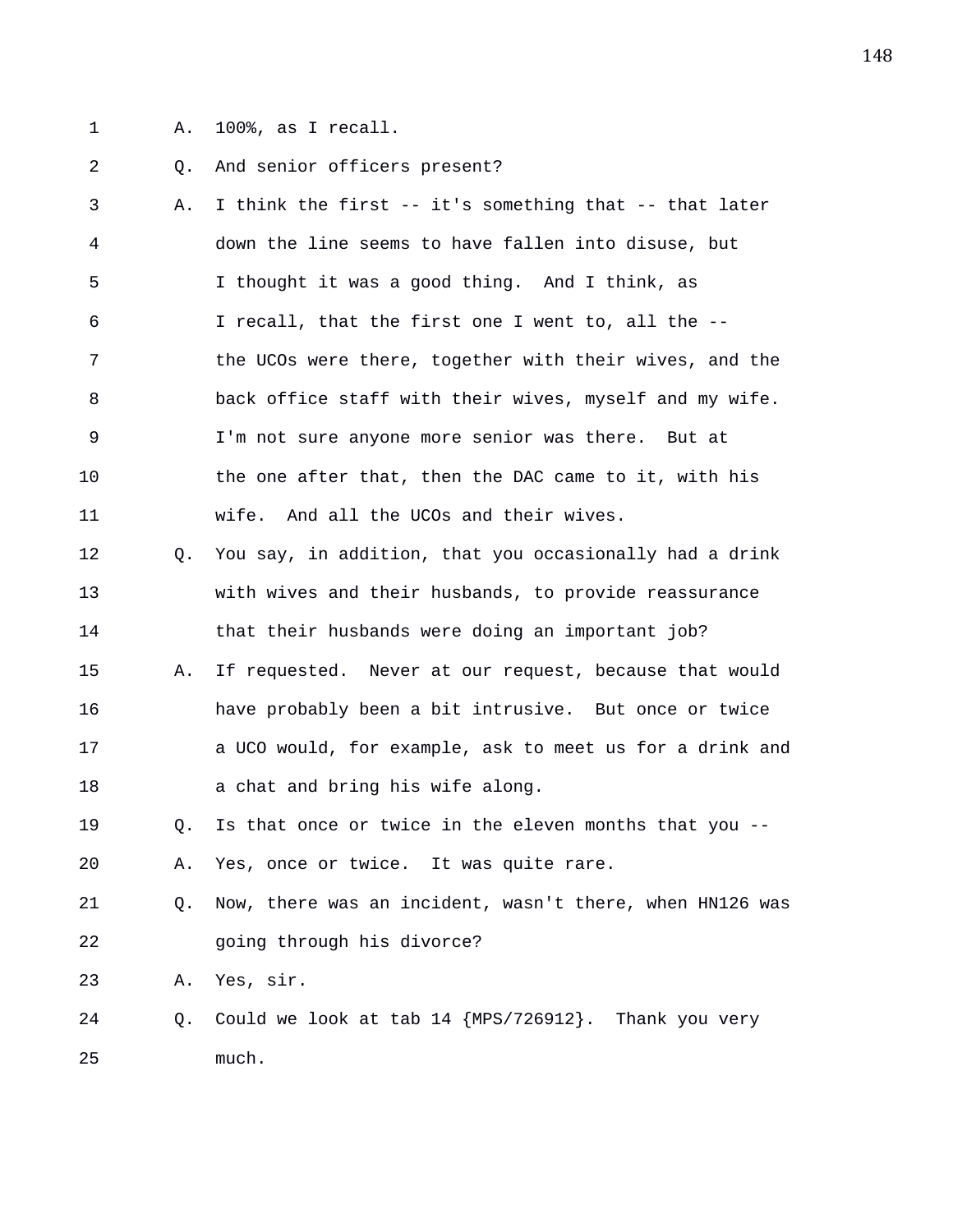1 Could we go to paragraph 3, please -- sorry, page 3 2 {MPS/726912/3}.

3 This is the minute sheet for the document concerned, 4 which deals with the incident that you had to deal with. 5 It reads:

6 "We have already discussed this matter. As stated 7 in DCI Moss' report, it seems probable that HN126's wife 8 wrote the letter and it is to be hoped that our visit 9 will have acted as a deterrent to any repetition of 10 the act. In the circumstances I feel that nothing 11 further should be done unless another communication is 12 received."

13 This is evidence that your bosses essentially 14 accepted the advice that you gave them about how to deal 15 with the incident?

16 A. Yes, sir.

17 Q. And the incident had been the receipt of an anonymous 18 letter, hadn't it?

19 A. Yes, sir.

20 Q. If we go to page 9 {MPS/726912/9}, that is the letter: 21 "Dear Sir David ..."

22 Is that the Metropolitan Police Commissioner at the 23 time?

24 A. It was at the time, yes.

25 Q. "Could you please look into why your supposed undercover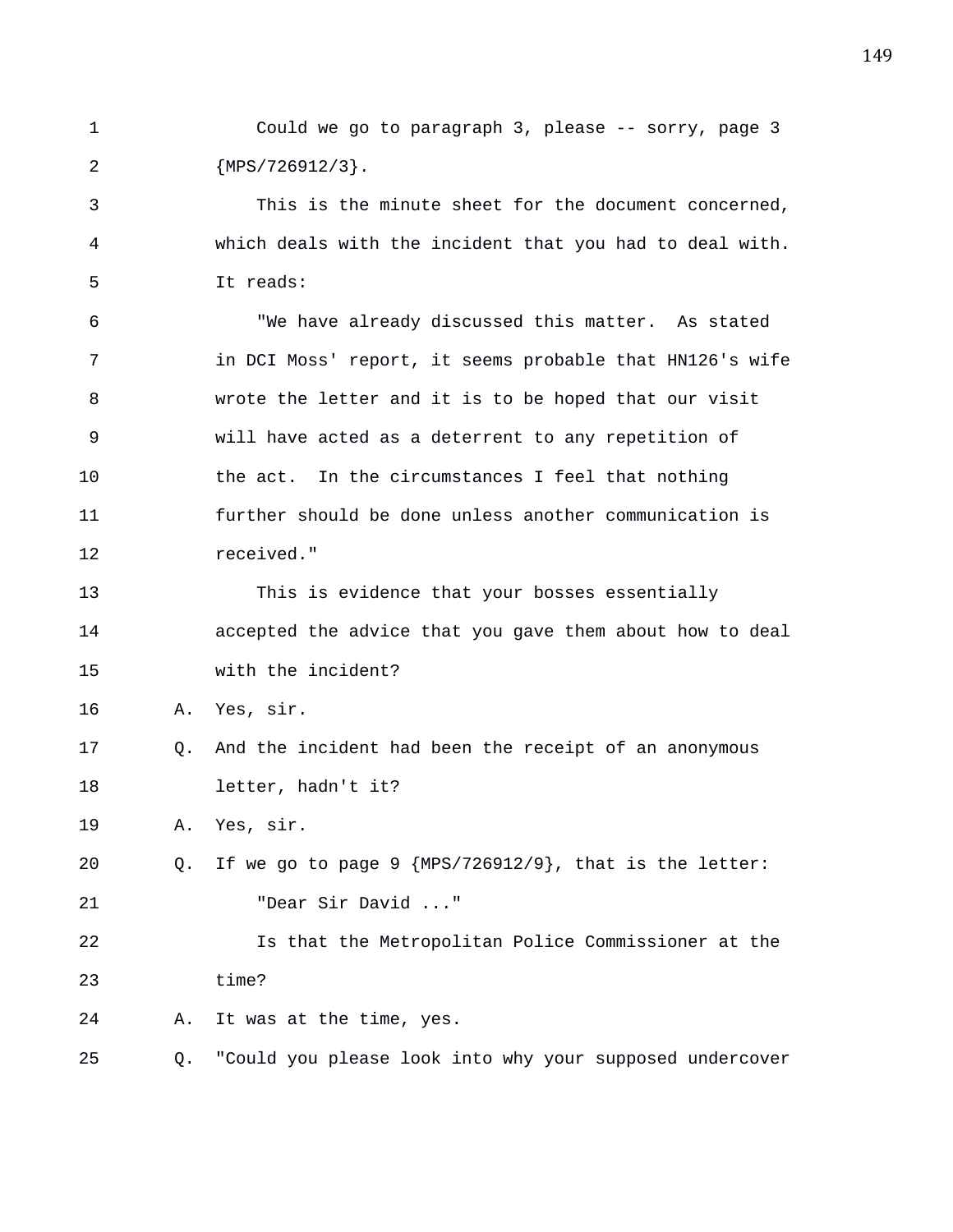1 Special Branch officers ... have affairs with members of 2 the opposite sex who are also in the force, and in some 3 instances actually live in police accommodation 4 together, nice bit of undercover work, no wonder 5 the police are coming in for increasing criticism. 6 "Sorry that this is anonymous, but I can assure you 7 that the facts are correct, so what about some action 8 before the likes of the National Front (who you are 9 supposedly infiltrating for one) or the Press find out. 10 "Yours in hope of justice an ex-friend of a Hairy." 11 And it was your conclusion that this came from 12 HN126's wife? 13 A. Yes, sir. 14 Q. Now, at the time, it says, "police are coming in for 15 increasing criticism". Do you know what that is 16 a reference to? 17 A. I don't, actually, sir, no. 18 Q. The second paragraph, did you take that as a threat? 19 A. Yes, I did. 20 Q. That she, whoever the author was, might go to 21 the National Front or the press? 22 A. Yes, sir. 23 Q. And if we go to page 6 of this file, please 24 {MPS/726912/6}, and this is your report, isn't it? 25 If we go to paragraph 9, please {MPS/726912/7}.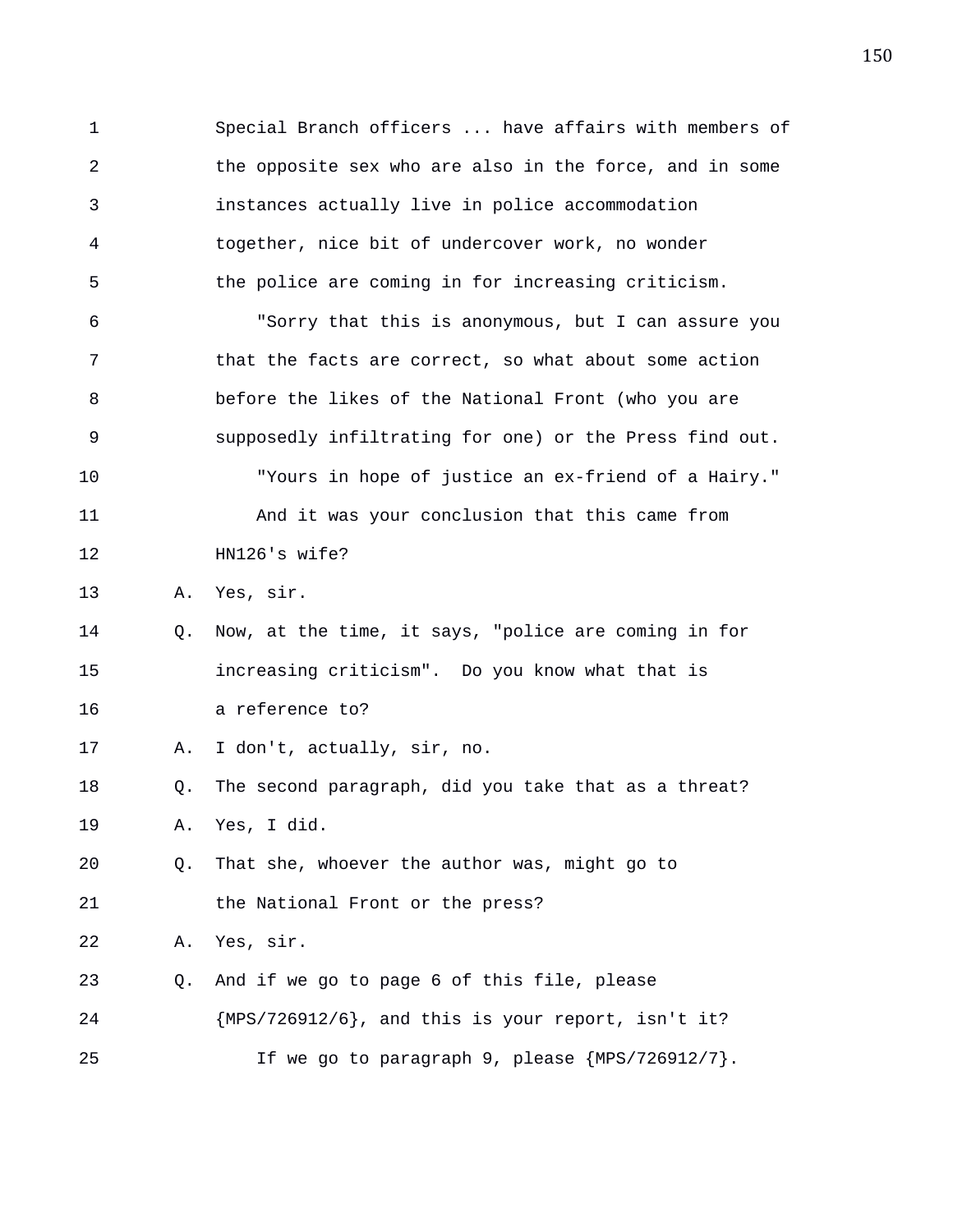1 Thank you. It says:

2 "Such evidence as there is therefore points to 3 HN126's wife as the writer of the letter. She has 4 committed no offence in sending it, and there seems 5 little point in pursuing the matter. Part of the object 6 of the visit to her was to let her see that the letter 7 had arrived at its destination, and that some action was 8 being taken about it. It is hoped that this object has 9 been achieved, and that she will have been persuaded not 10 to write any more letters to the Commissioner or, 11 perhaps more important, to any more public source which 12 might cause the Commissioner serious embarrassment." 13 What was the embarrassment that you were 14 referring to? 15 A. Well, the existence of the SDS. 16 Q. And why would that have been embarrassing? 17 A. Because, from the beginning, we had been instructed by 18 Home Office that the SDS was to be a top secret 19 organisation. And I can't say we were acting on 20 the fringes of the law, because there was no law 21 governing what we were doing, which was a problem. 22 But I have no doubt whatsoever, and this Inquiry is 23 -- is evidence of that, that there would have been 24 a public outcry -- maybe not, but I think there probably 25 would have been a public outcry had the existence of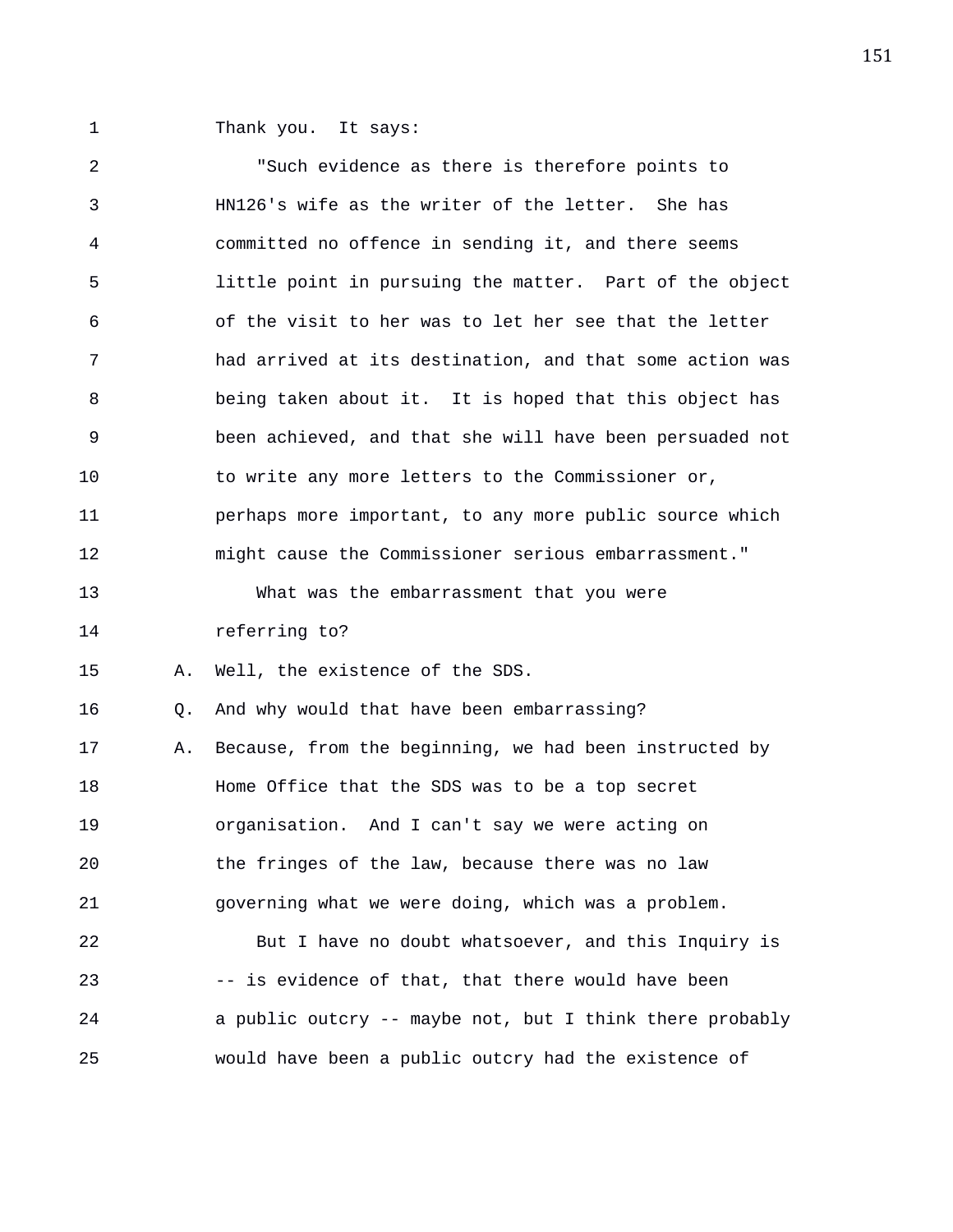1 the SDS become known at that stage.

2 Q. And why would there have been an outcry?

3 A. Well, there was when Peter Francis went to The Guardian, 4 I suppose. And what I'm saying is, that could have 5 preempted what happened then.

6 Q. Now, there may be a tension between the way you dealt 7 with the applicant for the SDS, who had had an affair at 8 work, who you did not let join the SDS and HN126, who it 9 appears had also had an affair at work. He remained 10 with the SDS, didn't he, after this episode?

11 A. Yes, sir.

12 Q. Can you explain the difference in treatment?

13 A. I haven't referred to it in the report, so I can't 14 correctly remember the circumstances. I've got 15 a feeling that the -- the marriage had irretrievably 16 broken down, so there was no question of -- of -- well, 17 legally there was infidelity but, if you like, mentally 18 there wasn't. He was living in police married quarters 19 with the third party, who was another police officer, 20 I think. So it was all above board. She knew about -- 21 obviously she knew about it. He was doing a good job in 22 the field that he was in, and there seemed little point 23 in taking him out in those circumstances.

24 And I assume that the fact he was living in married 25 quarters with her meant that the organisation knew about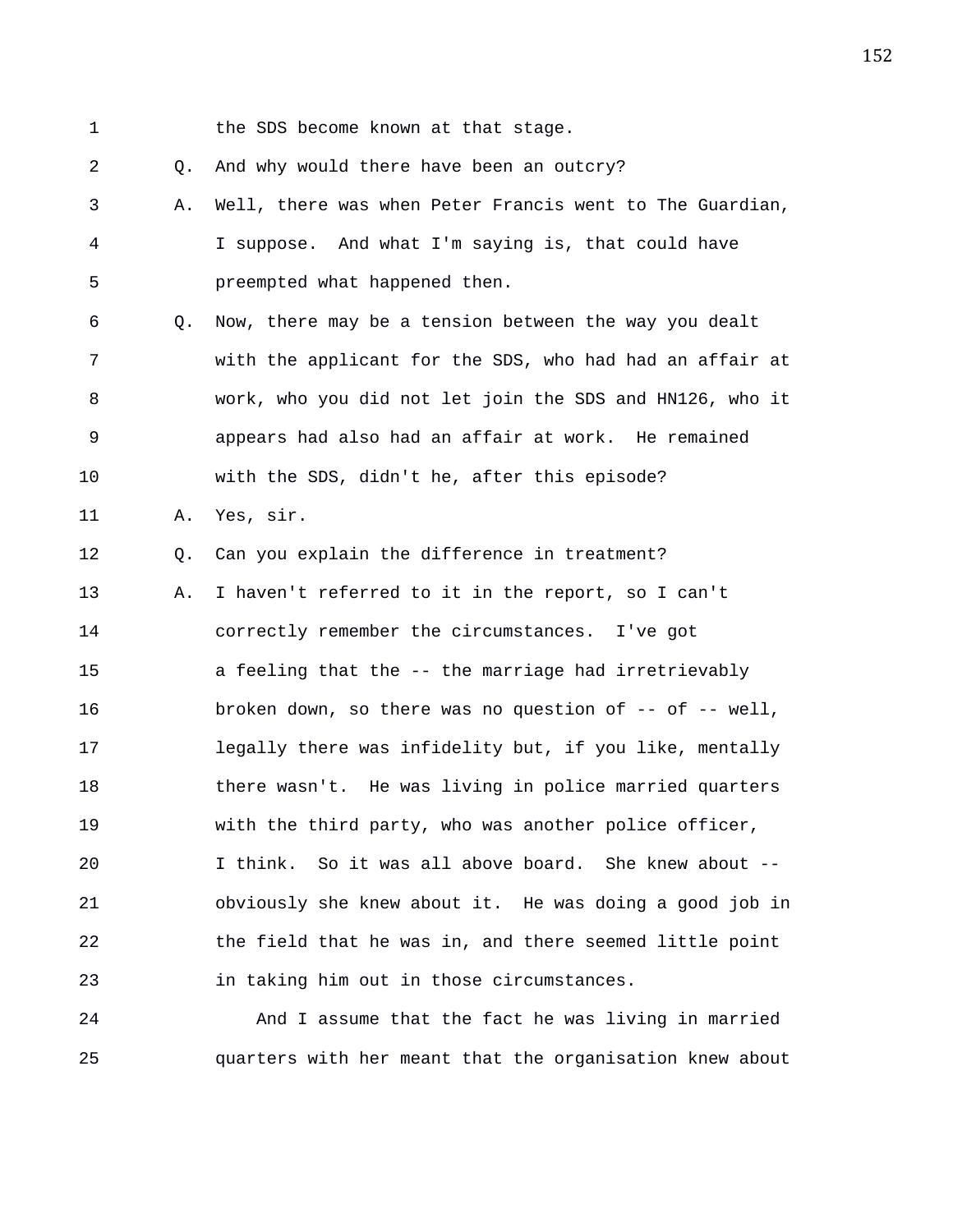| $\mathbf{1}$ |    | the relationship. That's what I'm not sure about from    |
|--------------|----|----------------------------------------------------------|
| 2            |    | -- from my report, that the organisation knew about      |
| 3            |    | the relationship.                                        |
| 4            | Q. | In 126's case it does say the Commissioner had been      |
| 5            |    | fully appraised of events.                               |
| 6            | Α. | I mean before -- before this letter came, that he'd been |
| 7            |    | given permission to live in married quarters with --     |
| 8            | Q. | I see.                                                   |
| 9            | Α. | -- the third party. So it didn't seem as bad as it       |
| 10           |    | wasn't deceitful at all in that his wife knew about it,  |
| 11           |    | and that was the difference.                             |
| 12           | Q. | Did you think there was any risk that 126 might himself  |
| 13           |    | get involved in sexual activity with activists?          |
| 14           | Α. | Well, no, I didn't, because he'd already got involved in |
| 15           |    | sexual activity with a -- with a colleague.<br>So        |
| 16           |    | I thought that probably a fresh relationship would --    |
| 17           |    | would keep him on the straight and narrow. I didn't      |
| 18           |    | actually give it much thought, in truth.                 |
| 19           | Q. | HN155.                                                   |
| 20           |    | Now, you say that you visited his wife because of        |
| 21           |    | concerns that he, 155, wasn't treating her well.         |
| 22           | Α. | $Mm$ .                                                   |
| 23           | Q. | What was the SDS's concern about this?                   |
| 24           | Α. | I'm sure that a future witness will be able to correct   |
| 25           |    | me on this, but I've got a feeling that she and          |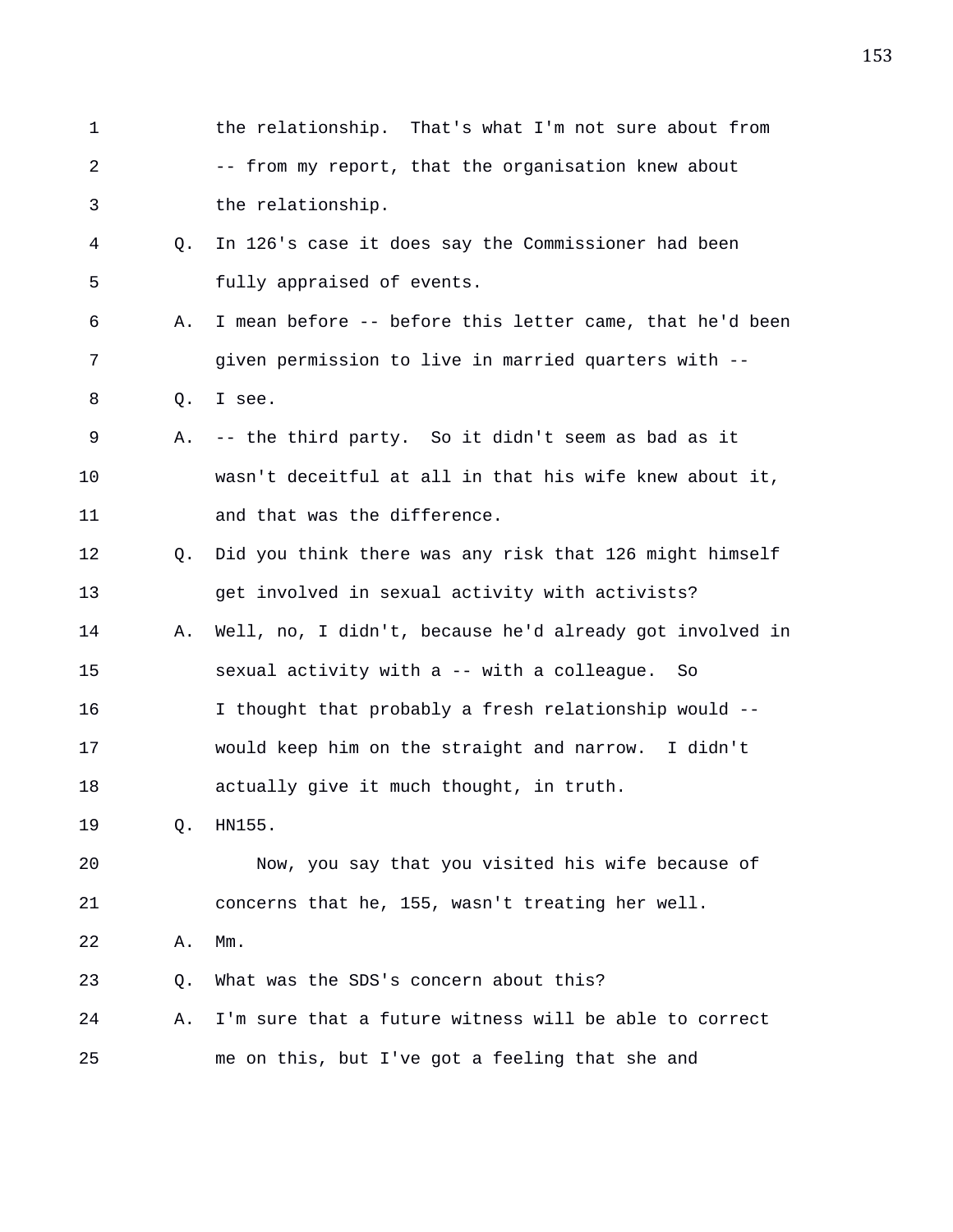1 Trevor Butler and his wife were friends outside of 2 the job, so to speak. And she had spoken, perhaps, 3 informally to Trevor Butler about this. And that caused 4 us to go and see her officially, as it were, rather than 5 just sort of talking over the kitchen table to Trevor 6 6 and his wife, to reassure her of -- of our support and 7 that we would do anything she needed in the way of 8 support officially. 9 Q. And was your concern about her welfare or 10 the operational security --11 A. No -- 12 Q. -- of the SDS? 13 A. -- in that case her welfare. 14 Q. And the operational security of the SDS, or just her 15 welfare? 16 A. No, just her welfare. 17 Q. You obviously did have some contact with the wives, as 18 you have described. Looking back with hindsight, do you 19 think that the SDS could have done more to support 20 the wives of those who were deployed undercover for 21 years on end? 22 A. Yes. I think that probably -- I mean, reading other 23 people's evidence, it's clear that in some cases 24 the wives weren't spoken to before deployment. That was 25 probably an oversight, or plain wrong. And maybe,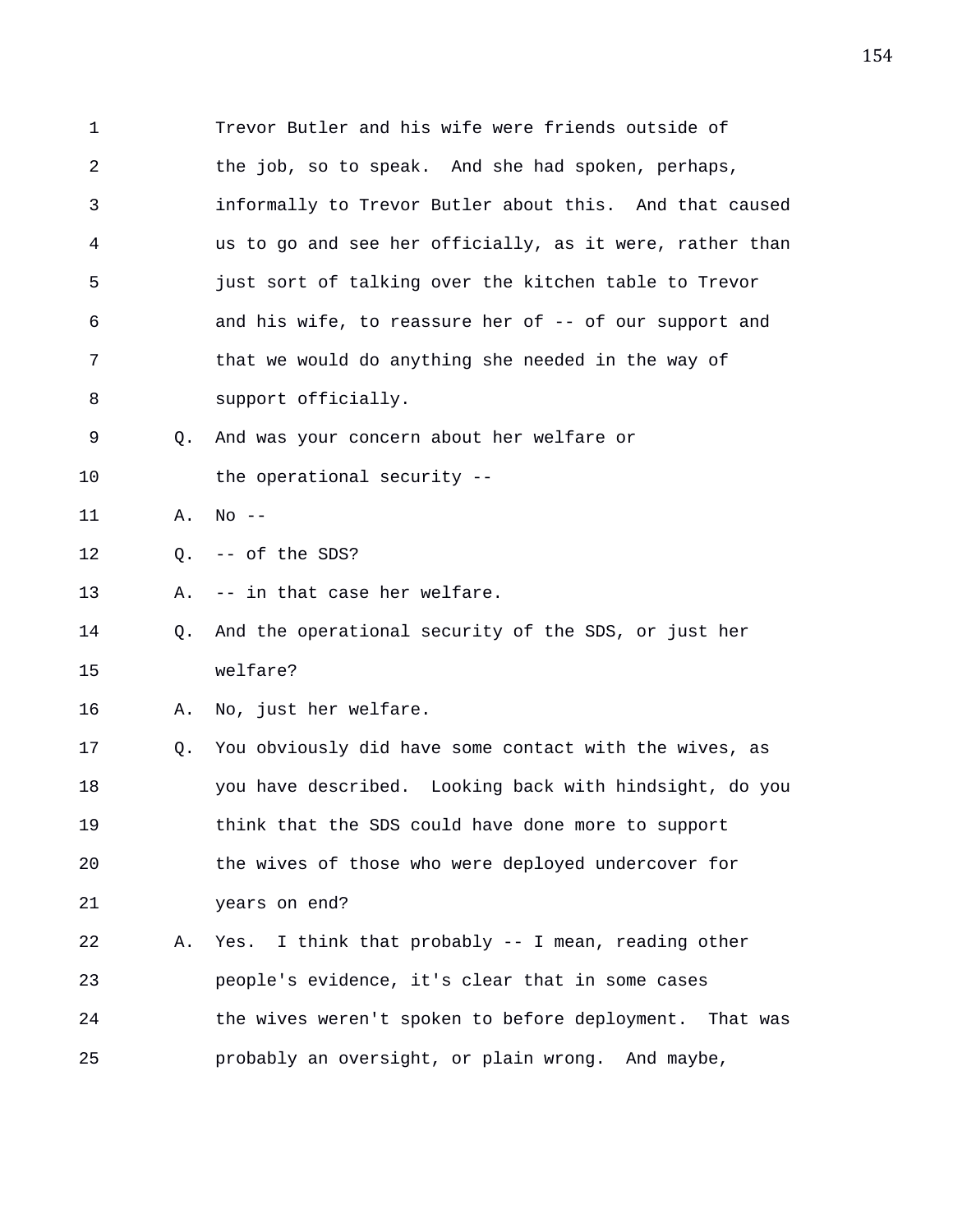1 again, with hindsight, we should have put some 2 arrangement in place to perhaps make regular contacts 3 with the wives, if only on the telephone, to make sure 4 everything was in order, which -- which we didn't. 5 Other than the incident which I've described elsewhere, 6 where one of the wives had a serious domestic accident, 7 and we looked after her husband in that way and arranged 8 his duties so that he could spend time with her. And we 9 may have sent her some flowers, or contacted her or 10 something, as a result of that domestic accident. 11 0. Thank you. 12 Can we go now to your chain of command. You've 13 described that Superintendent David Palmer-Hall had 14 **a** light touch and was reactive and welfare orientated. 15 How often would you speak to him? 16 A. Daily. If -- if -- I took his place when he retired. 17 He was one floor up. He was obviously very -- not 18 obviously, he was very interested in what was going on 19 and wanted to be informed. 20 Q. And would he have known which fields the SDS officers 21 were deployed into? 22 A. No. No, probably not. 23 Q. Would he have known about salient events within

24 the unit's life?

25 A. Yes, if it was something that I felt he needed to know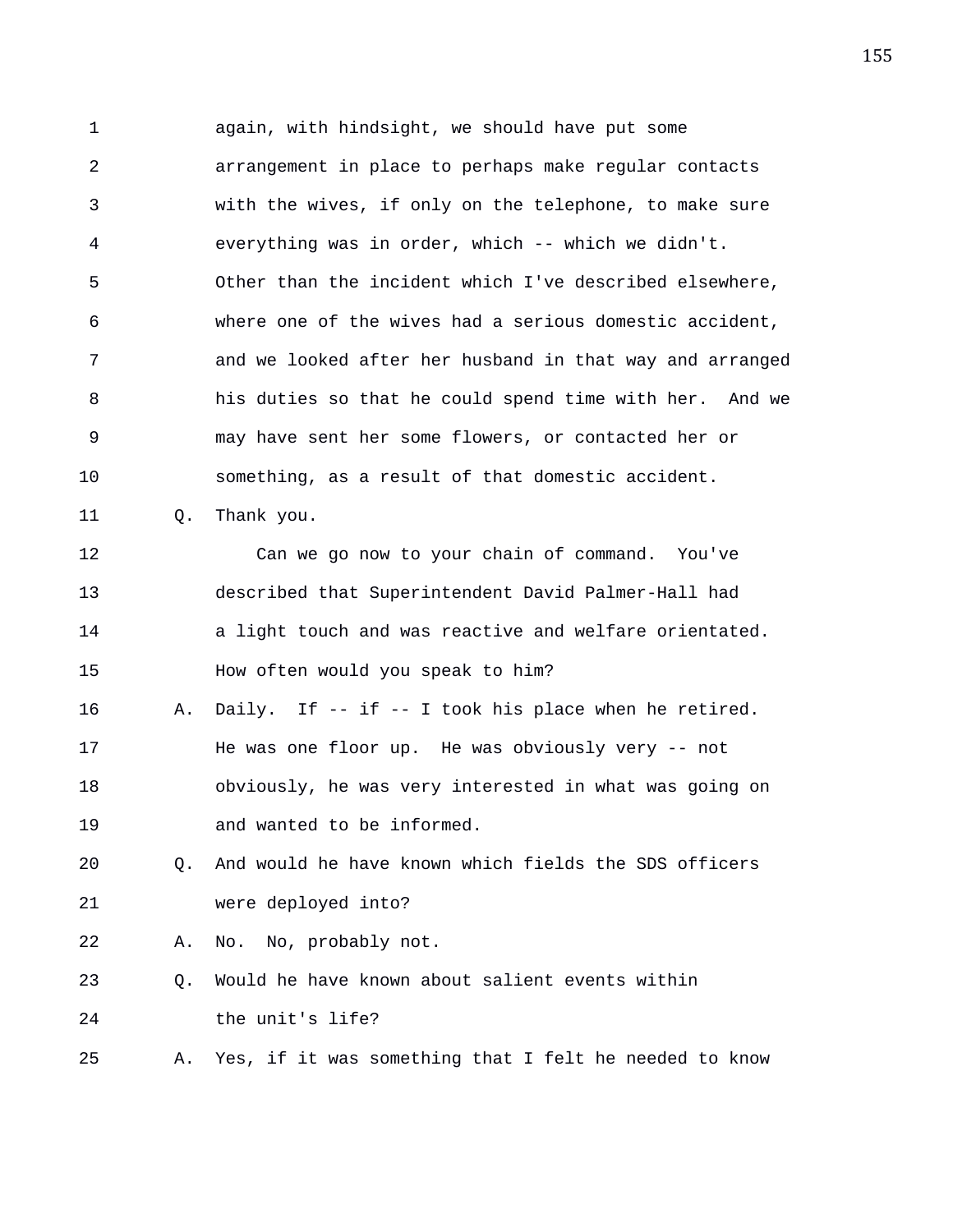1 about, I would have informed him.

2 Q. And did he feed down to you any requests for 3 intelligence, or did they come through a different 4 route? 5 A. They would have come through a different route. 6 Q. And did he feed down any other feedback about the SDS? 7 A. Not that I can remember. He was always interested in 8 welfare and things like that, as -- as I've touched on. 9 He was a very gentlemanly sort of character, and wanted 10 to make sure that people were being looked after. 11 Q. The chief superintendent you've described as having 12 limited involvement, the occasional supervisory visit. 13 A. Mm-hm. 14 Q. What would a supervisory visit entail? 15 A. Usually a visit to one or other of the safe houses on 16 one of the weekly meetings, to just meet them, have 17 a chat with them, say "well done", that sort of thing. 18 Q. So this is -- is this to be distinguished from a visit 19 from the top brass -- 20 A. Yes. 21 Q. -- in the sense this was not a timetabled, staged, 22 prepared-for event -- 23 A. Correct. 24 Q. -- it was sitting in on an ordinary -- 25 A. Ordinary meeting, yes --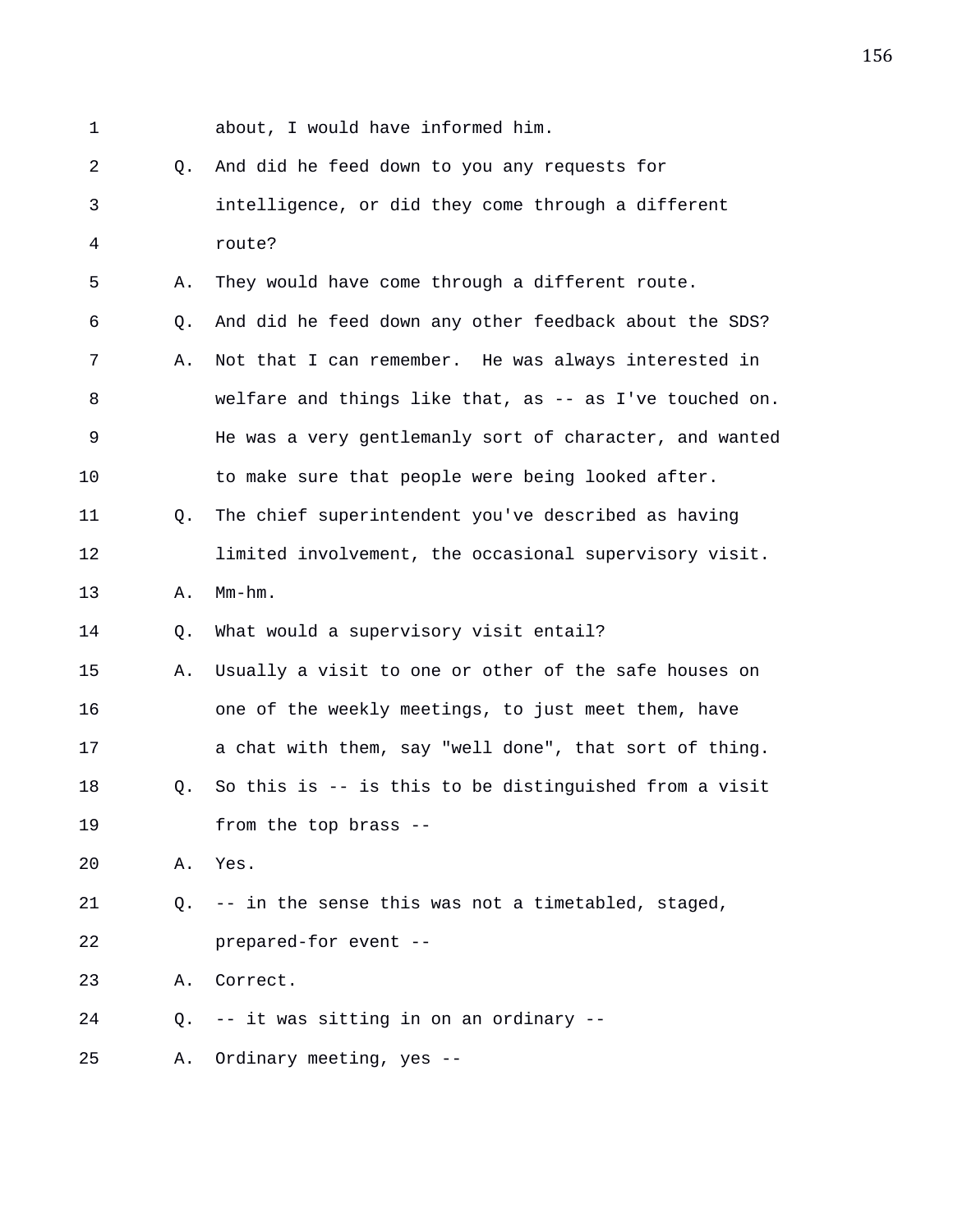- 
- 1 Q. -- safe house meeting?

2 A. I mean, Ray Wilson, who was my boss to start with, would 3 have taken a slightly different view to Geoffrey Craft 4 when he became my boss, because Geoff had been in my 5 position, so he would probably have taken more of an 6 interest than Ray did.

7 Q. You've described the commander as being rarely involved. 8 A. Yes.

9 Q. But would have known not only of the existence of 10 the SDS, but broadly speaking what it was doing? 11 A. Oh, absolutely. He -- he would have probably signed off 12 the annual report, or at least certainly checked it 13 through before it went to the DAC, whoever sent it off 14 to Home Office.

15 And the main times that I would see him would be 16 when we were sending someone outside the Met police 17 district. You used to have to get permission to do 18 that. So I would usually, instead of putting 19 the paperwork through the correspondence system, I would 20 usually take the file actually up to him and plonk it on 21 his desk, which gave him the opportunity to ask what was 22 going on and make any comment that he wished to make. 23 Q. Were those questions about both welfare and operational 24 matters?

25 A. What, from the commander?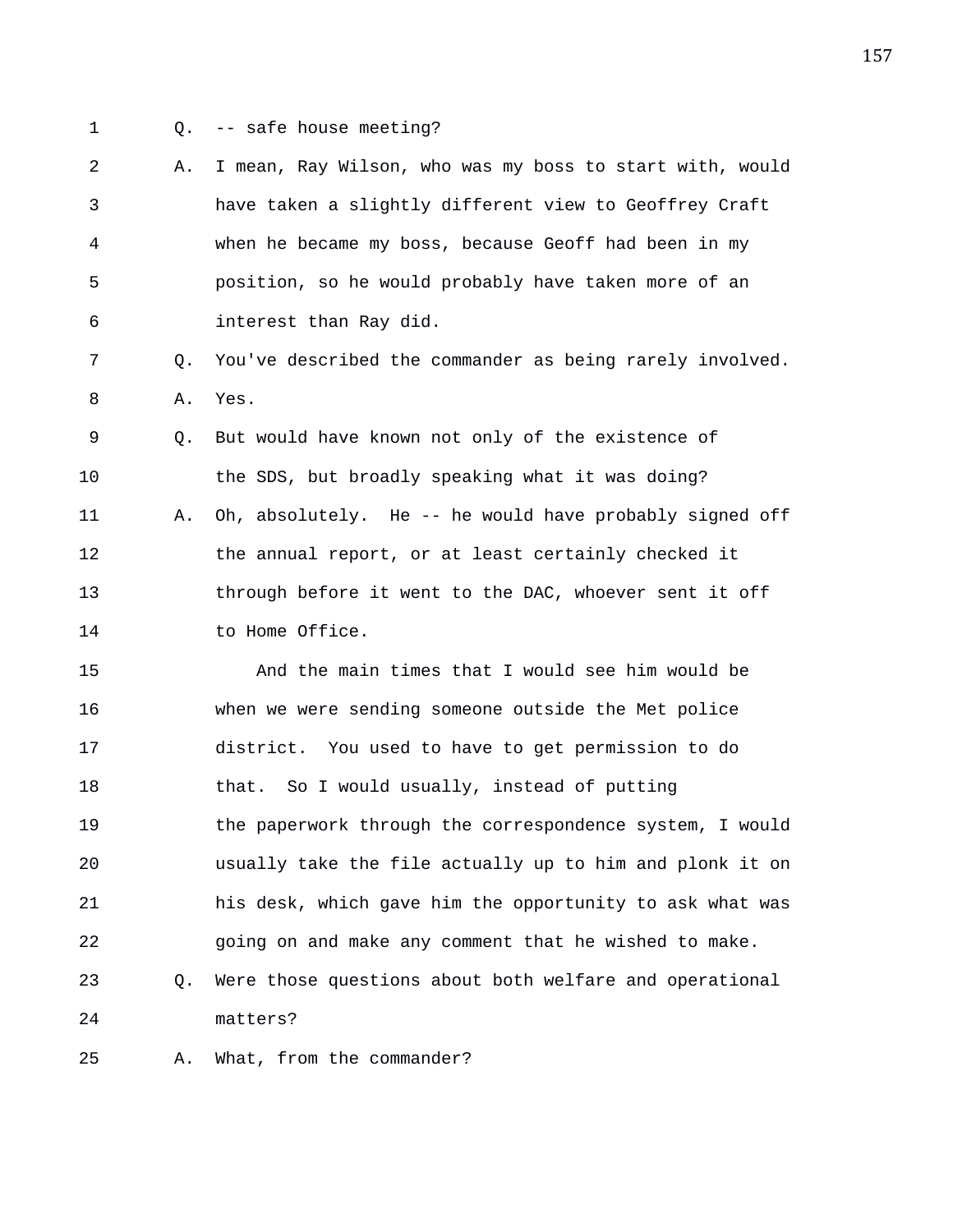1 Q. Yes.

| 2  | Α.          | Probably both, because he would talk to me about         |
|----|-------------|----------------------------------------------------------|
| 3  |             | the particular visit that I was proposing, and so he'd   |
| 4  |             | want to know that the -- that the individual was going   |
| 5  |             | to be properly looked after and that the visit was       |
| 6  |             | necessary. And he might, I suppose, throw in a comment   |
| 7  |             | and ask how things are going generally, but -- but       |
| 8  |             | a general comment that you might make if you -- if you   |
| 9  |             | see someone.                                             |
| 10 | Q.          | Now, you moved to Vincent Square during your tenure,     |
| 11 |             | didn't you?                                              |
| 12 | Α.          | Yes.                                                     |
| 13 | Q.          | And the chain of command formally remained the same?     |
| 14 | Α.          | Absolutely.                                              |
| 15 | Q.          | But instead of being in the same building in close       |
| 16 |             | proximity, you were a 15-minute walk away?               |
| 17 | Α.          | Yes.                                                     |
| 18 | Q.          | Did that inevitably mean that the frequency of contact   |
| 19 |             | diminished?                                              |
| 20 | Α.          | I suppose it meant that you had to make an effort if you |
| 21 |             | wanted to talk face to face with someone, but as I said, |
| 22 |             | wasn't only 15 minutes away.                             |
| 23 | $Q_{\star}$ | Could we look at what the annual report has to say about |
| 24 |             | It's at tab 22. It's {MPS/728962}.<br>this.              |
| 25 |             | When we get that up, if we could have page 5, please     |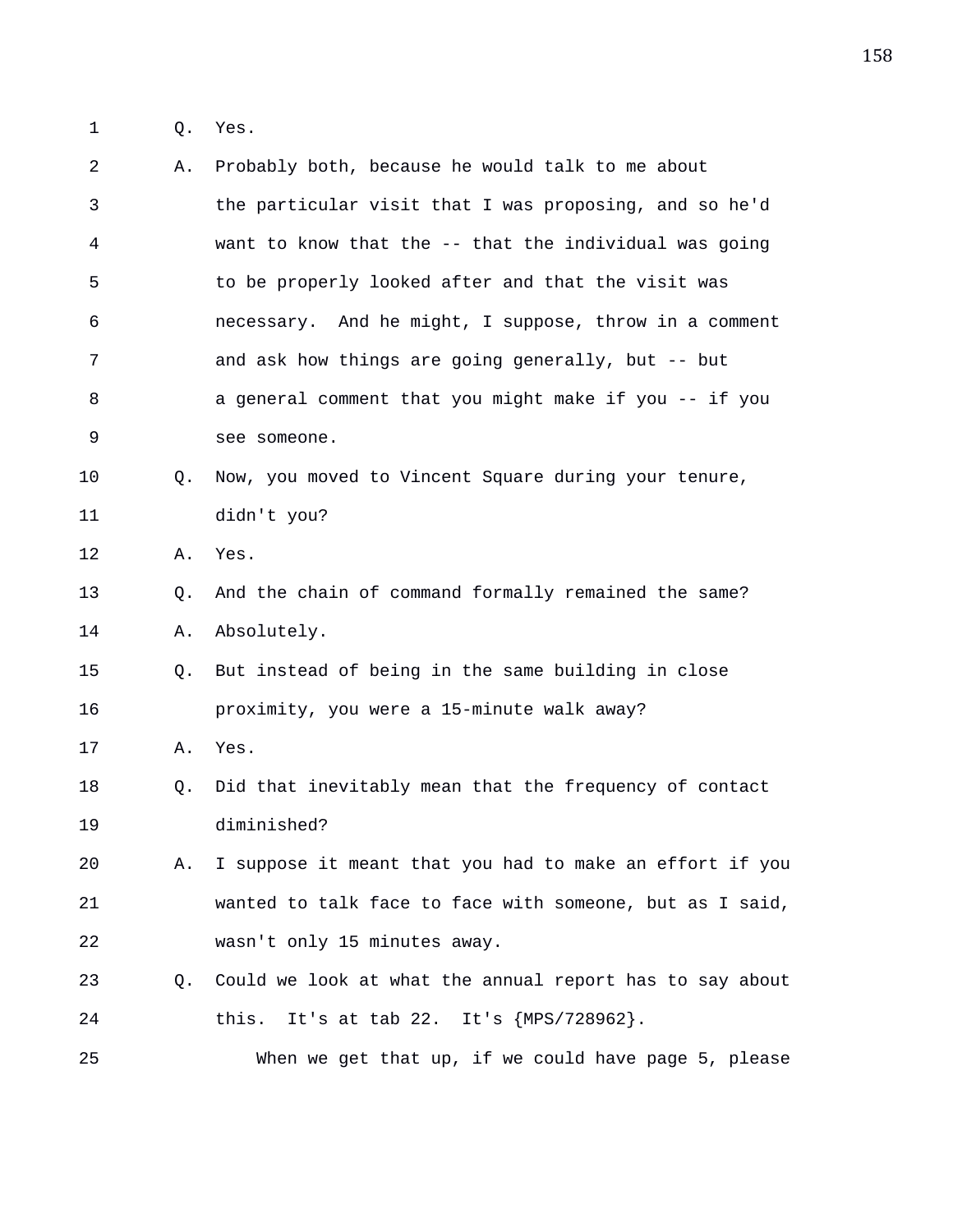1 {MPS/728962/5}. Thank you. Just a moment. 2 1f we could have paragraph 7, please: 3 "Due to the pressure on space at Commissioner's 4 Office, the SDS administration was moved in November to 5 Vincent Square ... This arrangement has proved generally 6 satisfactory and, in terms of security positively 7 advantageous. Although as a result of the move the SDS 8 has become a little remote from the rest of 9 Special Branch, contact is maintained through frequent 10 visits to [Commissioner's office] by members of 11 the office and the continued presence in that building 12 of the Chief Superintendent and Superintendent who are 13 in overall charge of the Squad."

14 This is the report for your year. You would, of 15 course, have approved this report. The words "a little 16 remote", those do suggest that it might have had some 17 impact on the level of supervision.

18 A. I don't think so, sir. I think that was just making 19 the point in terms of distance.

20 I mean, coincidentally, of course, I got promoted 21 a month or a couple of months after the move, so having 22 been in the office in Vincent Square, I then went back 23 to the office at the Yard, so I knew what was going on 24 there. So, it didn't really make a lot of difference. 25 And it was more secure, because if you imagine, we were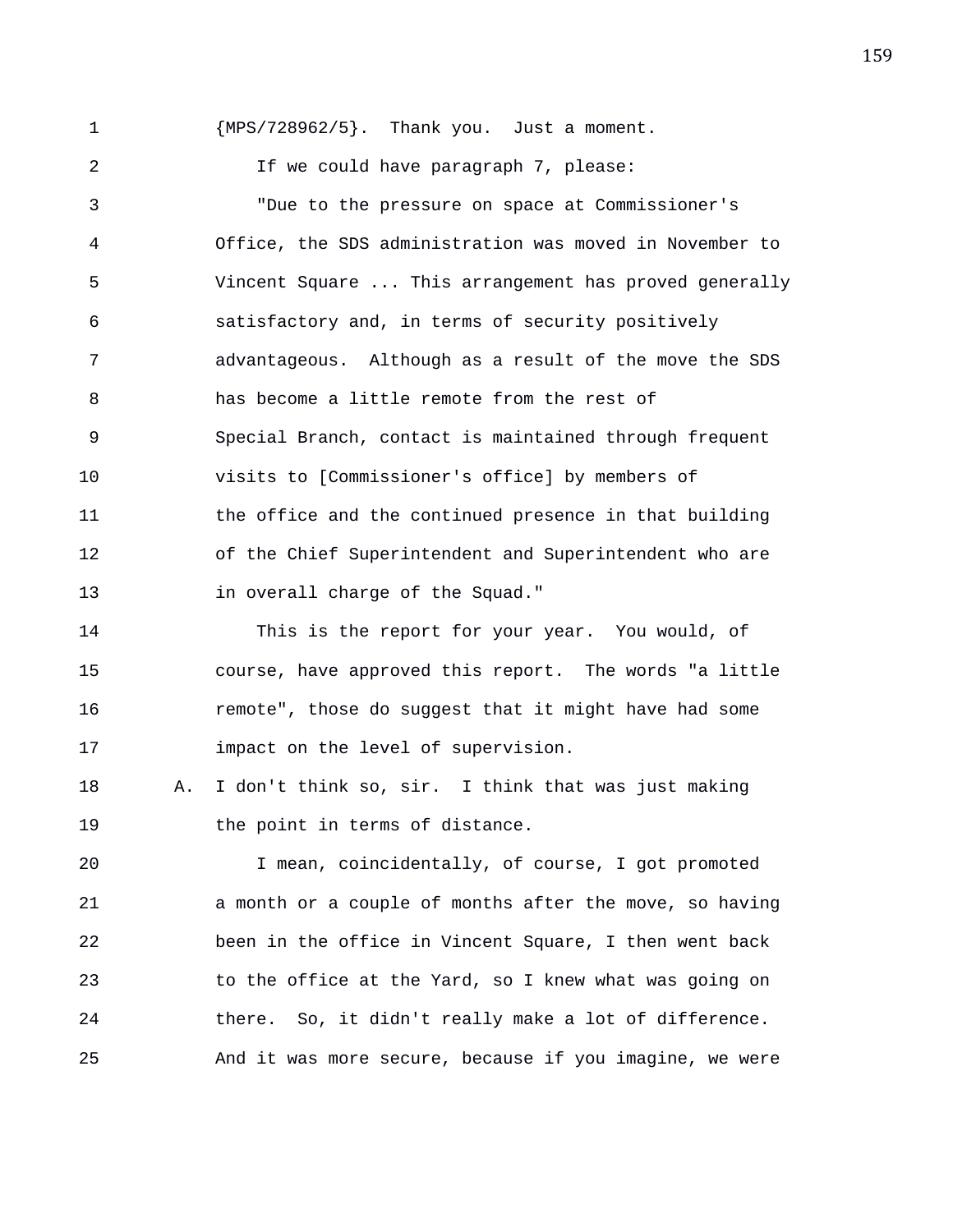1 going out from Scotland Yard car park in our undercover 2 cars, out to meet the staff, and had anyone been trying 3 to track us, it -- it would perhaps have been easier 4 from Scotland Yard than from Vincent Square. 5 Q. I can quite see there were security reasons to do it, 6 but what I'm interested in, you being the person who was 7 in post when it starts to happen, whether you detected, 8 if only the slight beginnings of it, the potential of 9 a unit to drift away from under the wing of the rest of 10 Special Branch -- 11 A. No. 12 Q. -- and to become, in the fullness of time, quite 13 isolated? 14 A. No, I don't think so, sir, because -- well, not 15 because -- because in addition to the SDS, 16 the surveillance team was housed over there as well, 17 which was also part of Special Branch, so we actually 18 moved into close prox -- and that was part of S Squad as 19 well. So, no, I don't -- I mean, you could actually see 20 Scotland Yard from that building, it was -- it was that 21 close. So I don't see it as a problem at all. 22 Q. Can I now ask you a little bit more about an overview of 23 your year's tenure, or thereabouts. Are you able to 24 help with the quantity and quality of reporting that 25 emanated from the SDS, both in terms of -- in comparison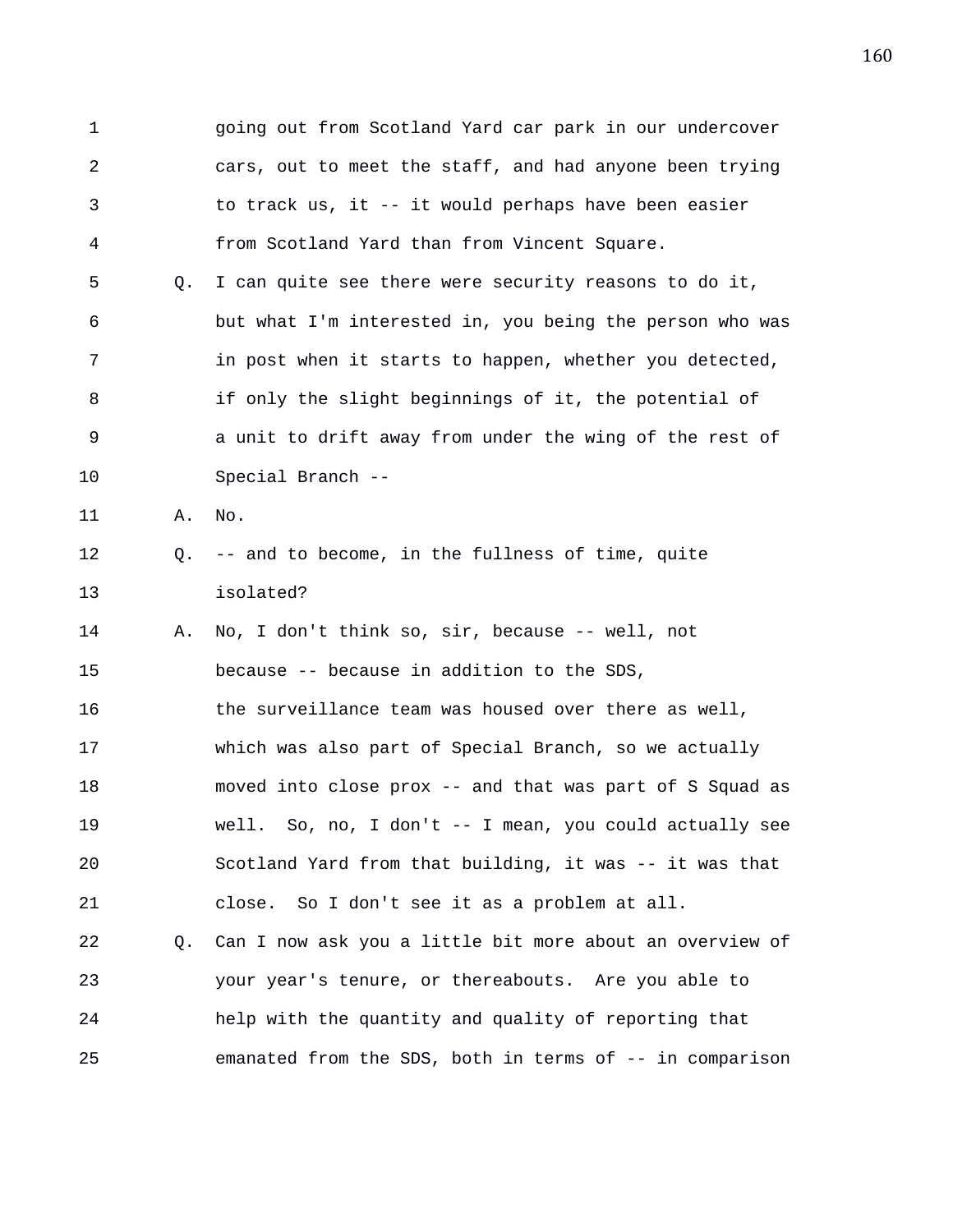1 to the whole Special Branch effort and in terms of 2 the impact it might have had?

3 A. Well, taking the quantity first, without access to 4 contemporaneous records, I -- I couldn't tell you. That 5 would have been available. We certainly kept a record 6 of quantity.

7 In terms of quality, I don't recall any complaints. 8 I don't recall any particular plaudits from within 9 the MPS either, but I don't recall any complaints. It 10 was a busy year, as I illustrated at the beginning of my 11 evidence.

12 Looking at the Commissioner's annual report for that 13 year, I would guess that the SDS was providing 14 intelligence on at least five demonstrations a week, 15 plus an unspecified number of industrial disputes where 16 there was a police presence at the picket line -- or 17 maybe done, I don't know at all on that.

18 So it was five reports a week. There was no 19 complaints about quality that I'm aware of, and no 20 particular plaudits either that I can remember.

21 And in terms of the overall impact, I think that it 22 was a busy year for Special Branch as a whole. I mean, 23 Special Branch didn't just deal with demonstrations, as 24 you're aware, it had many other strings to its bow. It 25 would have been seen as a busy year. I think the SDS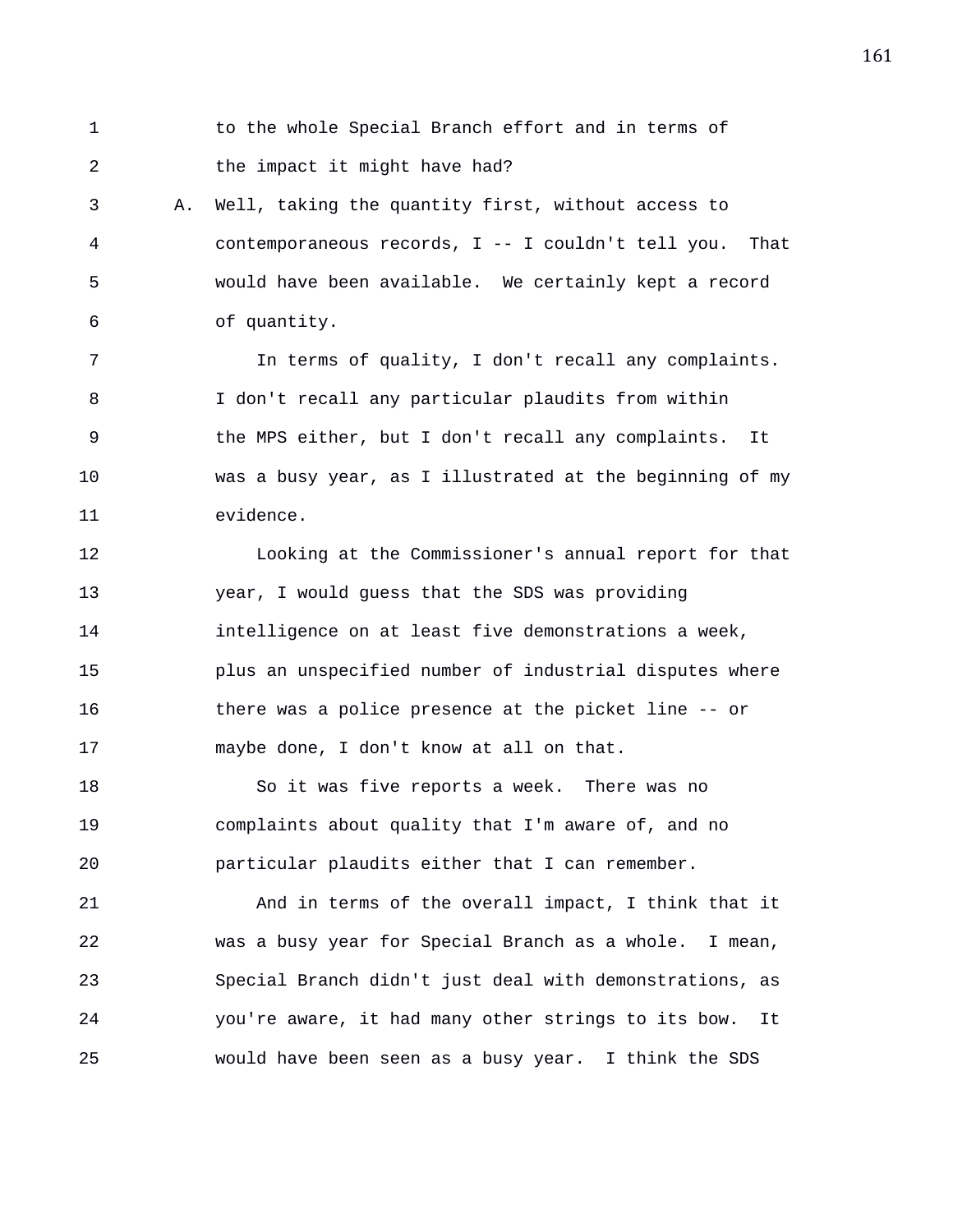1 would have been seen as pulling its weight. I can't 2 really be any more specific than that. 3 Q. I mean, the two things that really stand out from 4 the annual report are, as we looked at earlier, 5 the violence between the far left and the far right -- 6 A. Yes. 7 Q. -- and the Return to Work march are the two things that 8 -- (overspeaking) -- 9 A. Yes, I mean, the left and right demos, as I recall, 10 the big ones, there were nine or ten of those in that 11 year, all requiring very, very hefty policing. And 12 I would imagine if the SDS had done anything wrong there 13 or got anything wrong, then that would have been 14 the cause of complaint. But it was a busy year. 15 Q. Did having been an undercover officer yourself affect 16 the way in which you managed the SDS? 17 A. Well, my deployment was -- was relatively short. As 18 I said, when the SDS was formed, the intention was to 19 just keep it up until the next demonstration. But, for 20 reasons above my pay grade, it was -- it was kept on. 21 It was -- I think I've used the word in the past: it 22 was quite an amateur operation when I first joined it. 23 But I do feel at least I had an understanding of 24 the pressures that they were under, albeit for 25 a relatively short time.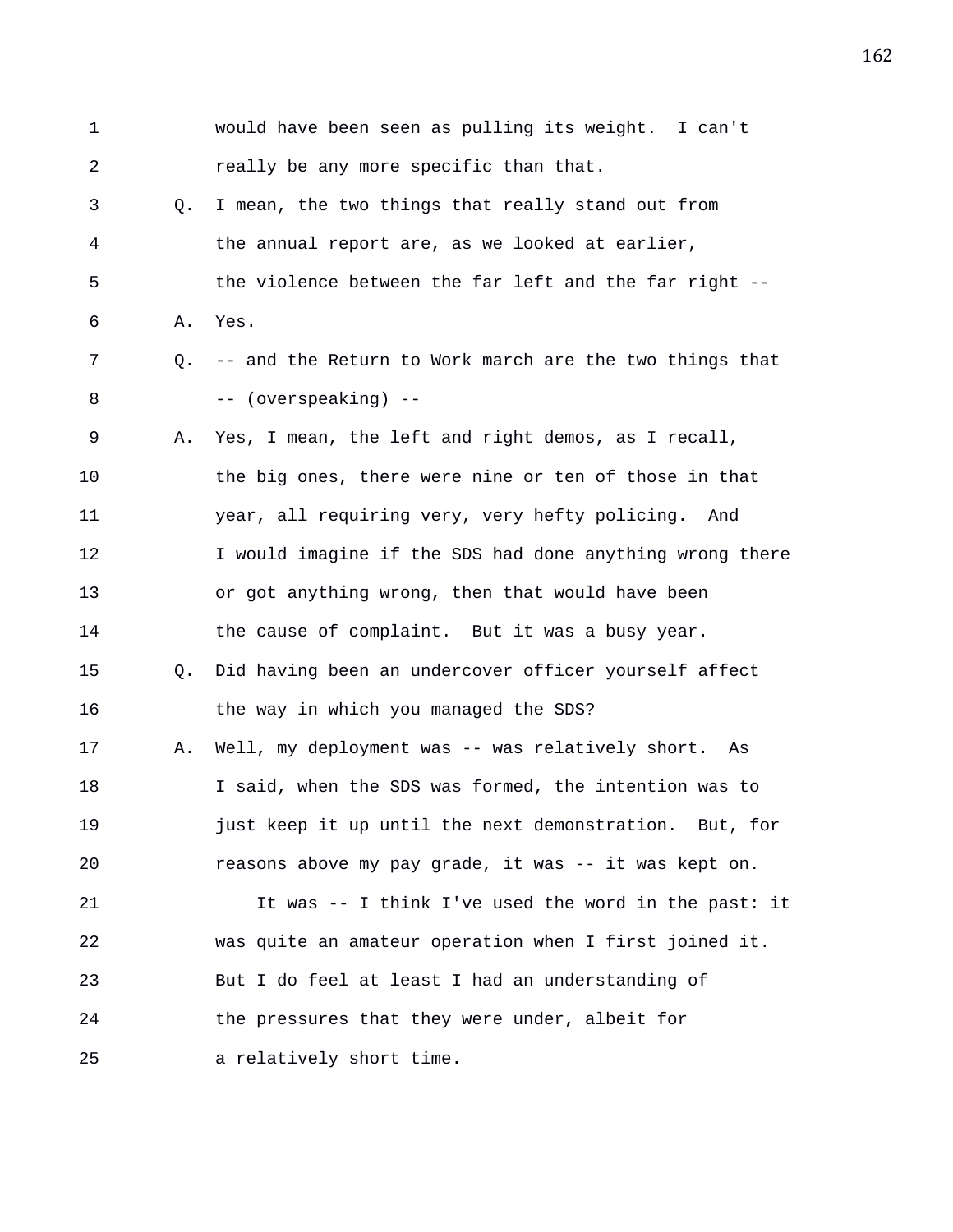1 So I think it gave me more empathy towards the field 2 officers than might otherwise have been the case. 3 Clearly, Mike Ferguson probably had even more empathy 4 than me, because he had been a well embedded field 5 officer in his time. So I think that's how it affected 6 my outlook on them. 7 Q. Were you ever involved in preparing material or 8 briefings for the Home Office about the SDS? 9 A. No. Other than the annual report? 10 Q. Yes. 11 Moving on to your time -- I'm just going to touch on 12 this very briefly -- as a superintendent in S Squad, you 13 were on the other side of that managerial -- 14 A. Yes. 15 Q. -- relationship. How did you manage that? Could you 16 give us an idea of the nature and frequency of contact 17 that you had? 18 A. Well, it decreased, because in that role, I had, with 19 the chief superintendent, other parts of S Squad to 20 supervise. I probably paid more attention to the SDS 21 than I would otherwise have done, because I probably 22 still expected to be a chief inspector there for that 23 year, and the promotion surprised me, as it probably 24 surprised my colleagues. 25 And another issue was that during 1982, as well as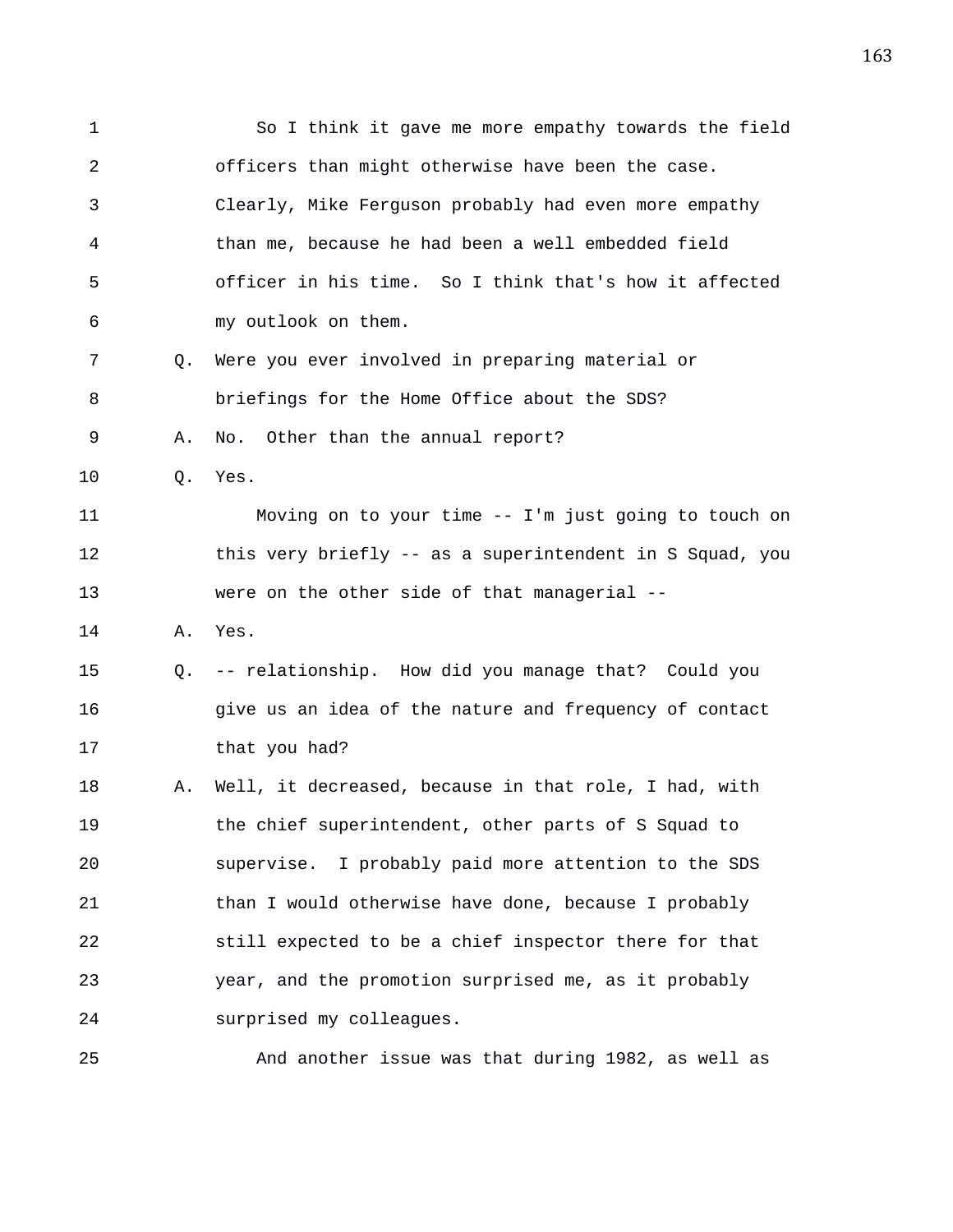1 everything else that went on, we had the Papal visit, 2 and Geoffrey Craft was the protection officer for 3 the Pope. So he was actually missing for a couple of 4 months or so, for the preparation and the actual visit. 5 So I was sort of by myself in the office then. 6 So that was how the year went. I'm not sure, again, 7 I've answered your question. 8 Q. Did you make requests of the -- of your successor for 9 specific intelligence? 10 A. Not -- no, not specific. I -- because Trevor Butler got 11 promoted to chief inspector on the same day, I think, as 12 **I** got promoted superintendent. 13 As I said, I showed more interest in it than 14 probably my predecessor had, only because I knew what 15 was going on and who was who, and so on and so forth. 16 But, no, I had to leave it to him to get on with things, 17 as much as the way I expected to be left to get on with 18 things myself. 19 Q. The Brixton riots happened in 1981. Are you able, from 20 the position you held in S Squad, to say anything about 21 public order policing not -- not for the riots 22 themselves but in the aftermath; and in particular, 23 whether the SDS made any contribution to that. 24 A. I've got a feeling that they didn't. And my 25 recollection is we did look at that, to say were the SDS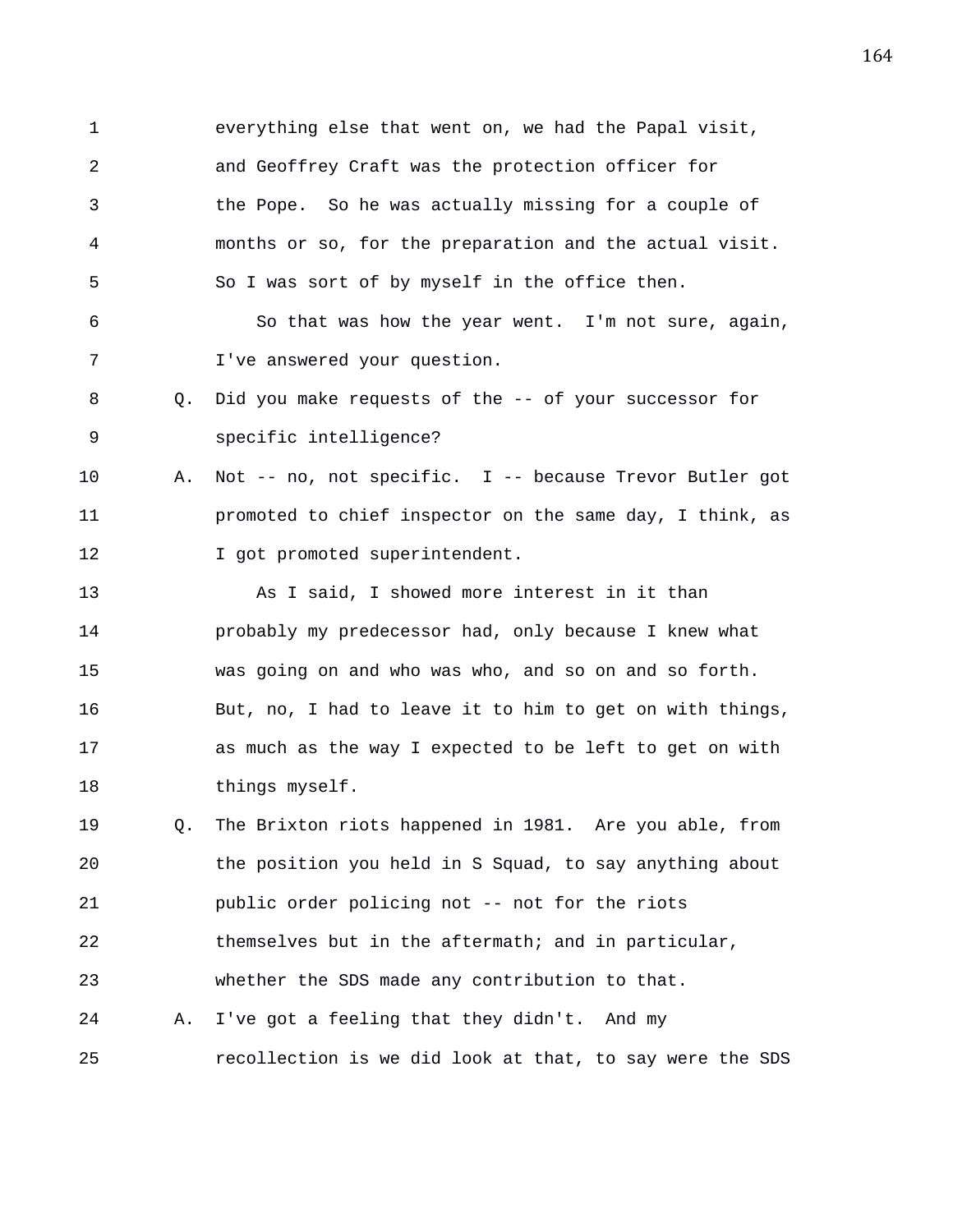1 able to -- to make any contribution. And I think 2 the only thing that they might have done -- and this 3 could be inaccurate -- would be to -- to be shown some 4 photographs, to see if they could identify any of 5 the rioters as people that -- that had come within their 6 purview. 7 Q. There was an officer who was deployed into the SWP in 8 South East London, I think, from recollection, HN356, 9 who was moved to Brixton when the SWP established 10 a branch there. Can you recall that? 11 A. I knew him. He was one of my officers when I was chief 12 inspector. I don't think I was aware that he was moved 13 over there. 14 Q. Vetting. I mean vetting not blacklisting. 15 The 1979 Special Branch annual report includes some 16 statistics under the heading "Vetting". It says: 17 "Reports on information obtained by individuals ..." 18 Sorry, that was 2,886 and enquiries for Box 500. 19 In fact, I think we better call this up. Could we 20 have {MPS/727595}, just to make sure the note I've made 21 is correct. Page 27, please {MPS/727595/27}. 22 You can see those statistics: 23 "Reports on information obtained by individual 24 officers: 8,025." 25 Forgive me.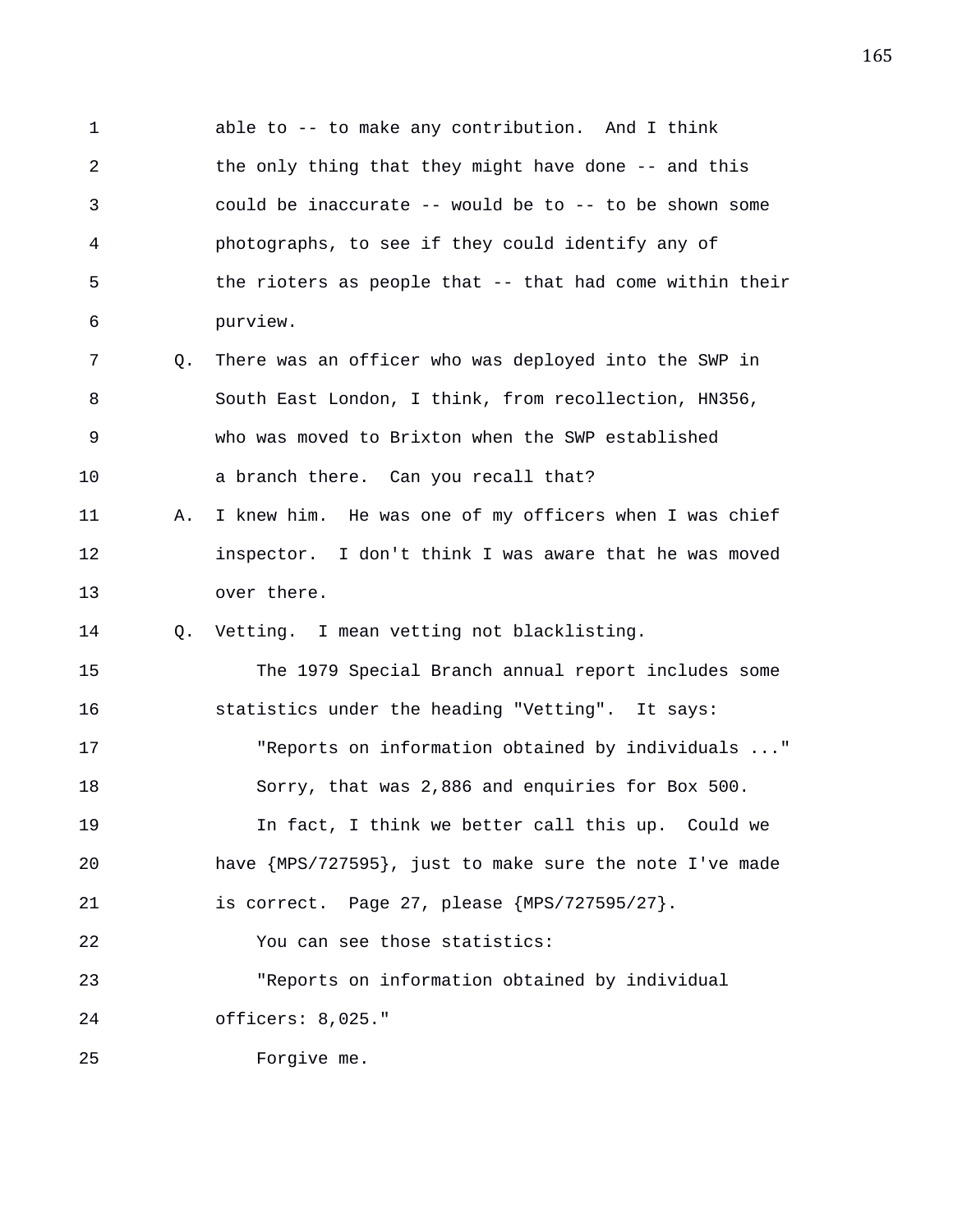1 And then you'll see the other statistics in front of 2 you, the:

3 "Enquiries for Box 500: 2,846."

4 Can you, first of all, explain what Special Branch 5 did in relation to vetting. Was it vetting people 6 itself?

7 A. Do you know, actually, I don't really know what some of 8 these things are. We -- we had a vetting office, which 9 was tiny, and I think had two, or maybe three tops, 10 members of staff. They used to start the ball rolling 11 with applications for vetting, and do some of the 12 initial searches for police staff. So that would answer 13 some of those things.

14 I assume the "Enquiries for Box 500" were just 15 requests for searches in Special Branch records by 16 the Security Service doing their own vetting. I'm 17 assuming that the "enquiries on applicants for police 18 forces and civil staff" were similarly applications for 19 searches in Special Branch records for vetting. But of 20 course, they should only duplicate what's in 21 the Security Service records. So I'm not actually sure 22 what some of those things are, I'm afraid. 23 Q. Well, if you can't answer this next question, just say 24 so.

25 Do you know whether any of the reports on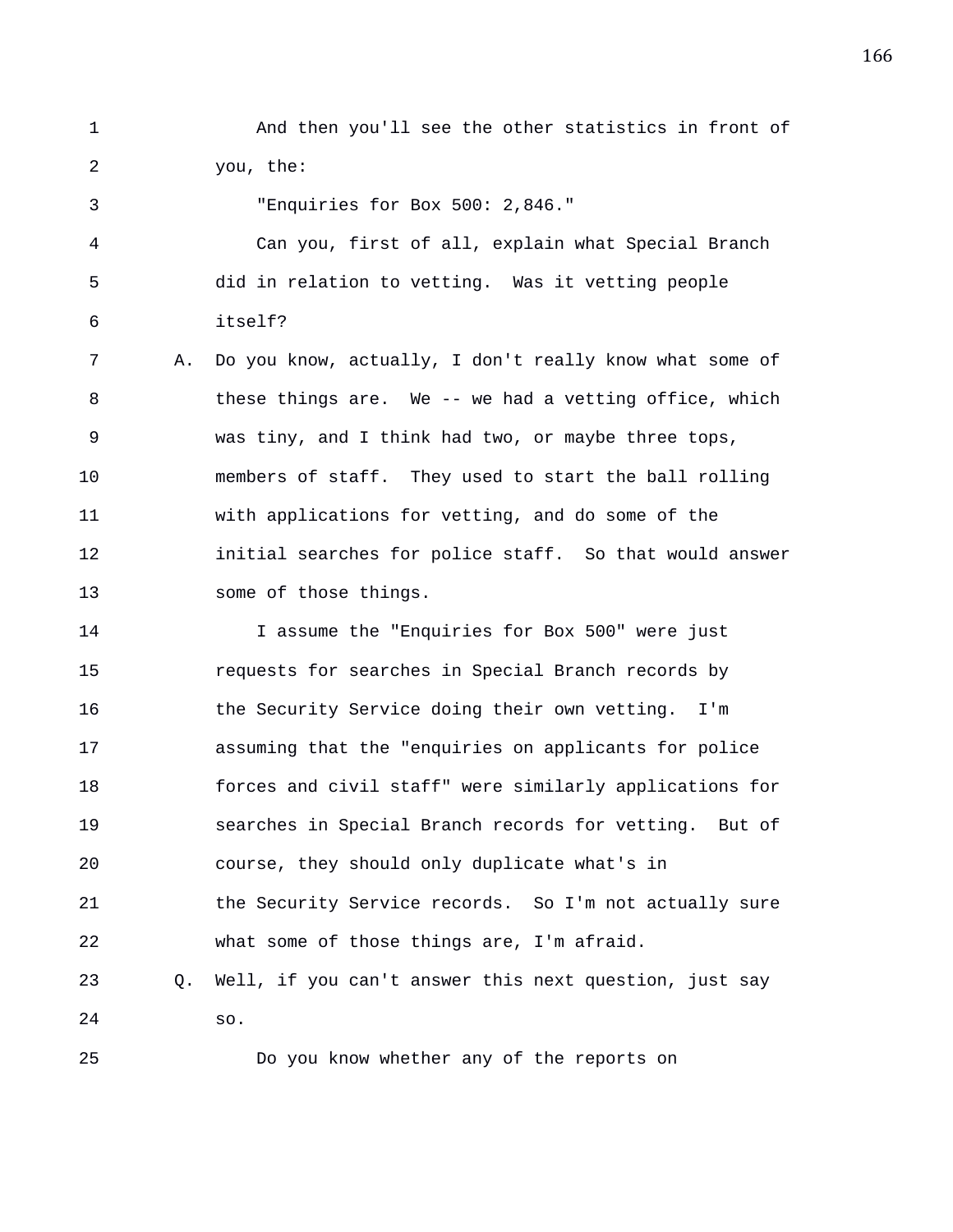- 1 information obtained by individual officers would have 2 come from the SDS? 3 A. I don't even know what that means, I'm afraid. 4 Q. And under the "enquiries for Box 500", let us assume 5 that you are correct that this is requests for searches 6 of Special Branch records. Would it follow that it's at 7 least possible that some of the records that would have 8 been looked up would have come from the SDS because SDS 9 intelligence reports ended up on Special Branch files? 10 A. Yes. Yes, absolutely. 11 Q. A very specific question about Mike Ferguson, and if 12 I could have a specific answer, please. 13 Do you know whether Mike Ferguson assumed a position 14 of responsibility within the anti-apartheid movement 15 when he was an undercover police officer? 16 A. I have no idea. 17 Q. A follow-up question from something you said right at 18 the start of your evidence about the practice of using 19 deceased children's identities. 20 Do you know how it came about that the SDS started 21 to use that practice? 22 A. No. All I can say, as I said at that time, is that I 23 left in October '68, and we weren't doing that, none of 24 us. I came back, as is a matter of record, in
- 25 January '80, and then it was a widespread practice. And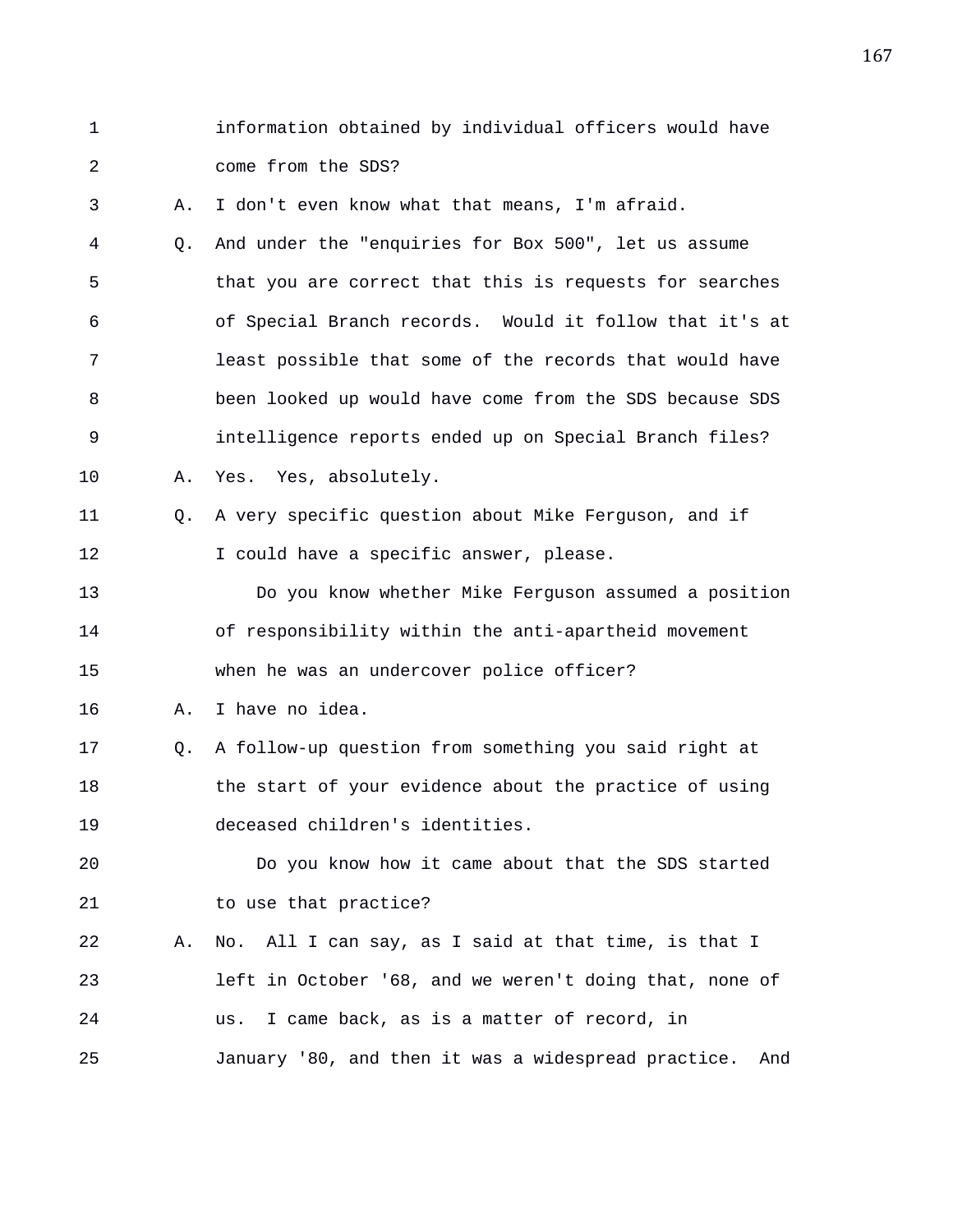1 I think almost -- no, I don't think all of them, but 2 nearly all of my officers had used dead children's 3 identities. Where it happened long the path, I don't 4 know, I'm afraid. 5 Q. Thank you. 6 You mentioned getting some training from 7 the Security Service when we were discussing subversion. 8 Was that training about subversion? 9 A. No, the Security Service ran -- they had a training 10 wing -- 11 Q. I think if it wasn't about subversion, we don't need to 12 go any further. Unless it was relevant to your SDS 13 work, in which case, please could you tell us. 14 A. It was a course really about the work of 15 the Security Service, and that included some discussion 16 on subversion. 17 Q. If we could have up, please, {UCPI/34702}. 18 I was reminded during the break that we've got some 19 evidence of the Special Branch training course, at least 20 for the year we've got the syllabus, which is 1979, 21 involved some of the course being taught -- may have 22 been of relevance to the Security Service. 23 Could we have a look at {UCPI/34702/4}, first of 24 all, please. 25 There's, at the bottom of that page, a "Box 500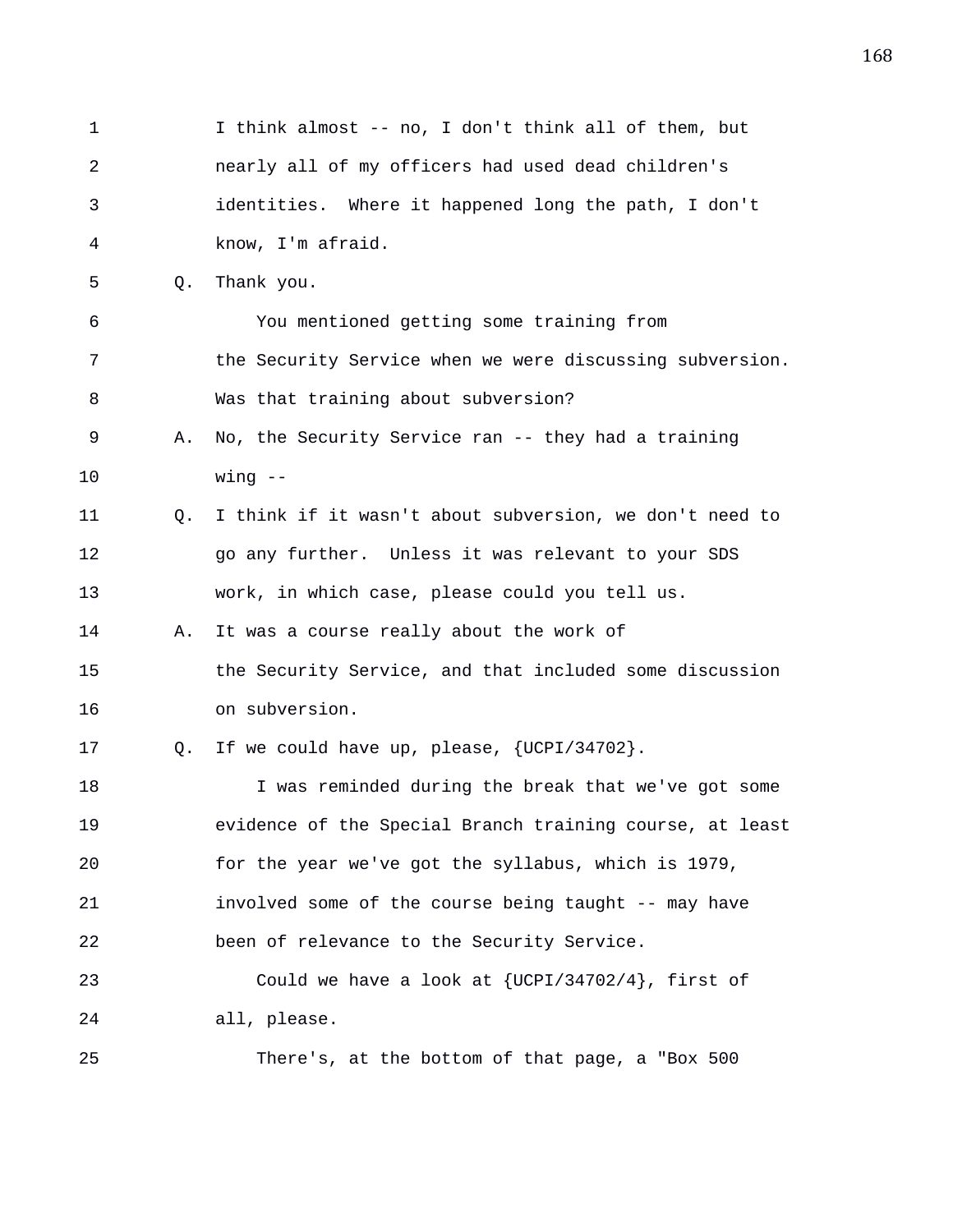1 speaker" referred to, about right wing extremism. 2 Can you recall whether, when you joined 3 Special Branch, you were given any training by 4 Security Service speakers? 5 A. I don't think so, it was more on-the-job training. 6 I was actually responsible for these courses in 7 a later incarnation. And, if you like, these were run 8 in parallel with the Security Service courses that 9 I referred to a minute or so ago. And these were 10 two-week courses, run and managed by Met police 11 Special Branch, which was seen as the senior 12 Special Branch, if I can perhaps incorrectly call it 13 that, the largest Special Branch, with some national 14 responsibilities. And we would run these courses in 15 conjunction with the Security Service, and they would 16 provide lecturers for a number of -- a number of topics. 17 But I don't think I went on one of these myself. 18 MR BARR: Thank you. You've been very patient, Mr Moss. 19 I'm very grateful for your assistance. 20 We've now reached the point where there will be

21 a short break, and we'll see whether anyone wants to 22 encourage me to reprise my role.

23 THE CHAIRMAN: Are we going, on this occasion, to take 24 the usual 20 minutes, to permit those who have been 25 hearing our evidence but with a ten-minute delay to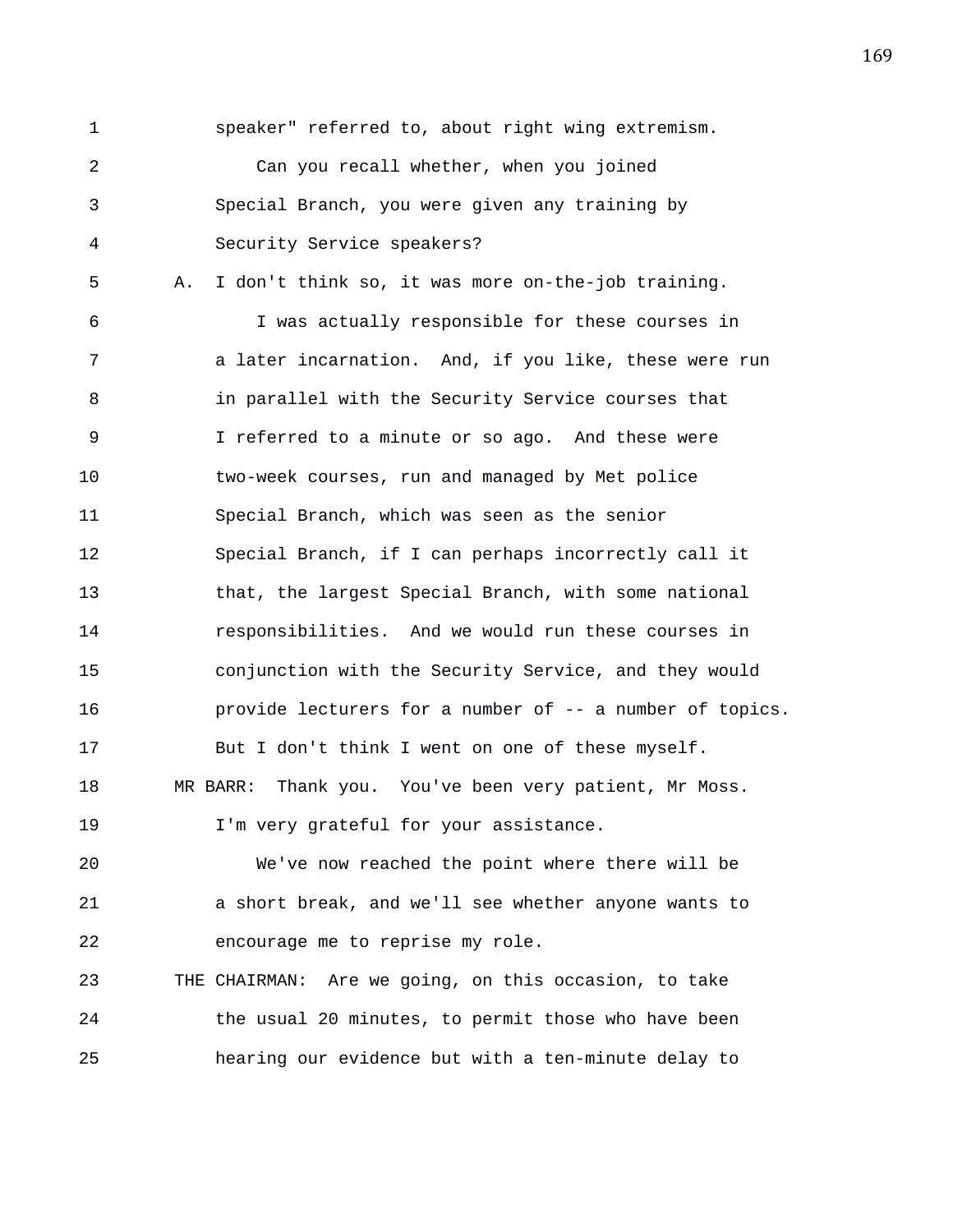1 intervene, if they wish? 2 MR BARR: We are, sir. Although, one of the great 3 advantages of being in person is that I think quite 4 a lot of what would otherwise have been raised now was 5 raised with me at the break. 6 THE CHAIRMAN: Yes. 7 Then we will break then until 4.25 and then resume. 8 And not that long after that, I think your ordeal in 9 the witness box will come to an end. 10 A. Thank you, sir. 11 (4.07 pm) 12 (A short break) 13 (4.27 pm) 14 MR BARR: Mr Moss, not very much, just a few questions. 15 First of all, you gave some evidence about how you 16 helped to exercise a fine judgment with the assumption 17 of positions of responsibility and said that you would 18 say yes or no if a position was proposed. Can you think 19 of any position you said no to? 20 A. No, I can't, sir. 21 Q. The A8 -- the threat assessments for A8. Would 22 the threat assessment be disseminated to anybody else 23 other than A8? 24 A. Yeah, I think it's a question for them really, but -- 25 but answering it to the best of my ability, it was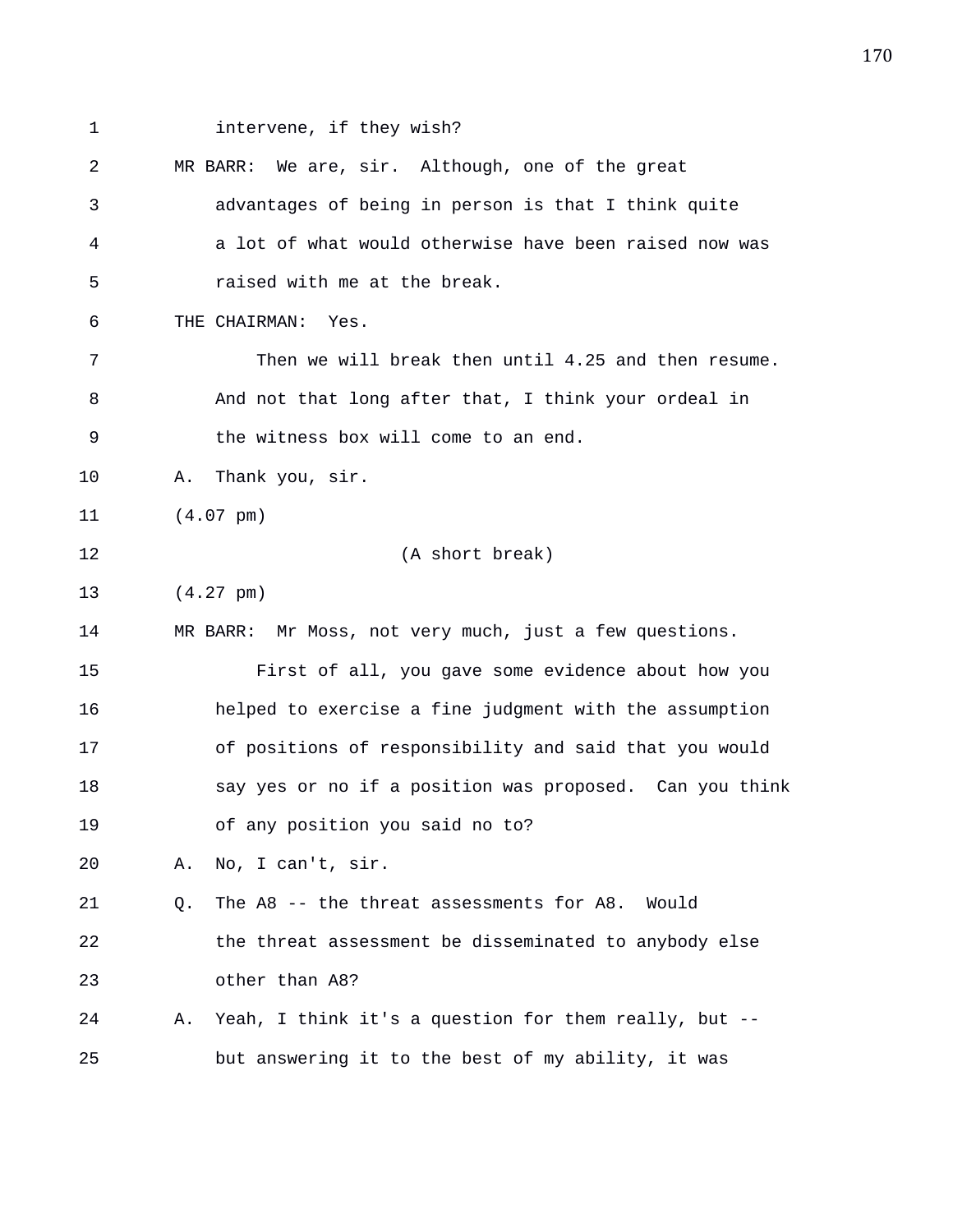| 1  |    | written deliberately in a bland way. It was probably       |
|----|----|------------------------------------------------------------|
| 2  |    | either unclassified, or sort of confidential or even       |
| 3  |    | restricted. It was on a special form and it                |
| 4  |    | had "Threat Assessment" at the top, and I believe that     |
| 5  |    | was -- it was deliberately written so it could be given    |
| 6  |    | further down the command chain if it was needed.<br>I'm    |
| 7  |    | not sure about that, but that's my belief.                 |
| 8  | O. | A7: can you help us with who A7 was?                       |
| 9  | Α. | A7 that was Community Relations Branch.                    |
| 10 | Q. | Going back to the 1971 document I showed you almost at     |
| 11 |    | the beginning of your evidence and the number --           |
| 12 |    | the "S" number?                                            |
| 13 | Α. | Oh, yes.                                                   |
| 14 | Q. | And you said that you thought there was a series of        |
| 15 |    | numbers --                                                 |
| 16 | Α. | Yes.                                                       |
| 17 | Q. | -- for all the Special Branch reports.                     |
| 18 |    | Is there any way of telling which bit of                   |
| 19 |    | Special Branch can be related to which number?             |
| 20 | Α. | The -- the make-up of Special Branch was -- it had<br>Yes. |
| 21 |    | lettered squads. A Squad dealt with protection, so         |
| 22 |    | nothing to do with SDS whatsoever. That was of             |
| 23 |    | ministers of state, not royalty; all protection other      |
| 24 |    | than royalty.                                              |
| 25 |    | B Squad was the Irish --                                   |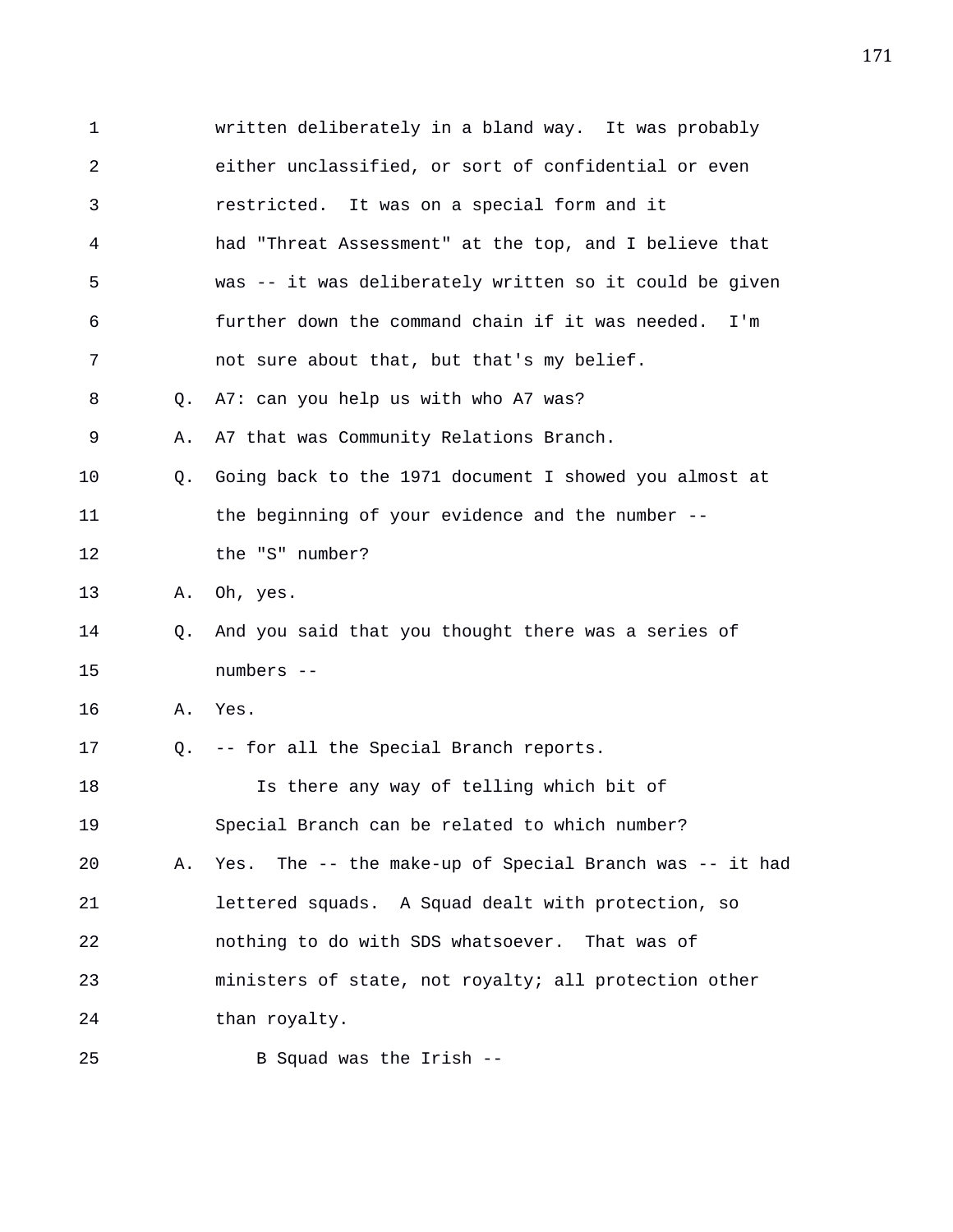| 1  | Q. | I wasn't so much asking you which squad did what --         |
|----|----|-------------------------------------------------------------|
| 2  | Α. | Oh, right.                                                  |
| 3  | Q. | -- I was asking you on the number. If you had the "S"       |
| 4  |    | number --                                                   |
| 5  | Α. | Yeah.                                                       |
| 6  | Q. | -- could you tell from the number which part of             |
| 7  |    | Special Branch that report had come from?                   |
| 8  | Α. | The "S" would give you the part of $-$ - I know you<br>No.  |
| 9  |    | said S Squad didn't exist then, so I'm a bit confused at    |
| 10 |    | that, but $--$                                              |
| 11 | Q. | You thought there might have been an "A" and a "B"?         |
| 12 | Α. | Well, there wouldn't have been an "A" ever, because they    |
| 13 |    | did  But there would have been a "B" and a "C".             |
| 14 | Q. | "B" and "C"?                                                |
| 15 | Α. | Yes. And an "E".                                            |
| 16 | Q. | To the best of your knowledge, would there be any way of    |
| 17 |    | telling whether it had come from the SDS from that          |
| 18 |    | number?                                                     |
| 19 | Α. | Well, I'm just wondering. If you tell me that -- that       |
| 20 |    | there was no S Squad, because I do $-$ - I do remember that |
| 21 |    | it was created after some of the other squads, hence no     |
| 22 |    | alphabetical sequence -- I'm just wondering if that was     |
| 23 |    | an SDS number. SDS kept its own records, which are          |
| 24 |    | probably long gone, I'm guessing, so it -- it could be      |
| 25 |    | that, if you tell me S squad didn't exist at the time.      |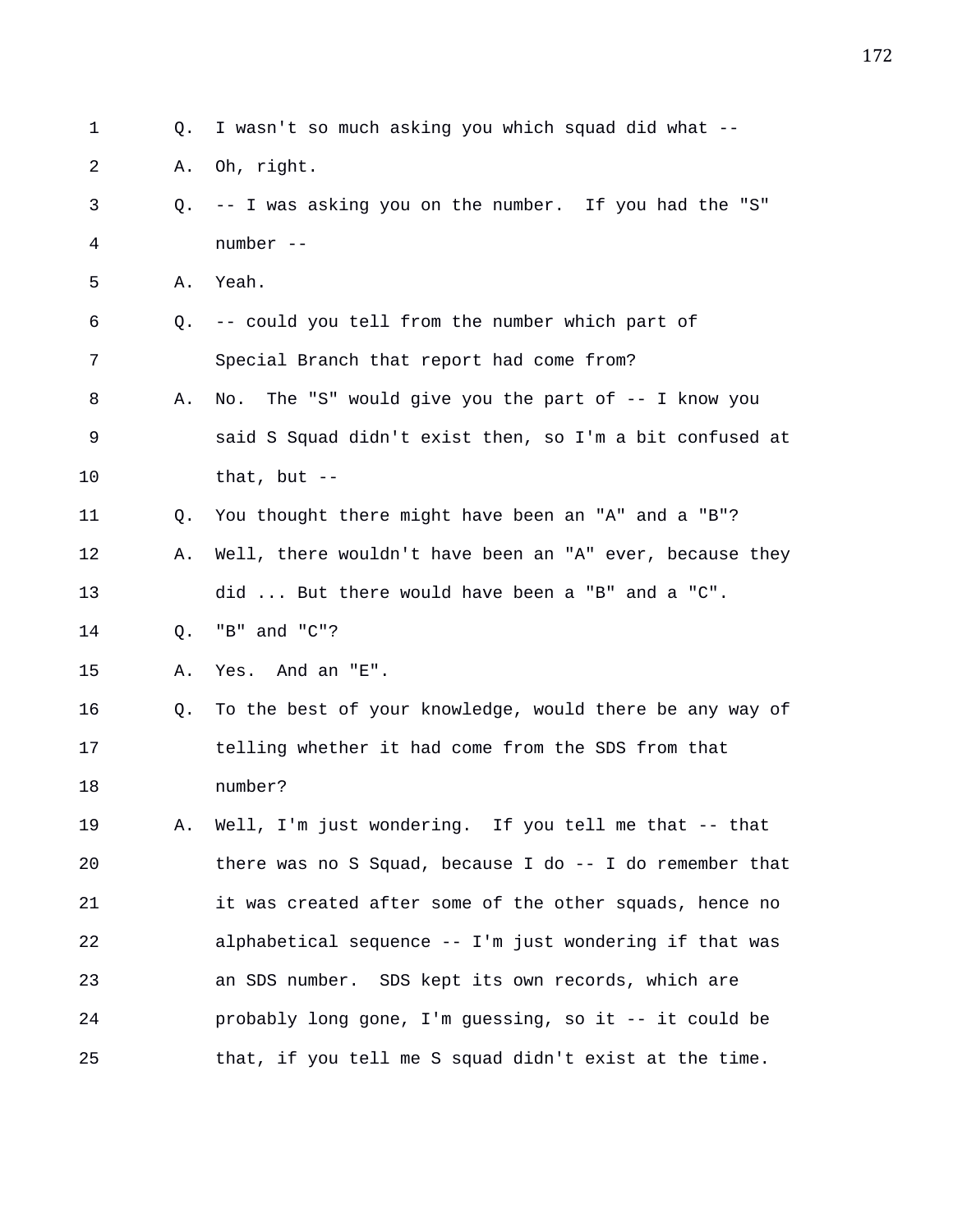- 
- 1 Q. Do you know whether there was any key kept, as in a key 2 to that type of filing number?

3 A. No, it's -- it's as I described it. There was -- 4 bearing in mind it was pre-computerisation, there was 5 a big sort of A4 book with numbers sort of stamped down 6 the side, and if you were on B Squad, shall we say, you 7 would go and take numbers 1 to 200 from the main book, 8 you'd put them in the B Squad folder, and as a report 9 was written, that would be given a B Squad number and 10 that would be transferred to the main book, which would 11 give you -- so that was the only central record and that 12 would give you an overall number of reports that had 13 been written in the course of a year, and the only -- 14 the guide would be just that prefix letter. 15 Q. I see. So nobody took a record of which numbers had 16 been taken by which branch? 17 A. Yes, yes. The book, as I recall -- and this is going

18 way, way back now -- was kept in the admin office, and 19 I'm guessing that there would be a sort of pencil 20 annotation saying, you know, numbers 1 to 200, B Squad. 21 Then it would be filled in in ink as the -- as those 200 22 reports were submitted by B Squad.

23 Q. Okay, thank you.

24 A. It was very -- a bit clunky, but that's all we had in -- 25 in those days.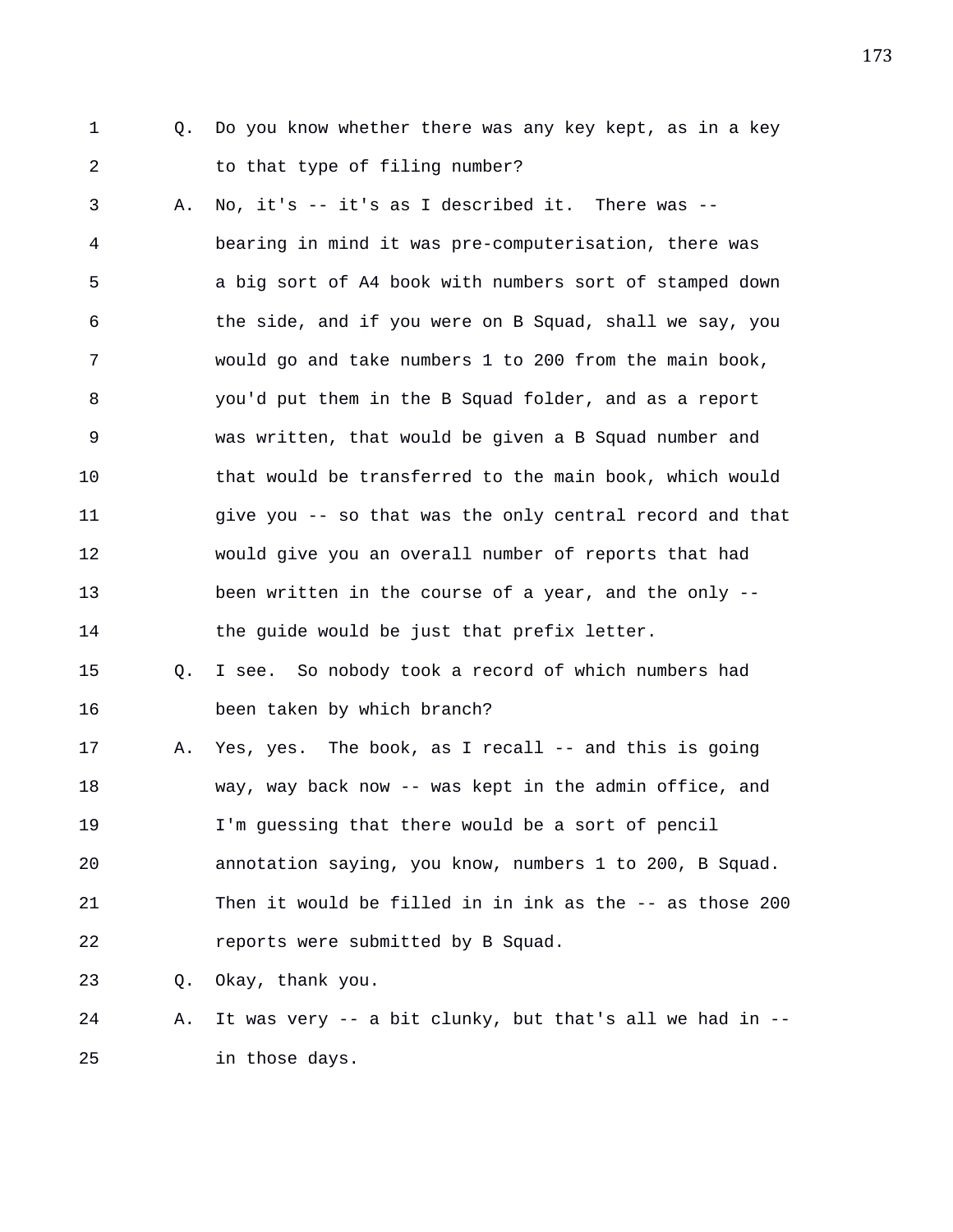- 1 Q. HN155.
- 2 A. Oh, yes.
- 3 Q. You visited his wife because there was a concern that he 4 wasn't treating her well. Did that involve domestic 5 abuse?
- 6 A. Might have.
- 7 Q. Did it involve violence?
- 8 A. I'm not sure whether it went that far. I really can't 9 remember. Possibly.
- 10 Q. Did that give you any concerns about his suitability to 11 be an SDS officer?
- 12 A. Again, at this length of time, I can't remember. It 13 probably should have done, if -- if it was physical.
- 14 I really can't remember whether it was physical or
- 15 mental, if I can use that word. He was
- 16 a larger-than-life character. I assume that
- 17 Trevor Butler and I would have discussed it. We didn't 18 raise it any further up the management chain, so I can 19 only assume that if we -- we would have discussed it and 20 we decide decided that it was okay for him to carry on.
- 21 I can't be any more specific than that, I'm afraid.
- 22 MR BARR: You'll be very pleased to know, Mr Moss, that was 23 the last of my questions, thank you. There may be some 24 questions from your own representatives.
- 25 THE CHAIRMAN: Mr Sanders.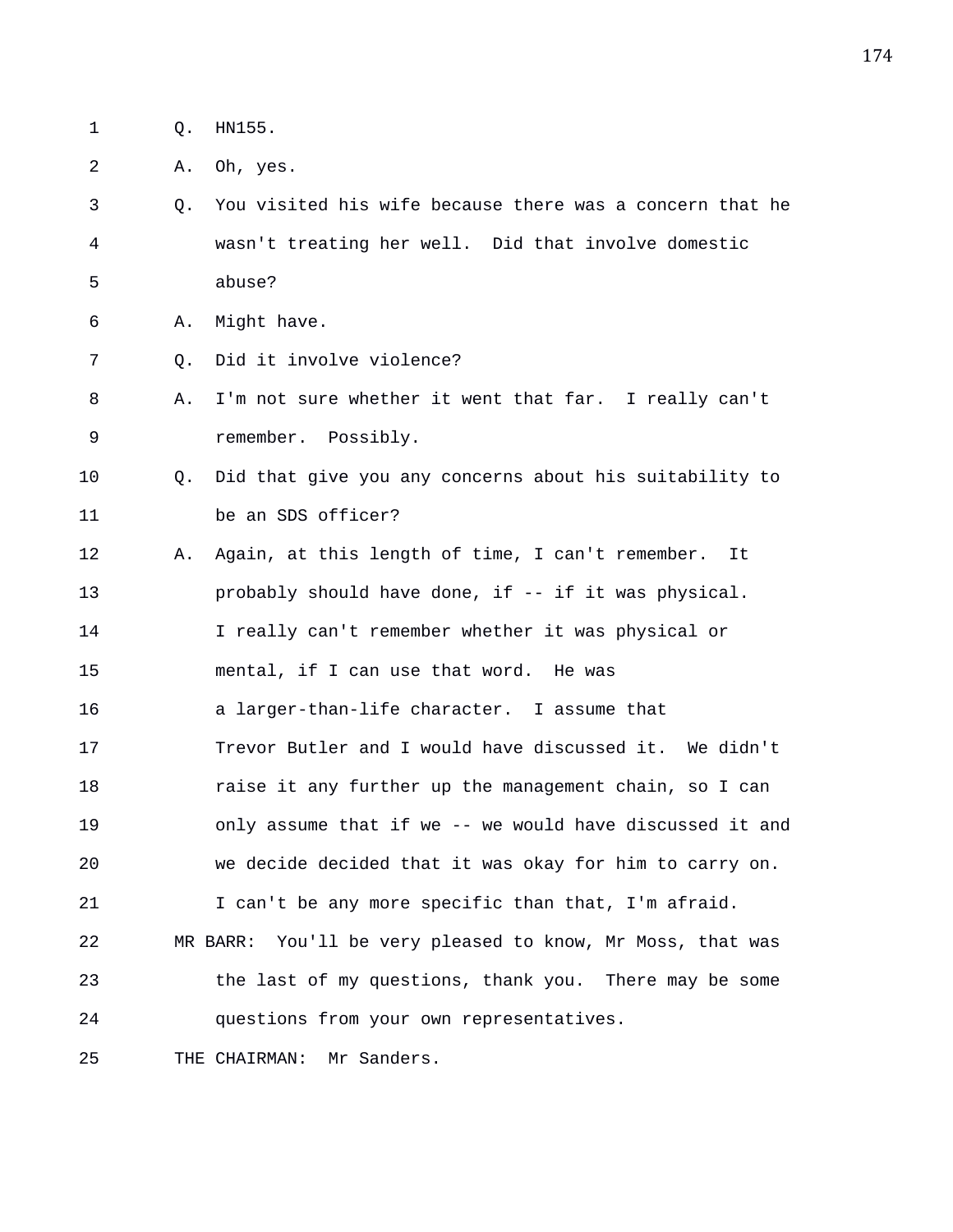## 1 Questions by MR SANDERS

2 MR SANDERS: Thank you, sir.

3 Just on the last point about the visit to HN155's 4 wife, would it ring any bells if I suggested that 5 the difficulty and the issue was financial? 6 A. I -- I've noted -- I'm sort of going into other realms. 7 I've noted in the evidence given that HN155 mistakenly 8 has said that I went with -- with Martin Gray to -- to 9 visit him, which is inaccurate, and that he says it was 10 to do with his divorce -- that's 155's recollection -- 11 and he objected to us going to see her. So I suppose 12 it's possible that it's money. I really can't remember 13 after this time. 14 Q. Very well, thank you. 15 THE CHAIRMAN: There is a suggestion that he was not paying 16 the maintenance that he'd agreed to, I think. 17 A. Ah, that -- that could be the case, sir. I -- I'm 18 sorry, I really can't remember. I know I'm sort of 19 leading with the chin on behalf of one of my colleagues, 20 but Mr Butler may be able to help you more when he 21 comes. 22 MR SANDERS: Thank you. 23 Did you receive training on the powers and duties of 24 a police constable when you joined the force? 25 A. Yes, you -- all police officers -- and it was then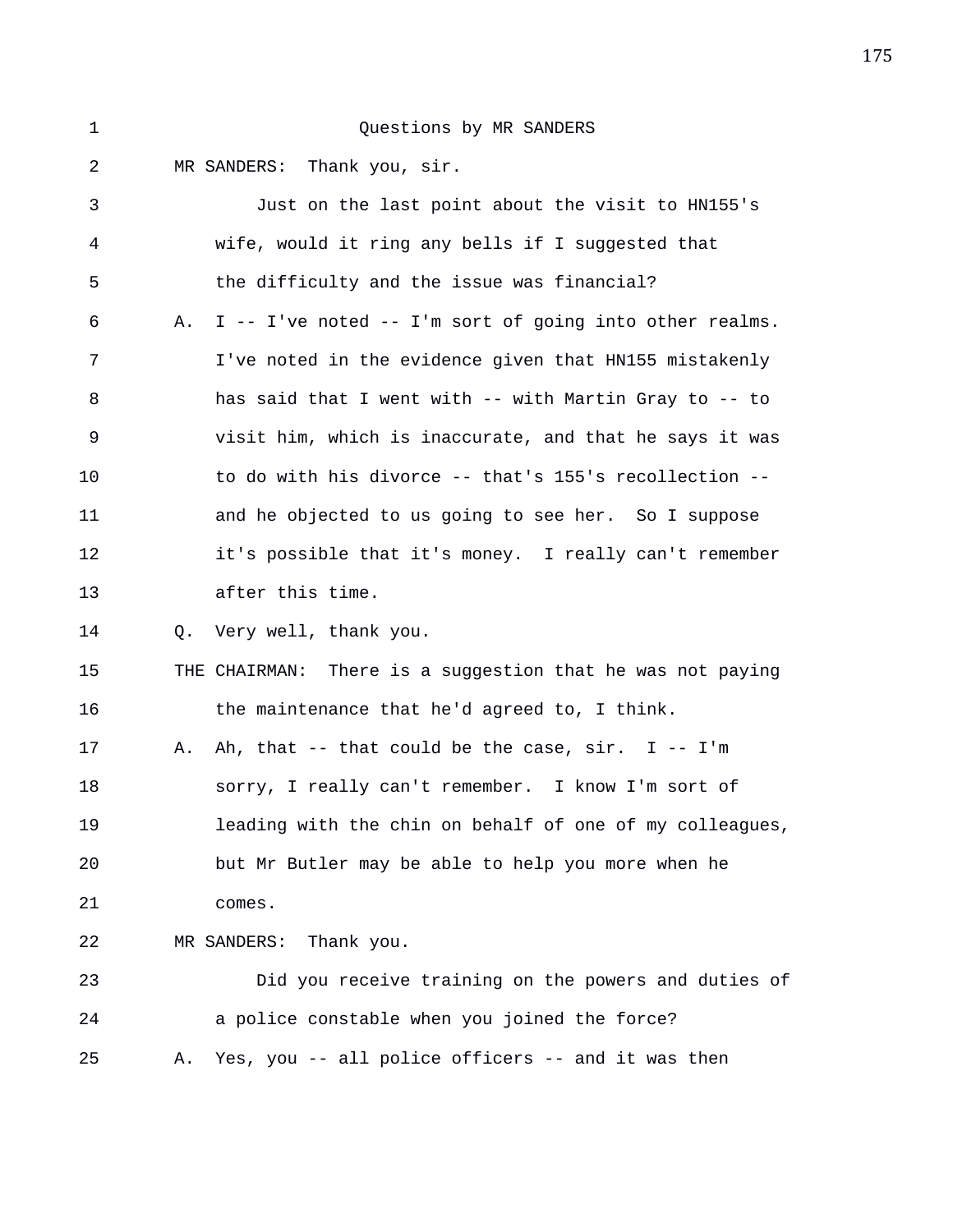1 a national requirement -- not a national school or 2 a number of police training schools, but you did 3 a 13-week course, taking you right through from 4 the beginning up to you were -- with exams going through 5 until you were fit to be released onto an unsuspecting 6 public.

7 Q. And was there then further training on your powers and 8 duties when you joined Special Branch?

9 A. No, I -- I don't recall the course that was referred to 10 in the previous session that we -- we saw the -- the -- 11 part of the timetable from. I don't think that existed 12 when I joined Special Branch, and so I think the answer 13 to that was probably not. The training was done more on 14 a mentoring basis, and -- and my mentor was in fact 15 someone who's giving evidence in this -- in this 16 tranche.

17 Q. Did you understand that -- when you were an SDS 18 undercover officer and when you were supervising 19 undercover officers that you and they were acting in 20 accordance with your powers and duties? 21 A. We believed so at the time, and I have to say that 22 things I've picked up from this Inquiry, having been 23 following it, indicate that maybe that wasn't the case, 24 but I wasn't aware of it at the time.

25 Q. You were asked if it would be fair to say that no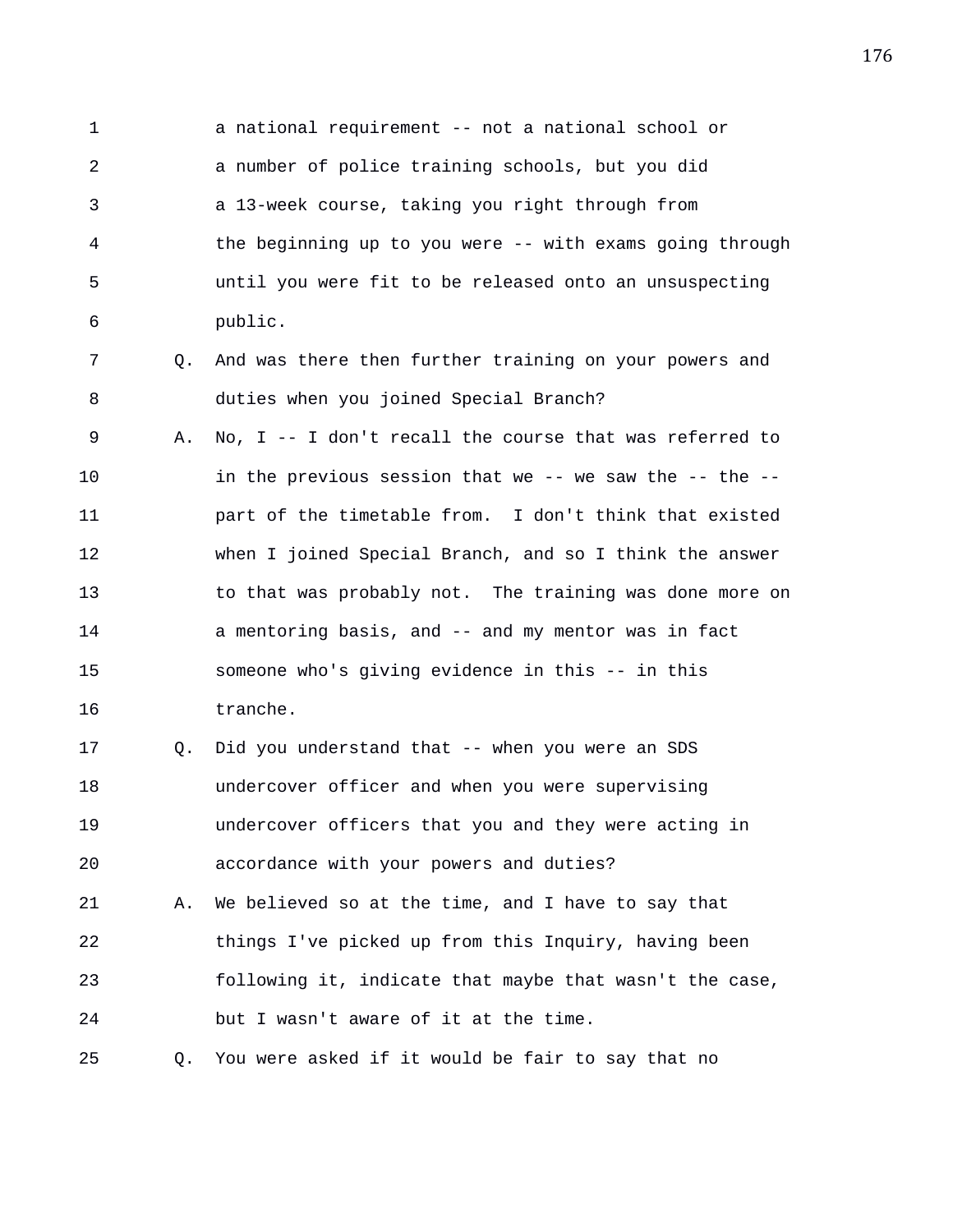1 consideration was given to the question whether it was 2 a legal -- whether it was legal to attend meetings in 3 private houses and you said yes. Do you mean that there 4 was no legal analysis of that carried out, or that you 5 just didn't think about whether it was lawful or not? 6 A. Sorry, what did I say yes to, sir? 7 Q. So, apologies, you were asked if it would be fair to say 8 that no consideration was given to the question of 9 whether or not it was legal to attend meetings in 10 people's homes. Did you mean by that that there was no 11 separate legal analysis, or that you just didn't think 12 whether it was legal or not? 13 A. I would say both of those questions. There was -- there 14 was certainly -- even when I was the chief inspector, we 15 didn't take any legal advice that I'm aware of -- well, 16 we didn't take any at all when I was the chief

18 whether there was advice on setting the whole squad up. 19 Obviously Home Office advice was taken; whether they 20 took legal advice, I don't know.

17 inspector. Further back down the line, I don't know

21 But no, I -- I genuinely didn't see that there was 22 a problem with gaining entry to people's houses in 23 the way that we did. And I'm conscious that Ms Kilroy 24 brought up a stated case, which I had no knowledge of 25 whatsoever.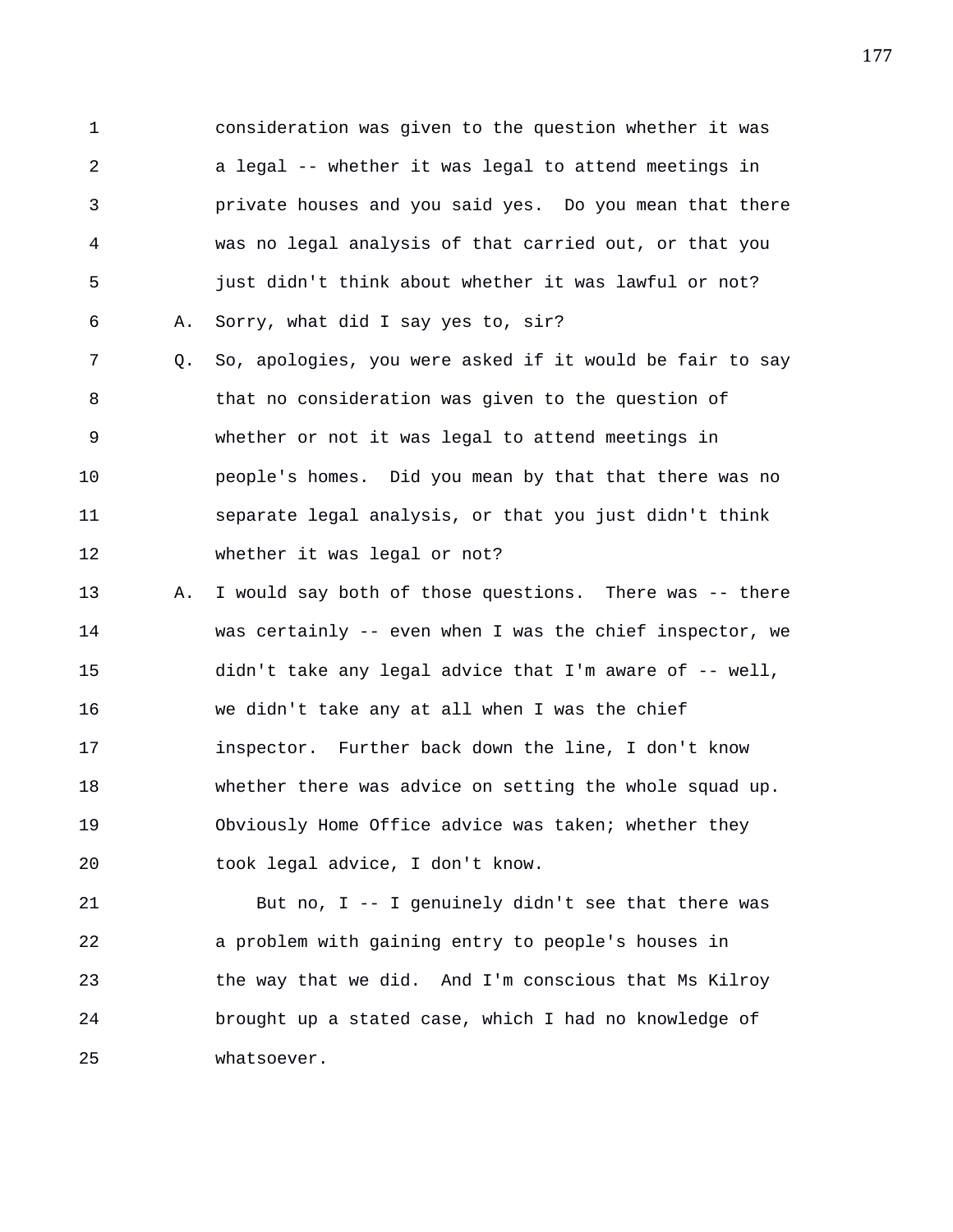1 Q. It was your understanding -- leaving aside whether 2 anyone had consulted lawyers to your knowledge, it was 3 your knowledge that that was lawful? 4 A. Yes, sir. 5 Q. If you had had concerns about the legality of anything 6 that the SDS was doing, was there a route available to 7 you for taking legal advice, and what would that have 8 been? 9 A. Yes, the -- the Met Police had its own -- still does -- 10 had its own legals, now called the DLSs, as I'm sure 11 you're aware, then called Solicitors' Department. So we 12 had in-house solicitors which we could have used. 13 I probably, even as a chief inspector, was not at 14 the grade to go directly to them; I had to probably go 15 through senior managers in Special Branch. But I am -- 16 not relevant to this Inquiry. I am relevant -- aware of 17 information/consultations with them over other 18 Special Branch issues later on in my career, where we 19 did use it. So they were there and they were available. 20 Q. You said to the -- or the Chair -- the Chairman put 21 something to you, that taking confidential information, 22 it might not be a question of it being a crime but it 23 being characterised as a civil wrong and you said you 24 hadn't thought about that at the time.

25 Again, did you think that taking confidential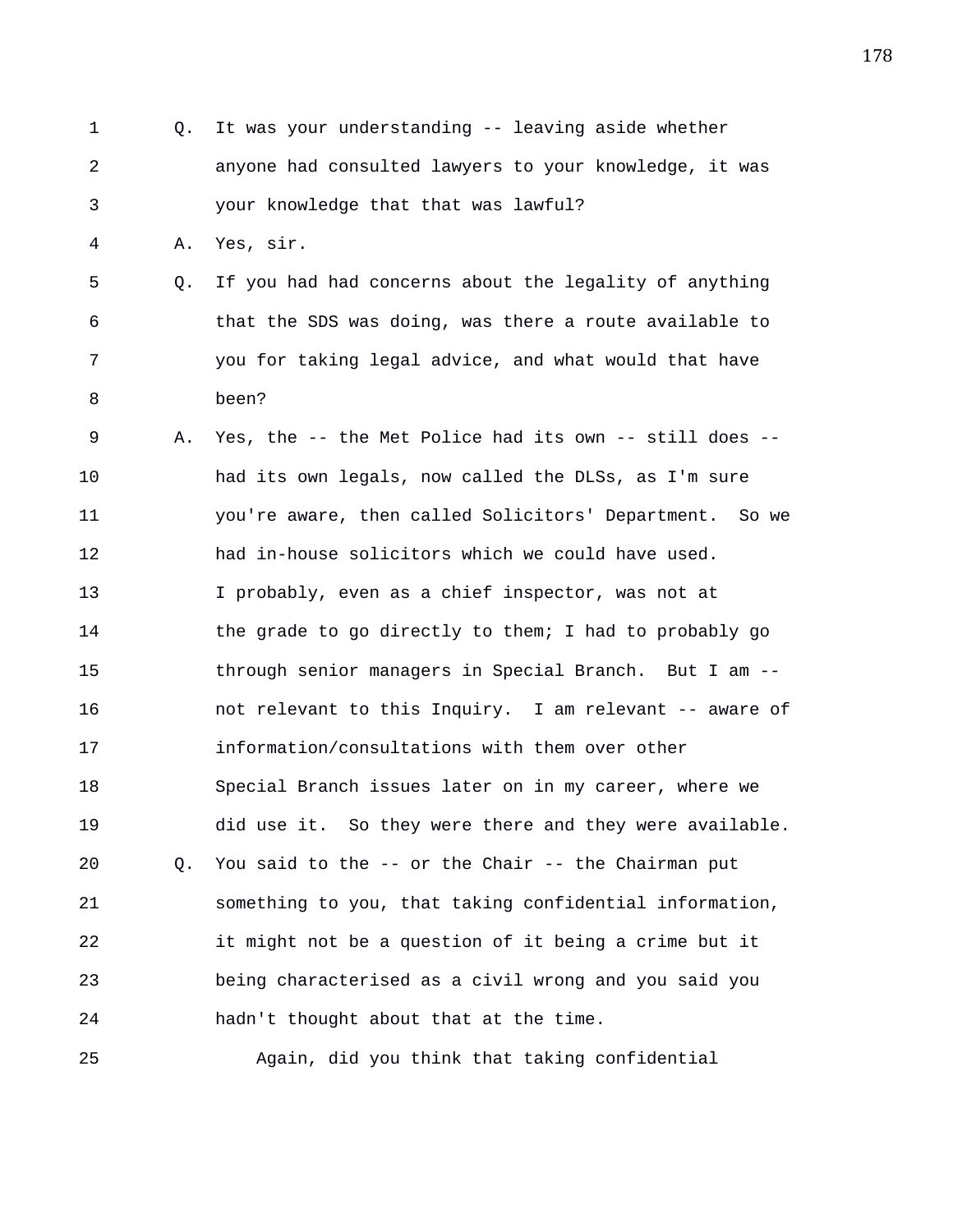1 information was against the civil law? 2 A. No, I didn't. I -- in truth, I didn't give it 3 a thought, because we were there to garner information. 4 And perhaps it should have occurred to me, but it 5 didn't, that it would -- it might have been illegal in 6 one way or another. I didn't think of it. 7 Q. But your understanding was that it was lawful? 8 A. I believed it to be, yes. 9 Q. Just in terms of the intelligence that the SDS obtained, 10 could Special Branch have obtained the same intelligence 11 from open sources or from other covert methods? 12 A. Certainly not from open sources, no. And from other 13 covert methods, even then, I doubt it. And other covert 14 methods are actually far more cumbersome than -- than 15 many people understand. I know we're talking in code 16 here, but ... So I would say no, is the short answer to 17 -- to that question. 18 Q. There's no -- there's no need to be shy about what 19 possible covert methods there might be available, 20 because we all know that there's phone tapping and 21 eavesdropping devices and paid informants and so on. 22 A. Well, I've touched on paid informants, sir, and they are 23 -- potentially, they can be more trouble than they're 24 worth. They're difficult to -- to get, and they're even 25 more difficult to manage sometimes, which I think was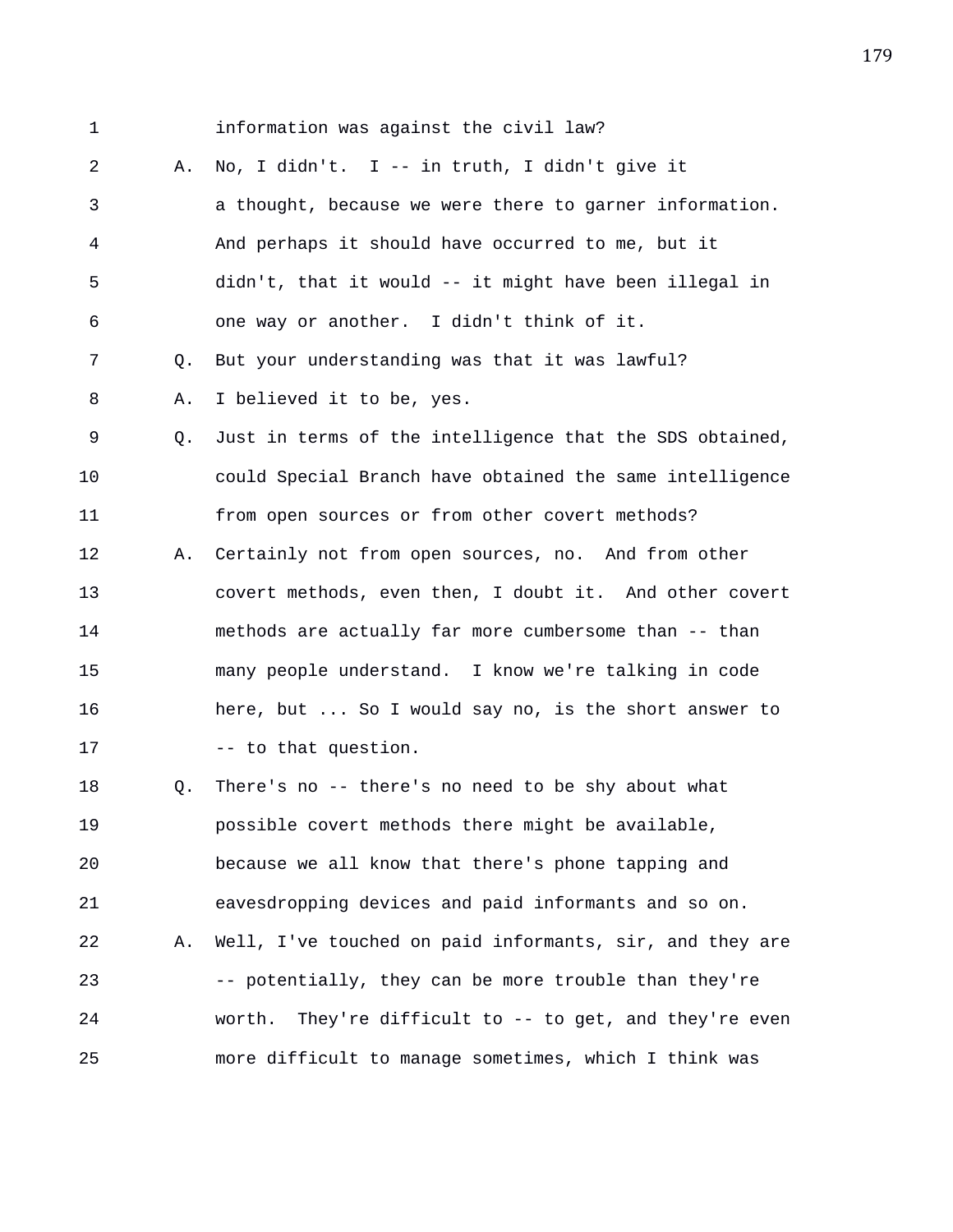1 part of the rationale for the creation of the SDS. 2 And in terms of the -- the other covert methods, 3 they're -- they're not -- you know, telephone 4 interception is -- is not a magic -- a magic way of 5 getting information, because it is actually far more 6 labour-intensive than -- than many people realise. And 7 there's a limit, a physical limit as to -- even if 8 you're allowed to, as to -- as to the quantity of 9 telephone lines that you can eavesdrop on. But as 10 I say, there are strong constraints on what you can 11 do -- legal constraints. 12 MR SANDERS: Thank you. 13 Thank you, sir. 14 THE CHAIRMAN: I think, as a matter of accuracy, that 15 depends upon the date on which it occurs. After 1985 or 16 1986, the law requires a warrant to be obtained. Before 17 then, the practice under the Birkett Commission's 18 recommendations required a Home Office warrant to be 19 obtained, but one way or another, you had to get high up 20 mission to do it. 21 A. Yes. Thank you, sir. 22 THE CHAIRMAN: That, I think, does conclude all questions, 23 does it not, and indeed today's business? 24 MR BARR: It does, sir. 25 THE CHAIRMAN: Yes.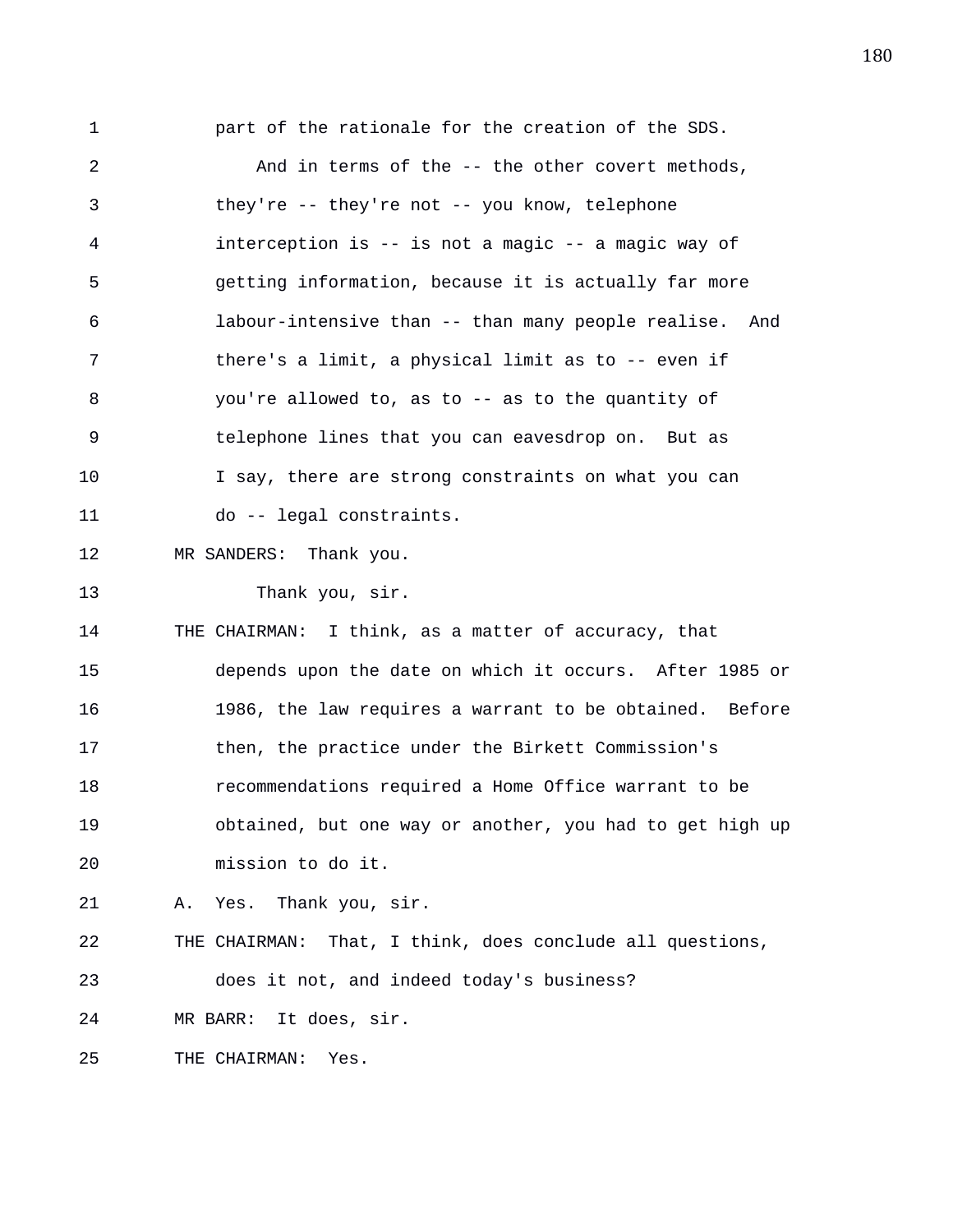| $\mathbf 1$ | Thank you very much. I'm grateful to you for               |
|-------------|------------------------------------------------------------|
| 2           | coming, and I'm glad to know that we haven't interrupted   |
| 3           | your holiday and you'll be able to take it as you          |
| 4           | planned.                                                   |
| 5           | I'm sorry I've made us all finish a little bit later<br>Α. |
| 6           | than normal, sir.                                          |
| 7           | THE CHAIRMAN: No, at all, no. That's perfectly all right.  |
| 8           | Thank you, sir.<br>Α.                                      |
| 9           | THE CHAIRMAN: Thank you.                                   |
| 10          | $(4.43 \text{ pm})$                                        |
| 11          | (The hearing adjourned until 10.00 am on Monday,           |
| 12          | 16 May 2022)                                               |
| 13          |                                                            |
| 14          |                                                            |
| 15          |                                                            |
| 16          |                                                            |
| 17          |                                                            |
| 18          |                                                            |
| 19          |                                                            |
| 20          |                                                            |
| 21          |                                                            |
| 22          |                                                            |
| 23          |                                                            |
| 24          |                                                            |
| 25          |                                                            |